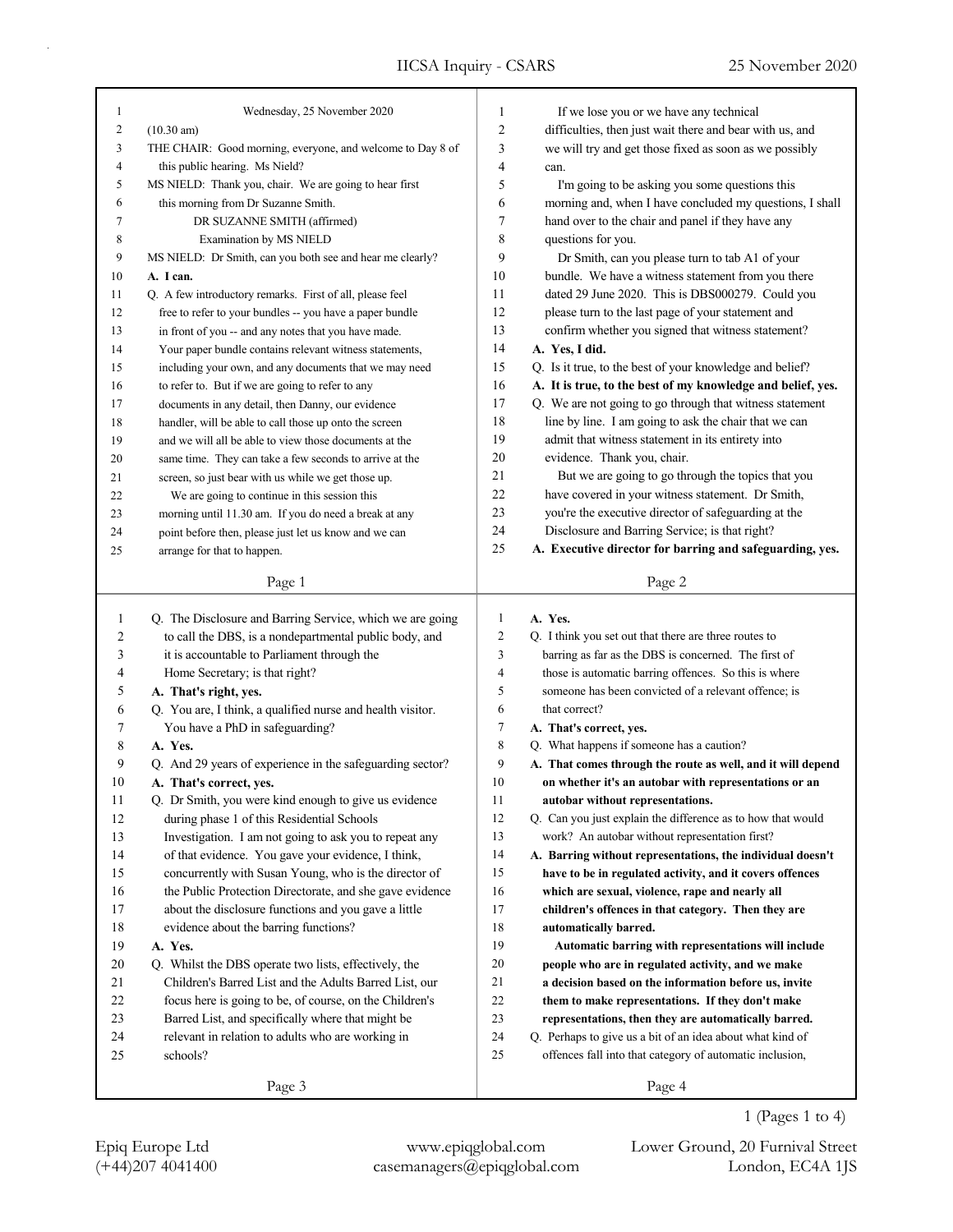| 1            | perhaps, if we call it, automatic inclusion with                                                        | 1              |                                                                                                                        |
|--------------|---------------------------------------------------------------------------------------------------------|----------------|------------------------------------------------------------------------------------------------------------------------|
| 2            | representations, I think that would include abuse of                                                    | 2              | appears on it suggests that that person should be barred<br>from regulated activity.                                   |
| 3            | trust offences under the Sexual Offences Act 2003?                                                      | 3              |                                                                                                                        |
| 4            | A. Yes. Other offences would be murder, kidnap, cruelty,                                                | 4              | Q. So they're not currently barred from regulated activity,<br>but it comes to your attention that there's information |
| 5            | supply of controlled drugs, female genital mutilation                                                   | 5              | that suggests they should be on that barred list?                                                                      |
| 6            |                                                                                                         | 6              |                                                                                                                        |
| 7            | and, yes, abuses of positions of trust.                                                                 | 7              | A. Yes, that's right.                                                                                                  |
| 8            | Q. So in terms of the sort of sexual offences against                                                   | 8              | Q. Would that be, for example, where someone was convicted<br>of an offence which would now be on the autobarring      |
| 9            | children, I think automatic barring without<br>representations would include rape of a child and the    | 9              | list, but, at the time they were convicted of                                                                          |
| 10           | sexual offences against children under the age of 13?                                                   | 10             | the offence, it was before the Safeguarding Vulnerable                                                                 |
| 11           | A. Yes.                                                                                                 | 11             | Groups Act came into force, for example?                                                                               |
| 12           |                                                                                                         | 12             |                                                                                                                        |
| 13           | Q. Offences such as sexual activity with a child where the<br>child is over 13 would fall into the with | 13             | A. Yes. Yes, it would, yes.                                                                                            |
| 14           |                                                                                                         | 14             | Q. Then I think the third route, and probably the most                                                                 |
| 15           | representations category?                                                                               | 15             | common route, in terms of the amount of applications you                                                               |
| 16           | A. With representations.                                                                                | 16             | deal with, is the referrals from an organisation or an                                                                 |
|              | Q. Also, voyeurism offences and possession of indecent                                                  | 17             | individual; is that right?                                                                                             |
| 17           | images of children would also fall into the with                                                        |                | A. Yes, that's right. The majority of referrals do come                                                                |
| 18           | representations category; is that right?                                                                | 18<br>19       | through the autobar route, but, yes, the referrals --                                                                  |
| 19<br>20     | A. Yes, it is, yes.                                                                                     | 20             | that is another route. Discretionary referrals we refer<br>to them as.                                                 |
| 21           | Q. You also explain that another route to barring is                                                    | 21             |                                                                                                                        |
| 22           | through disclosure information. So is that where an                                                     | 22             | Q. Discretionary referral, all right. As I understand it,                                                              |
|              | organisation has applied for a check on someone's<br>record?                                            | 23             | an organisation that provides regulated activity, such                                                                 |
| 23           |                                                                                                         | 24             | as a school, is under a duty to apply for an enhanced                                                                  |
| 24           | A. That's right, yes, it's when an enhanced disclosure with                                             | 25             | check with barred list check for anyone who wants to                                                                   |
| 25           | barred list check has been made and information that                                                    |                | engage in regulated activity at their school, but                                                                      |
|              | Page 5                                                                                                  |                | Page 6                                                                                                                 |
|              |                                                                                                         |                |                                                                                                                        |
|              |                                                                                                         |                |                                                                                                                        |
| $\mathbf{1}$ | individuals are also permitted to make a referral if                                                    | 1              | being made in circumstances where they should be made?                                                                 |
| 2            | they wish to?                                                                                           | $\overline{c}$ | A. That's right. You don't know what you don't know, is                                                                |
| 3            | A. Yes, they are. Individuals can make referrals, yes,                                                  | 3              | probably the best way to summarise that.                                                                               |
| 4            | absolutely.                                                                                             | $\overline{4}$ | Q. Is there any obligation on, for example, local                                                                      |
| 5            | Q. So if somebody has got concerns about someone that they                                              | 5              | authorities and the LADO to notify you, as the DBS, when                                                               |
| 6            | know about, they can refer that to you?                                                                 | 6              | they become aware that there's been a safeguarding issue                                                               |
| 7            | A. Anybody can make a referral, yes.                                                                    | 7              | at a school that's led to an individual being dismissed                                                                |
| 8            | Q. It's mandatory for regulated activity providers to tell                                              | 8              | or resigning?                                                                                                          |
| 9            | the DBS about anyone who's been dismissed from their                                                    | 9              | A. Well, the LADO is really key in this space. The LADO                                                                |
| 10           | organisation or has resigned from their organisation in                                                 | 10             | has a power to refer and can make a referral themselves,                                                               |
| 11           | circumstances where there's concern that they may have                                                  | 11             | but more recently they are encouraging the employer, who                                                               |
| 12           | caused harm to a child or posed a risk of harm to                                                       | 12             | have the legal duty to refer, to do that. If they                                                                      |
| 13           | a child, and, as I understand it, whilst that is                                                        | 13             | don't, and they know it hasn't been done, and very often                                                               |
| 14           | a criminal offence not to do so, no organisation or no                                                  | 14             | speaking to the national LADO network they will check                                                                  |
| 15           | individual has ever been prosecuted for failing to do                                                   | 15             | whether or not that referral has been made, and, if it                                                                 |
| 16           | that. Is that right?                                                                                    | 16             | hasn't, they will sometimes use their power to refer to                                                                |
| $17\,$       | A. That's right. Nobody's been prosecuted for failing to                                                | 17             | make sure that we get the referral.                                                                                    |
| 18           | make a referral.                                                                                        | 18             | Q. If there's a late referral, so, for example, we heard                                                               |
| 19           | Q. Can you help us with who has responsibility for                                                      | 19             | about a case where a member of staff was permitted to                                                                  |
| 20           | enforcement and prosecution in those kind of                                                            | $20\,$         | resign, that situation had been later reviewed, about                                                                  |
| 21           | circumstances?                                                                                          | 21             | eight months down the line, and then a referral was made                                                               |
| $22\,$       | A. Well, we would ask the police to bring prosecution on                                                | $22\,$         | at that point, would the DBS pick up on that, in terms                                                                 |
| 23           | our behalf in those situations.                                                                         | 23             | of concern that the organisation had not originally                                                                    |
| 24           | Q. Is the reason that there haven't been any prosecutions                                               | 24             | referred it at the time they should have done?                                                                         |
| 25           | that the DBS simply doesn't know when referrals are not                                                 | 25             | A. Yes, we do pick up on that. We can ask the LADOs to                                                                 |

2 (Pages 5 to 8)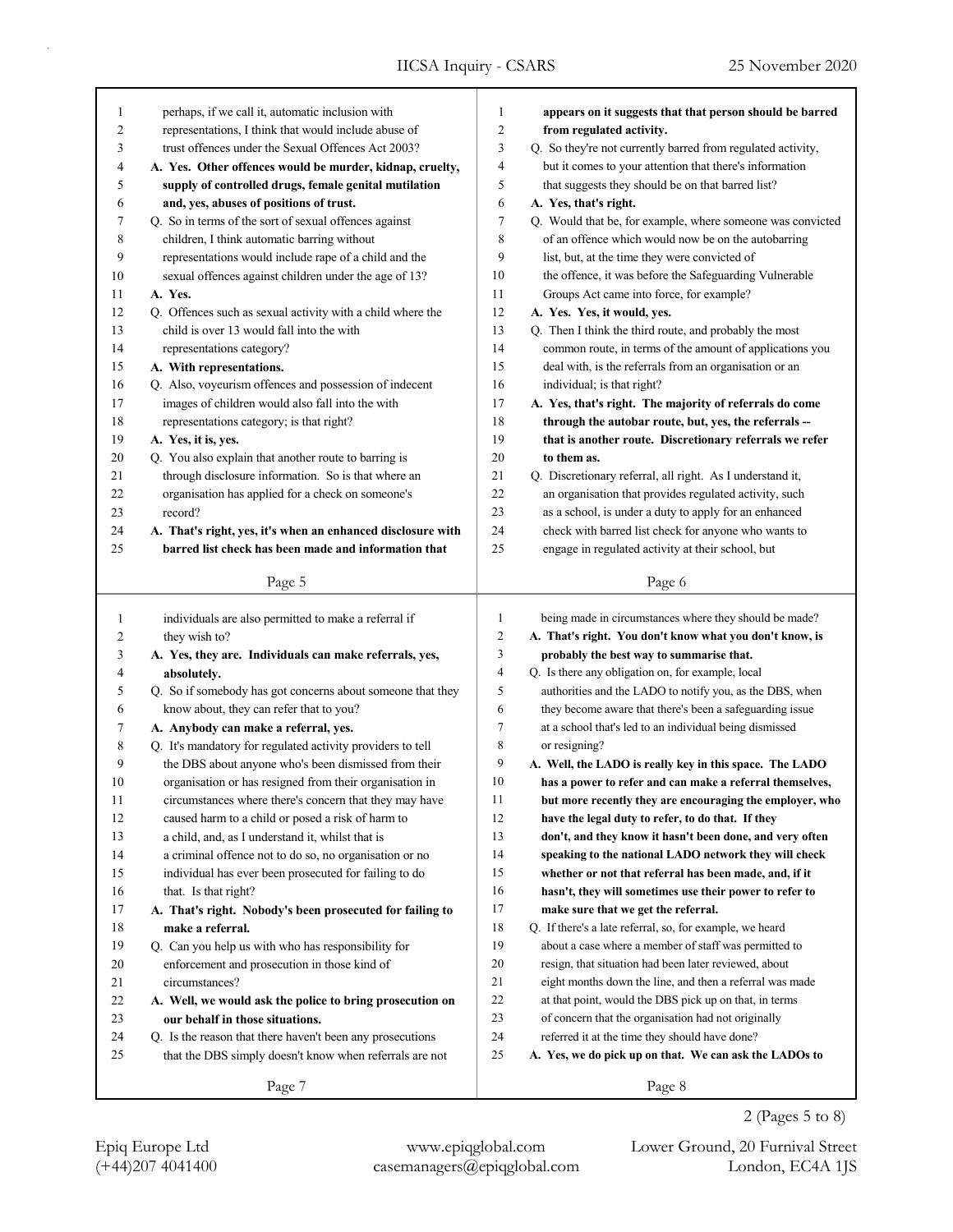| 1              | raise that, we can raise that with the supervisory        | 1              | that case before the TRA? Because, obviously, if         |
|----------------|-----------------------------------------------------------|----------------|----------------------------------------------------------|
| $\overline{c}$ | authorities, the Ofsted or CQC, et cetera, if we were     | $\overline{c}$ | someone has been placed on the Children's Barred List,   |
| 3              | concerned that they'd left it a long time before they'd   | 3              | they're not permitted to teach, so do you take           |
| $\overline{4}$ | made that referral.                                       | $\overline{4}$ | precedence in that sense?                                |
| 5              | Q. I'd like to come on, please, to talk about liaison     | 5              | A. It almost depends on the case, but they can run in    |
| 6              | between the DBS and other organisations, particularly     | 6              | parallel. We wouldn't wait, necessarily, for TRA to      |
| 7              | that are involved with schools and people working in      | $\tau$         | arrive at a decision. If we think we have got all the    |
| 8              | schools. Looking, first of all, at the Teaching           | 8              | information before us, we will make our decision, and it |
| 9              | Regulation Agency, because the Teaching Regulation        | 9              | very much depends on the case. It depends on the         |
| 10             | Agency, the TRA, has power to prohibit individuals from   | 10             | evidence that we have got in front of us.                |
| 11             | teaching in cases where they find serious misconduct, so  | 11             | Q. In terms of the evidence that you receive, obviously, |
| 12             | in a child sexual abuse case that would clearly be        | 12             | when a referring organisation -- so we are focusing on   |
| 13             | something that could engage the TRA, if a school refers   | 13             | schools here. So if a school makes a referral, whether   |
| 14             | a staff member or a recently departed staff member to     | 14             | to the TRA or the DBS or both, they send information     |
| 15             | the TRA, do the TRA share that information with you, as   | 15             | along with that, and you're able to go back and ask for  |
| 16             | the DBS?                                                  | 16             | more information, aren't you?                            |
| 17             | A. Yes. We have a very -- a good relationship of sharing  | 17             | A. That's right, yes, we are.                            |
| 18             | information between ourselves, so the TRA will check, on  | 18             | Q. But I think you, as the DBS, can also request other   |
| 19             | receipt of that case, that a barring referral has been    | 19             | organisations, such as the police or the local           |
| 20             | made and, likewise, if we get a referral in, we'll check  | 20             | authority, to provide information?                       |
| 21             | that the TRA have also been informed. So we have a very   | 21             | A. That's right. We have a process of information        |
| 22             | sort of symbiotic relationship in that sense and liaise   | 22             | gathering, and we keep reaching out for information      |
| 23             | regularly with each other.                                | 23             | until we have got enough information to make a decision  |
| 24             | Q. How would that work if both of you were aware of       | 24             | on the balance of probabilities. We bear in mind that,   |
| 25             | a referral of, let's say, a teacher: do you consider      | 25             | whilst we are making that decision, the person isn't     |
|                | Page 9                                                    |                | Page 10                                                  |
|                |                                                           |                |                                                          |
|                |                                                           |                |                                                          |
|                |                                                           |                |                                                          |
| 1              | barred and is still able to work in regulated activity.   | 1              | to bar two particular adults from working with children  |
| 2              | So there's a balance between searching forever for        | $\overline{c}$ | in schools. Now, these were decisions made prior to the  |
| 3              | information and reaching a point at which we say, "We     | 3              | existence of the DBS, and, indeed, prior to the          |
| 4              | now have enough to make a decision".                      | 4<br>5         | Safeguarding Vulnerable Groups Act, but we have asked    |
| 5              | Q. If, in that sort of example, you had reached           |                | you, in respect of each case, to look at how the DBS     |
| 6              | a decision -- obtained extra information from, say, the   | 6              | would approach those sort of cases now on identical      |
| 7              | police, you reached a decision not to bar in that         | 7              | facts and how you would apply your current processes to  |
| 8              | particular case, and the TRA would go on to consider      | 8              | cases like that so that can sort of demonstrate, really, |
| 9<br>10        | whether they should prohibit, would you be permitted to   | 9<br>10        | how your barring procedures work.                        |
|                | share information that you'd obtained from the police     |                | First of all, we asked you to look at a decision in      |
| 11             | with the TRA to enable them to make a decision about      | 11             | relation to RS-F71.                                      |
| 12             | prohibition?                                              | 12             | A. Yes.                                                  |
| 13             | A. Yes. Yes, we would, yes.                               | 13             | Q. This was a decision of the Teacher Misconduct Unit of |
| 14             | Q. Can I also ask you about information sharing with      | 14             | the Department for Education, and the decision was taken |
| 15             | Ofsted, because you did mention them briefly. If you      | 15             | in 2004. That was a decision not to place that           |
| 16             | had a barring decision to consider for a school staff     | 16             | individual on List 99. List 99 was really one of         |
| 17             | member and the information that you'd received indicated  | 17             | the forerunners of the Children's Barred List,           |
| $18\,$         | there were safeguarding concerns within the school --     | 18             | effectively, that was operated by the Department for     |
| 19             | I mean really organisational issues, rather than simply   | 19             | Education.                                               |
| 20             | relating to that particular individual -- are you able    | $20\,$         | So, in a very brief summary, F71 was a qualified         |
| 21             | to then inform Ofsted and advise them to, for example,    | 21             | teacher. He had been teaching at an independent school   |
| 22             | go in and have a look at safeguarding?                    | 22             | and he admitted to the headmaster in 2003 that he had,   |
| 23             | A. Yes. Yes, we are, and we do do that on occasions, yes. | 23             | in 2002, had sexual intercourse with a then 17-year-old  |
| 24             | Q. Now I'd like you, Dr Smith, to move on to -- we have   | 24             | pupil at the school. The headteacher accepted his        |
| 25             | asked you to consider two decisions that were made not    | 25             | resignation. There was no disciplinary process at the    |

3 (Pages 9 to 12)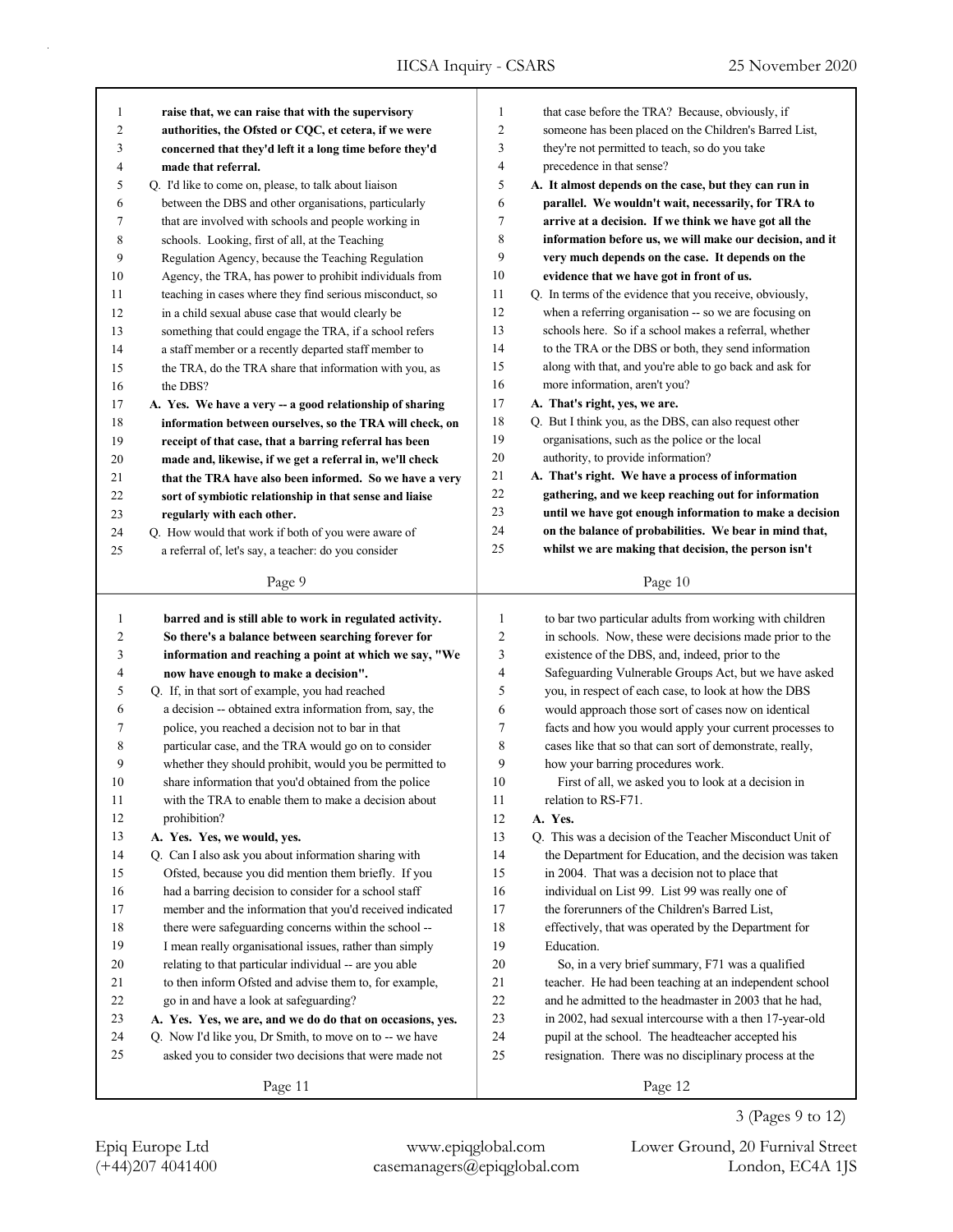| $\mathbf{1}$   | school. The police and the local authority were not                                                      | 1              | a specified place. So that's stage 1 of the process.                                                        |
|----------------|----------------------------------------------------------------------------------------------------------|----------------|-------------------------------------------------------------------------------------------------------------|
| $\mathfrak{2}$ | informed by the headmaster, but the headmaster made                                                      | $\overline{c}$ | The next would be about establishing whether or not                                                         |
| 3              | a referral to the Department for Education and the                                                       | 3              | there had been either relevant conduct or whether or not                                                    |
| 4              | Teacher Misconduct Unit at the department received                                                       | 4              | the harm test had been met, and, again, in this case, by                                                    |
| 5              | detailed information from the school about the                                                           | 5              | his own admission, the fact he had had sex with                                                             |
| 6              | circumstances, and they also interviewed RS-F71 as part                                                  | 6              | a 17-year-old pupil, that is relevant conduct, so that                                                      |
| 7              | of the teacher misconduct process.                                                                       | 7              | would have met stage 2 of our process.                                                                      |
| 8              | In that interview, F71 fully admitted having sexual                                                      | 8              | We would have then moved on to stage 3, which would                                                         |
| 9              | intercourse with the pupil at her home and said that he                                                  | 9              | be about doing an assessment and doing more information                                                     |
| 10             | knew it was wrong, although he didn't appear to be aware                                                 | 10             | gathering on the case, and using a tool like the                                                            |
| 11             | that it was a criminal offence at that time.                                                             | 11             | structured judgment process, for example, which helps us                                                    |
| 12             | The action of the Department of Education was not to                                                     | 12             | assess risk, to establish whether or not we think that                                                      |
| 13             | place him on List 99, but the Secretary of State issued                                                  | 13             | it would be appropriate to bar the individual, and, in                                                      |
| 14             | a grave warning to F71.                                                                                  | 14             | this case, probably now we would have gone out for more                                                     |
| 15             | Now, you have been very clear in your witness                                                            | 15             | information than was probably available at the time, so                                                     |
| 16             | statement that, on the same facts, it would be very                                                      | 16             | we probably would have gone back to the police and we                                                       |
| 17             | highly likely that the teacher would be placed on the                                                    | 17             | would have gone to the local authority designated                                                           |
| 18             | Children's Barred List. Can we just go through and look                                                  | 18             | officer to get more information.                                                                            |
| 19             | at how you would approach a case like that.                                                              | 19             | Q. In this case, though, if I can stop you there, Dr Smith,                                                 |
| 20             | There's a five-stage process, I think. Can you talk                                                      | 20             | there was no police or local authority involvement in                                                       |
| 21             | us through that?                                                                                         | 21             | the case. There had been no referral through the                                                            |
| 22             | A. Yes. So we would start off by looking at whether or not                                               | 22             | criminal justice process. So the information appeared                                                       |
| 23             | the referred individual met the test for regulated                                                       | 23             | to be limited to the school's internal investigation.                                                       |
| 24             | activity and, in the case of RS-F71, he did, because he                                                  | 24             | A. Yes.                                                                                                     |
| 25             | was a teacher in a specified place, teaching children in                                                 | 25             | Q. Where you are then made aware of a case where there                                                      |
|                | Page 13                                                                                                  |                | Page 14                                                                                                     |
|                |                                                                                                          |                |                                                                                                             |
|                |                                                                                                          |                |                                                                                                             |
| $\mathbf{1}$   | could have been a referral to the police but there                                                       | $\mathbf{1}$   | A. Yes.                                                                                                     |
| 2              | hasn't been, can you take any steps in relation to                                                       | $\overline{c}$ | Q. Thank you. We can take that down, Danny.                                                                 |
| 3              | contacting the police? I mean in terms of referring to                                                   | 3              | So at that point, having established that the                                                               |
| 4              | them you have evidence that a criminal offence has been                                                  | $\overline{4}$ | behaviour was inappropriate, that's when the referred                                                       |
| 5              | committed?                                                                                               | 5              | individual can make representations; is that right?                                                         |
| 6              | A. Absolutely, yes, we are able to make a referral to the                                                | 6              | A. Yes. We would inform the referred individual that we                                                     |
| 7              | police under the SVGA, under section 50A, and we are                                                     | $\tau$         | are minded to place him on the barred list, on the                                                          |
| 8              | also able to do that under DPA and GDPR legislation for                                                  | 8              | Children's and/or Adults Barred List, and invite him to                                                     |
| 9              | the protection, investigation and prevention of a crime.                                                 | 9              | make representations, and he would have eight weeks to                                                      |
| 10             | So, yes, we do do that.                                                                                  | 10             | make those representations, and then we would, at                                                           |
| 11             | Q. You were explaining that you would have established that                                              | 11             | stage 5 -- that's stage 4 of the process.                                                                   |
| 12             | relevant conduct had taken place. I think there's some                                                   | 12             | Stage 5 of the process is, on receipt of                                                                    |
| 13             | Secretary of State guidance on this. Can we get up,                                                      | 13             | the representations, or if we didn't receive any, we                                                        |
| 14             | please, Danny, DBS000277_008, please. If we can see                                                      | 14             | would still look back over the whole case, ensure that                                                      |
| 15             | that relevant criminal offences are set out then in                                                      | 15             | we have got the right decision and, in this case, would                                                     |
| 16             | a list of criminal offences, and the Secretary of State                                                  | 16             | have barred him.                                                                                            |
| 17             | considers that behaviour which is illegal under those                                                    | 17             | Q. Perhaps we can very briefly look at the representations                                                  |
| 18             | provisions of the criminal law should be regarded as                                                     | 18<br>19       | that were made, because, effectively, there was<br>a face-to-face interview between a member of the Teacher |
| 19<br>20       | inappropriate behaviour for the purposes of                                                              | 20             | Misconduct Unit and F71, RS-F71, and he put forward,                                                        |
| 21             | the Safeguarding Vulnerable Groups Act. So where<br>someone has effectively admitted a criminal offence, | 21             | perhaps, what might be best described as mitigating                                                         |
| 22             | even if there hasn't been a caution or conviction, if                                                    | 22             | circumstances in terms of the circumstances in which he                                                     |
| 23             | what they have admitted to amounts to criminal                                                           | 23             | came to have sexual intercourse with the pupil. These                                                       |
| 24             | behaviour, then that's considered to be inappropriate                                                    | 24             | were set out, then, by the Teacher Misconduct Unit in                                                       |
| 25             | and therefore relevant conduct?                                                                          | 25             | advising the Secretary of State not to bar.                                                                 |
|                | Page 15                                                                                                  |                | Page 16                                                                                                     |

(+44)207 4041400 casemanagers@epiqglobal.com London, EC4A 1JS Epiq Europe Ltd www.epiqglobal.com Lower Ground, 20 Furnival Street

4 (Pages 13 to 16)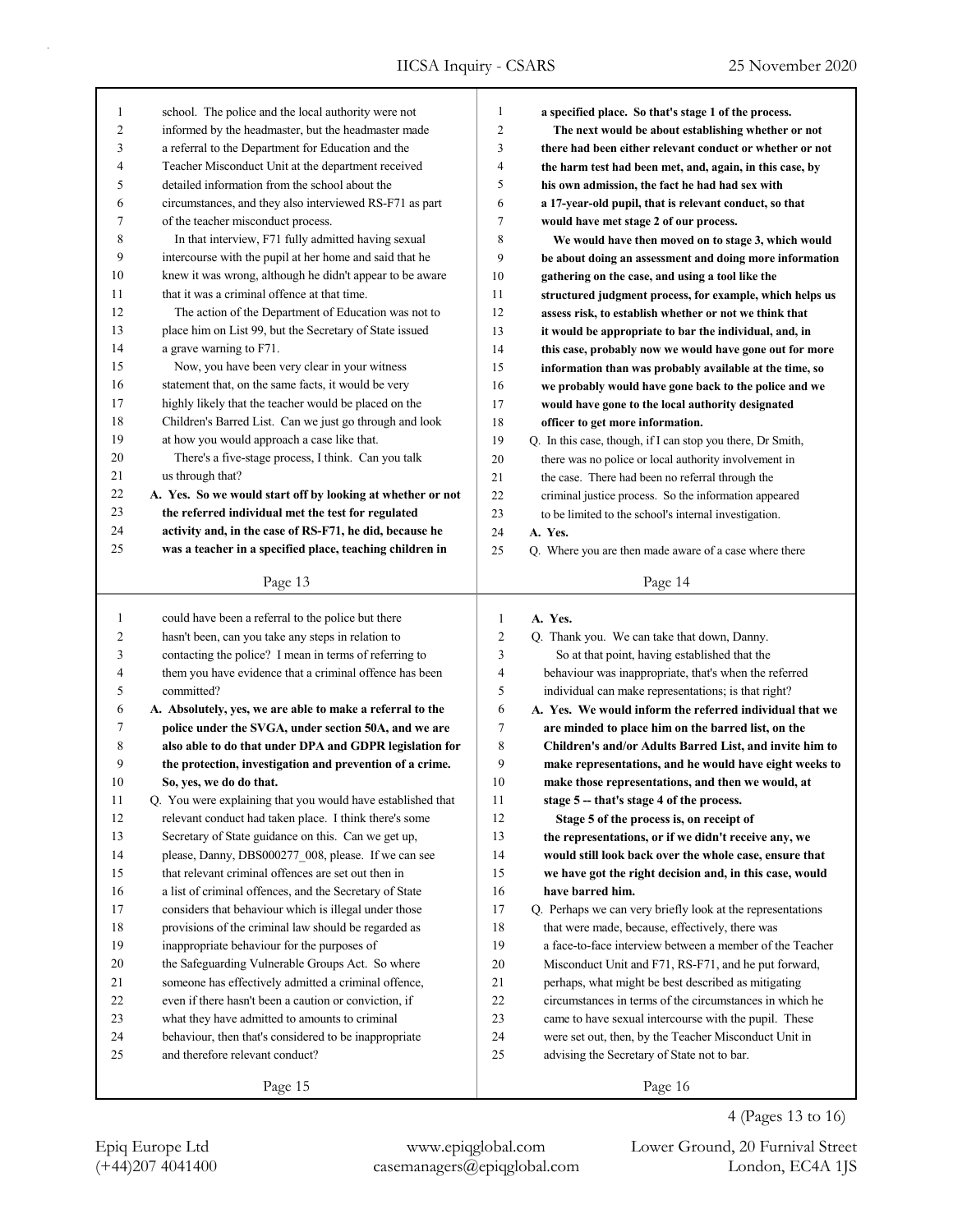| 1            | There were four main strands. I think the first was         | 1              | not appear to be negatively affected by the sexual act      |
|--------------|-------------------------------------------------------------|----------------|-------------------------------------------------------------|
| 2            | that F71 had moved from the state education sector into     | 2              | itself, although she was adversely affected by the press    |
| 3            | the independent sector and that that meant he was unsure    | 3              | reports of the case. How would that assertion likely be     |
| 4            | of boundaries. How would that representation be             | 4              | approached by the DBS?                                      |
| 5            | approached by the DBS?                                      | 5              | A. Again, that wouldn't change the decision to go minded to |
| 6            | A. Well, we would regard it as not making any difference.   | 6              | bar. In fact, if anything, it would increase concern        |
| 7            | He is still in a position of trust with a child in          | 7              | about the level of knowledge and insight into               |
| 8            | a teaching establishment. It doesn't matter if it is        | 8              | safeguarding and protection of children, et cetera, that    |
| 9            | state funded or privately funded. It doesn't make any       | 9              | RS-F71 has. So it wouldn't change our -- we would still     |
| 10           | difference. So we wouldn't change our minds on that         | 10             | go minded to bar on those representations.                  |
| 11           | one.                                                        | 11             | Q. Finally, a certain amount of emphasis seemed to be       |
| 12           | Q. He also set out that he had relationship difficulties    | 12             | placed by the Department for Education on RS-F71's          |
| 13           | with his girlfriend, with whom he lived. Would that be      | 13             | claims to be remorseful, and he said that he had learnt     |
| 14           | likely to change your minded to bar decision?               | 14             | his lesson. What would be the DBS approach to               |
| 15           | A. No, it wouldn't.                                         | 15             | expressions of remorse in that sort of situation?           |
| 16           | Q. He also put forward a number of testimonies from         | 16             | I should say, he didn't, in fact, admit his conduct for     |
| 17           | colleagues saying he was a very competent teacher.          | 17             | about a year after it had taken place.                      |
| 18           | I think you deal with that in your witness statement by     | 18             | A. If somebody is expressing remorse in their               |
| 19           | saying the value in having a competent teacher in           | 19             | representations and they have insight into the behaviour    |
| 20           | a school cannot outweigh the need to safeguard children     | $20\,$         | in general cases, that is something that we consider        |
| 21           | from sexual harm?                                           | 21             | carefully. But in this incident, it doesn't take away       |
| 22           | A. Yes.                                                     | 22             | from the fact that there is that lack of insight of         |
| 23           | Q. So that wouldn't really play a role in your analysis?    | 23             | the harm that it's caused a child and that it is simply     |
| 24           | A. Not at all, no.                                          | 24             | something that you shouldn't do. So it wouldn't bear        |
| 25           | Q. Finally, RS-F71 put forward that the pupil concerned did | 25             | a huge amount of weight in our considerations.              |
|              |                                                             |                |                                                             |
|              | Page 17                                                     |                | Page 18                                                     |
|              |                                                             |                |                                                             |
|              |                                                             |                |                                                             |
| $\mathbf{1}$ | Q. We can perhaps now move on to consider the case of       | 1              | a risk to children, but they passed the case over to the    |
| 2            | RS-F3, and this is dealt with in your witness statement     | $\overline{c}$ | Department for Education for their view as to whether he    |
| 3            | from paragraph 7.1 onwards, on page 10. If I can            | 3              | should be included on List 99. The Department for           |
| 4            | briefly summarise, F3 was referred to the Department of     | 4              | Education took a different view, did not include him on     |
| 5            | Health for inclusion on the protection of Children's        | 5              | List 99, and therefore he did not remain on the             |
| 6            | Barred List by the Royal School for the Deaf Manchester     | 6              | Children's Barred List                                      |
| 7            | in 2001, and he was a senior member of staff who had        | $\overline{7}$ | This provisional listing isn't something that               |
| 8            | been dismissed from the school after a disciplinary         | 8              | happens at the moment with the DBS, is it?                  |
| 9            | hearing which found proved an allegation of sexually        | 9              | A. No, that was something that was repealed when the SVGA   |
| 10           | inappropriate behaviour with children, in that he           | 10             | was brought into play, so, no, we don't have any            |
| 11           | regularly showered naked with children and young people     | 11             | provisional listings under the SVGA.                        |
| 12           | at the school and assisted them in their personal care,     | 12             | Q. In relation to this case of RS-F3, again, the five-stage |
| 13           | and continued in this practice in relation to one young     | 13             | process would apply.                                        |
| 14           | person even when requested not to do so by the parent,      | 14             | A. Mmm-hmm.                                                 |
| 15           | and he had also failed to report bruising to another        | 15             | Q. I think you said, in this case, you would need more      |
| 16           | child in his care.                                          | 16             | information and particularly more information about the     |
| 17           | There was, in that case, additional information from        | 17             | police investigation?                                       |
| 18           | the police that, in 2002, they had investigated an          | 18             | A. Yes.                                                     |
| 19           | allegation that RS-F3 had masturbated a child at the        | 19             | Q. Are you able to obtain, effectively, any evidence that   |
| 20           | school in 1973, but that allegation did not proceed to      | 20             | the police have gathered?                                   |
| 21           | charge or prosecution of F3. It seems that the              | 21             | A. Yes. We ask the police to give us as much as they have   |
| 22           | Department of Health provisionally placed F3 on the         | $22\,$         | available to them. Sometimes it takes a while to get        |
| 23           | Protection of Children Act List and took the view that      | 23             | it, but we can keep asking for everything that they have    |
| $24\,$       | he should remain on that list permanently, but              | 24             | got. So we would be able to get witness statements,         |
| 25           | effectively -- so they took the view that he did pose       | 25             | a transcription of the interview, et cetera; those sorts    |

5 (Pages 17 to 20)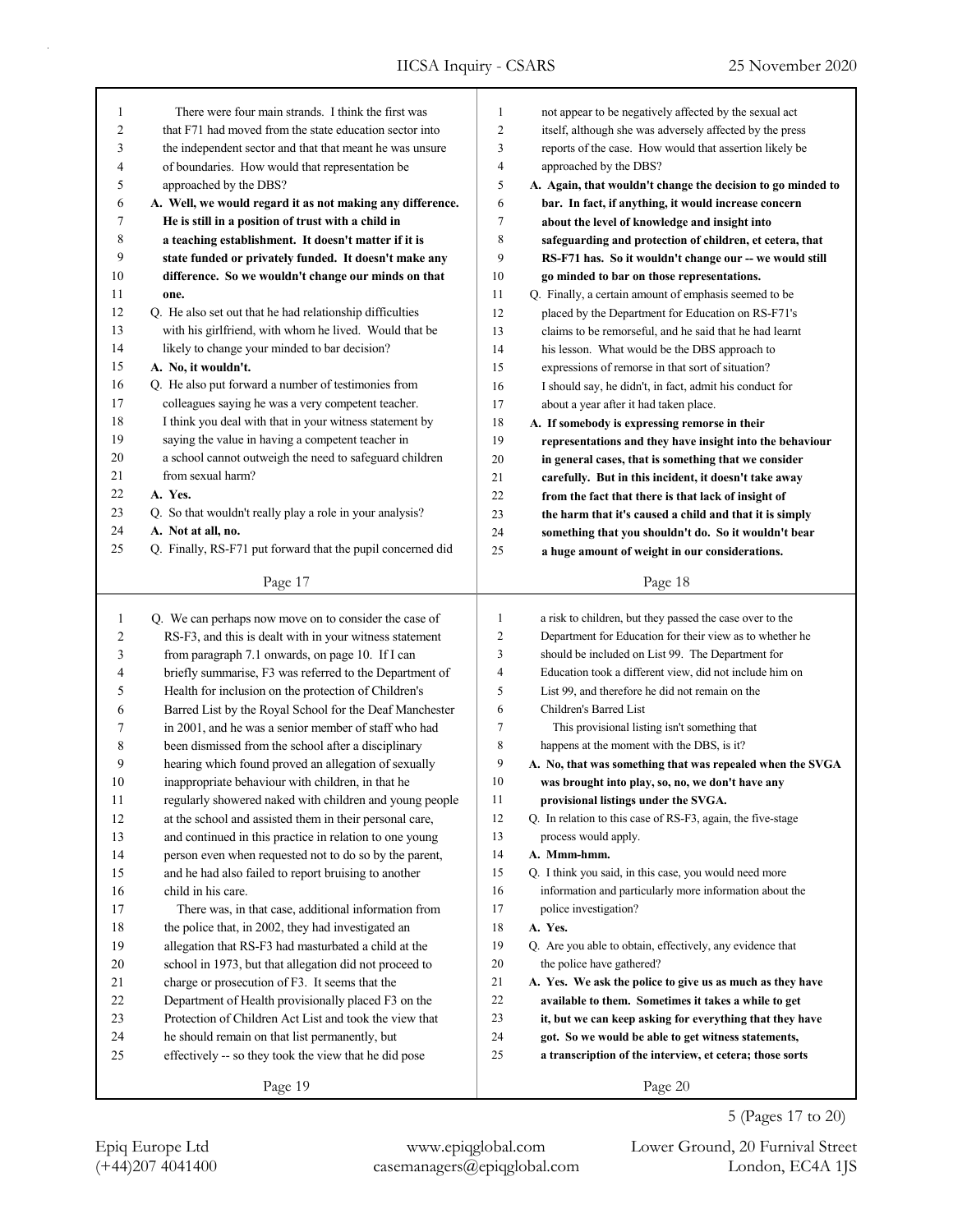| 1              | of things we're able to get from the police.                | 1  | nevertheless pose a risk of harm to children?              |
|----------------|-------------------------------------------------------------|----|------------------------------------------------------------|
| 2              | Q. And then you're able to make your own assessment of that | 2  | A. Yes, it could -- the conduct could pose a risk of harm  |
| 3              | evidence, applying the --                                   | 3  | to children. I think, in this case, it was that -- the     |
| 4              | A. Balance of probabilities.                                | 4  | dismissal was about sexually inappropriate behaviour and   |
| 5              | Q. -- balance of probabilities, rather than beyond          | 5  | we were looking for that sexual motivation in the act of   |
| 6              | reasonable doubt. So you have got a different               | 6  | showering with other pupils. As we said, the fact that     |
| 7              | assessment to make of the evidence, in that sense, from     | 7  | there wasn't anything to counter his assertion that that   |
| 8              | the assessment that the police would have to make?          | 8  | wasn't the case and it was standard practice and lots of   |
| 9              | A. That's exactly right, yes.                               | 9  | other teachers also did the same thing, we needed to       |
| 10             | Q. So, in this case, the regulated activity test would be   | 10 | have more to back it up if we were going to go down        |
| 11             | met, because this was someone who was caring for            | 11 | a sexually-motivated route.                                |
| 12             | children in a school setting.                               | 12 | Q. So, effectively, when you have information from other   |
| 13             | In terms of relevant conduct, you explain in your           | 13 | organisations who may have made a finding of fact          |
| 14             | witness statement that, while the conduct could be said     | 14 | themselves, you're not bound by that finding. You          |
| 15             | to have endangered, or likely to endanger, a child,         | 15 | effectively assess and evaluate the evidence yourselves?   |
| 16             | there was no evidence to counter F3's assertion that he     | 16 | A. That's exactly right. We almost start with a fresh      |
| 17             | had no sexual motivation in showering with boys and         | 17 | sheet of paper and get everything together. We bear in     |
| 18             | showing them on his own body how to wash under their        | 18 | mind what -- especially competent bodies. You know, we     |
| 19             | foreskins. That's the sort of personal care that he was     | 19 | do take what they say as a finding of fact. But we         |
| 20             | demonstrating.                                              | 20 | still arrive at our own decision as to whether or not,     |
| 21             | A. Yes.                                                     | 21 | on the balance of probabilities, it's appropriate to       |
| 22             | Q. Would the DBS need to be satisfied, on the balance of    | 22 | place the referred individual on the barred list.          |
| 23             | probabilities, that conduct is sexually motivated before    | 23 | Q. You pointed out that you would also be concerned about  |
| 24             | concluding that someone poses a risk of harm, or could      | 24 | the other allegations, for example, failing to report      |
| 25             | that conduct, even if it is not sexually motivated,         | 25 | bruising to another child?                                 |
|                |                                                             |    |                                                            |
|                | Page 21                                                     |    | Page 22                                                    |
| $\mathbf{1}$   | A. Absolutely.                                              |    |                                                            |
|                |                                                             |    |                                                            |
|                |                                                             | 1  | school but new assertions of fact are made, are you able   |
| $\overline{c}$ | Q. And failure to follow parents' wishes?                   | 2  | to go back to the school in that case and say, "What do    |
| 3              | A. Yes.                                                     | 3  | you say about this?"                                       |
| 4              | Q. I think in that case, in F3's case, in terms of          | 4  | A. Yes. Yes, we are, yes, and offer them the opportunity   |
| 5              | the representations that were made, there were some         | 5  | to share more information regarding that, yes.             |
| 6              | written representations effectively made by F3 that         | 6  | Q. We know that, in that case, the Royal School for the    |
| 7              | were -- there was a factual dispute between what F3 said    | 7  | Deaf Manchester were made aware of the department's        |
| 8              | in his representations and the information provided by      | 8  | decision not to bar F3 from working with children, not     |
| 9              | the school.                                                 | 9  | to place him on the barred list.                           |
| 10             | Where you have that sort of factual dispute, how do         | 10 | A. Yes.                                                    |
| 11             | the DBS approach that?                                      | 11 | Q. And they made it very clear that they were not happy    |
| 12             | A. Where it's clear that there is that factual dispute, as  | 12 | with that and they considered that he did pose -- they     |
| 13             | you describe, we would go back to the employer, the         | 13 | said he was very unsuitable to work with children, was     |
| 14             | school, and point out that there had been something in      | 14 | their belief. But the DBS doesn't normally inform the      |
| 15             | the representations that the referred individual has        | 15 | referring organisation of the decision that you've made,   |
| 16             | offered which counters what they have said, and offer       | 16 | and I'm wondering whether you think -- well, what's the    |
| 17             | them some -- an opportunity to provide more information     | 17 | reason for that and why is it that referring               |
| $18\,$         | to support their version of events, as it were.             | 18 | organisations aren't made aware of the decision?           |
| 19             | We don't share the whole set of representations with        | 19 | A. So the referring organisations usually dismiss somebody |
| 20             | the employer, but we paraphrase what the issue is, what     | 20 | before the DBS investigations have completed, so they      |
| 21             | the dispute is, and encourage further sharing of            | 21 | actually don't need to know that the referred individual   |
| 22             | information.                                                | 22 | has been barred. It's under sort of data protection        |
| 23             | Q. So if an individual made representations which were, as  | 23 | principles, they don't have that necessary -- they don't   |
| 24             | I might say, fresh assertions, so it's not dealing with     | 24 | need to know. So that is why we don't share the            |
| 25             | any of the information that you have received from the      | 25 | information with them.                                     |
|                | Page 23                                                     |    | Page 24                                                    |

6 (Pages 21 to 24)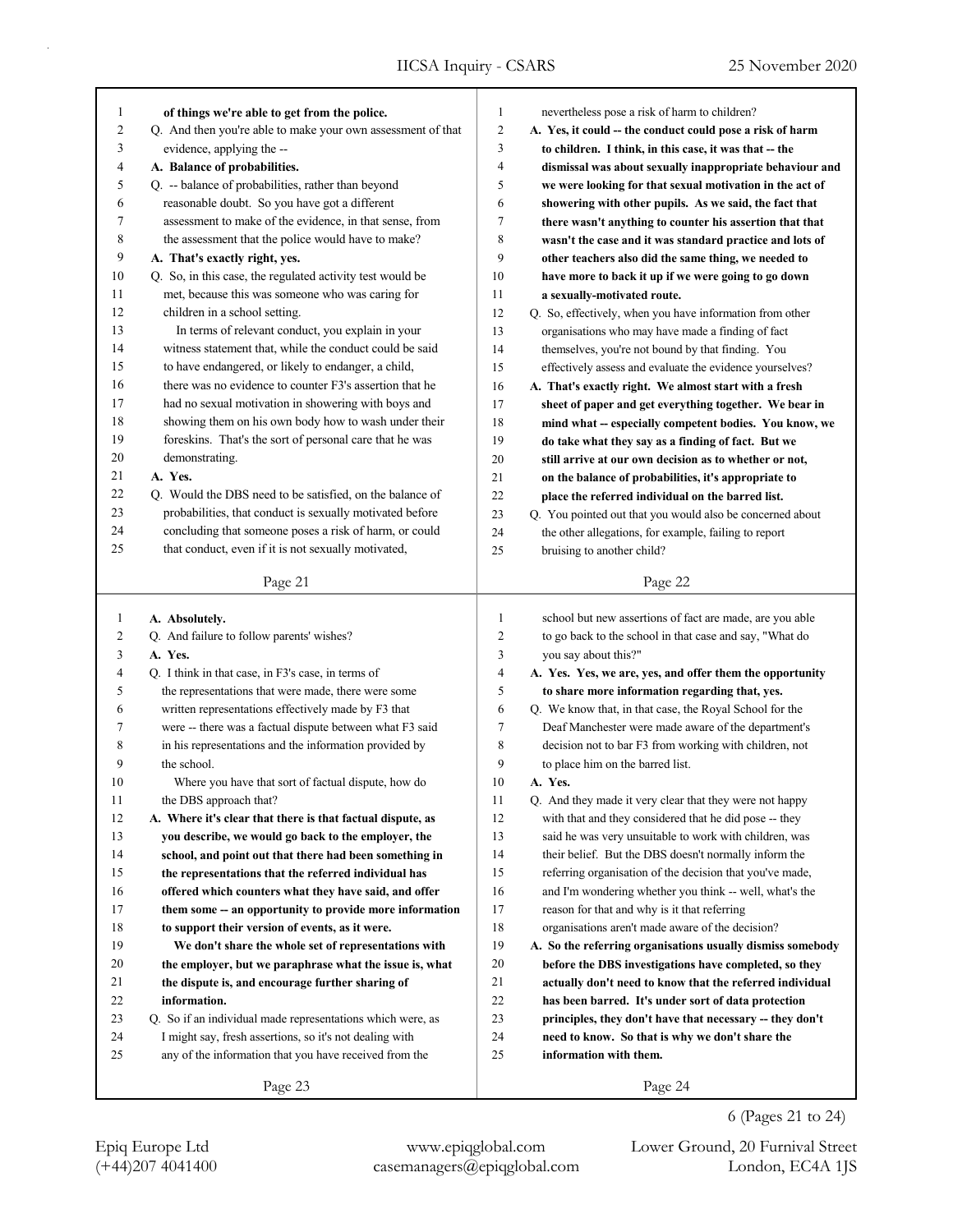| 1  | However, they can claim legitimate interest, or they        | 1                        | isn't being made.                                           |
|----|-------------------------------------------------------------|--------------------------|-------------------------------------------------------------|
| 2  | can put forward -- or certain individuals can put           | 2                        | Conversely, you might be denying somebody their             |
| 3  | forward a legitimate interest to say -- to find out that    | 3                        | right to work. So I think it would unnecessarily            |
| 4  | information. So, for example, if they hadn't dismissed      | $\overline{\mathcal{L}}$ | lengthen a process.                                         |
| 5  | the individual but moved him to another part of             | 5                        | Q. I'd like to ask you, Dr Smith, about monitoring of       |
| 6  | the organisation which means that they are not in           | 6                        | barred individuals. I think the Safeguarding Vulnerable     |
| 7  | regulated activity, then they could perhaps claim           | $\tau$                   | Groups Act 2006 had monitoring provisions which never       |
| 8  | a legitimate interest in finding out whether or not --      | 8                        | actually came into force and then were repealed by the      |
| 9  | because the person is still working with them, whether      | 9                        | Protection of Freedoms Act 2012.                            |
| 10 | or not they're barred.                                      | 10                       | A. Yes.                                                     |
| 11 | A LADO, for example -- LADOs very often will, on the        | 11                       | Q. How would the DBS -- first of all, do you think the DBS  |
| 12 | basis of legitimate interest, ask for that information      | 12                       | needs to be able to monitor barred individuals?             |
| 13 | as they're covering the whole area.                         | 13                       | A. I mean, there was a reason why it was repealed and, as   |
| 14 | So that's really the reason why we can't and how            | 14                       | I said, we can only enforce the legislation as it's         |
| 15 | that information can be shared.                             | 15                       | currently written. We do get to -- there is a sort          |
| 16 | Q. Do you think it would be helpful if a referring          | 16                       | of -- not a monitoring, but we find out if somebody who     |
| 17 | organisation had a right of reply to a decision of          | 17                       | has been barred, if they are attempting to enter            |
| 18 | the DBS?                                                    | 18                       | regulated activity, through the disclosure information      |
| 19 | A. We apply the legislation as it's written. It would       | 19                       | route that I described in my statement. So if they          |
| 20 | lengthen the process, I think, if you had a situation       | 20                       | apply for an enhanced disclosure with barred list check,    |
| 21 | where you were going back to -- for a right of reply to     | 21                       | then we find out about it. And then we can consider         |
| 22 | employers, and the longer it takes for us to arrive at      | 22                       | a barring decision at that point. So in that sense, we      |
|    |                                                             | 23                       | are able to.                                                |
| 23 | a decision, actually, if that person should be placed on    | 24                       | There have been occasions as well where, if we find         |
| 24 | a barred list, then the greater the risk that is placing    | 25                       | out that somebody who has been barred is working in         |
| 25 | on children and vulnerable adults because the decision      |                          |                                                             |
|    | Page 25                                                     |                          | Page 26                                                     |
|    |                                                             |                          |                                                             |
|    |                                                             |                          |                                                             |
| 1  | regulated activity, we have asked the police -- it          | $\mathbf{1}$             | Q. According to the guidance, they have to be supervised at |
| 2  | doesn't happen often, but we can ask the police to          | $\overline{c}$           | all times?                                                  |
| 3  | inform the employer.                                        | 3                        | A. Yes.                                                     |
| 4  | Q. I think it is actually an offence to apply to work       | 4                        | Q. But that places the onus on schools to make sure that    |
| 5  | with -- in regulated activity if you are barred?            | 5                        | they are providing that constant supervision?               |
| 6  | A. It is a criminal offence, yes.                           | 6                        | A. Yes.                                                     |
| 7  | Q. There have been prosecutions for that?                   | 7                        | Q. If someone is barred from regulated activity but they    |
| 8  | A. There have, yes. It is also an offence to knowingly      | 8                        | are coming into regular contact with children, for          |
| 9  | employ somebody who is barred.                              | 9                        | example, as a supervised volunteer in a school, then the    |
| 10 | Q. Can I just ask a little about regulated activity and how | 10                       | school doesn't have to do an advanced barred list check.    |
| 11 | that works in practice. Regulated activity is activity      | 11                       | A. No.                                                      |
| 12 | that a barred person can't do, but in terms of              | 12                       | Q. I just wanted to put to you an observation that's been   |
| 13 | the school sector, if someone is working in a school and    | 13                       | made by Meilyr Rowlands -- he's the chief inspector of      |
| 14 | comes into contact with children, if they're doing that     | 14                       | education and training in Wales. He makes a point about     |
| 15 | for four or more days in a 30-day period, then they are     | 15                       | concerns about the exemption of volunteers from the         |
| 16 | doing regulated activity. So that can include catering      | 16                       | enhanced record checks. I'm going to read from his          |
| 17 | staff as well as teaching staff in a school.                | 17                       | witness statement. We don't need to get this up. He         |
| 18 | But since the Protection of Freedoms Act 2012, that         | 18                       | says this:                                                  |
| 19 | doesn't include supervised volunteers, and obviously we     | 19                       | "Whilst supervision may protect the child from              |
| 20 | know that schools may use supervised volunteers quite       | 20                       | molestation on school premises during the school day,       |
| 21 | a lot -- parents or any other people who come into          | 21                       | the volunteer could gain the child's trust and arrange      |
| 22 | school, to read with primary schoolchildren, for            | 22                       | to meet outside school."                                    |
| 23 | example, would come under the definition of supervised      | 23                       | Sorry, this is what he says:                                |
| 24 | volunteers.                                                 | 24                       | "The exemption for volunteers from DBS checks places        |
| 25 | A. Yes.                                                     | 25                       | children at risk. This practice focuses on protecting       |
|    | Page 27                                                     |                          | Page 28                                                     |

(+44)207 4041400 casemanagers@epiqglobal.com London, EC4A 1JS

Epiq Europe Ltd www.epiqglobal.com Lower Ground, 20 Furnival Street

7 (Pages 25 to 28)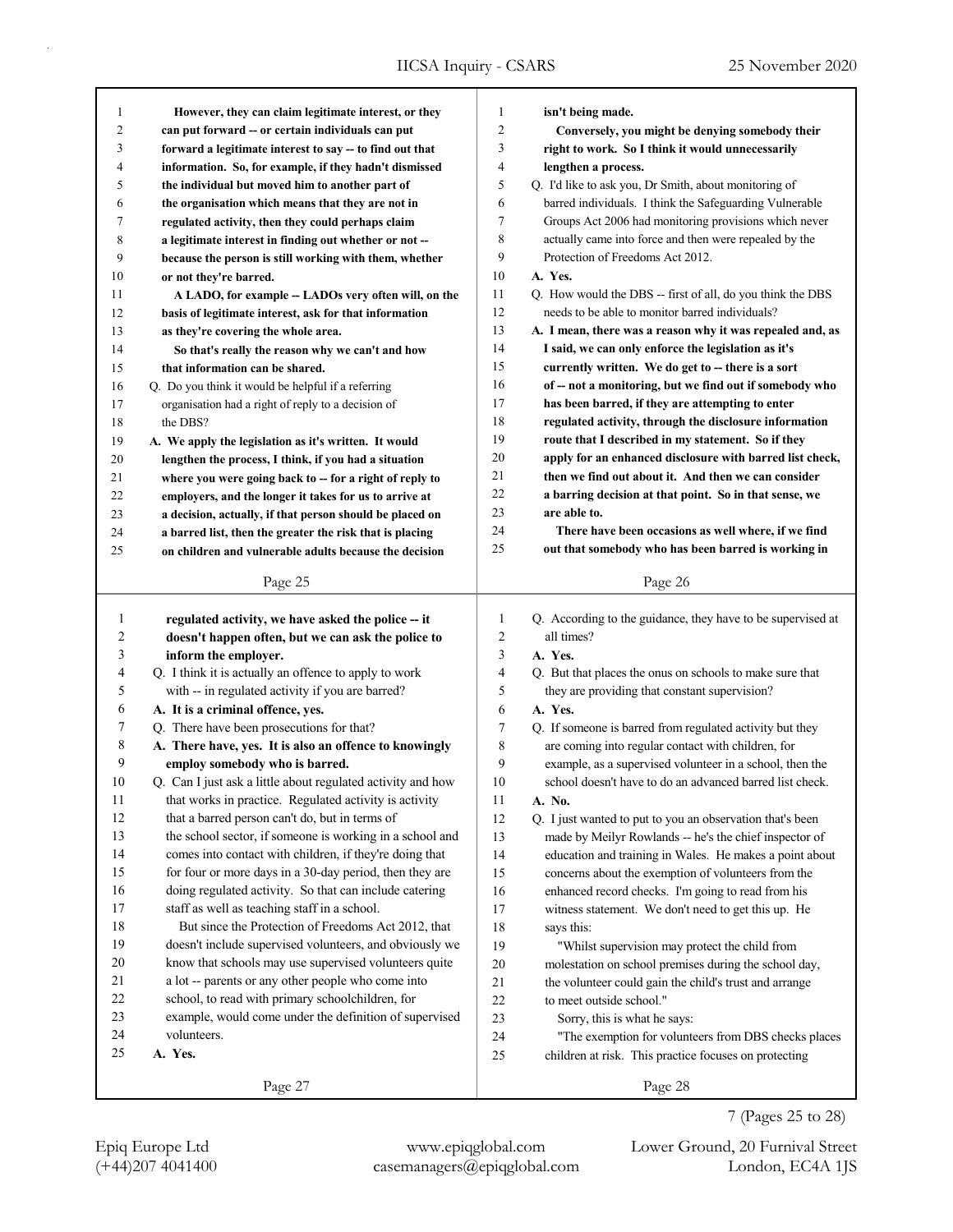| 1  | the child from molestation whilst on the school premises   | 1              | The other thing is that the DBS check – the                 |
|----|------------------------------------------------------------|----------------|-------------------------------------------------------------|
| 2  | during the school day. It does not consider the fact       | 2              | supervised volunteer, it's wrong to say that they aren't    |
| 3  | that the child has been introduced to a trusted adult by   | 3              | eligible for any DBS checks. They are. They are not         |
| 4  | the school. The child will not know whether this person    | 4              | eligible for an enhanced disclosure check with barred       |
| 5  | is a volunteer or some other form of part-time or          | 5              | list check, but they are eligible for an enhanced check,    |
| 6  | temporary appointment. Over time, there is nothing to      | 6              | which is exactly the same information but without the       |
| 7  | stop the trusted adult from getting to know personal       | 7              | barred list bit on it. And there will probably be           |
| 8  | information about the child, arranging to meet the child   | 8              | something in that, if somebody has been barred, that is     |
| 9  | away from the school in order to exploit that existing     | 9              | available on the soft intelligence part of                  |
| 10 | relationship."                                             | 10             | the certificate that would raise concerns about an          |
| 11 | Now, from a safeguarding perspective -- and I'm            | 11             | individual.                                                 |
| 12 | asking you now, perhaps, not so much as a representative   | 12             | But I think it is also important to say that, you           |
| 13 | of the DBS but as someone with a doctorate in              | 13             | know, individuals with absolutely no criminal records       |
| 14 | safeguarding -- is that not a valid point to make and      | 14             | and who haven't been barred will be able to befriend and    |
| 15 | something of a loophole in the current scheme?             | 15             | abuse positions of trust and groom children. So it's        |
| 16 | A. I can understand why the comment is made, but I suppose | 16             | not the only thing to look at.                              |
| 17 | there's a few things I'd want to say about that.           | 17             | Q. You've explained that supervised volunteers are eligible |
| 18 | The DBS check is not in and of itself the thing that       | 18             | for an enhanced DBS check, but it is not compulsory on      |
| 19 | will prevent abuse of children, and organisations should   | 19             | schools to obtain an enhanced DBS check for a volunteer,    |
| 20 | have, you know, really robust safeguarding measures in     | 20             | is it? They don't need to do any checks if they don't       |
| 21 | place, where they have a strong safeguarding culture       | 21             | want to?                                                    |
| 22 | which encourages people to raise low-level concerns,       | 22             | A. No. No, they don't.                                      |
| 23 | which encourages children to say what is going on as       | 23             | Q. Isn't the concern that, if someone does have a relevant  |
| 24 | well, so that they can share that and their voices are     | 24             | conviction for an offence against a child, for example,     |
| 25 | heard.                                                     | 25             | a sexual offence against a child, those may be the very     |
|    |                                                            |                |                                                             |
|    | Page 29                                                    |                | Page 30                                                     |
|    |                                                            |                |                                                             |
|    |                                                            |                |                                                             |
| 1  | people who are quite determined to get into contact with   | 1              | recruiting people.                                          |
| 2  | children? So if there is a loophole there by which they    | $\overline{c}$ | A. Yes.                                                     |
| 3  | can get into contact with children without anyone          | 3              | Q. The Home Office at the time, in 2012, estimated that     |
| 4  | checking the fact that they have a relevant record,        | 4              | this restriction on the definition of "regulated            |
| 5  | isn't that problematic? Those are the very people you      | 5              | activity" would mean that, instead of an estimated          |
| 6  | want to know are not coming into contact with children,    | 6              | 9 million people being required to have enhanced checks,    |
| 7  | aren't they?                                               | 7              | only about 5 million people would require those checks,     |
| 8  | A. Yes, I would imagine that most schools would undertake  | 8              | and so that's 4 million people who would previously,        |
| 9  | available checks for volunteers where that's available     | 9              | under the previous regime, have needed checks and now no    |
| 10 | to them and have them updated regularly as well. So,       | 10             | longer did. So we are talking about quite large             |
| 11 | yeah, it's a possibility, but the evidence that people     | 11             | numbers. When we are talking about the statistics and       |
| 12 | who want to get into positions such as supervised          | 12             | the evidence of what sort of numbers of people we are       |
| 13 | volunteers in order just to have access to children        | 13             | talking about that potentially fall through the net, do     |
| 14 | isn't that overwhelming, as far as I can judge from the    | 14             | you think that's got the balance right, the current         |
| 15 | literature. So I think it comes back to, you know,         | 15             | definition?                                                 |
| 16 | safeguarding is everybody's business and everybody needs   | 16             | A. Again, we have to apply the legislation as it is         |
| 17 | to be aware to any concerns that are raised by anybody's   | 17             | written, but I think I said in phase 1 that I do think      |
| 18 | conduct with children.                                     | 18             | the definition is -- it's the complexity of it and the      |
| 19 | Q. I just wanted to ask, while we are still on the subject | 19             | difficulty of understanding it that I think presents        |
| 20 | of regulated activity and that particular exemption from   | 20             | a problem to employers, and I would repeat that there       |
| 21 | regulated activity, that when the Protection of Freedoms   | 21             | are still other DBS products that people can apply for      |
| 22 | Act came into force, the government explained that they    | 22             | which will still give them a significant amount of          |
| 23 | wanted to narrow the definition of "regulated activity"    | 23             | information that they can rely on in making those           |
| 24 | to make the burdens less onerous, really, on people both   | 24             | recruitment and employment decisions.                       |
| 25 | applying for positions and organisations who were          | 25             | But I think the complexity of it is something that          |

8 (Pages 29 to 32)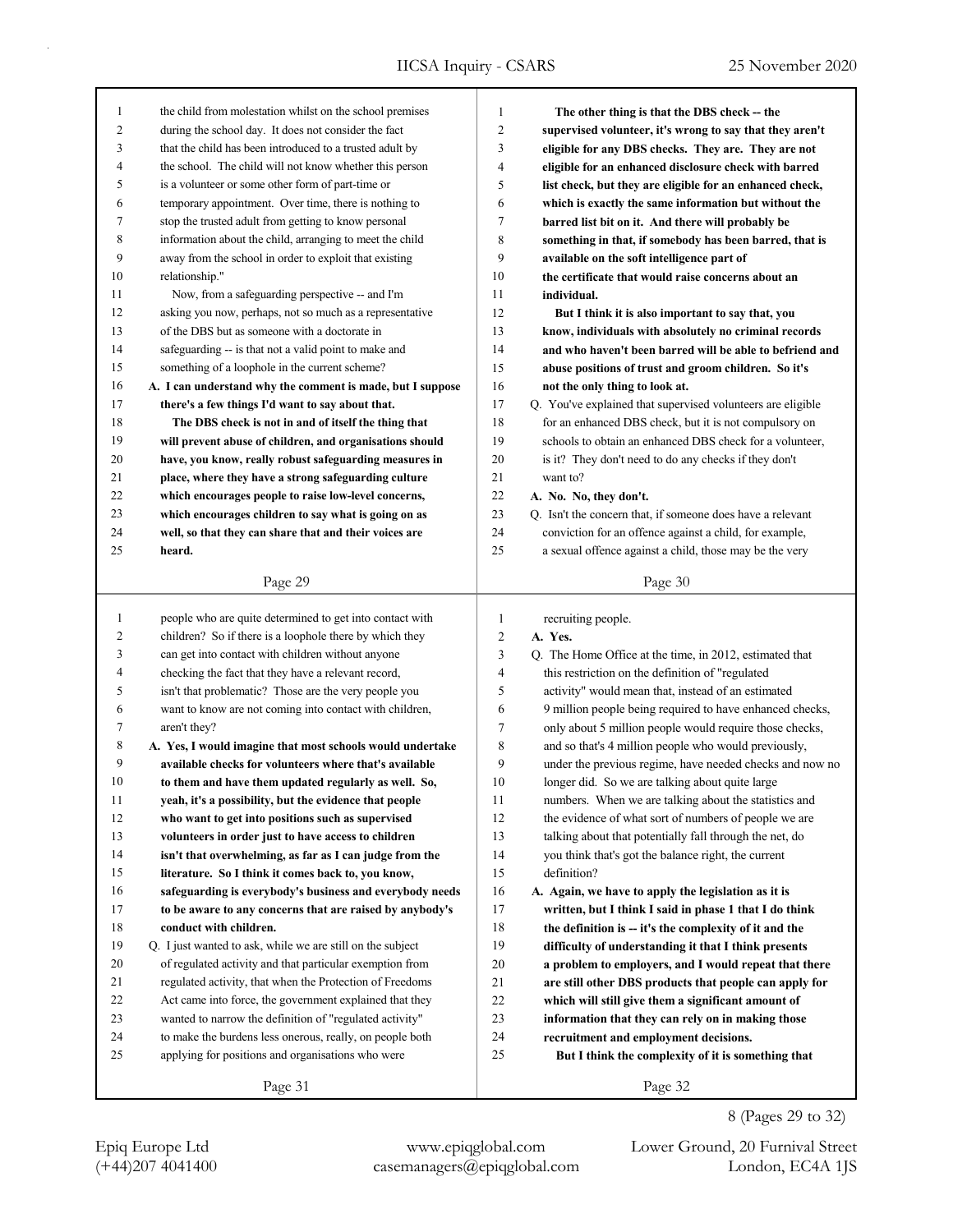| 1<br>$\overline{c}$ | is problematic.                                                                                             | $\mathbf{1}$<br>$\overline{2}$ | made a "no action" decision, for example, and we think    |
|---------------------|-------------------------------------------------------------------------------------------------------------|--------------------------------|-----------------------------------------------------------|
|                     | Q. It's not immediately apparent always whether<br>a particular role falls within or without the definition | 3                              | it should have been a bar, or vice versa, or that it's    |
| 3                   |                                                                                                             | 4                              | just very, very -- not well written, then we instruct     |
| 4                   | of "regulated activity" for employers?                                                                      | 5                              | the team manager and the case worker to rework the case   |
| 5                   | A. No. We do have an eligibility checking tool that is                                                      |                                | so that it comes up to an acceptable standard.            |
| 6                   | available on the website, on the gov.uk website, that                                                       | 6                              | MS NIELD: Thank you. I have no more questions for you,    |
| 7                   | helps guide, and we have -- employers to decide whether                                                     | $\tau$                         | Dr Smith. Chair, do you have any questions for this       |
| 8                   | or not a role falls within a regulated activity. That                                                       | 8                              | witness?                                                  |
| 9                   | helps. We have a substantial amount of guidance as well                                                     | 9                              | THE CHAIR: I have no questions. I will ask my colleagues  |
| 10                  | that helps.                                                                                                 | 10                             | if they have any. Ms Sharpling?                           |
| 11                  | There are still a lot of questions that people ask                                                          | 11                             | MS SHARPLING: No, thank you, chair.                       |
| 12                  | because there's always a "Yes, but " to the examples                                                        | 12                             | THE CHAIR: Mr Frank?                                      |
| 13                  | that are given.                                                                                             | 13                             | MR FRANK: No, thank you.                                  |
| 14                  | Q. Just finally, Dr Smith, I wanted to ask about your                                                       | 14                             | THE CHAIR: Sir Malcolm?                                   |
| 15                  | quality assurance procedures within the DBS in terms                                                        | 15                             | PROF SIR MALCOLM EVANS: Yes, chair, if I may, I have one  |
| 16                  | of -- I understand you review 10 per cent of cases in                                                       | 16                             | question.                                                 |
| 17                  | terms of reviewing both the outcome, the decision, and                                                      | 17                             | <b>Questions from THE PANEL</b>                           |
| 18                  | the process by which that decision was reached.                                                             | 18                             | PROF SIR MALCOLM EVANS: Dr Smith, you mentioned a few     |
| 19                  | A. Yes, that's right.                                                                                       | 19                             | moments ago about the problem being the complexity of     |
| 20                  | Q. How does that work? Can you reverse a decision if you                                                    | 20                             | the system, and you give the example of what is/what      |
| 21                  | find a problem with it?                                                                                     | 21                             | isn't a regulated activity, et cetera, et cetera. Based   |
| 22                  | A. Yes, we can. So we take a 10 per cent sample at the                                                      | 22                             | on your experience, what would you think might help       |
| 23                  | point where a case worker is about to close the case,                                                       | 23                             | simplify the system?                                      |
| 24                  | and if -- and they can't do anything else with it until                                                     | 24                             | A. Oh, gosh. I think just something that is more          |
| 25                  | we have completed our check. If we think that they have                                                     | 25                             | indicative of you're either in it or you're out of        |
|                     |                                                                                                             |                                |                                                           |
|                     | Page 33                                                                                                     |                                | Page 34                                                   |
|                     |                                                                                                             |                                |                                                           |
|                     |                                                                                                             |                                |                                                           |
| $\mathbf{1}$        | regulated activity. Perhaps pointing towards regulated                                                      | 1                              | too much emphasis on the results of a DBS check --        |
| 2                   | activity for adults is such simpler. It's the regulated                                                     | 2                              | clearly important though it is, but there is a danger of  |
| 3                   | activity for children which is more complicated. If the                                                     | 3                              | over-reliance?                                            |
| 4                   | regulated activity for children was more like the                                                           | 4                              | A. I do. I do worry that there's an over-reliance on it,  |
| 5                   | regulated activity for adults, I think that that would                                                      | 5                              | yes.                                                      |
| 6                   | make it much easier for people to understand.                                                               | 6                              | PROF SIR MALCOLM EVANS: Yes.                              |
| 7                   | PROF SIR MALCOLM EVANS: Are there any other elements of                                                     | 7                              | MS NIELD: Chair, I wonder if I could just clarify a point |
| 8                   | the systems, the different tiers, the different levels,                                                     | 8                              | briefly perhaps arising out of that?                      |
| 9                   | et cetera, that, in your experience, you find cause                                                         | 9                              | Further examination by MS NIELD                           |
| 10                  | complication, misunderstanding, lack of clarity, and,                                                       | 10                             | MS NIELD: You explained about the DBS certificate         |
| 11                  | therefore, the lack of potential protection?                                                                | 11                             | effectively being out of date the day after it's been     |
| 12                  | A. I think the understanding about validity of a DBS check                                                  | 12                             | issued. I think there is also an update service that      |
| 13                  | is something which often gets raised, that people have                                                      | 13                             | organisations can sign up for. Could you just briefly     |
| 14                  | a notion that it is valid for a period of time, when,                                                       | 14                             | explain that, please?                                     |
| 15                  | actually, it's out of date pretty much the day after                                                        | 15                             | A. Yes, there is an update service. In an update service, |
| 16                  | it's arrived. It only gives a snapshot at a point of                                                        | 16                             | the status -- the update service status is updated from   |
| 17                  | time.                                                                                                       | 17                             | a criminal convictions point of view every week, and      |
| 18                  | I think, if that was better understood, that would                                                          | 18                             | from a soft intelligence point of view every nine         |
| 19                  | help people understand that the DBS check is just one in                                                    | 19                             | months. So if an employer wants to check -- they can      |
| 20                  | a basket of measures that need to be developed, every                                                       | 20                             | check as frequently as they like -- the status of their   |
| 21                  | employer needs to develop, in order to have some                                                            | 21                             | employees, that does give a far more real-time example    |
| 22                  | assurance that they are doing everything they can to                                                        | $22\,$                         | of -- not example, indication of recent -- any recent     |
| 23                  | protect children.                                                                                           | 23                             | offences or allegations.                                  |
| 24                  | PROF SIR MALCOLM EVANS: Finally, as a result of that, do                                                    | 24                             | MS NIELD: Thank you, Dr Smith.                            |
| 25                  | you feel that there's a danger that people are placing                                                      | 25                             |                                                           |
|                     | Page 35                                                                                                     |                                | Page 36                                                   |

9 (Pages 33 to 36)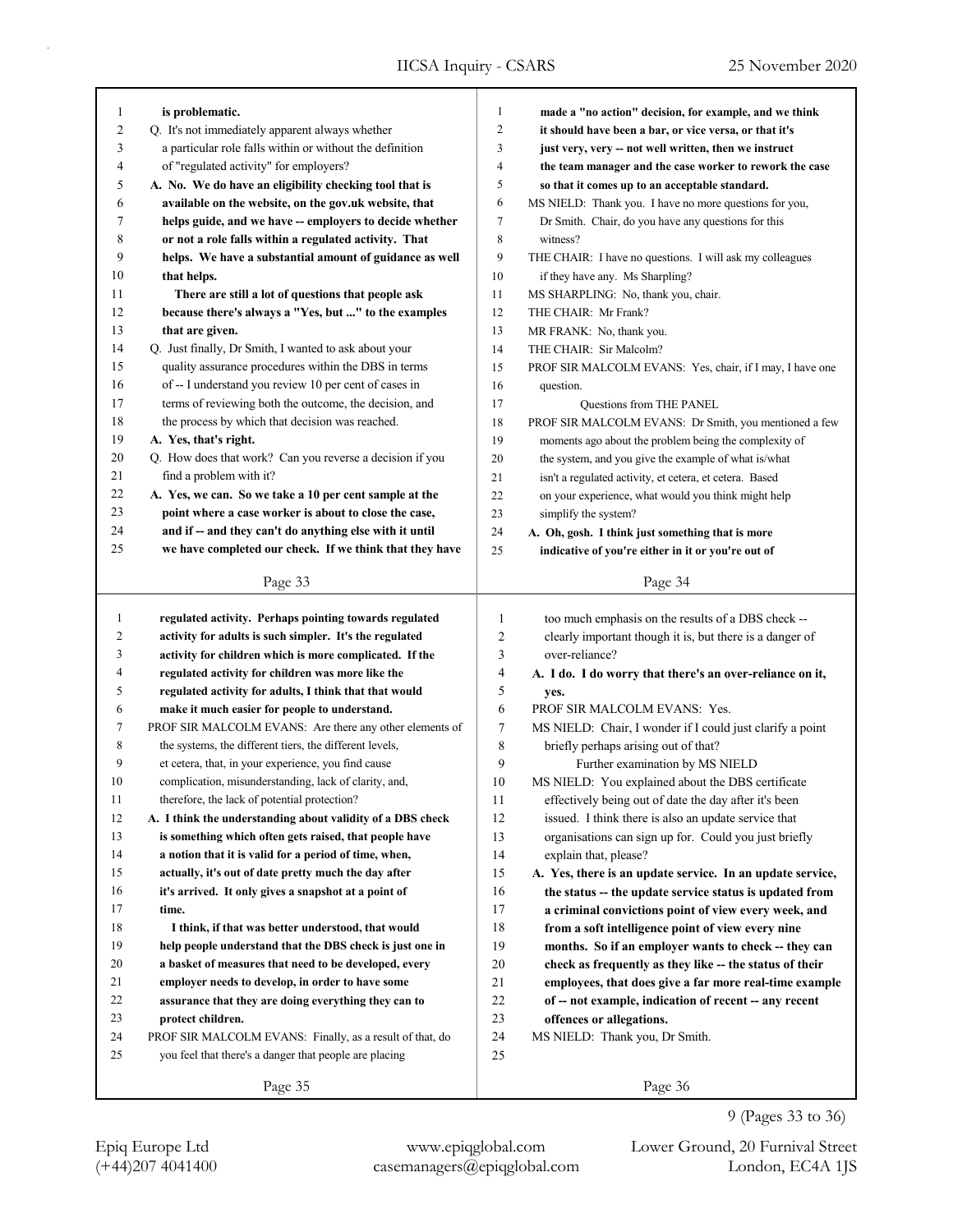| 1  | Further questions from THE PANEL                           | $\mathbf{1}$ | perhaps, a slightly earlier break?                         |
|----|------------------------------------------------------------|--------------|------------------------------------------------------------|
| 2  | THE CHAIR: Following on from Sir Malcolm's question, and   | 2            | THE CHAIR: Yes, we will do that, Ms Nield, and return at   |
| 3  | indeed what Ms Nield has asked you, do you think that      | 3            | 11.40 am. Thank you.                                       |
| 4  | the requirement for individual professionals, for          | 4            | MS NIELD: Thank you.                                       |
| 5  | example, should be -- it should be their responsibility    | 5            | $(11.26 \text{ am})$                                       |
| 6  | to update their own DBS checks when they're applying for   | 6            | (A short break)                                            |
| 7  | other posts, or indeed employers requiring that this       | 7            | $(11.40 \text{ am})$                                       |
| 8  | must happen in the course of their employment?             | 8            | THE CHAIR: Ms Scolding?                                    |
| 9  | A. I think as much information as you can gather as an     | 9            | MS SCOLDING: Good morning, chair. Good morning, panel.     |
| 10 | employer to be able to, you know, be assured that the      | 10           | Our next witnesses are Mr Nicholas Gibb and Baroness       |
| 11 | person you're employing does not have any convictions or   | 11           | Elizabeth Berridge, whom I shall call Lady Berridge, two   |
| 12 | cautions or soft intelligence that would suggest that      | 12           | ministers from the Department for Education.               |
| 13 | they're inappropriate -- that they're not appropriate to   | 13           | BARONESS ELIZABETH BERRIDGE (sworn)                        |
| 14 | work with children or vulnerable adults is only a good     | 14           | MR NICHOLAS GIBB (sworn)                                   |
| 15 | thing.                                                     | 15           | Examination by MS SCOLDING                                 |
| 16 | Having said that -- and that's why I think the             | 16           | MS SCOLDING: Good morning, both. Before I ask you to look  |
| 17 | update service is something that perhaps more people       | 17           | at your witness statements, just a few introductory        |
| 18 | could avail themselves of the opportunity to use. But,     | 18           | matters. Firstly, this is not a test of memory. We         |
| 19 | having said that, again, it is still one thing in          | 19           | shall be ranging over a number of topics during the        |
| 20 | a suite of measures that should be taken in regard to      | 20           | course of the day, and please feel free to look at your    |
| 21 | safeguarding.                                              | 21           | notes or your witness evidence at any time.                |
| 22 | THE CHAIR: Thank you very much, Dr Smith.                  | 22           | Secondly, we shall have a break every hour, so we          |
| 23 | (The witness withdrew)                                     | 23           | will be breaking for lunch at approximately 12.40 pm,      |
| 24 | MS NIELD: Chair, I note the time. We have two witnesses    | 24           | but if you need a break sooner, please let me know.        |
| 25 | next, but I don't know whether you would wish to take,     | 25           | Thirdly, you should both have a bundle -- in fact,         |
|    |                                                            |              |                                                            |
|    | Page 37                                                    |              | Page 38                                                    |
| 1  | three volumes of bundles of material -- in front of you.   | $\mathbf{1}$ | BARONESS BERRIDGE: Yes, it is.                             |
|    |                                                            |              |                                                            |
|    |                                                            |              |                                                            |
| 2  | Where necessary, I shall bring some of those documents     | 2            | MS SCOLDING: Mr Gibb, you are behind tab 2. Again, this is |
| 3  | up on screen by the assistance of Mr Hyde, who I will      | 3            | a witness statement from you dated 27 July 2020. Again,    |
| 4  | call "Danny". So if you hear me asking Danny to do         | 4            | did you sign this witness statement?                       |
| 5  | something, that's who it is.                               | 5            | MR GIBB: Yes, 23 July 2020.                                |
| 6  | If you can't see those documents, again, please let        | 6            | MS SCOLDING: Mine says the 27th. Is it true, to the best   |
| 7  | me know by raising your hand.                              | 7            | of your knowledge and belief?                              |
| 8  | Fourthly, as you are giving evidence together,             | 8            | MR GIBB: Yes, it is, yes.                                  |
| 9  | I shall try and indicate which one of you I would like     | 9            | MS SCOLDING: I think I assume for these purposes that the  |
| 10 | to answer first, but that doesn't stop the other one of    | 10           | 23rd and the 27th are not materially different. Thank      |
| 11 | you contributing. You have helpfully identified from       | 11           | you very much.                                             |
| 12 | the evidence proposal we have sent you which person you    | 12           | Mr Gibb, turning to you first, you are the Minister        |
| 13 | think is most appropriate to give that evidence.           | 13           | for Education (School Standards). Can you tell us what     |
| 14 | I shall try and remember that, but please forgive me if    | 14           | that means and what you're responsible for within the      |
| 15 | I get the wrong person in the wrong question.              | 15           | Department for Education?                                  |
| 16 | Again, if you'd like to contribute, please put your        | 16           | MR GIBB: Yes. It means I'm not responsible for the         |
| 17 | hand up, to a question after your colleague has            | 17           | structural side of things and, indeed, a number of other   |
| 18 | answered.                                                  | 18           | areas that Baroness Berridge is responsible for. I'm       |
| 19 | First, Lady Berridge, if I can turn to you, behind         | 19           | responsible for the recruitment of teachers -- retention   |
| 20 | tab A1 of your bundle I am hoping is your witness          | 20           | of teachers, including their qualifications, supporting    |
| 21 | statement dated 27 July 2020. Can I ask you to confirm     | 21           | a high-quality teaching profession, reducing workload,     |
| 22 | that you signed that witness statement?                    | 22           | the Teaching Regulation Agency, admissions and school      |
| 23 | BARONESS BERRIDGE: Yes, I did.                             | 23           | transport, school revenue and school funding, curriculum   |
| 24 | MS SCOLDING: Is it true, to the best of your knowledge and | 24           | and qualifications, the Standards and Testing Agency,      |
| 25 | belief?                                                    | 25           | primary assessments, school accountability, support for    |
|    | Page 39                                                    |              | Page 40                                                    |

10 (Pages 37 to 40)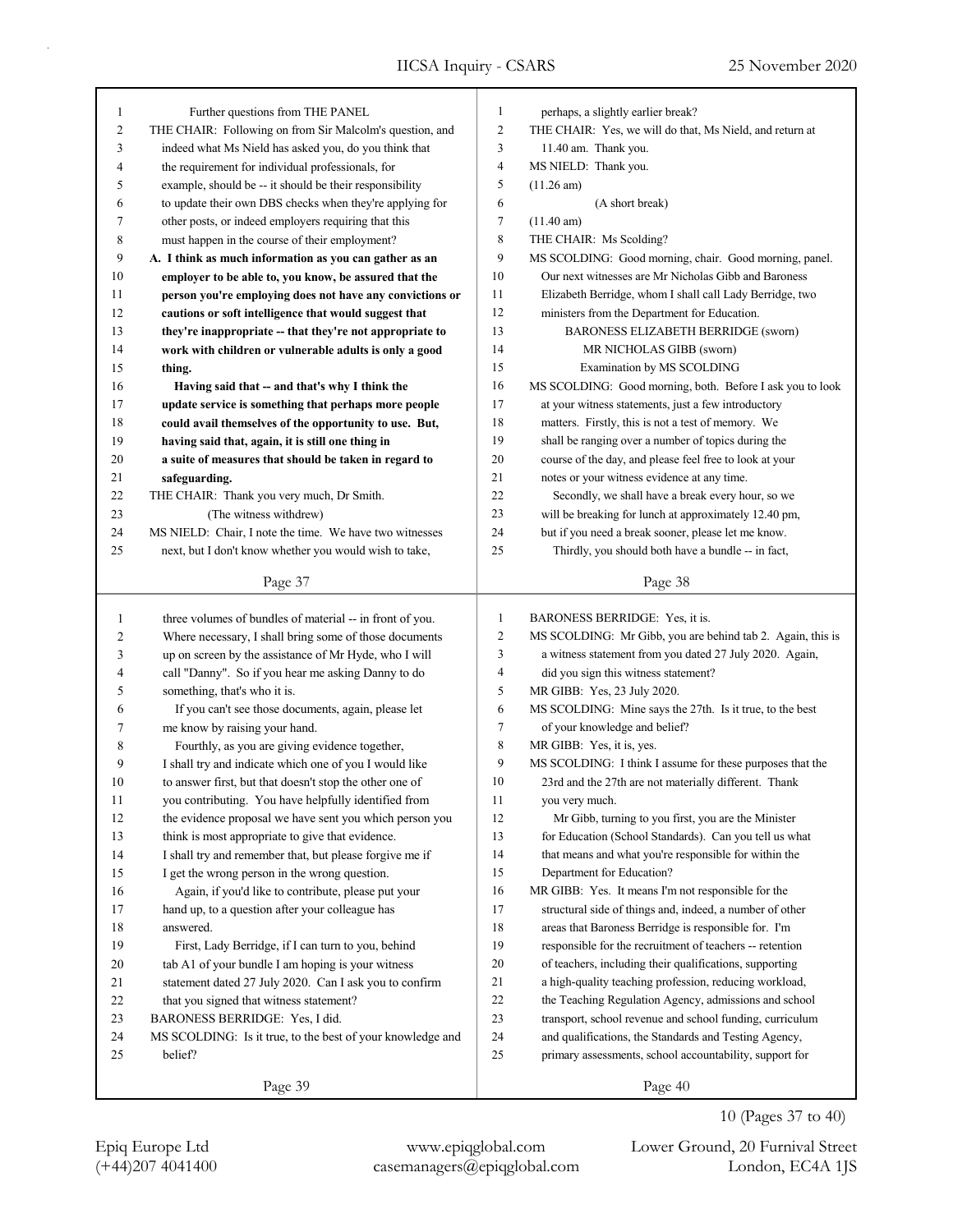| 1      | raising standards, school sport, the pupil premium,        | $\mathbf{1}$   | you're also the Minister for Women, having held this        |
|--------|------------------------------------------------------------|----------------|-------------------------------------------------------------|
| 2      | relationship and sexual health education and behaviour     | 2              | role since February 2020; is that correct?                  |
| 3      | and attendance and early education curriculum.             | 3              | BARONESS BERRIDGE: That's correct, yes.                     |
| 4      | MS SCOLDING: If that's of any assistance, we will publish  | $\overline{4}$ | MS SCOLDING: You have been a member of the House of Lords   |
| 5      | both your witness statements in full, but you set that     | 5              | since 2011, as I understand it. Prior to your entry         |
| 6      | out at _002 of your witness statement.                     | 6              | into the House of Lords, did you have any prior             |
| 7      | Can I ask, Mr Gibb, before I pass on to                    | $\tau$         | experience in respect of education or child protection?     |
| 8      | Lady Berridge, I understand you are the longest-serving    | 8              | <b>BARONESS BERRIDGE: No.</b>                               |
| 9      | minister in this government in one particular              | 9              | MS SCOLDING: I understand you have -- again, you have       |
| 10     | department; is that right?                                 | 10             | identified in your witness statement a large number of      |
| 11     | MR GIBB: So it is alleged.                                 | 11             | things for which you are responsible. As I understand       |
| 12     | MS SCOLDING: Because, as I understand it, you served from  | 12             | it, those which are relevant for the purposes of today      |
| 13     | 2010 to 2012 as Minister for Schools and then              | 13             | are free schools and studio schools, academies and          |
| 14     | from July 2014, again, as Minister of State for School     | 14             | multi-academy trusts, including the governance of them,     |
| 15     | Standards. So you've been in role on and off for around    | 15             | faith schools -- is that right?                             |
| 16     | a decade. Is that right?                                   | 16             | BARONESS BERRIDGE: Yes, that's right.                       |
| 17     | MR GIBB: Yes, about eight and a half years if you combine  | 17             | MS SCOLDING: Independent schools, home education and        |
| 18     | the two periods, yes.                                      | 18             | supplementary schools, intervention in underperforming      |
| 19     | MS SCOLDING: Prior to entering the world of politics, were | 19             | schools, school capital investment, counter-extremism,      |
| 20     | you involved in the world of education or child            | 20             | safeguarding in schools and efficiency, including that      |
| 21     | protection at all?                                         | 21             | of the department.                                          |
| 22     | MR GIBB: No, I was a chartered accountant at KPMG.         | 22             | BARONESS BERRIDGE: Yes, I am. Yes.                          |
| 23     | MS SCOLDING: Thank you very much. Lady Berridge, turning   | 23             | MS SCOLDING: So both of you have a very broad role and, as  |
| 24     | to you, your official title is the Parliamentary           | 24             | I understand, there is also another minister, Ms Ford,      |
| 25     | Under-Secretary of State for the School System and         | 25             | who is the Minister for Children, who I understand leads    |
|        |                                                            |                |                                                             |
|        | Page 41                                                    |                | Page 42                                                     |
|        |                                                            |                |                                                             |
|        |                                                            |                |                                                             |
| 1      | on issues to do with social care, which may also have      | $\mathbf{1}$   | on the premises, how to keep in touch with children, and    |
| 2      | a safeguarding -- which may well have an impact on some    | $\overline{c}$ | also particularly vulnerable children and making sure       |
| 3      | of the things that we are talking about today. Is that     | 3              | that you kept in touch with them, and particularly we       |
| 4      | right, Lady Berridge?                                      | 4              | highlighted, of course, online that we were aware very      |
| 5      | BARONESS BERRIDGE: Yes, that is right. Minister Ford also  | 5              | early on, of course, that most -- much of education was     |
| 6      | leads on special educational needs students as well.       | 6              | going to move online and, as the minister who is also       |
| 7      | MS SCOLDING: The first question I wanted to ask you, and   | 7              | responsible for countering extremism, I was particularly    |
| 8      | this is to both of you, but as Lady Berridge -- I have     | 8              | aware of this flood, literally, of online education that    |
| 9      | just finished asking her questions, maybe if I turn to     | 9              | was going to be happening and the risks and how to help     |
| 10     | you first. What impact has COVID and the pandemic had      | 10             | schools deal with safeguarding when most of their           |
| 11     | on the ability of schools to protect children and on       | 11             | students are online. I know that we also obviously          |
| 12     | your ability, as a department, to keep children safe?      | 12             | didn't close schools entirely, vulnerable children,         |
| 13     | BARONESS BERRIDGE: Well, I don't think anybody             | 13             | those children who were in contact with a social worker,    |
| 14     | underestimated the effect of the momentous decision that   | 14             | there was to be an assessment of them and only if it was    |
| 15     | we had to take the first time of closing schools. We       | 15             | in their best interests not to be in school were they       |
| 16     | were acutely aware that schools are a protective factor    | 16             | not to be in school. So a school place was held open        |
| 17     | for many students, particularly vulnerable students, and   | 17             | for all vulnerable children.                                |
| $18\,$ | so we did put out interim guidance, statutory guidance,    | 18             | MS SCOLDING: Lady Berridge, just following up before I come |
| 19     | for schools, a temporary Keeping Children Safe in          | 19             | to you, Mr Gibb, if you have anything to add, we heard      |
| $20\,$ | Education, which really emphasised, particularly in        | 20             | from Ms Spielman and Ms Humphreys, who I suspect you        |
| 21     | regard to what the inquiry is concerned about, enabling    | 21             | have met, both from Ofsted, and they raised two             |
| 22     | schools to keep safeguarding front and centre and deal     | 22             | particular concerns they had which have come out of         |
| 23     | with some of the practical implications that the           | 23             | the surveys and the work they have been doing on behalf     |
| 24     | pandemic brought for them, such as what to do if your      | 24             | of schools and also looking at social care and SEN          |
| 25     | designated safeguarding lead was self-isolating, was not   | 25             | issues, the first of which is that vulnerable children,     |

Page 44

(+44)207 4041400 casemanagers@epiqglobal.com London, EC4A 1JS Epiq Europe Ltd www.epiqglobal.com Lower Ground, 20 Furnival Street

11 (Pages 41 to 44)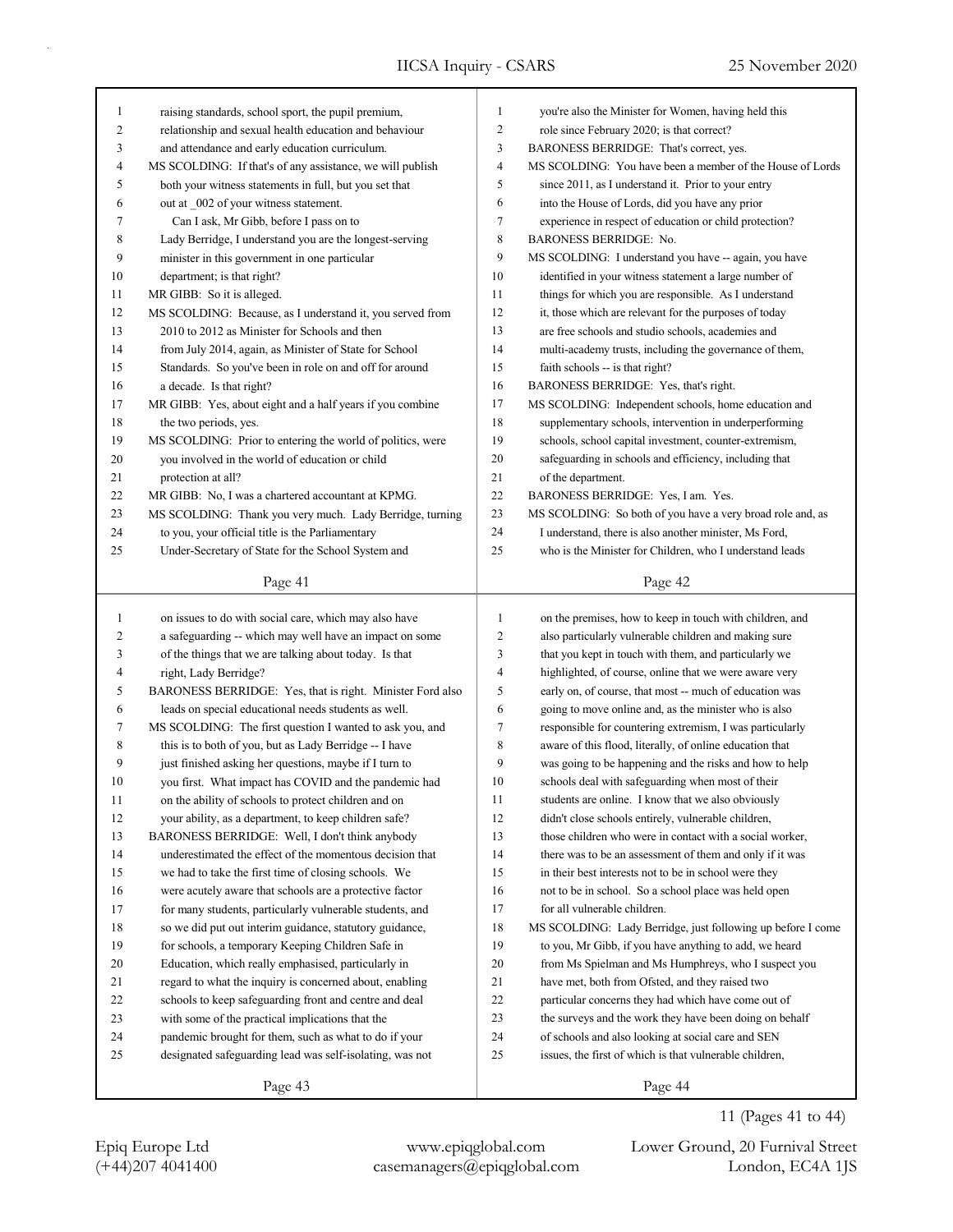| 1              | or children who we would consider to be vulnerable, so   | $\mathbf{1}$            | is those children on the cusp. So the advice included       |
|----------------|----------------------------------------------------------|-------------------------|-------------------------------------------------------------|
| 2              | those with special educational needs, those who have     | $\overline{c}$          | that schools should really consider whether they have       |
| 3              | a social worker, are still not going back into school    | 3                       | met the referral threshold and for there to be a meeting    |
| 4              | and there are higher levels of those children not being  | $\overline{4}$          | between the local authority, parents and the school if      |
| 5              | in school than other children, and there's also higher   | 5                       | a child -- particularly where there are any issues to do    |
| 6              | levels of non-attendance generally. I think it's         | 6                       | with vulnerability, where the parents are seeking to        |
| 7              | something like 20 per cent, schools estimate, overall,   | 7                       | home -- choose home education, to make sure that that is    |
| 8              | of their children are not yet back in the setting.       | 8                       | suitable education, but that also any safeguarding risks    |
| 9              | What, if anything, are you thinking about doing about    | 9                       | have been thought through.                                  |
| 10             | that?                                                    | 10                      | I have been very clear in all of the advice I've            |
| 11             | BARONESS BERRIDGE: We obviously gave schools guidance in | 11                      | seen that -- we need to make it very clear that home        |
| 12             | terms of how to reopen and what to do with schools that  | 12                      | education, elective home education, is very different to    |
| 13             | are self-isolating, and it's been very clear -- in fact, | 13                      | the delivery at the moment of school curriculum under       |
| 14             | Secretary of State gave a direction in relation to       | 14                      | the authority of the school via Google Classroom. It's      |
| 15             | remote education. So schools are in a much better place  | 15                      | very different. So we want to make sure that parents        |
| 16             | and have been funded and resourced considerably to have  | 16                      | are aware that they make the decision in the best           |
| 17             | the likes of Google Classroom, et cetera. But for the    | 17                      | interests of their children, but that any safeguarding      |
| 18             | vulnerable children or those who are absent at the       | 18                      | issues hopefully are highlighted before the child is        |
| 19             | moment, we have been concerned about, and                | 19                      | removed from the school roll.                               |
| 20             | Amanda Spielman has raised with us, the number that      | $20\,$                  | MS SCOLDING: Can I just follow up on that, because one of   |
| 21             | might be choosing to home educate at the moment. So we   | 21                      | the issues that you were consulting on just before the      |
| 22             | have put out particular advice on that and particularly  | 22                      | pandemic was about creating a register for home tuition.    |
| 23             | for those children who -- I think the danger in the      | 23                      | It is only of tangential interest in this investigation,    |
| 24             | pandemic, and now, is not for children already known to  | 24                      | but can I say that might be a way forward if that           |
| 25             | Social Services and are under children's social care, it | 25                      | legislation were implemented with alacrity, given that      |
|                |                                                          |                         |                                                             |
|                | Page 45                                                  |                         | Page 46                                                     |
|                |                                                          |                         |                                                             |
|                |                                                          |                         |                                                             |
| $\mathbf{1}$   | it looks like you've got quite a strong element of       | $\mathbf{1}$            | MS SCOLDING: I was going to say, there's no compulsion.     |
| $\overline{c}$ | people choosing to home educate in circumstances where   | $\boldsymbol{2}$        | You can operate a voluntary register, but there's no        |
| $\mathfrak{Z}$ | Social Services or the school may well not think it's    | 3                       | compulsion at present for any parent to be required to      |
| 4              | the most appropriate thing for the child concerned.      | $\overline{\mathbf{4}}$ | register their child.                                       |
| 5              | So has any thought been given to bringing forward        | 5                       | BARONESS BERRIDGE: No, there isn't. But when the local      |
| 6              | that legislation in the timetable?                       | 6                       | authority -- we have reminded local authorities of what     |
| 7              | BARONESS BERRIDGE: There will be a response to the       | 7                       | legal duties they currently have, which is that, if         |
| 8              | consultation. Unfortunately, that was delayed due to     | 8                       | a child is in school and they are not satisfied that        |
| 9              | COVID. But even though this was, as you've highlighted,  | 9                       | home education is a suitable education, they can make       |
| 10             | an issue before the pandemic, we are aware that home     | 10                      | a school attendance order, and there are cases that come    |
| 11             | education has moved from -- there are many parents out   | 11                      | to me about -- the parent comes and asks me, on behalf      |
| 12             | there who do a great job in home education but, even     | 12                      | of Secretary of State, of course, to revoke that order,     |
| 13             | before the pandemic, the vulnerabilities of children to  | 13                      | and I have to be satisfied, of course, that the local       |
| 14             | exploitation, to county lines, to actually there being   | 14                      | authority hasn't made a good decision there. So it is       |
| 15             | a choice that it's easier, when a child is troublesome   | 15                      | about also making sure local authorities use the current    |
| 16             | at 14/15, to remove them from the school and then the    | 16                      | powers they have of issuing school attendance orders.       |
| 17             | school stops sending you those letters, but also we were | 17                      | MS SCOLDING: Do you think they use those powers suitably at |
| 18             | aware, and Amanda has been very keen on offrolling, that | 18                      | the moment, because lots of people in the system would      |
| 19             | certain schools -- a minority, I might add, might want   | 19                      | say that those powers are little used, in reality.          |
| 20             | to remove those children from their roll. So we were     | 20                      | BARONESS BERRIDGE: I don't have a complete picture of each  |
| 21             | aware of this and, yes, we will be responding soon to    | 21                      | local authority, but we have put out guidance and we        |
| 22             | the consultation in relation to the register. But        | 22                      | have emphasised to local authorities, "You have these       |
| 23             | certain local authorities already have registers,        | 23                      | powers to make a school attendance order whilst a child     |
| 24             | actually, so we have been looking at where is the best   | 24                      | is still on the school register", so we have reminded       |
| 25             | practice, but it's not a statutory requirement.          | 25                      | them of that. If you needed any detail in terms of          |

(+44)207 4041400 casemanagers@epiqglobal.com London, EC4A 1JS Epiq Europe Ltd www.epiqglobal.com Lower Ground, 20 Furnival Street

12 (Pages 45 to 48)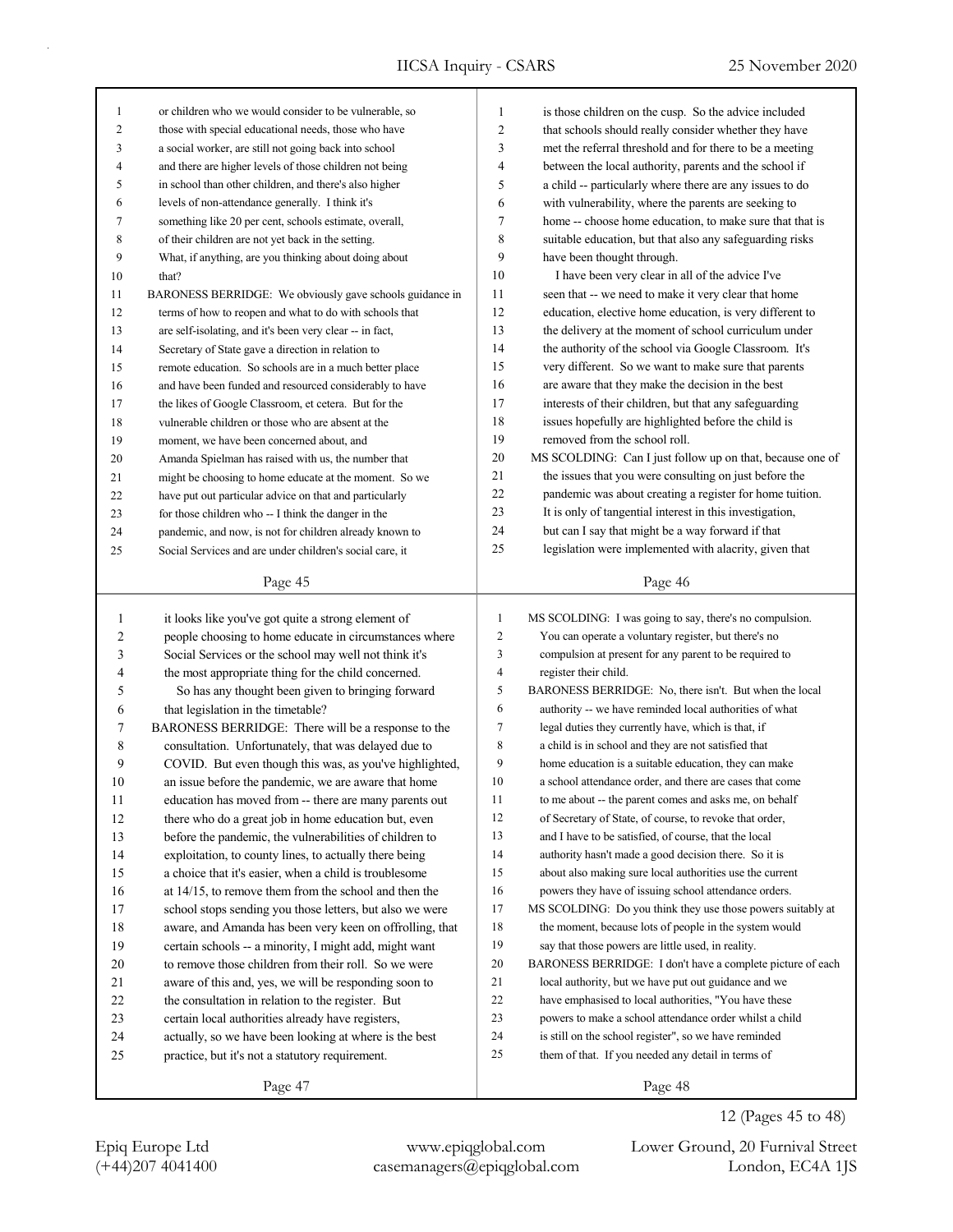| $\mathbf{1}$     | which local authority is doing how many, I'd have to                                                     | $\mathbf{1}$   | want. But we have also been trying to equip schools to                                                          |
|------------------|----------------------------------------------------------------------------------------------------------|----------------|-----------------------------------------------------------------------------------------------------------------|
| $\boldsymbol{2}$ | come back to you with further information.                                                               | $\overline{c}$ | help parents where they -- it's a health concern that is                                                        |
| 3                | MS SCOLDING: That's absolutely fine. The other issue is to                                               | 3              | preventing the child being in school.                                                                           |
| 4                | do with the vulnerability of those in residential                                                        | 4              | At the end of the day, we really have to just equip                                                             |
| 5                | special schools. Firstly, it may well not be possible,                                                   | 5              | those schools to do that role with parents. It is not                                                           |
| 6                | given the complexity, often, of their physical                                                           | 6              | something that essentially we can do, because                                                                   |
| 7                | disabilities, for them to return to the residential                                                      | 7              | particularly those children, their needs will be very                                                           |
| 8                | special school setting. Secondly, those schools have                                                     | 8              | individual and so it is best done by the residential                                                            |
| 9                | had to reduce their capacity quite considerably, and, as                                                 | 9              | special schools. But we did ensure that when we gave                                                            |
| 10               | we know, this is a very small number of children with                                                    | 10             | additional money to schools, that it was weighted                                                               |
| 11               | a very complex series of needs. What thought has been                                                    | 11             | towards special schools and they got a greater                                                                  |
| 12               | given to try and provide assistance to those particular                                                  | 12             | allocation of funds.                                                                                            |
| 13               | groups of children and their parents and the schools                                                     | 13             | MS SCOLDING: Mr Gibb, do you have anything you wish to add                                                      |
| 14               | concerned, if any?                                                                                       | 14             | to that which Lady Berridge has told us about?                                                                  |
| 15               | BARONESS BERRIDGE: Yes. I mean, during the pandemic                                                      | 15             | MR GIBB: When we had to close schools back in March, it was                                                     |
| 16               | itself, we asked for -- in relation to children with                                                     | 16             | a very difficult decision. One of many key things we                                                            |
| 17               | EHCP for an individual assessment to be made of their                                                    | 17             | were worried about was vulnerable children. That's why                                                          |
| 18               | particular needs and we encouraged flexibility and, for                                                  | 18             | we took the decision to keep schools open, not just for                                                         |
| 19               | those children who have particularly complex needs and                                                   | 19             | the children of critical workers but also for the                                                               |
| 20               | needed particular equipment, we encouraged schools to                                                    | 20             | children -- for vulnerable children. But then we were                                                           |
| 21               | consider putting that into the home so that the parents                                                  | 21             | worried about the poor attendance rates, and they were                                                          |
| 22               | would have that. But we are not under any illusions                                                      | $22\,$         | poor. In the early weeks, it was something like                                                                 |
| 23               | about the pressures that parents have been under with                                                    | 23             | 5 per cent of vulnerable children were attending. It                                                            |
| 24               | those children not being in school, and obviously some                                                   | 24             | went up to about 10 per cent. But that remained                                                                 |
| 25               | of them are back in school, but not as many as we would                                                  | 25             |                                                                                                                 |
|                  |                                                                                                          |                | a worry.                                                                                                        |
|                  |                                                                                                          |                |                                                                                                                 |
|                  | Page 49                                                                                                  |                | Page 50                                                                                                         |
|                  |                                                                                                          |                |                                                                                                                 |
| 1                | We established regional teams called the regional                                                        | $\mathbf{1}$   | what it was. As far as the other factors, what                                                                  |
| $\overline{2}$   | education and child teams based on our regional schools                                                  | $\sqrt{2}$     | consideration, if any, is being given to going back to                                                          |
| 3                | commissioner officers around the country, about eight or                                                 | 3              | normal, so to speak, to try and encourage those                                                                 |
| 4                | nine teams, and they were charged with liaising with the                                                 | 4              | vulnerable children to get back to school and to have                                                           |
| 5                | local authority to make sure they were doing a good job                                                  | 5              | the provision that they so desperately need?                                                                    |
| 6                | at keeping in contact with those vulnerable families and                                                 | 6              | BARONESS BERRIDGE: I'm not aware that at the moment there                                                       |
| 7                | they would highlight to us in meetings those authorities                                                 | $\tau$         | is any statutory change. I haven't -- I believe there                                                           |
| 8                | they were still worried about and they would get extra                                                   | 8              | was a case in the courts only a couple of days ago --                                                           |
| 9                | support. So that was always a concern. You are also                                                      | 9              | I haven't yet had the opportunity to read that.                                                                 |
| 10               | right that now schools have gone back, attendance rates                                                  | 10             | MS SCOLDING: Yesterday, the Court of Appeal.                                                                    |
| 11               | overall -- 99 per cent of schools are open, but about --                                                 | 11             | BARONESS BERRIDGE: I'm aware of it. So as far as I'm                                                            |
| 12               | attendance varies overall between about 83 and                                                           | 12             | aware, the statutory situation is back to where it was.                                                         |
| 13               | 86 per cent but for vulnerable children it is                                                            | 13             | But if that's incorrect, then obviously we will write to                                                        |
| 14               | 80 per cent. Again, that's a figure we keep a close eye                                                  | 14             | the inquiry. But Minister Gibb is correct that we did                                                           |
| 15               | on.                                                                                                      | 15             | seek to resource, and Ofsted were deploying their                                                               |
| 16               | MS SCOLDING: Thank you. Lady Berridge, turning back to                                                   | 16             | inspectors into local authorities to backfill children's                                                        |
| 17               | you, one of the other issues that's been raised is the                                                   | 17             | social care where staff were off due to COVID,                                                                  |
| 18               | fact that, obviously, as a result of the pandemic, there                                                 | $18\,$         | et cetera. So we did practically resource them.                                                                 |
| 19               | was some relaxation, shall we say, of the obligations on                                                 | 19             | MS SCOLDING: Lady Berridge, I think this question comes                                                         |
| 20               | local authorities, both in respect of special                                                            | 20             | mainly to you again, but I will ask Mr Gibb if he wishes                                                        |
| 21               | educational needs and particularly for those in                                                          | 21             | to contribute as well. One of the issues that's been                                                            |
| 22<br>23         | residential special schools. They may well be looked<br>after at the same time. Is there any proposal to | $22\,$<br>23   | raised by this investigation is the fact that there has<br>been a significant focus and an understandable focus |

24 upon academic attainment in schools over the past 25 20/25 years, shall we say; a very strong focus upon

Page 51

24 continue with those relaxations or -- I know with the 25 special educational needs legislation that's now back to

(+44)207 4041400 casemanagers@epiqglobal.com London, EC4A 1JS Epiq Europe Ltd www.epiqglobal.com Lower Ground, 20 Furnival Street

13 (Pages 49 to 52)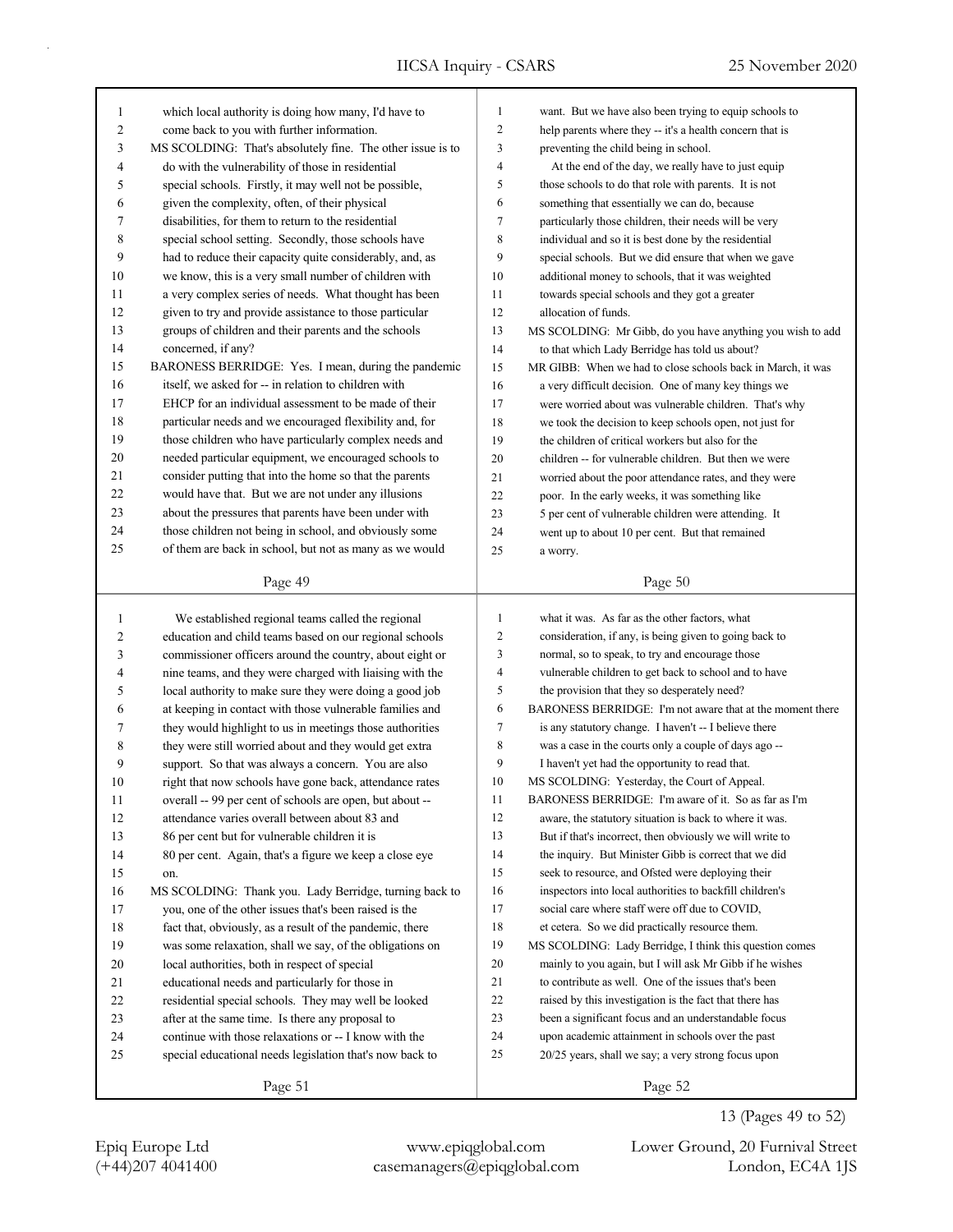|        |                                                                                                                 | $\mathbf{1}$   |                                                             |
|--------|-----------------------------------------------------------------------------------------------------------------|----------------|-------------------------------------------------------------|
| 1<br>2 | them. But one of the issues or one of the consequences<br>of that, as we have found in the schools that we have | 2              | promoting the welfare of children, and it's, as far as      |
|        |                                                                                                                 | 3              | I'm aware, embedded in teacher standards. So best           |
| 3      | looked at in this phase, is that maybe there hasn't been                                                        | 4              | interests of the children is throughout, it's embedded      |
| 4      | sufficient attention given to the way that schools look                                                         |                | throughout the guidance.                                    |
| 5      | after their children, and to the welfare, care and                                                              | 5              | In relation to the inspection machine, which is             |
| 6      | protection of children.                                                                                         | 6              | obviously important here, an academically educationally     |
| 7      | Now, a way forward for that would be to restate                                                                 | 7              | successful school -- a state school this is -- can          |
| 8      | within primary legislation the primacy of the best                                                              | 8              | plummet all the way down to "inadequate" in Ofsted's        |
| 9      | interests of the child within the education setting, in                                                         | 9              | judgment, which brings intervention from the department     |
| 10     | the same way as happens under section 1 of                                                                      | 10             | purely on the grounds of safeguarding. So I think it's      |
| 11     | the Children Act 1989, which says the best interests of                                                         | 11             | very clear to schools that we will not -- we will not       |
| 12     | the child are paramount and then you have a great big                                                           | 12             | tolerate, you know, that you can do brilliant               |
| 13     | long list under sort of (a) to (i).                                                                             | 13             | academically and have a culture in which children are       |
| 14     | Has any thought been given to strengthening the                                                                 | 14             | not safe, and I think those leaders will obviously --       |
| 15     | primary legislation to emphasise the centrality of                                                              | 15             | parents want their children not just to succeed             |
| 16     | welfare?                                                                                                        | 16             | academically but to be safe in that environment. It's       |
| 17     | BARONESS BERRIDGE: No, there hasn't, and that is because,                                                       | 17             | very clear in terms of enforcement and inspection that      |
| $18\,$ | in our view -- and I have the unusual part of what                                                              | 18             | safeguarding and welfare is key.                            |
| 19     | happens inside the school building, safeguarding and                                                            | 19             | MS SCOLDING: Just sort of picking up on what you said about |
| 20     | counter-extremism, whereas everything else happening in                                                         | 20             | the legislation, my understanding is, the primary basis     |
| 21     | the building is Minister Gibb. But in relation to                                                               | 21             | upon which Keeping Children Safe in Education is issued     |
| 22     | safeguarding, it's very clear that that duty from the                                                           | 22             | and implemented would be section 10 and section 11 of       |
| 23     | Children and Families Act of best interests is embedded                                                         | 23             | the Children Act 2004. Section 11 says that there is        |
| 24     | into Keeping Children Safe in Education, it is the legal                                                        | 24             | a duty on a range of organisations to make arrangements     |
| 25     | requirement, for instance, over maintained schools about                                                        | 25             | for ensuring their functions and any services are           |
|        | Page 53                                                                                                         |                | Page 54                                                     |
|        |                                                                                                                 |                |                                                             |
| 1      | discharged with regard to the need to safeguard and                                                             | $\mathbf{1}$   | terms of mental health needs; there are now many more       |
| 2      | promote the welfare of children. So I think, if I were                                                          | $\overline{c}$ | trained practitioners in schools, much more counselling     |
| 3      | being a pernickety lawyer, I would say -- as I know you                                                         | 3              | has been offered in schools. And that can happen much       |
| 4      | were in a former existence, so to speak -- that that's                                                          | 4              | more quickly on the ground for children, making             |
| 5      | a diluted duty, because that's a "have regard to" duty                                                          | 5              | a difference for them, than actually, I think, changing     |
| 6      | rather than what's set out in section 1 of                                                                      | 6              | something in legislation. So I'm confident that             |
| 7      | the Children Act, which is "must take into account".                                                            | 7              | actually changing it from "have regard to" to "must",       |
| 8      | Do you think, particularly given the reemphasis that                                                            | 8              | I think our trust in our school leaders out there and       |
| 9      | the pandemic has brought into such sharp focus of                                                               | 9              | those who lead independent schools are motivated by the     |
| 10     | the mental health needs of children, of their emotional                                                         | 10             | best interests and I'm not sure that changing a piece of    |
| 11     | well-being and of the need to protect them, that there                                                          | 11             | primary legislation would really have the effect that we    |
| 12     | may be some space for primary legislation in this                                                               | 12             | sometimes think it does as lawyers.                         |
| 13     | regard?                                                                                                         | 13             | MS SCOLDING: We always like more laws, as lawyers. Always   |
| 14     | BARONESS BERRIDGE: The question of whether there's space                                                        | 14             | keen on that. Mr Gibb, is there anything you would like     |
| 15     | for primary legislation is obviously beyond my pay grade                                                        | 15             | to add to that?                                             |
| 16     | in terms of (overspeaking) decisions. But, honestly,                                                            | 16             | MR GIBB: Yes. I don't accept the premise of the question.   |
| 17     | when I look at the inspection reports and when I meet                                                           | 17             | I just think there has been a step change in attitudes      |
| $18\,$ | the chief executives of academy trusts, I have no doubt                                                         | 18             | to safeguarding in schools. If you look at the -- we        |
| 19     | that what they want and are seeking to deliver is for                                                           | 19             | brought in the Keeping Children Safe in Education           |
| $20\,$ | the best interests of their children. And we, as                                                                | 20             | guidance in 2014. It's regularly updated. It's updated      |
| 21     | lawyers, might think, "Oh, if we put it in a piece of                                                           | 21             | in fundamental ways as attitudes change, as concerns        |
| 22     | legislation, it will change and have this amazing effect                                                        | 22             | come to light. You have the chief inspector saying that     |
| 23     | across the whole system". I actually think that's an                                                            | 23             | Ofsted has safeguarding as central to its work. As          |
| 24     | overestimation. I really do think the regulations at                                                            | 24             | Elizabeth has said, there's a limiting judgment. If         |
|        |                                                                                                                 |                |                                                             |
|        |                                                                                                                 |                |                                                             |
| 25     | the moment -- and also the guidance has developed in                                                            | 25             | your safeguarding isn't right in school, you can be         |

(+44)207 4041400 casemanagers@epiqglobal.com London, EC4A 1JS Epiq Europe Ltd www.epiqglobal.com Lower Ground, 20 Furnival Street

14 (Pages 53 to 56)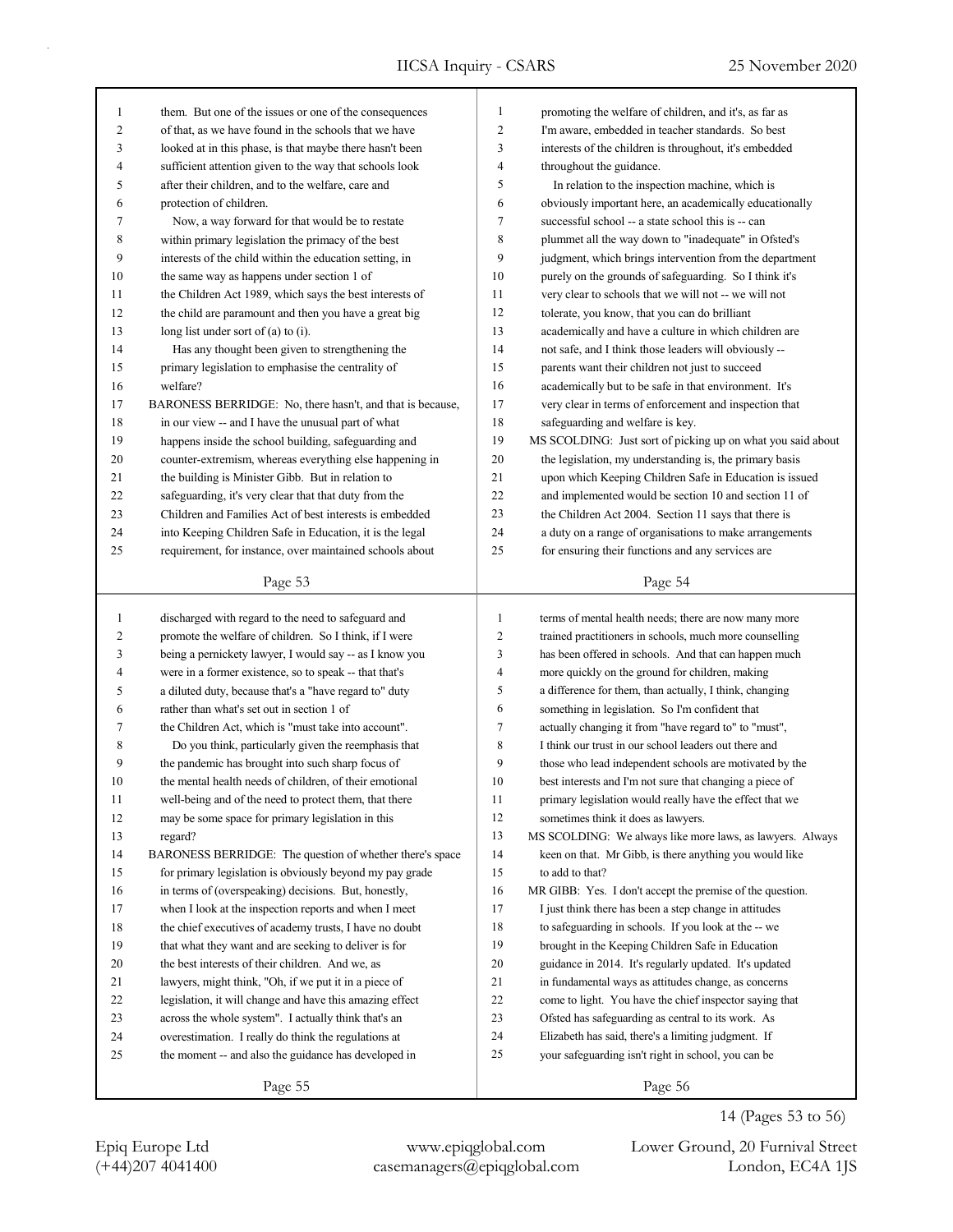| 1            | excellent in everything else but you will be regarded as  | 1            | a member of the Education Select Committee, you would       |
|--------------|-----------------------------------------------------------|--------------|-------------------------------------------------------------|
| 2            | "inadequate" and put into special measures if your        | $\sqrt{2}$   | just come to a school, walk through the gate, go to the     |
| 3            | safeguarding isn't right.                                 | 3            | reception. Now you have to buzz to get through the          |
| 4            | We have introduced the RSHE curriculum, relationship      | 4            | gate, you buzz at the door to the school, you sign in,      |
| 5            | sex and health education curriculum, that has major       | 5            | you're photographed, you wear a badge. There's a much       |
| 6            | modules about safeguarding and issues that we want        | 6            | greater sense of safeguarding in all schools now than       |
| 7            | children to be aware of, to keep themselves safe. So      | 7            | there was, you know, 10/15 years ago.                       |
| 8            | I think there has been a greater emphasis on              | 8            | There's always room for improvement, and we listen          |
| 9            | safeguarding in schools over the same period during       | 9            | to the advice of inquiries like yours and other             |
| 10           | which we have also sought to raise academic standards in  | 10           | sources -- other advice about how we can improve things     |
| 11           | schools.                                                  | 11           | further, which is why we keep the guidance always           |
| 12           | MS SCOLDING: Thank you. I'm going to come back to you     | 12           | updated and renewed and we have got a new section --        |
| 13           | later about Keeping Children Safe in Education and sex    | 13           | a new part 5 to the guidance to deal with child-on-child    |
| 14           | and relationship education, but I wanted to ask you now,  | 14           | abuse as well.                                              |
| 15           | Mr Gibb, what do you think are the current strengths and  | 15           | The weakness? Well, you're dealing with human               |
| 16           | weaknesses in the system, the school system, in respect   | 16           | fallibility, of course, and -- so we always need to be      |
| 17           | of child protection?                                      | 17           | vigilant, we always need to make sure that culture of       |
| 18           | MR GIBB: Well, it's a hard question for me. I think there | 18           | safeguarding is embedded in every school, and that every    |
| 19           | is -- I mean, the strength is, as Elizabeth said, that    | 19           | person working in a school, whether they're a teacher or    |
| 20           | the culture in schools is about safeguarding. I have      | 20           | teaching assistant or an ancillary worker or caretaker      |
| 21           | not met a headteacher or a teacher in the extensive       | 21           | or working in catering, that everybody involved in the      |
| 22           | visits I've made to schools over the years who doesn't    | 22           | running of a school takes this issue seriously.             |
| 23           | regard safeguarding as an absolute fundamental element    | 23           | MS SCOLDING: Mr Gibb, following on from that, one of        |
| 24           | of what the school does. I remember visiting schools --   | 24           | the things that everybody has said to us is, the most       |
| 25           | when I first started going to schools in 2003 as          | 25           | important thing, as you've identified, is creating          |
|              |                                                           |              |                                                             |
|              | Page 57                                                   |              | Page 58                                                     |
|              |                                                           |              |                                                             |
|              |                                                           |              |                                                             |
| $\mathbf{1}$ | a safe safeguarding culture in a school. What the         | $\mathbf{1}$ | there's always room for improvement when we identify        |
| 2            | Independent Schools Inspectorate have said to us and      | 2            | weaknesses in the system.                                   |
| 3            | Ofsted and lots of other people as well is that maybe     | 3            | MS SCOLDING: Lady Berridge, the same question to you: what  |
| 4            | there isn't enough focus within Keeping Children Safe in  | 4            | do you perceive to be the strengths and weaknesses of       |
| 5            | Education at the moment on creating that culture, and so  | 5            | the architecture, shall we say, of the child protection     |
| 6            | I suppose I wanted to ask questions. Firstly, what        | 6            | system in schools in this country and how do you create     |
| 7            | creates a good safeguarding culture? Secondly, how do     | 7            | a good safeguarding culture within those institutions       |
| 8            | you, as the ultimate regulator and overseer of every      | 8            | you oversee?                                                |
| 9            | part of the school system, ensure that that safeguarding  | 9            | BARONESS BERRIDGE: I think the fundamental thing -- we keep |
| 10           | culture is embedded in every institution over which you   | 10           | referring to the guidance, the statutory guidance, but      |
| $1\,1$       | have oversight?                                           | 11           | the fundamental thing is that that applies to all           |
| 12           | MR GIBB: The KCSIE guidance, the opening line almost, is  | 12           | schools. It is very simple, very straightforward,           |
| 13           | "Safeguarding and promoting the welfare of children is    | 13           | whether you're a residential special school, an             |
| 14           | everyone's" -- in bold -- "everyone's responsibility".    | 14           | independent school, a middle school or an infant school,    |
| 15           | That's how you create the culture. It's not just the      | 15           | this is the guidance, this is the framework that you        |
| 16           | designated safeguarding lead, it's not just the           | 16           | need to take -- have regard to or the legal obligations     |
| 17           | headteacher, it is everyone from top to bottom in the     | 17           | are very clearly stated for you.                            |
| 18           | institution. Actually, Ofsted is a major force for        | 18           | In terms of creating that culture, it's about the           |
| 19           | change in the school system and the fact that it is       | 19           | leadership, it's about the governor who has got senior      |
| 20           | a limiting judgment will focus the minds of every         | 20           | board responsibility and it is about the senior             |
| 21           | headteacher that they cannot, however good their maths    | 21           | leadership, creating that space for everybody. But          |
| 22           | is and their GCSE results, if they don't pass on          | 22           | I think it is important. I know Ofsted are looking at       |
| 23           | safeguarding, that school will be graded as               | 23           | how they inspect culture, which of course is a different    |
| 24           | "inadequate".                                             | 24           | thing to inspect than educational performance in a PAA 8    |
| 25           | I think we have good systems in place, but of course      | 25           | kind of way, but around the system now, which we didn't     |
|              | Page 59                                                   |              | Page 60                                                     |

15 (Pages 57 to 60)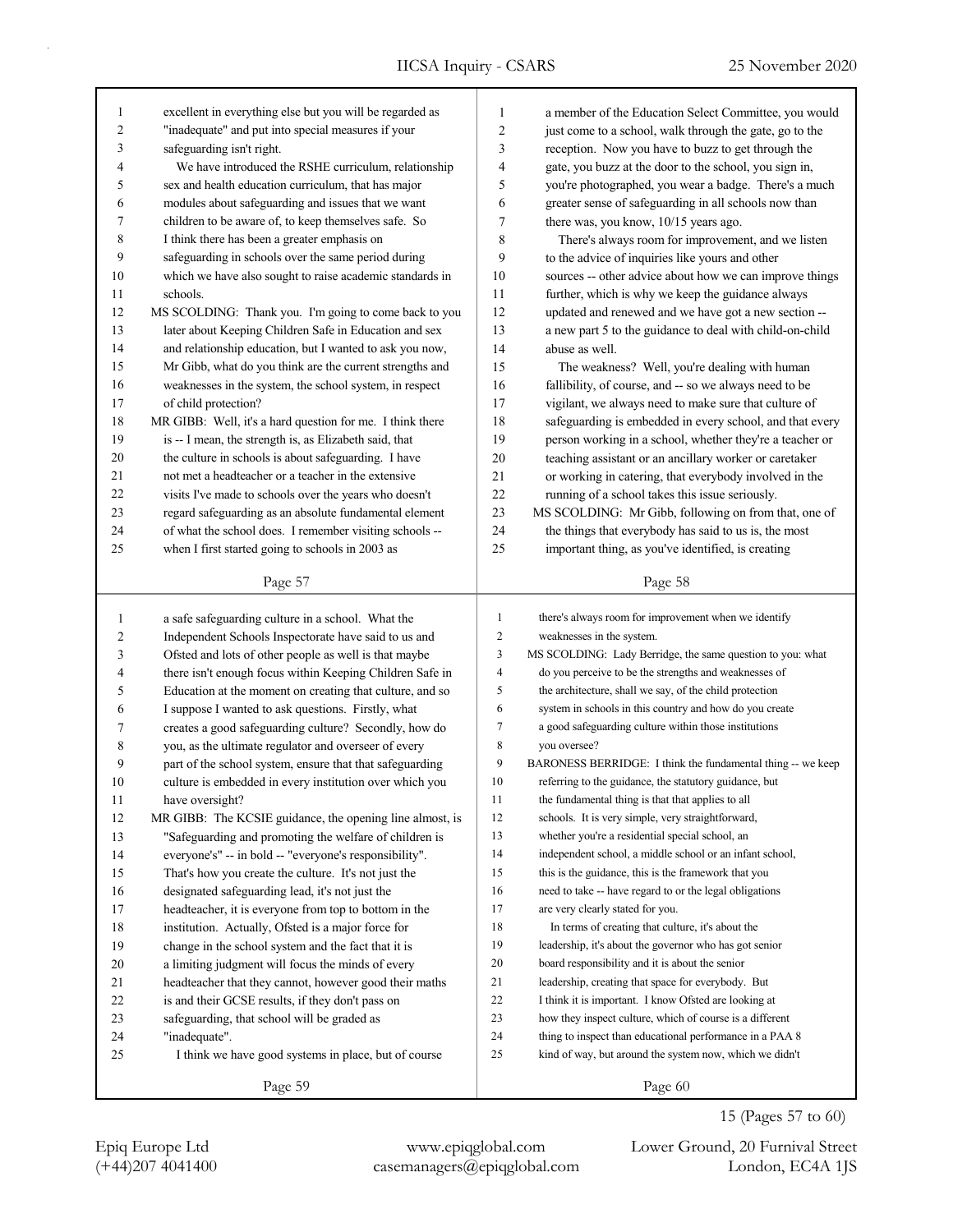| $\mathbf{1}$   | have to the same extent 15/20 years ago, is we have      | $\mathbf{1}$     | by ", and then it says, " having regard for the           |
|----------------|----------------------------------------------------------|------------------|-----------------------------------------------------------|
| $\overline{c}$ | a culture, actually, if you don't get the answer or you  | $\overline{c}$   | need to safeguard pupils' well-being in accordance with   |
| 3              | raise a concern and you don't get the result at the      | 3                | statutory provisions". So it goes to the fundamental      |
| 4              | school, there are other places you can go to to report   | 4                | element of teacher training as well. The safeguarding     |
| 5              | that. In the department, we have thousands of calls      | 5                | is there.                                                 |
| 6              | a year in relation to whistleblowing generally, some of  | 6                | MS SCOLDING: I'm going to pick up on the teacher training |
| 7              | that will be in relation to money, finances, but many of | 7                | point now. We had the unions -- well, we had the NEU,     |
| 8              | those calls are in relation to safeguarding and so that, | 8                | the NASUWT and the NAHT come to see us on Monday. All     |
| 9              | I think, also, as well, you have not just got the        | 9                | their written witness statements raise concerns about     |
| 10             | periodic inspections going on, schools -- and when we    | 10               | the consistency and adequacy of child protection          |
| 11             | get those reports, we feed them into the inspectorates.  | 11               | training within the concept of initial teacher training.  |
| 12             | And so that is also an important part, that you've got   | 12               | Is that something they have raised with you and is that   |
| 13             | the framework for the school to create that culture, but | 13               | something that you have looked at or you're intending to  |
| 14             | actually, there's more external routes to challenge and  | 14               | look at?                                                  |
| 15             | bring in the external voice if the culture is not what   | 15               | MR GIBB: Well, we are doing quite a lot of new work in    |
| 16             | the parents expect, and we do get, you know, quite a lot | 16               | teacher training. So we are bringing in an                |
| 17             | of, you know, letters and calls, et cetera, into the     | 17               | independent -- an ITT, initial teacher training, core     |
| 18             | department or into our regional offices around schools   | 18               | framework and that ensures that trainees are fully aware  |
| 19             | and their culture.                                       | 19               | of their duties in respect of safeguarding. The teacher   |
| $20\,$         | MS SCOLDING: Mr Gibb?                                    | 20               | standards I have referred to. We are also redrafting      |
| 21             | MR GIBB: Just one other thing. I mean, it's now embedded | 21               | a whole new suite of national professional                |
| 22             | in teacher training, it's in the teacher standards. So   | 22               | qualifications and, again, safeguarding content is being  |
| 23             | if you look at part 2 of the teacher standards, the      | 23               | strengthened in those professional qualifications.        |
| 24             | personal and professional conduct, it says that          | 24               | So, again, you know, all the revisions that we are        |
| 25             | "Teachers must uphold public trust in the profession     | 25               | making to initial teacher training and to the national    |
|                |                                                          |                  |                                                           |
|                | Page 61                                                  |                  | Page 62                                                   |
|                |                                                          |                  |                                                           |
|                |                                                          |                  |                                                           |
| 1              | professional qualifications for leadership and other     | $\mathbf{1}$     | up on that, and that has not been as developed in         |
| 2              | specialist national professional qualifications all      | $\boldsymbol{2}$ | teaching. Do you agree with Ms Spielman's analysis of     |
| 3              | feature strengthened elements of safeguarding within it. | 3                | that and what do you think you can do to try and improve  |
| 4              | MS SCOLDING: As far as teacher standards are concerned,  | $\overline{4}$   | what I would call the sort of ethical framework which     |
| 5              | Ms Spielman and Ms Humphreys, who gave evidence to us    | 5                | underpins teaching?                                       |
| 6              | yesterday, described a situation -- because obviously we | 6                | MR GIBB: I was very heavily involved in the new teacher   |
| 7              | have been faced with -- we have looked at quite a number | 7                | standards, and I wanted there to be an ethics element     |
| 8              | of schools within this investigation because we have     | $\,$ 8 $\,$      | because what defines a profession is that it has a code   |
| 9              | sought not just to focus on one particular type of       | 9                | of ethics.                                                |
| 10             | school or one particular problem or concern, but to      | 10               | That's what part 2 is. It's called personal and           |
| 11             | look -- you know, as broadly as is feasible in the       | 11               | professional conduct. But it is, in essence,              |
| 12             | context of different sorts of schools in different sorts | 12               | a statement of the ethics of the teaching profession.     |
| 13             | of situations. One of the issues that we found is        | 13               | So putting it into that statement of ethics I thought     |
| 14             | a sort of really putting the reputation of the school    | 14               | was very important. Those teacher standards, although     |
| 15             | above the needs of children and also, frankly, being     | 15               | they were finalised in 2011 or 2012 --                    |
| 16             | deceitful or lying to regulators, to inspectors, to      | 16               | MS SCOLDING: 2012.                                        |
| 17             | local authorities, or, if not lying, then certainly, as  | 17               | MR GIBB: 2012, thank you. They have stood the test of     |
| 18             | Lord Clarke said, "being economical with the actualité", | 18               | time. That's quite a long period of time for a document   |
| 19             | shall we say, at various points in time.                 | 19               | like that to have not been fundamentally changed,         |
| 20             | One of the things Ms Spielman said is that might         | 20               | because it is a well-drafted document and it forms the    |
| 21             | come in part because the teacher standards are           | 21               | basis of achieving qualified teacher status and it also   |
| 22             | relatively new and they are not as developed as, for     | 22               | forms the basis of performance within a teacher's         |
| 23             | example, as a former chartered accountant, you had       | 23               | professional career. The same wording is used, no         |
| 24             | a code of conduct, you would have had to abide by that,  | 24               | matter how many years of experience you have, you just    |
| 25             | you had a professional body which would have picked you  | 25               | expect more from that wording if you are a more           |
|                | Page 63                                                  |                  | Page 64                                                   |

(+44)207 4041400 casemanagers@epiqglobal.com London, EC4A 1JS Epiq Europe Ltd www.epiqglobal.com Lower Ground, 20 Furnival Street

16 (Pages 61 to 64)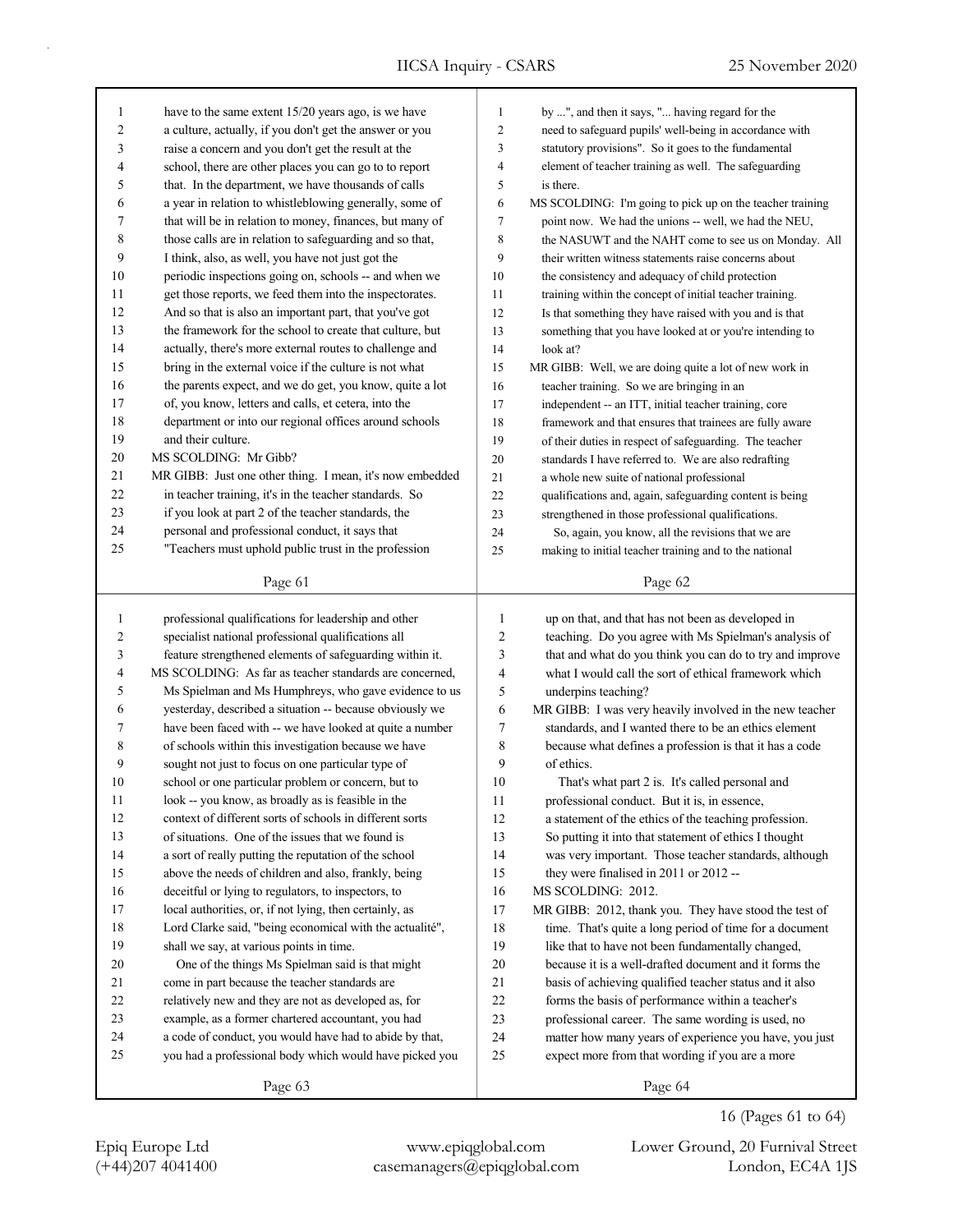| $\mathbf{1}$   | experienced teacher. So I think those teacher standards                                                           | $\mathbf{1}$             | a proportion of teachers who don't have to abide by the                                                    |
|----------------|-------------------------------------------------------------------------------------------------------------------|--------------------------|------------------------------------------------------------------------------------------------------------|
| $\overline{c}$ | are delivering what Amanda Spielman is talking about.                                                             | $\overline{c}$           | code of ethics and won't have received any initial                                                         |
| 3              | Then we had the Teaching Regulation Agency, which                                                                 | 3                        | teacher training. Now, there may well be nothing wrong                                                     |
| 4              | is, you know, receiving more referrals than its                                                                   | $\overline{4}$           | with that in terms of their ability to teach, but in                                                       |
| 5              | predecessor, the GTCE, and does deal with serious                                                                 | 5                        | those situations, do you not think it would be                                                             |
| 6              | misconduct of teachers, and it also applies to all the                                                            | 6                        | appropriate that they had to have some kind of level of                                                    |
| 7              | schools that you're talking about. It applies to the                                                              | $\tau$                   | competency or, alternatively, that everyone has to                                                         |
| $\,$ 8 $\,$    | independent sector as well as to the state sector, which                                                          | 8                        | register with the TRA, whether they were a qualified                                                       |
| 9              | the GTCE didn't, of course.                                                                                       | 9                        | teacher, whether they had QTS status or not, so that                                                       |
| 10             | MS SCOLDING: I suppose let's sort of raise the issues as                                                          | 10                       | they would all be bound by the teacher standards?                                                          |
| 11             | they come up at this stage. It is slightly taking them                                                            | 11                       | MR GIBB: The TRA will apply to them even though they won't                                                 |
| 12             | out of turn, but as far as the issues in respect of                                                               | 12                       | be on the list -- the registry of QTS teachers. The TRA                                                    |
| 13             | teacher training and teacher standards are concerned,                                                             | 13                       | applies to anybody engaged in teaching work and that                                                       |
| 14             | firstly, teachers in academies and independent schools                                                            | 14                       | will apply to non-qualified teachers in the independent                                                    |
| 15             | do not have to have qualified teacher status, do they?                                                            | 15                       | sector and in academies as well as to those that have                                                      |
| 16             | So they won't necessarily have done initial teacher                                                               | 16                       | QTS.                                                                                                       |
| 17             | training. I'm right in thinking that, aren't I?                                                                   | 17                       | So if they are referred to the TRA on allegations of                                                       |
| 18             | MR GIBB: You are correct. In academies, I don't know what                                                         | 18                       | misconduct, they will be dealt with by the TRA and, if                                                     |
| 19             | the exact figure is, but over 90 per cent of teachers in                                                          | 19                       | they are found guilty, in essence, they will be on the                                                     |
| 20             | academies do have qualified teacher status.                                                                       | 20                       | prohibited list, they will be prohibited from teaching,                                                    |
| 21             | MS SCOLDING: As well, the teacher standards only apply to                                                         | 21                       | and schools will be able to discover that.                                                                 |
| 22             | those who have qualified teacher status. I'm right in                                                             | 22                       | MS SCOLDING: But that assumes -- I mean, there are two                                                     |
| 23             | thinking that, aren't I, or am I wrong about that?                                                                | 23                       | issues with that, I would suggest, Mr Gibb. Firstly,                                                       |
| 24             | MR GIBB: I think that's right, yes.                                                                               | 24                       | it's not necessarily about -- we know that the TRA have                                                    |
| 25             | MS SCOLDING: So you still have a situation whereby there is                                                       | $25\,$                   | an ability to oversee all people who perform teaching,                                                     |
|                |                                                                                                                   |                          |                                                                                                            |
|                | Page 65                                                                                                           |                          |                                                                                                            |
|                |                                                                                                                   |                          | Page 66                                                                                                    |
|                |                                                                                                                   |                          |                                                                                                            |
| $\mathbf{1}$   | no matter whether or not they have QTS status. But it                                                             | $\mathbf{1}$             | you have QTS. So it does form not just the basis of                                                        |
| 2              | is about embedding the culture of ethics. So if you are                                                           | $\overline{c}$           | QTS, it also forms the basis of all appraisals that take                                                   |
| 3              | coming into teaching and you don't have to go through                                                             | $\mathfrak{Z}$           | place in schools up and down the country.                                                                  |
| 4              | the teacher standards and, you know, firstly, I would                                                             | $\overline{\mathcal{A}}$ | MS SCOLDING: I suppose what I still don't understand --                                                    |
| 5              | imagine it causes problems with the TRA if somebody                                                               | $\sqrt{5}$               | Lady Berridge, I will come to you in a moment, of                                                          |
| 6              | says, "Well, I have never heard of those teacher                                                                  | 6                        | course -- whilst I can understand entirely why you have                                                    |
| 7              | standards" -- one would hope everyone would have done.                                                            | $\boldsymbol{7}$         | the policy approach of there should be the same freedom                                                    |
| 8              | But, secondly, also, isn't it about embedding the                                                                 | $\,$ 8 $\,$              | in academies as in independent schools, and obviously                                                      |
| 9              | ethical culture you, yourself, say is so important by                                                             | 9                        | there can be examples of excellent teachers who don't                                                      |
| 10             | having everybody sign up to it whether they have QTS                                                              | 10                       | have a PGCE, I'm not suggesting that. But surely one                                                       |
| 11             | status or not?                                                                                                    | 11                       | could have everyone signing up to the teacher standards                                                    |
| 12             | MR GIBB: Well, the reason why we don't require QTS in                                                             | 12                       | or having it as part and parcel of something that you                                                      |
| 13             | academies, and the reason why the independent sector --                                                           | 13                       | do. Just as, when you became an accountant, you would                                                      |
| 14             | well, the reason why we don't require it in academies --                                                          | 14                       | have had to sign up to a code of conduct, and when                                                         |
| 15             | and having said that, as I said, over 90 per cent, it                                                             | 15                       | I became a lawyer I had to sign up to a code of conduct,                                                   |
| 16             | may even be 95 per cent, do have QTS -- is because we                                                             | 16                       | a similar kind of system should be implemented simply in                                                   |
| 17             | wanted the same freedoms for academies as the freedoms                                                            | 17                       | order to centralise and make clear in everyone's minds:                                                    |
| 18             | that independent schools have. So they are free to                                                                | 18                       | "This is what you are signing up for".                                                                     |
| 19             | employ, you know, an ex-scientist from AstraZeneca to                                                             | 19                       | MR GIBB: But they are all required to abide by the                                                         |
| 20             | come and teach their students, whereas a maintained                                                               | 20                       | statutory guidance. That applies to everybody who works                                                    |
| 21             | school is not. So in order to, you know, give them that                                                           | 21                       | in a school. So they have to abide by all the measures.                                                    |
| 22             | freedom, that's why we don't require it.                                                                          | 22                       | You know, it is an extensive and a well-drafted                                                            |
| 23             | But, of course, when you are being performance                                                                    | 23                       | document. It is easy to use. It is not some sort of                                                        |
| 24<br>25       | assessed by your line manager in an academy, they will<br>of course lean on the teacher standards, whether or not | 24<br>25                 | tedious government document that's impenetrable. It was<br>drafted in a way that it would be read. There's |

Page 68

17 (Pages 65 to 68)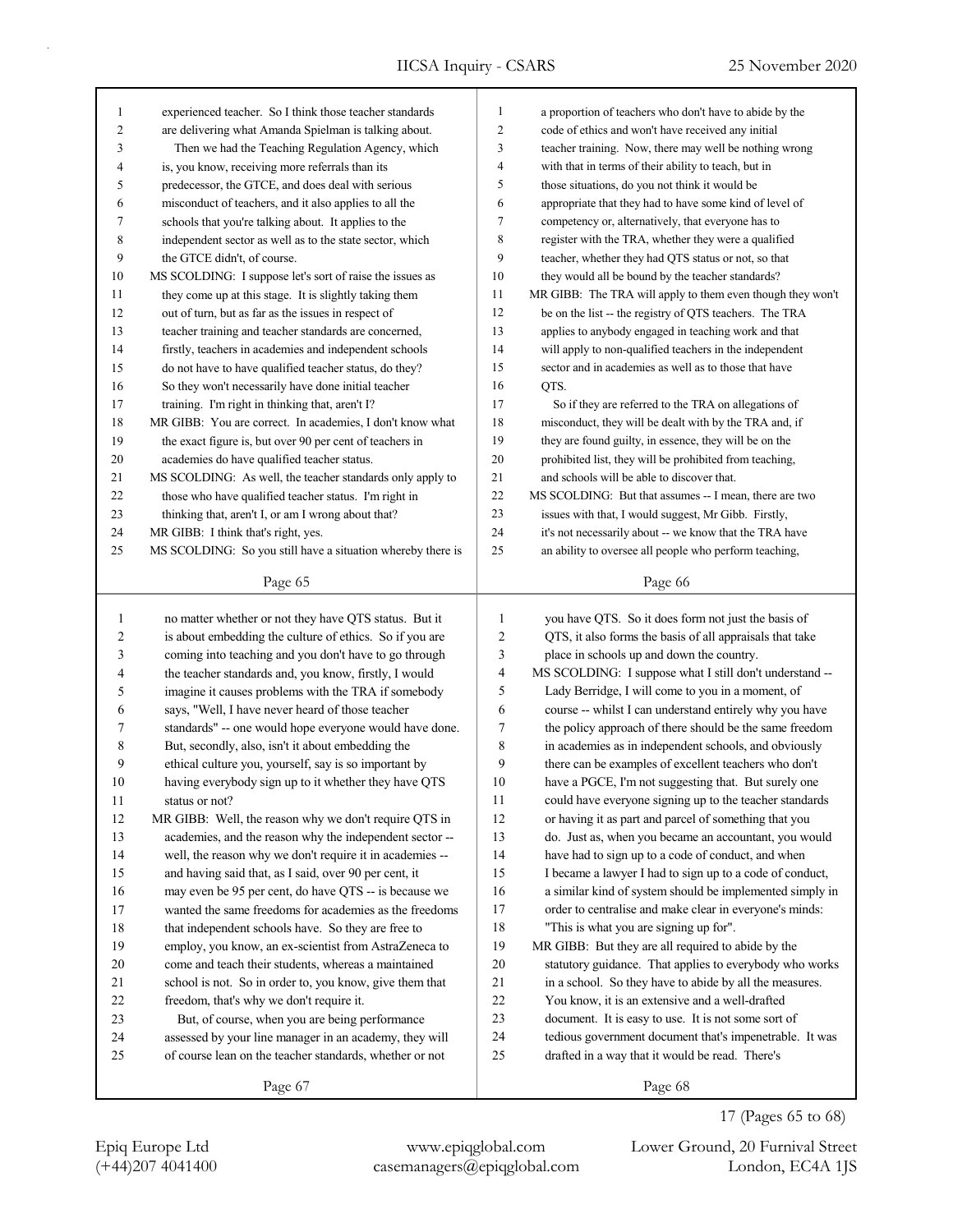| 1                 | a requirement to read part 1. There is a requirement on                                                          | 1              | sometimes although -- as a lawyer, we know Bar Council                                                      |
|-------------------|------------------------------------------------------------------------------------------------------------------|----------------|-------------------------------------------------------------------------------------------------------------|
| 2                 | schools to make sure that their staff are familiar with                                                          | $\overline{2}$ | Standards, codes of conduct, you know, I think sometimes                                                    |
| 3                 | how it works. So it is not a document that sits on                                                               | 3              | we can be reaching for a panacea that might not give the                                                    |
| 4                 | a shelf. It will apply to everybody, whether they have                                                           | 4              | change and that actually this has not been part of what                                                     |
| 5                 | QTS or not, in a school.                                                                                         | 5              | I have, in my limited time, seen as a key issue                                                             |
| 6                 | MS SCOLDING: Let's just identify that. I will come back to                                                       | 6              | explaining the kind of conduct that, unfortunately, your                                                    |
| 7                 | you in a moment because I know Lady Berridge wanted to                                                           | 7              | victims have explained to the inquiry before us.                                                            |
| 8                 | get in. I will come back to you in a moment when we                                                              | 8              | MS SCOLDING: I suppose there are two issues there.                                                          |
| 9                 | talk about Keeping Children Safe in Education or KCSIE,                                                          | 9              | Firstly, I will come back to you about the issue of                                                         |
| 10                | as I think some people call it.                                                                                  | 10             | training. As you can imagine, we can have a very                                                            |
| 11                | BARONESS BERRIDGE: I just wanted to add that there's very                                                        | 11             | interesting discussion about that. But, Mr Gibb,                                                            |
| 12                | clearly a requirement within the guidance that all staff                                                         | 12             | I wanted to come back to you first about Keeping                                                            |
| 13                | have appropriate training, and the reason why we say                                                             | 13             | Children Safe in Education, because there is some                                                           |
| 14                | "appropriate training" is to give the schools                                                                    | 14             | discussion about how much "must" and how much "should"                                                      |
| 15                | flexibility, because the training that a caretaker will                                                          | 15             | is there. Victim and survivor groups have done the                                                          |
| 16                | need is very different to the training that a member of                                                          | 16             | counting and have said there are far fewer "musts" than                                                     |
| 17                | teaching staff would need in this regard.                                                                        | 17             | there are "shoulds". There are other forms of code, I'm                                                     |
| 18                | You know, having looked at the cases in detail that                                                              | 18             | thinking in particular the exclusions code and the                                                          |
| 19                | have formed the background to the inquiry and the cases                                                          | 19             | admissions code where there are far more "musts" and                                                        |
| 20                | that I see in terms of enforcement, I haven't seen                                                               | 20             | things which say, "You must do this", ie, it is                                                             |
| 21                | a case yet that is, "Oh, the issue here was that the                                                             | 21             | mandatory, rather than, "You should do it", ie, in legal                                                    |
| 22                | teacher didn't know this was a standard and that                                                                 | 22             | speak, you must have regard to it unless there are                                                          |
| 23                | explained their conduct or explained why, when their                                                             | 23             | exceptional reasons not to follow it. Would you think                                                       |
| 24                | conduct was given to the leadership team, it was not                                                             | 24             | about going down the route of strengthening KCSIE in                                                        |
| 25                | reported properly through the system". I think                                                                   | 25             | terms of making it a mandatory -- more of a mandatory                                                       |
|                   |                                                                                                                  |                |                                                                                                             |
|                   | Page 69                                                                                                          |                | Page 70                                                                                                     |
|                   |                                                                                                                  |                |                                                                                                             |
|                   |                                                                                                                  | $\mathbf{1}$   |                                                                                                             |
| $\mathbf{1}$<br>2 | document rather than a sort of directive document, if                                                            |                | very important that the guidance is clear. This is the                                                      |
| 3                 | one puts it that way?<br>MR GIBB: I would defer to Baroness Berridge, it is her                                  | 2<br>3         | law and this is the guidance which you should follow                                                        |
| 4                 |                                                                                                                  | 4              | unless there is a very good reason. So I think that                                                         |
| 5                 | policy area, the document, but I would say this: we                                                              | 5              | clarity is important in the document. We are never                                                          |
| 6                 | continually seek to improve it. It's had a number of<br>iterations since 2014, some of them quite fundamental.   | 6              | closed to, you know, being more detailed, being more                                                        |
| 7                 | If there is a strong case to be made for, you know,                                                              | 7              | prescriptive, in the guidance, but that's one of                                                            |
| 8                 |                                                                                                                  | 8              | the things that keeps the document, I would say, very                                                       |
| 9                 | replacing the word "should" with the word "must" in more                                                         | 9              | simple and clear and easy to use, for everybody to be                                                       |
| 10                | places in the guidance, then that's something we would<br>consider and consult on and, if it was appropriate, we | 10             | given part 1 -- whether you're the cleaner, the<br>caretaker, et cetera -- and read it and that is a core   |
| 11                | would implement.                                                                                                 | 11             | part of your induction training.                                                                            |
| 12                | MS SCOLDING: Lady Berridge, since it is your policy area,                                                        | 12             |                                                                                                             |
| 13                | is there anything you would like to say about the                                                                | 13             | MS SCOLDING: I think I'd like to come back to you in a bit                                                  |
| 14                | "must/should"?                                                                                                   |                | about how important the caretaker and the cleaner are,                                                      |
| 15                | BARONESS BERRIDGE: There are only, I think, two or three                                                         | 14<br>15       | as we have found in very many of our investigations in                                                      |
| 16                | examples of "must" when they have done the word count on                                                         | 16             | terms of the fact they often know a lot more about what                                                     |
| 17                | this. Teachers must refer to the police when it is FGM                                                           | 17             | is going on and are often such savvier about concerns                                                       |
| 18                |                                                                                                                  | 18             | than other people. What I want to ask you about that                                                        |
| 19                | and you must make a referral to the Data Barring<br>Service, and that's because we are trying to help            | 19             | is, that leads on to, of course, you must report female                                                     |
| 20                | schools deal with when there is a legal requirement --                                                           | 20             | genital mutilation, you must report issues under the                                                        |
| 21                | that is the word "must" -- and when they should -- and                                                           | 21             | prevent duty, as you know, Lady Berridge, with your<br>counter-extremism. But there is no mandatory duty to |
| 22                | this is not a low bar. This is statutory guidance.                                                               | 22             | report things to either the LADO or to the police if                                                        |
| 23                | They should be doing these things unless there is a good                                                         | 23             | there are reasonable suspicions or allegations of child                                                     |
| 24                | reason -- so we place the burden on them to show to us                                                           | 24             | sexual abuse.                                                                                               |
| 25                | why you wouldn't be acting in this way. I think it is                                                            | 25             | So do you not think that, given the requirements in                                                         |

18 (Pages 69 to 72)

Page 72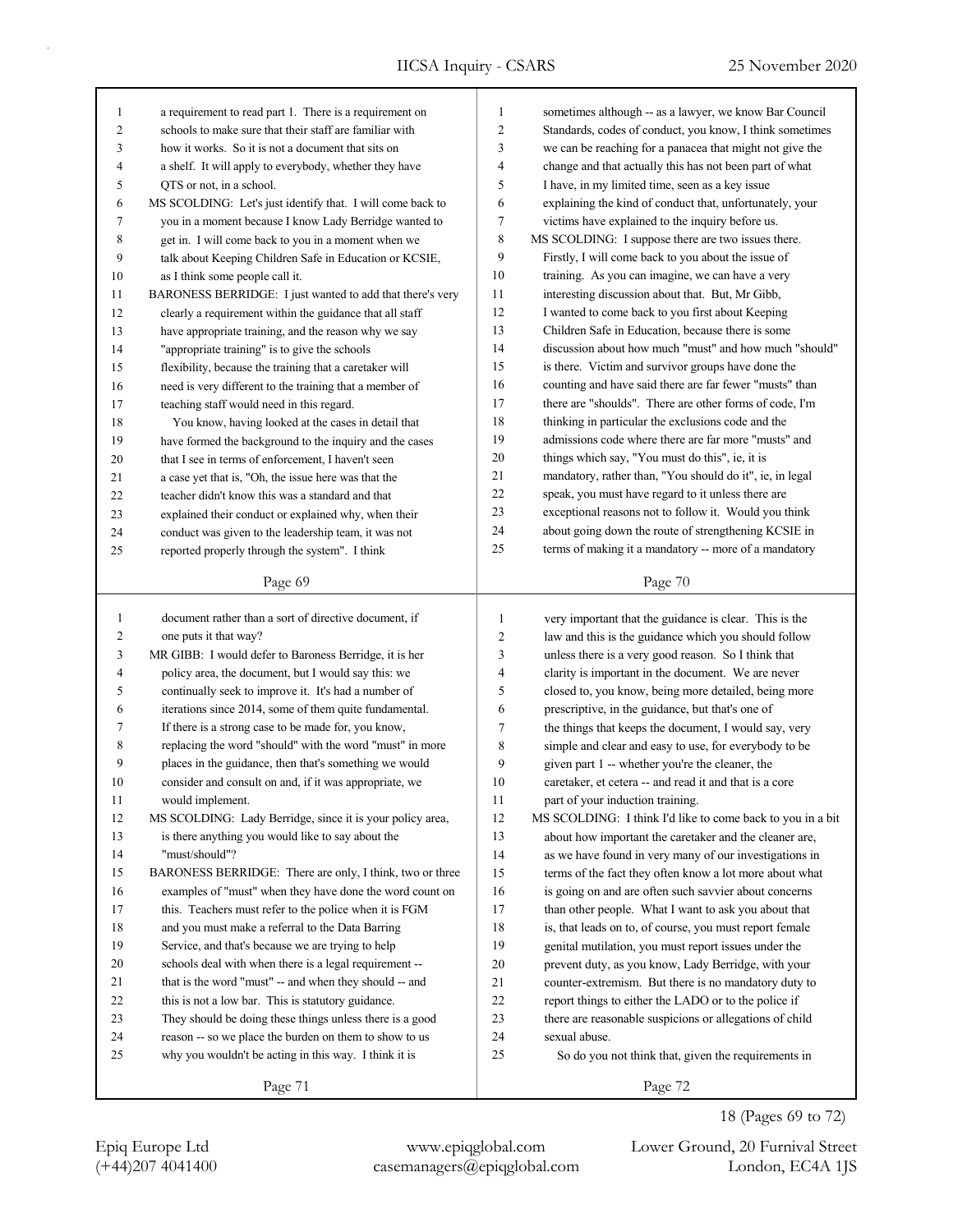| $\mathbf{1}$ | other circumstances to make mandatory referrals, that    | 1              |
|--------------|----------------------------------------------------------|----------------|
| 2            | there should be a mandatory requirement backed, if       | $\mathfrak{2}$ |
| 3            | appropriate, by criminal sanctions -- victims and        | 3              |
| 4            | survivors would say it has to be backed by criminal      | 4              |
| 5            | sanctions and it has to be something where everyone in   | 5              |
| 6            | regulated activity is responsible, not just the head or  | 6              |
| 7            | not just the DSL. I know you had a long consultation     | 7              |
| 8            | about this but now I think may be the appropriate moment | 8              |
| 9            | to discuss where are you now as a department?            | 9              |
| 10           | BARONESS BERRIDGE: Well, we are in the process of        | 10             |
| 11           | reviewing. This goes alongside -- there are a number of  | 11             |
| 12           | issues here. The duty of candour and mandatory           | 12             |
| 13           | reporting and then the offence of concealment. These     | 13             |
| 14           | are all sort of a spectrum. The consultation on          | 14             |
| 15           | mandatory reporting that we got the response to in 2018, | 15             |
| 16           | as you have referenced, it's -- what you are reporting   | 16             |
| 17           | is something that's been disclosed. So one has to look   | 17             |
| 18           | at this situation. To keep children safe, there must be  | 18             |
| 19           | an environment in which they are free to disclose to the | 19             |
| 20           | caretaker, the cleaner, whoever. And some of             | 20             |
| 21           | the evidence that we received back as a result of        | 21             |
| 22           | the consultation was that this mandatory reporting --    | 22             |
| 23           | not intentionally, obviously -- could have an effect     | 23             |
| 24           | down the funnel of not enabling children, and vulnerable | 24             |
| 25           | adults, obviously, as well, to disclose what has         | 25             |
|              | Page 73                                                  |                |

| 1              | one -- mandatory reporting, duty of candour, the offence   | 1              | the examples in Australia. Look at the examples in         |
|----------------|------------------------------------------------------------|----------------|------------------------------------------------------------|
| $\overline{c}$ | of concealment -- to see what would be most effective to   | 2              | states in America. Where concerns, the concerns that       |
| 3              | keep children safe. Unfortunately, COVID came into that    | 3              | you have raised -- maybe about the number of complaints    |
| 4              | frame, and so, unfortunately -- I'm not saying to people   | 4              | and whether or not people will be overwhelmed and          |
| 5              | it is not important for us to consider, but we had to      | 5              | whether or not it stops people complaining or making       |
| 6              | reprioritise during the pandemic. So we will get that      | 6              | disclosures -- have both been looked at and examined and   |
| 7              | stream of work, cross-departmental work, particularly on   | $\overline{7}$ | it's been perceived that those particular mandatory        |
| 8              | concealment, but we are determined as well that if it      | 8              | reporting orders have worked, and I know there are         |
| 9              | comes to mandatory reporting -- I know your inquiry has    | 9              | several other European countries where that's the case.    |
| 10             | had an issue to do with residential special schools.       | 10             | I mean. I think what victims and survivors would           |
| 11             | Any duty would be across all schools. Because special      | 11             | want me to ask you is that it's firmly on your agenda      |
| 12             | educational needs children, even those with EHCP plans,    | 12             | and they would want you to implement it now.               |
| 13             | half of them are educated in mainstream schools and the    | 13             | BARONESS BERRIDGE: Yes. I mean, unfortunately, we can't be |
| 14             | same protection and the same law should apply to those     | 14             | immediate about all these things, because, as a member     |
| 15             | children regardless of what setting they are in. These     | 15             | of the House of Lords, the constant phrase is sometimes    |
| 16             | things are complicated: who should have the obligation;    | 16             | you legislate and cause unintended consequences. That's    |
| 17             | what kind of abuse should be reported; should it just be   | 17             | why, unfortunately, the process takes longer on            |
| 18             | sex abuse or should it be any abuse? And also what the     | 18             | virtually all of these things -- the Coronavirus Act       |
| 19             | penalties should be for this are all, as you will be       | 19             | being an obvious exception -- takes much longer. I can     |
| 20             | aware and I'm sure the inquiry panel is, it is really      | 20             | assure your victims that we will look at everything, but   |
| 21             | complicated to look at. We are looking at it. And we       | 21             | when I have looked at the cases here, many of them --      |
| 22             | will act if we are convinced it will make the system       | 22             | you know, reports were made and then it was -- the         |
| 23             | safer.                                                     | 23             | action was not taken appropriately, and obviously, as      |
| 24             | MS SCOLDING: What I'm going to say on behalf of victim and | 24             | Minister Gibb said, we are dealing with human frailty      |
| 25             | survivor groups is that they would say, "Well, look at     | 25             | here. Any system we have will depend on people doing       |
|                |                                                            |                |                                                            |

Page 76

Page 74

currently have that catch this behaviour, like perverting the course of justice. Unfortunately, that stream of work, and I mention it because I believe they are all interconnected, we need to look at this as

happened to them and that's a very core concern. Obviously it's Disclosure and Barring, we need to have that culture. So this is not straightforward. And we're back again -- I think we have a theme here -- if you make it mandatory, therefore you will get more reports. That's not always the case. What we are focused on when we look at this -- and we are still reviewing that; we want to take into account what conclusion the inquiry comes to in relation to this -we will take action if we are convinced on the evidence that this will make children safer in school, and in other educational settings, obviously. If we are not convinced of that, and the consultation response did not produce a clear picture -- I believe evidence to you has also not produced a clear picture in relation to this. In relation I think, which is slightly -- obviously, as lawyers, conceptually different, the concept of concealment, which is much more to do with positive behaviour of the individual, we have been working, as we said we would, across government departments to look at what's the state of the current law, what offences do we

(+44)207 4041400 casemanagers@epiqglobal.com London, EC4A 1JS Epiq Europe Ltd www.epiqglobal.com Lower Ground, 20 Furnival Street

19 (Pages 73 to 76)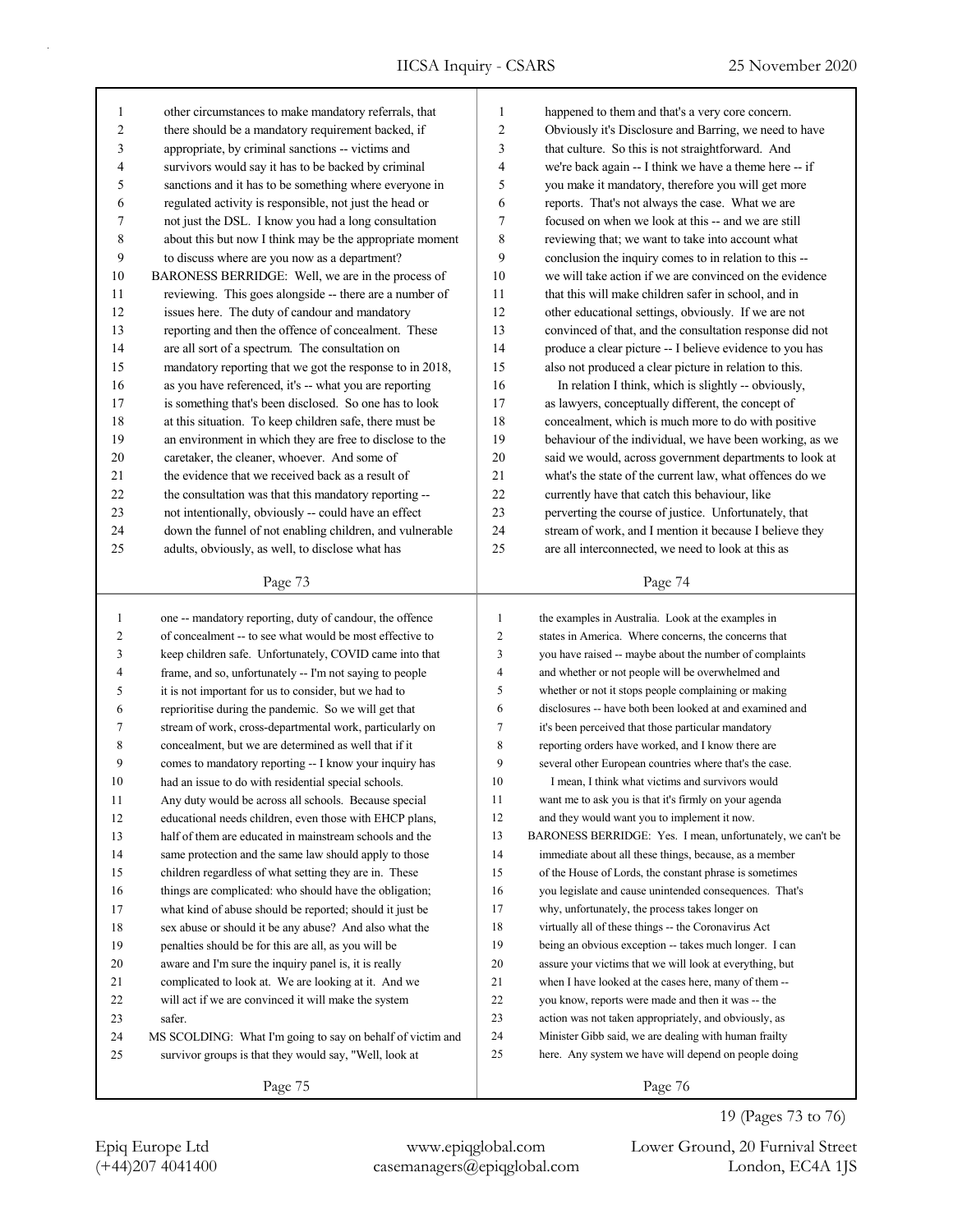| 1              | their job professionally. But, yes, we will look at        | $\mathbf{1}$            | of sexual abuse and does nothing about it and doesn't     |
|----------------|------------------------------------------------------------|-------------------------|-----------------------------------------------------------|
| $\overline{c}$ | this and consider whether it would make the system safer   | $\mathbf{2}$            | tell anybody else -- that would be an act of deliberate   |
| 3              | for future children, to avoid -- we all want to avoid      | 3                       | concealment -- or a headteacher who said to teachers,     |
| 4              | any repetition -- as much repetition -- we can't           | $\overline{\mathbf{4}}$ | "If you say anything, I will sack you".                   |
| 5              | guarantee a perfect world in our school system, but we     | 5                       | BARONESS BERRIDGE: Then you've immediately got into the   |
| 6              | are motivated, and safeguarding, I can assure people       | 6                       | group -- who do we put that duty on? What is a positive   |
| 7              | when it comes to -- and you may want to talk to us about   | 7                       | act to conceal? If that was the caretaker who walked      |
| 8              | it later -- enforcement, safeguarding failures in our      | 8                       | past, are we putting the same duty on them? It is one     |
| 9              | school come to me. They don't come to the department.      | 9                       | of those things, and I put it in my witness statement,    |
| 10             | Ofsted failures, ISI failures come to me. That's how       | 10                      | it sounds simple, but, actually, do we want people who    |
| 11             | seriously I personally view a school that has failed       | 11                      | have particular positions of authority to be in           |
| 12             | against the standards, because I recognise how serious     | 12                      | a different position in relation to that offence?         |
| 13             | that is for the children who are currently in that         | 13                      | Concealment is a coverup. I think that's also the more    |
| 14             | institution.                                               | 14                      | colloquial -- it is when people are doing something       |
| 15             | MS SCOLDING: We will come on to talk about enforcement     | 15                      | positive to prevent it. We are moving away, as you all    |
| 16             | later, Lady Berridge and Mr Gibb. I wanted to ask,         | 16                      | know, from basic principles of our law here. You are      |
| 17             | obviously the offence of concealment of abuse, you have    | 17                      | obliged not to commit an act, but, actually, having an    |
| 18             | set out in some detail in your witness statement the       | 18                      | obligation to report is a very different thing. We have   |
| 19             | work that you are doing. But, obviously, just because      | 19                      | that in certain professional situations, not generally    |
| 20             | we have people who follow along, just to identify --       | 20                      | usually on a member of the public. Unfortunately, you     |
| 21             | just to clarify for their purposes, the offence of         | 21                      | can walk past somebody --                                 |
| 22             | concealment of abuse would be in circumstances where       | 22                      | MS SCOLDING: There is no "good Samaritan" legislation.    |
| 23             | people have deliberately not told authorities that there   | 23                      | BARONESS BERRIDGE: Exactly. Unfortunately, commission and |
| 24             | had been abuse going on. So the obvious example would      | 24                      | omission, those who have responsibility, I'm afraid --    |
| 25             | be a teacher who sees another teacher engaging in an act   | 25                      | I'm sorry to bore any of your ordinary folk who are       |
|                |                                                            |                         |                                                           |
|                | Page 77                                                    |                         | Page 78                                                   |
|                |                                                            |                         |                                                           |
|                |                                                            |                         |                                                           |
| $\mathbf{1}$   | listening, but you do get into making sure that you        | $\mathbf{1}$            | concerned, this is something -- I think let's deal with   |
| 2              | don't capture people in a legislation that you think       | 2                       | this now, while we are on the spectrum. This is           |
| 3              | actually, no, they weren't under an obligation, we are     | 3                       | something which the Independent Schools Inspectorate      |
| 4              | going a step too far, in what is actually going to be      | 4                       | have identified as being something which they would like  |
| 5              | the criminal law.                                          | 5                       | to see introduced into the Independent School Standards   |
| 6              | MS SCOLDING: Yes. I mean, that's why, for some people, the | 6                       | or into the National Minimum Standards or -- I think,     |
| 7              | easier option, rather than the introduction of             | $\boldsymbol{7}$        | probably, the Independent School Standards would be the   |
| 8              | concealment, which is a sort of an offence of kind of      | 8                       | place to put it, in effect, because what they say when    |
| 9              | malice aforethought almost, there needs to be an element   | 9                       | they have come to give evidence to us, and Ofsted         |
| 10             | of intention, I suspect, in the concept of concealment.    | 10                      | I think similarly, you know, they only know what they     |
| 11             | That's why mandatory reporting, they would say, is an      | 11                      | know. If they are not told that there have been           |
| 12             | easier solution. I mean, we can't just say it is           | 12                      | problems in a school, they can't do anything about it,    |
| 13             | victims and survivors who want that. The Boarding          | 13                      | and we do have quite a lot of examples of being           |
| 14             | Schools Association, the Independent Schools Council,      | 14                      | economical with the truth, shall I put it that way? You   |
| 15             | even Ofsted yesterday in their evidence to us didn't say   | 15                      | only show the good bits, you don't see the bad bits.      |
| 16             | no, they just said, "Well, we need to think carefully      | 16                      | What, obviously, they are saying is, as inspectors, they  |
| 17             | about how that law would be framed". But plainly there     | 17                      | want to see the whole picture, the good and the bad. So   |
| $18\,$         | are lots of examples from Commonwealth jurisdictions       | 18                      | can you see, even if the work that you do doesn't look    |
| 19             | where legislation is similarly introduced and where        | 19                      | at mandatory reporting, that a duty of candour to         |
| 20             | there are often similar problems, which your department    | 20                      | inspectors and to you as a department, if you remain --   |
| 21             | could look at, aren't there?                               | 21                      | if the decision is made that you should continue to be    |
| 22             | BARONESS BERRIDGE: I will make sure that they look at the  | 22                      | the regulator, as is the position at the moment, that     |
| 23             | comparable jurisdictions, not just the                     | 23                      | there should be that indication?                          |
| 24             | cross-departmental work in relation to this.               | 24                      | I mean, obviously NHS Trust since the                     |
| 25             | MS SCOLDING: Yes. As far as the duty of candour is         | 25                      | Mid Staffordshire inquiry have had that duty. I think     |

(+44)207 4041400 casemanagers@epiqglobal.com London, EC4A 1JS Epiq Europe Ltd www.epiqglobal.com Lower Ground, 20 Furnival Street

20 (Pages 77 to 80)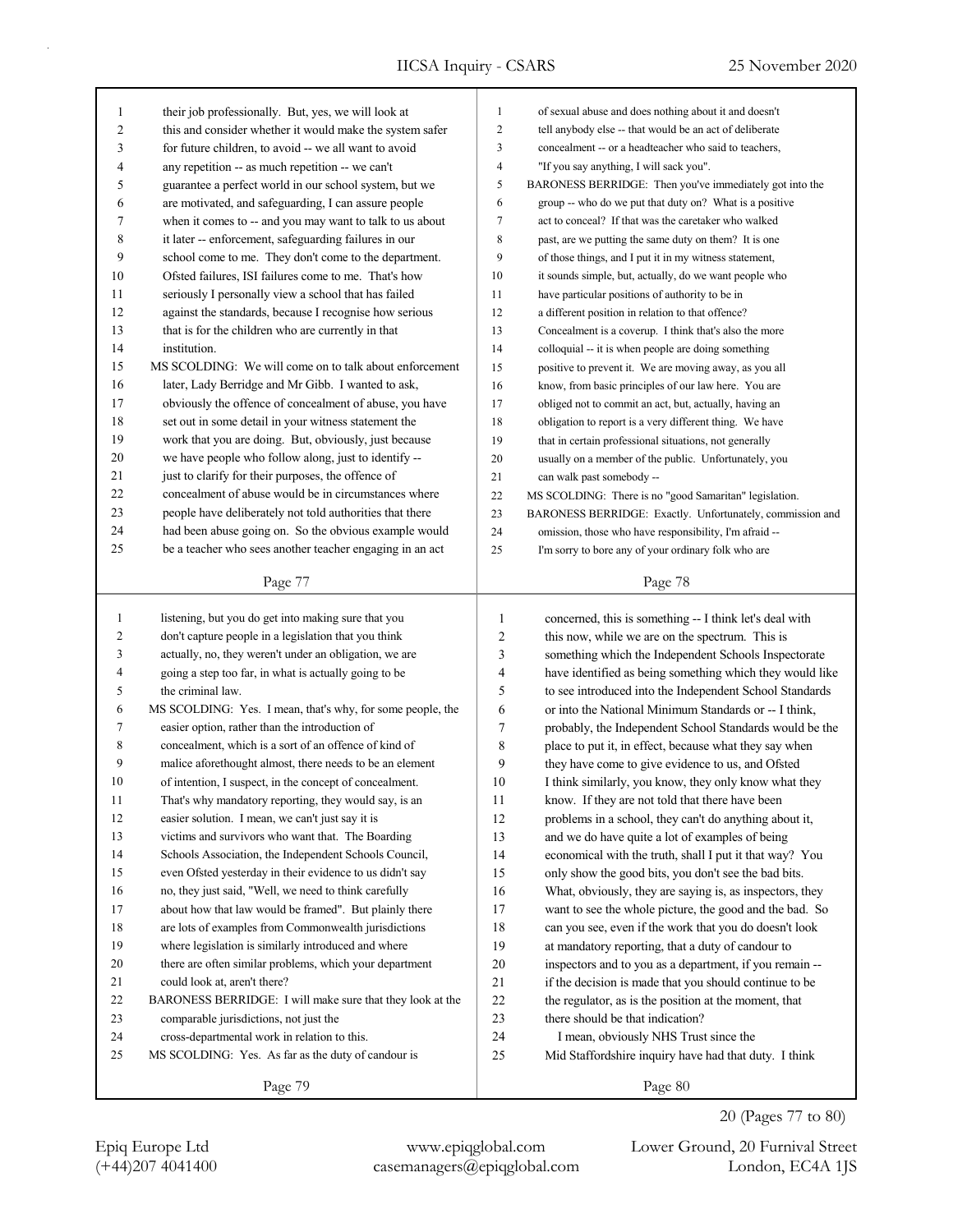| 1              | that was the inspiration for the Independent Schools     | $\mathbf{1}$   | I would say is one of the issues is about who has to       |
|----------------|----------------------------------------------------------|----------------|------------------------------------------------------------|
| 2              | Inspectorate. What view, if any, do you have about       | $\overline{2}$ | tell whom when. We are going to come back to the LADO      |
| 3              | that?                                                    | 3              | after lunch. But one of the issues that Ofsted raised      |
| 4              | BARONESS BERRIDGE: We will look at all these things. As  | $\overline{4}$ | yesterday was difficulties with information sharing from   |
| 5              | I say, I consider them to be a bucket of potential       | 5              | various government bodies -- so that's ESFA, which, for    |
| 6              | interventions. I believe it is currently the case,       | 6              | those who don't know, is the Education Standards and       |
| 7              | though, that those -- when inspectors go in, there is    | $\tau$         | Funding Agency, I think -- I think -- or the Standards     |
| 8              | a duty to co-operate and provide information to the      | 8              | Agency; from yourselves, the Department for Education,     |
| 9              | inspectors when they go in. So it is something -- in     | 9              | who, as you say, get thousands of concerns and             |
| 10             | relation to the ISS, that's, I think, the only set of    | 10             | complaints; and from the Teaching Regulatory Agency.       |
| 11             | standards at the moment that isn't either out for        | 11             | That Ofsted -- what Ofsted is saying is, there isn't       |
| 12             | consultation or about to go out for consultation,        | 12             | necessarily the kind of information sharing that you       |
| 13             | because we do it -- not like KCSIE, we do it over a few  | 13             | would expect in order -- so that they have the kind of     |
| 14             | years. At some point in the next -- I can't give         | 14             | soft intelligence that things might be going wrong.        |
| 15             | a timeframe, but those standards will probably come up   | 15             | What, if anything, have you thought about doing            |
| 16             | for consultation. So -- but in relation to that, any     | 16             | about that? Maybe enhancing protocols or creating sort     |
| 17             | KCSIE consultation, we will look at if the sector or     | 17             | of further protocols about information sharing?            |
| 18             | victims groups or other representative bodies give us    | 18             | BARONESS BERRIDGE: If you are meaning not the obligations, |
| 19             | a feedback on that, we do take that on board and there   | 19             | like, on a LADO when it is part of that --                 |
| 20             | are many examples of how we have updated guidance. It    | 20             | MS SCOLDING: Yes.                                          |
| 21             | is quite an open door. Obviously, you know, if the duty  | 21             | BARONESS BERRIDGE: (Overspeaking) after lunch. In terms of |
| 22             | of candour shows that we would safeguard children better | 22             | information sharing, I have actually thought about the     |
| 23             | in our schools, then we would obviously seriously look   | 23             | comparison of that soft intel between the independent      |
| 24             | at it.                                                   | 24             | sector and the state sector, because the way in which it   |
| 25             |                                                          | 25             | is organised out there is that there is a lot of, as far   |
|                | MS SCOLDING: I think sort of following on from that what |                |                                                            |
|                | Page 81                                                  |                | Page 82                                                    |
|                |                                                          |                |                                                            |
|                |                                                          |                |                                                            |
| $\mathbf{1}$   | as I'm aware -- if there are any gaps, I will look       | $\mathbf{1}$   | it is a key thing, you know, disclosure/information        |
| $\overline{c}$ | seriously at them -- there is a lot of information       | $\overline{c}$ | sharing about the instance is key and, if there are any    |
| 3              | sharing between the regional Ofsted officers, the        | 3              | problems there, I would look to make sure they are         |
| 4              | regional DfE officers called the regional schools        | 4              | solved.                                                    |
| 5              | commissioners or the regional delivery directorate,      | 5              | MS SCOLDING: I note the time. When I come back, I am going |
| 6              | which includes ESFA, and also the local authorities. So  | 6              | to be asking you about data protection and the             |
| 7              | there is this -- a lot of what I get in is reports that  | $\tau$         | difficulties there might be, or that schools might         |
| 8              | are as a result of all of that soft intelligence there.  | 8              | perceive there are, with information sharing. But          |
| 9              | Conversely, for the independent school system, if        | 9              | I note the time and I'm going to ask the chair. Chair,     |
| 10             | you are not inspected by Ofsted -- obviously I'm meaning | 10             | may we have a lunch break now?                             |
| 11             | the ISI situation -- anything that happens to come into  | 11             | THE CHAIR: Yes, of course, Ms Scolding. We will return at  |
| 12             | our regional office comes straight here to London. So    | 12             | 1.40 pm.                                                   |
| 13             | I am sort of looking at, is there more that we can do    | 13             | MS SCOLDING: Thank you very much.                          |
| 14             | for information sharing? We do obviously get             | 14             | $(12.40 \text{ pm})$                                       |
| 15             | whistleblowing in relation to the independent sector as  | 15             | (The short adjournment)                                    |
| 16             | well.                                                    | 16             | $(1.40 \text{ pm})$                                        |
| 17             | So, you know, I can say, you know, there is guidance     | 17             | THE CHAIR: Good afternoon, everyone. Ms Scolding?          |
| $18\,$         | on information sharing, and, you know, but -- you know,  | 18             | MS SCOLDING: Good afternoon, chair. Good afternoon, panel. |
| 19             | if there is anything that we have that other witnesses   | 19             | Welcome back, Lady Berridge and Mr Gibb. Just before       |
| 20             | have identified of gaps in that arrangement, then next   | 20             | the break, Lady Berridge, we were talking about            |
| 21             | time I meet Amanda -- we have a regular update -- I will | 21             | information sharing with other agencies and I was          |
| 22             | be talking about to her about what -- "Are there         | 22             | discussing what Ofsted had said to us yesterday about      |
| 23             | examples where you didn't get information from us that   | 23             | that. One of the other things that both them and the       |
| 24             | the RSCs didn't pass on to you?", then I would obviously | 24             | Independent Schools Inspectorate have raised with us is    |
| 25             | deal operationally with that in the department, because  | 25             | the fact that certainly since the implementation of        |

21 (Pages 81 to 84)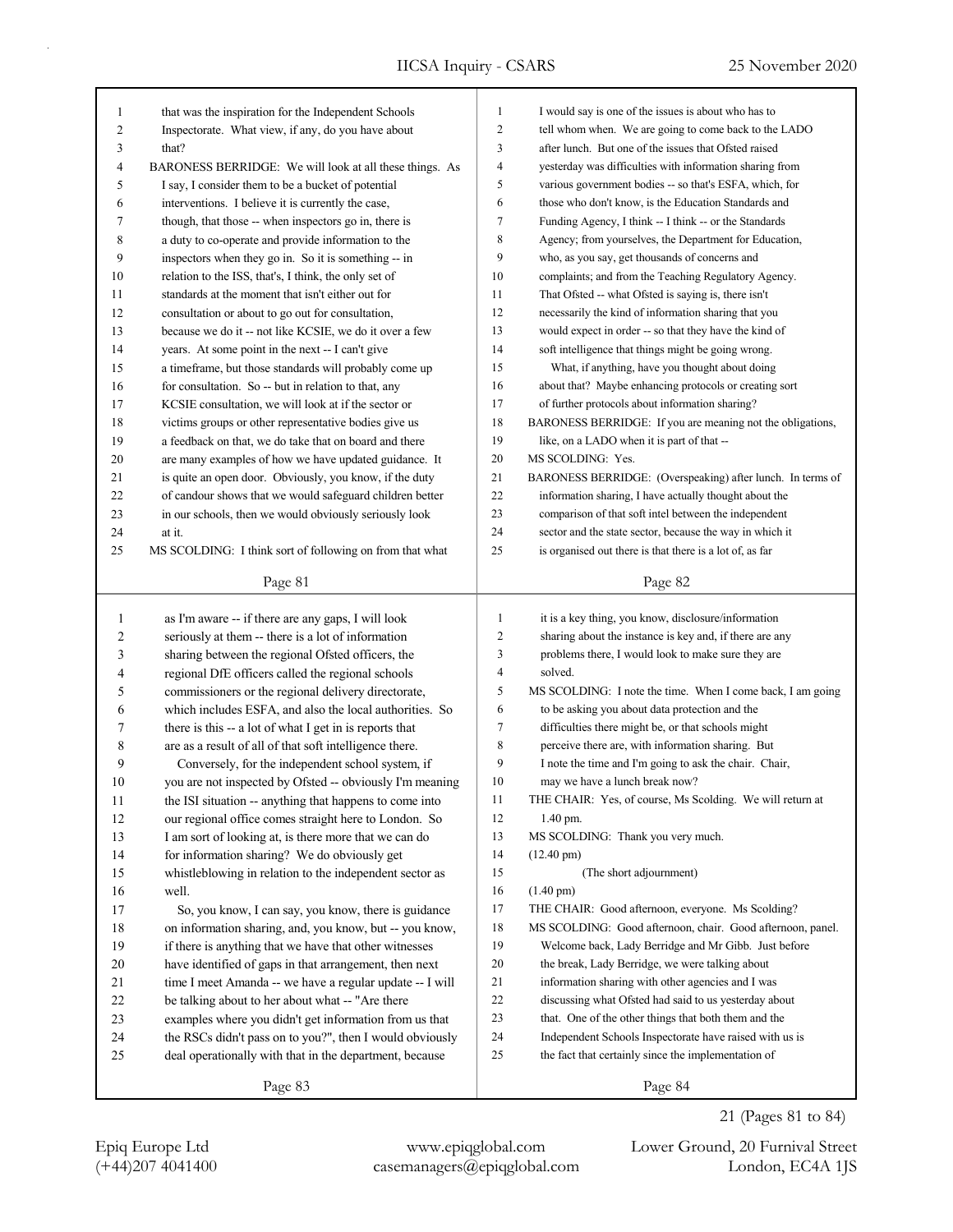| $\mathbf{1}$ | GDPR -- that's the general data protection regulation --                                                     | 1              | information sharing is also a key part of the role                                                        |
|--------------|--------------------------------------------------------------------------------------------------------------|----------------|-----------------------------------------------------------------------------------------------------------|
| 2            | there has been a concern that schools are not sharing                                                        | 2              | descriptor within Keeping Children Safe in Education for                                                  |
| 3            | information and not writing proper records because                                                           | 3              | DSL, so they should be aware as well and GDPR is                                                          |
| 4            | they're worried about subject access requests or about                                                       | 4              | mentioned within that that they should be the key                                                         |
| 5            | the role of the Information Commissioner.                                                                    | 5              | individuals who should also, on the ground, dispel any                                                    |
| 6            | Is this something which has been brought to your                                                             | 6              | misunderstanding and they should fully understand their                                                   |
| 7            | attention? If it has, are there any proposals to                                                             | 7              | duties to share, early and promptly, information with                                                     |
| 8            | provide some clarification maybe alongside the                                                               | 8              | the local authority when various thresholds are met.                                                      |
| 9            | Information Commissioner to try and dispel what's                                                            | 9              | MS SCOLDING: Because, for example, the ISI has given us                                                   |
| 10           | obviously incorrect information about what can be shared                                                     | 10             | some examples of, for example, somebody saying, "We                                                       |
| 11           | and what can't be?                                                                                           | 11             | can't disclose to you issues around domestic violence                                                     |
| 12           | BARONESS BERRIDGE: Yes. We are aware of these issues.                                                        | 12             | because that would be breaching the person's rights" to                                                   |
| 13           | I think the issue really relates not to Keeping Children                                                     | 13             | the inspectorate when obviously that is part and parcel                                                   |
| 14           | Safe in Education, because that guidance is actually                                                         | 14             | of the inspectorate's ability to understand how the                                                       |
| 15           | very clear around information sharing, and in fact, you                                                      | 15             | school is operating safeguarding effectively, just to                                                     |
| 16           | know, not to overemphasise, but the relevant paragraphs                                                      | 16             | give you an example.                                                                                      |
| 17           | because of that issue are in bold. There is no                                                               | 17             | BARONESS BERRIDGE: Yes. I think it is important to note                                                   |
| 18           | intention to prohibit the sharing of information when it                                                     | 18             | that, obviously, information like that, although the                                                      |
| 19           | comes to children's welfare. But we are aware that we                                                        | 19             | inspectorate should look at it, when you look at                                                          |
| 20           | need to strengthen the advice in Working Together, which                                                     | 20             | inspection reports, of course, that kind of information                                                   |
| 21           | is the inter-agency statutory guidance. We also have                                                         | 21             | doesn't appear. It is just for their -- but I think,                                                      |
| 22           | non-statutory advice in relation to information sharing,                                                     | 22             | yes, so staff being aware of that, but we are on it,                                                      |
| 23           | whether that's for parents or schools, and we are                                                            | 23             | shall we say.                                                                                             |
| 24           | looking to strengthen that as well. So, yes, the issue                                                       | 24             | MS SCOLDING: Okay. There are two sort of other                                                            |
| 25           | has been brought to our attention and obviously                                                              | 25             | information-sharing issues which come out of                                                              |
|              |                                                                                                              |                |                                                                                                           |
|              | Page 85                                                                                                      |                | Page 86                                                                                                   |
| $\mathbf{1}$ | the evidence that we have heard so far. One is that                                                          | $\mathbf{1}$   | information like that, it is currently -- we are about                                                    |
| 2            | Ofsted and the ISI have suggested that there should be                                                       | $\overline{2}$ | to consult on the National Minimum Standards for                                                          |
| 3            | reintroduction of what were known as serious incident                                                        | 3              | boarding schools and RSS. I believe it is within that                                                     |
| 4            | reports. Now, I think they only existed in the boarding                                                      | 4              | consultation that we are about to put out rather than                                                     |
| 5            | sector and for residential special schools, but they                                                         | 5              | the KCSIE one, but I could stand corrected. I think it                                                    |
| 6            | were kind of, basically, if somebody was arrested, if                                                        | 6              | is within that. So we are taking views again on that.                                                     |
| 7            | there were serious -- which included sexual abuse but                                                        | $\tau$         | MS SCOLDING: I think the issue was, again, I think this is                                                |
| 8            | wasn't limited to that, there had to be a report to                                                          | $\,$ 8 $\,$    |                                                                                                           |
| 9            |                                                                                                              |                |                                                                                                           |
|              | Ofsted and -- to Ofsted or to the ISI. In fact, I think                                                      | 9              | a sort of an information-sharing issue, and this is<br>where the LADO comes in. Because, as well, I don't |
| 10           | it was -- in reality, it was Ofsted to whom it came                                                          | 10             | think there has ever been an obligation for schools to                                                    |
| 11           | because it was before ISI had responsibility for                                                             | 11             | inform the DfE of serious incidents, has there, because                                                   |
| 12           |                                                                                                              | 12             | I'm just thinking about Clifton, for example. They                                                        |
| 13           | boarding welfare in sections. They have asked for that<br>to be reinstated.                                  | 13             | didn't tell the DfE about -- and I don't think there was                                                  |
| 14           |                                                                                                              | 14             | any obligation for them to do so; whether it was                                                          |
| 15           | Do you think that you are going to be able to do<br>that in the next iteration of NMS or introduce that into | 15             | sensible for them to do so -- when                                                                        |
| 16           | the Independent School Standards?                                                                            | 16             | Jonathan Thomson-Glover was arrested. So, in fact,                                                        |
| 17           | BARONESS BERRIDGE: That's a matter on which we are                                                           | 17             | I think the Department for Education only became aware                                                    |
| 18           | consulting. The reason why that obligation was removed                                                       | 18             | of it after the LADO said, "Well, haven't you told the                                                    |
| 19           | was because what we wanted schools to focus on was                                                           | 19             | Department for Education about this?" So, again, do you                                                   |
| $20\,$       | reporting those type of incidents to the body that was                                                       | 20             | not think it would be sensible for schools to have to                                                     |
| 21           | responsible for investigating it, which obviously isn't                                                      | 21             | report not just to the LADO, but also to yourself, who                                                    |
| 22           | Ofsted and ISI, although they have an important                                                              | 22             | could then send in the inspectorate to have a look if                                                     |
| 23           | inspectorate role. It needed to get to the local                                                             | 23             | there were concerns or problems?                                                                          |
| 24           | authority or the police. So that was the rationale                                                           | 24             | BARONESS BERRIDGE: I think my query there would be around                                                 |
| 25           | behind that. But, of course, when we receive                                                                 | 25             | "should". Again, we are getting into the realm of                                                         |

Page 88

(+44)207 4041400 casemanagers@epiqglobal.com London, EC4A 1JS Epiq Europe Ltd www.epiqglobal.com Lower Ground, 20 Furnival Street

22 (Pages 85 to 88)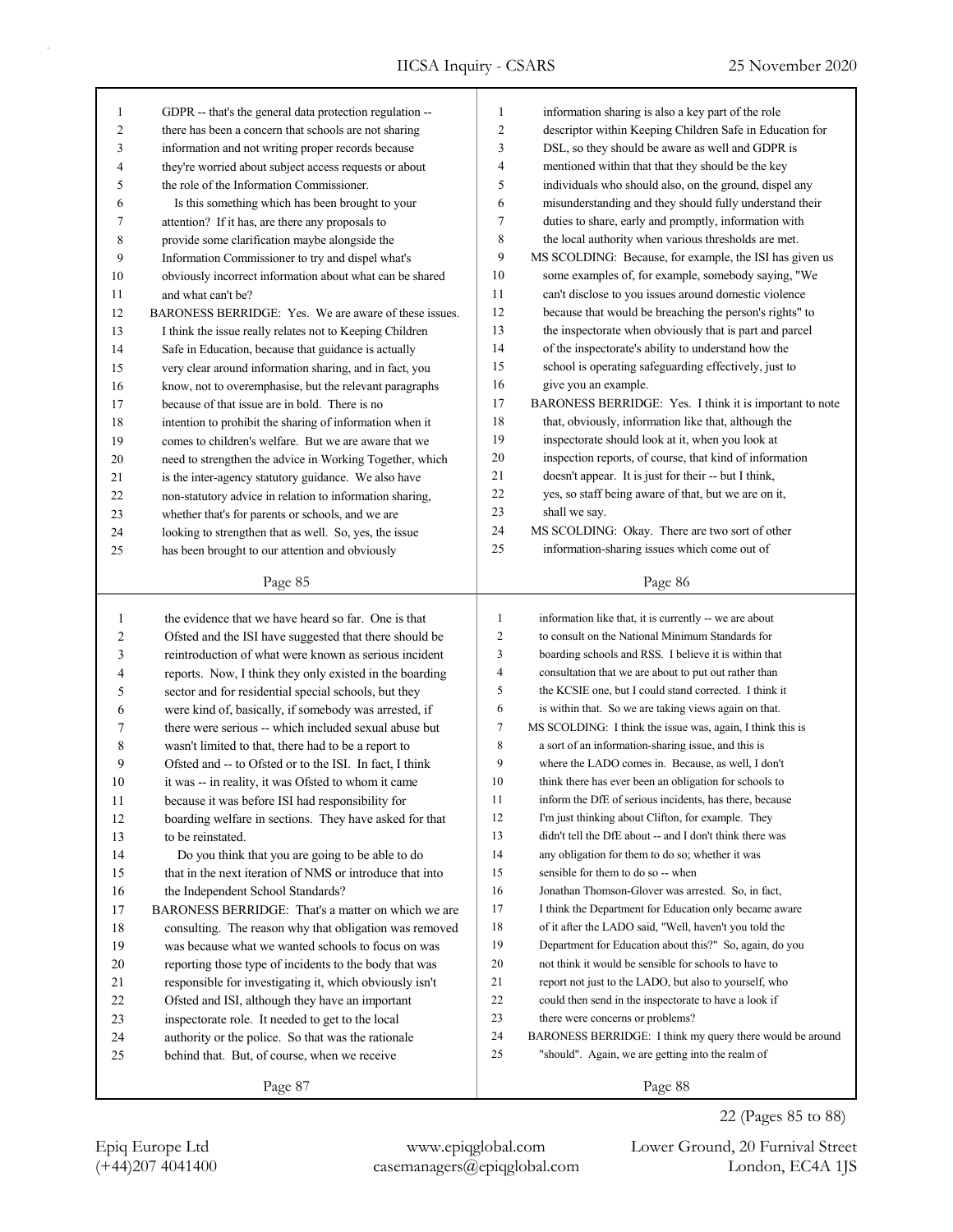IICSA Inquiry - CSARS 25 November 2020

| $\mathbf{1}$ | creating, I would say, a situation about who do you give   | $\mathbf{1}$   | and inspect a school so that they pick up that              |
|--------------|------------------------------------------------------------|----------------|-------------------------------------------------------------|
| 2            | this information to, how many multiple people do you end   | $\overline{c}$ | intelligence and, as I say, there's information sharing     |
| 3            | up then giving it to. We obviously get certain of that     | 3              | from RSCs in relation to academies as to what is            |
| 4            | information as you have outlined -- whether that's from    | 4              | actually happening and, obviously, we may cause them to     |
| 5            | the LADO or whistleblowers, et cetera -- in relation to    | 5              | go in in the first place.                                   |
| 6            | incidents.                                                 | 6              | MS SCOLDING: But, of course, what ISI tell us, as do        |
| 7            | So what we want to make sure is that obviously             | $\tau$         | Ofsted, is there is to obligation for the LADO -- I can     |
| 8            | the -- there's early action as quickly as possible to      | 8              | understand you saying, "Look, the LADO should really be     |
| 9            | the appropriate agency, so that I don't think there ever   | 9              | the fulcrum to whom reporting is made" -- unless you are    |
| 10           | has been an obligation to tell us, nor is it proposed --   | 10             | talking about an emergency situation where the police       |
| 11           | I think the proper place for that information and          | 11             | are going to be involved straight away, the LADO is the     |
| 12           | a central coordinating role is the LADO within the local   | 12             | fulcrum. The difficulty is that the ISI say there is        |
| 13           | authority and that is their role, to co-ordinate, but,     | 13             | only about 45 per cent of LADOs ever bother to respond      |
| 14           | obviously, schools have to make the decision in certain    | 14             | when they ask for pre-inspections. Ofsted also say          |
| 15           | cases, emergency-type cases, "Do I call -- do I tell       | 15             | that's the case. I mean, they say they have a little        |
| 16           | children's social care, which have a 24-hour turnaround,   | 16             | more leverage because they obviously also inspect the       |
| 17           | or do I call the police here and now".                     | 17             | local authority, so that can be a black mark against        |
| 18           | So I don't think creating multiple reporting               | 18             | them in that perspective. But one of the other things       |
| 19           | obligations on schools would actually help keep children   | 19             | is whether or not the LADO, even if the schools             |
| 20           | safe in that situation. But, as I say, we are              | 20             | themselves aren't under a responsibility for serious        |
| 21           | consulting on that serious incident reporting              | 21             | incidents, that the LADO is under a responsibility to       |
| 22           | requirement to Ofsted and ISI, but there's good            | 22             | tell you and the inspectorate when there have been          |
| 23           | coordination anyway as well, not perfect, but the          | 23             | serious incidents, and by that I don't just mean when       |
| 24           | practice, as I understand it, from Ofsted and ISI is       | 24             | a -- what could be called kind of a live allegation         |
| 25           | that they always call the local authority before they go   | 25             | first comes out, but say, for example, in the               |
|              |                                                            |                |                                                             |
|              | Page 89                                                    |                | Page 90                                                     |
|              |                                                            |                |                                                             |
|              |                                                            |                |                                                             |
| $\mathbf{1}$ | Jonathan Thomson-Glover case, he'd been arrested --        | $\mathbf{1}$   | legal duty there. So it might come in under that.           |
| 2            | <b>BARONESS BERRIDGE: Yes.</b>                             | $\mathfrak{2}$ | But in relation to the situations I have been aware         |
| 3            | MS SCOLDING: -- there was an ongoing police investigation, | 3              | of, you know, we are often in those serious allegations     |
| 4            | but neither the DfE nor the ISI would have known           | 4              | meetings when they relate to -- yes, they might be there    |
| 5            | anything about that from the school other than if they'd   | 5              | in relation to an academy, a school. So, you know, I'll     |
| 6            | read it in the paper. I suppose what kind of concerns      | 6              | take that away in terms of the LADO and how we make sure    |
| 7            | us is that there is quite a lot of that that goes on.      | 7              | that we get information, but the LADO -- the school         |
| 8            | We have seen quite a lot of that in the files, of people   | $\,$ 8 $\,$    | would be under that duty, as I say, to tell DBS, which      |
| 9            | saying, "I saw an article in the Daily Mail about          | 9              | hopefully should get the situation in terms of              |
| 10           | somebody being in court. Can we have a look at this        | 10             | the workforce sorted out, but I do see your point in        |
| 11           | school, please?" I suppose one would hope that schools     | 11             | terms of the coordination of information.                   |
| 12           | would be under an obligation -- schools or the LADO --     | 12             | MS SCOLDING: Going to sort of LADOs more generally, we have |
| 13           | that when those sorts of issues happened, people           | 13             | had two LADOs and a director of children's services come    |
| 14           | actually told you, because, ultimately, you're the ones    | 14             | to give us evidence, and we have also had evidence from     |
| 15           | who are interested in the students who are still in the    | 15             | the national LADO association. One of the things they       |
| 16           | school and working out whether it's, you know, something   | 16             | say is, there aren't a set of principles and there          |
| 17           | which has happened or whether it shows larger, more        | 17             | aren't a set of national guidelines, and the                |
| 18           | organisational problems.                                   | 18             | institutions -- so that's the unions or the ISI and         |
| 19           | BARONESS BERRIDGE: Yes. If I can unpack that. The LADO,    | 19             | Ofsted -- who have the most to do with LADOs on a kind      |
| 20           | although there's not an obligation, they are one of        | 20             | of day-to-day basis have all said to us, it's variable.     |
| 21           | the ways in which the local authority fulfils its          | 21             | Some of them are excellent, some of them are less           |
| 22           | section 10 duty to work in co-operation with others who    | 22             | excellent. But there is not enough clarity about what       |
| 23           | are there to safeguard children's interests as well.       | 23             | it is they are meant to be doing and how it is they're      |
| 24           | That information may come to us under the legal -- well,   | 24             | meant to be doing it.                                       |
| 25           | come to the Home Office through the DBS requirement, the   | 25             | Is there a space for statutory guidance or a set of         |

Page 92

23 (Pages 89 to 92)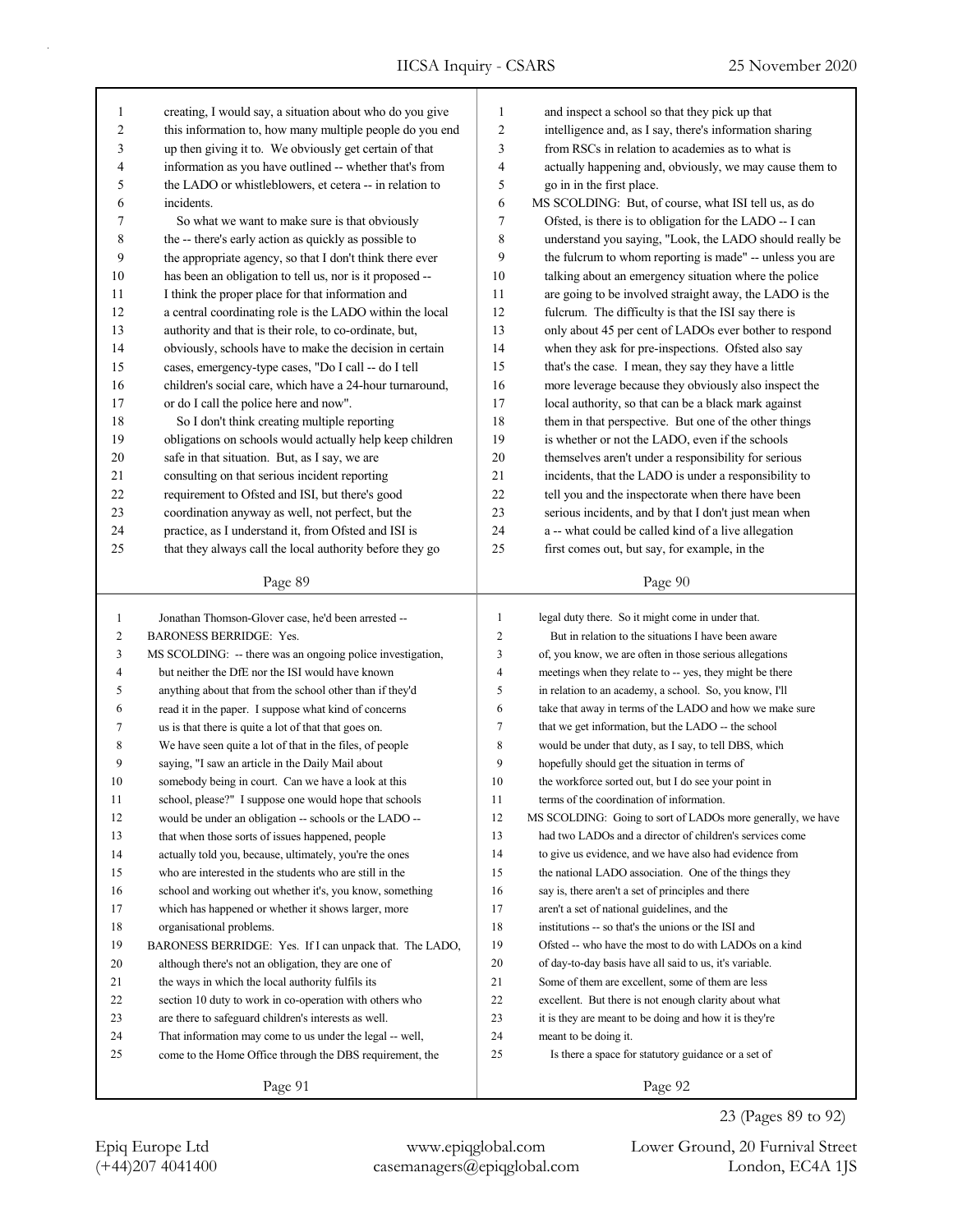| 1      | principles for LADOs so that everybody is clear about     | $\mathbf{1}$   | the issues really is that, at the moment, LADOs don't --    |
|--------|-----------------------------------------------------------|----------------|-------------------------------------------------------------|
| 2      | what it is they're meant to be doing and when?            | 2              | wouldn't necessarily collect data about, "This is from      |
| 3      | BARONESS BERRIDGE: That is -- the extent of their role is | 3              | a school. This is from another investigation". So it        |
| 4      | covered in -- would be in the Working Together section,   | 4              | is not possible at the moment to work out, for example,     |
| 5      | rather than the Keeping Children Safe in Education.       | 5              | how many referrals -- I mean, when we have asked LADOs      |
| 6      | All I can say is, you know, I will take that back as      | 6              | about things, they have had to go through the files         |
| 7      | a suggestion. That's not something that I can comment     | 7              | individually, because there's no obligation on any kind     |
| 8      | on at the moment. As you say, it has just arisen in       | 8              | of data collection so that you can see, you know, this      |
| 9      | evidence to you, so I will write to the inquiry in        | 9              | many schools are having that, and also so that you can      |
| 10     | relation to whether there is any descriptor of the role   | 10             | identify schools which might fly under the radar, not       |
| 11     | of a LADO. But I do hope, to help the inquiry, that       | 11             | just over-relying on the LADO but, in circumstances that    |
| 12     | I have, in my role, just become inquisitive about the     | 12             | we have had, never contacting the LADO.                     |
| 13     | data that we have: what do we know about how many         | 13             | BARONESS BERRIDGE: I have, as I say, just on a case-by-case |
| 14     | schools go to the LADO; are there schools that go too     | 14             | basis, we are aware that in the system there are            |
| 15     | frequently -- I have had cases of that -- that            | 15             | sometimes schools who don't -- who have never reported      |
| 16     | safeguarding is not as strong as it should be because     | 16             | anything to the LADO. Now, obviously data only takes        |
| 17     | they are over-reliant on the LADO and not taking those    | 17             | you so far. It raises your human curiosity, is that         |
| 18     | conscious decisions. Then we have other schools I'm       | 18             | a problem that you have never gone to the LADO, or is       |
| 19     | aware of in the system who have never referred to the     | 19             | that -- or is that just exemplary practice, et cetera?      |
| 20     | LADO. Is that an issue? So I am looking to see whether    | 20             | So we are -- to the extent we have the data, I am sort      |
| 21     | the data equips me better to look at whether there are    | 21             | of trying to sort of collate and see whether they're        |
| 22     | trends in the system regarding referrals to the LADO and  | 22             | enquiries I should make as a result of the limited data     |
| 23     | particularly obviously -- obviously in relation to        | 23             | that we do have. So the data I have on over-reliance is     |
| 24     | workforce issues.                                         | 24             | on specific cases I then can dig out, "Oh, well, over       |
| 25     | MS SCOLDING: Just on that data retention front, one of    | 25             | what frequency has this school reported issues to the       |
|        |                                                           |                |                                                             |
|        | Page 93                                                   |                | Page 94                                                     |
|        |                                                           |                |                                                             |
|        |                                                           |                |                                                             |
| 1      | LADO?", and then, of course, you sometimes find that the  | 1              | here and there. You get into things like, actually, the     |
| 2      | wrong things are going to the LADO, the things that       | $\overline{2}$ | system in the school is tilting into the local authority    |
| 3      | should be in children's social care are going through     | 3              | and too much. But, yes, I will take away the suggestion     |
| 4      | the LADO as well.                                         | $\overline{4}$ | in regards to LADOs, and it actually matches further        |
| 5      | MS SCOLDING: But I suppose the other option to that is,   | 5              | enquiries I've been making in relation to what do we        |
| 6      | LADOs would say -- Ms Laird, who is a LADO from Bristol   | 6              | know about the LADOs, what do we know about schools         |
| 7      | and whose practice helped -- certainly she identified     | 7              | referring to them and the types of incidents they are       |
| 8      | the right issue, shall we say, in respect of Clifton.     | 8              | referring to them.                                          |
| 9      | She said she wants to be an open door, she wants schools  | 9              | MS SCOLDING: One of the other issues that's raised by some  |
| 10     | to phone her up, she wants to be the sort of "phone       | 10             | of the victim and survivor groups is about what role the    |
| 11     | a friend", so to speak. Therefore, I suppose she would    | 11             | LADO has, because the LADO has no investigative role.       |
| 12     | say, "Well, maybe there can't be too much reliance on     | 12             | BARONESS BERRIDGE: No.                                      |
| 13     | the LADO". I mean, you don't maybe want to phone them     | 13             | MS SCOLDING: Things either go to social care for            |
| 14     | up every single time, but she's there for those           | 14             | investigation, if there is a -- if the section 47           |
| 15     | difficult cases, those grey areas, those complex areas,   | 15             | threshold is met or things go to the police, if there is    |
| 16     | and that that's what every LADO should be doing.          | 16             | a potential criminal offence, or things stay in-house in    |
| 17     | BARONESS BERRIDGE: I can see that, you know, the good     | 17             | schools. Now, under previous versions of Keeping            |
| $18\,$ | relationship and the double-checking, "I think that this  | 18             | Children Safe in Education, it basically said, where        |
| 19     | is the situation that I've got in front of me and I'll    | 19             | there was suspicion of harm meeting the section 47          |
| 20     | be doing X", it seems a good practice for the LADO and    | 20             | threshold, then there should be referral to the LADO.       |
| 21     | the DSL, particularly, to be in that kind of place, but   | 21             | But in this iteration, the 2020 iteration, of Keeping       |
| $22\,$ | obviously not taking away the authority and the decision  | 22             | Children Safe in Education, it provides a greater           |
| 23     | making that is the school's; sometimes you can have       | 23             | explanation sort of saying, "There will be lots of cases    |
| 24     | queries about the strength of the system in the school    | 24             | where you won't be referring to the LADO", and it says      |
| 25     | by an over-reliance, not a -- just take a bit of advice   | 25             | there should be local arrangements made.                    |

Page 96

24 (Pages 93 to 96)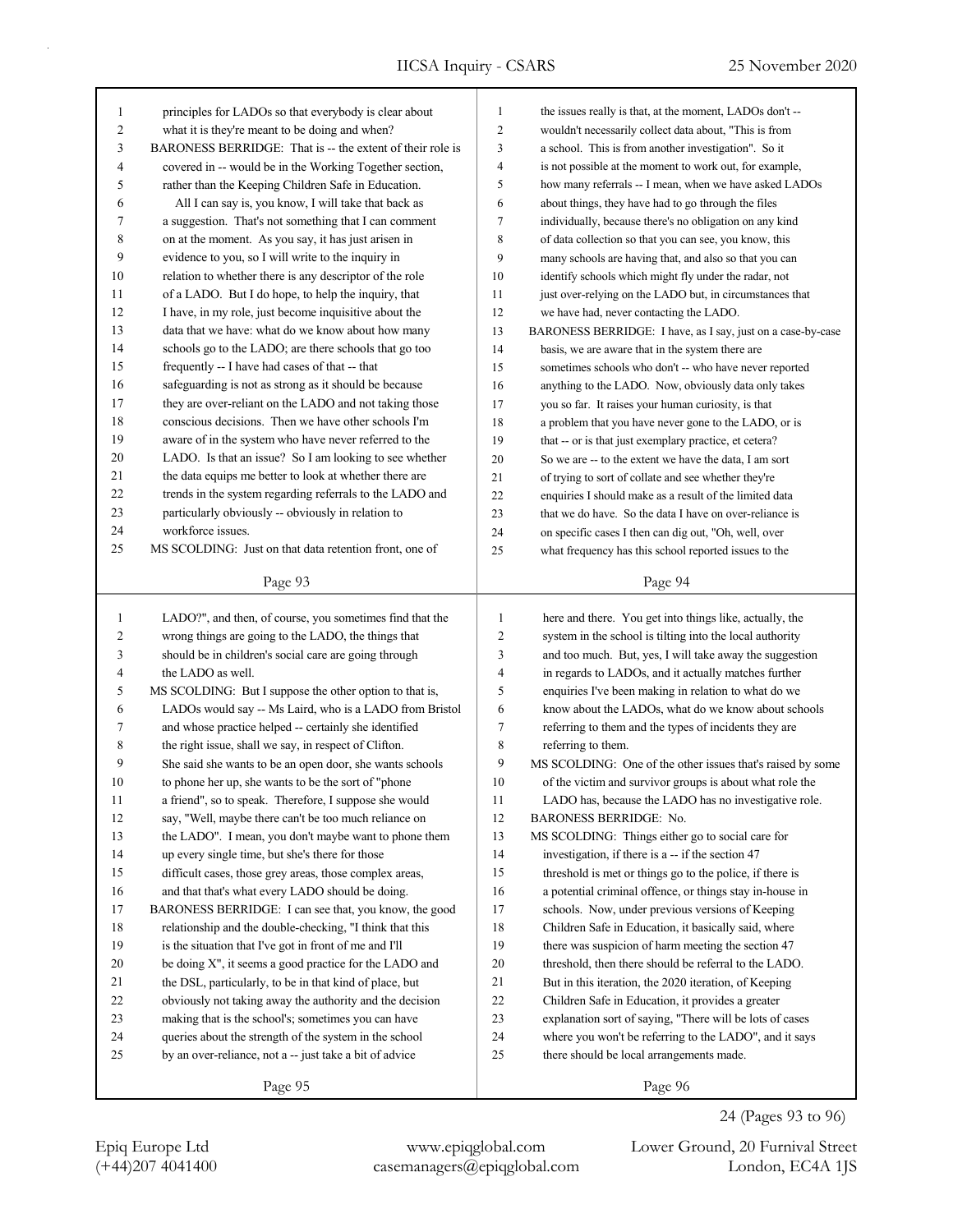| $\mathbf{1}$   | Now, I think, on behalf of victims and survivors,         | 1              | investigate a particular issue, and the LADO is very        |
|----------------|-----------------------------------------------------------|----------------|-------------------------------------------------------------|
| 2              | they're saying, "Well, what does that mean? Does that     | 2              | important in coordinating when the police are involved      |
| 3              | mean that the LADO won't be informed of concerns which    | 3              | and there's a police enquiry concurrent. Obviously one      |
| 4              | meet a threshold?"                                        | 4              | has to be very careful about not prejudicing a current,     |
| 5              | BARONESS BERRIDGE: No. Once a school is satisfied that it | 5              | ongoing police investigation.                               |
| 6              | reaches the threshold, they should be referring that to   | 6              | MS SCOLDING: I think we are probably looking at, if there's |
| 7              | the LADO, and the LADO is the coordinating role. We       | 7              | been a police investigation and somebody is charged,        |
| 8              | don't believe that the LADO should have an investigative  | 8              | somebody is then convicted, then the disciplinary           |
| 9              | role within the school, that we need the governing body   | 9              | process is quite straightforward. The position is, if,      |
| 10             | and the headteachers to be doing their role -- also       | 10             | for example, there isn't a charge, there isn't --           |
| 11             | because, of course, we have placed on them the "should    | 11             | somebody is investigated but, for whatever reason,          |
| 12             | consider going to TRA/must go to DBS". So it is           | 12             | there's a determination and then you're in a situation      |
| 13             | important that they are the disciplinary for those of     | 13             | where you're saying, under my understanding of KCSIE,       |
| 14             | the investigation and the LADO is not the investigator,   | 14             | which has just been confirmed by you, is that the school    |
| 15             | they are coordinating and obviously involving the police  | 15             | would internally investigate that to determine whether      |
| 16             | and it is important to note as well that when you have    | 16             | there were disciplinary issues which arose. Obviously       |
| 17             | met the threshold to go to the LADO, there might -- many  | 17             | the balance of -- the threshold is different so             |
| 18             | of these will be dual reports. They will obviously go     | 18             | something might be on the balance of probabilities but      |
| 19             | into children's social care if there's been harm to the   | 19             | not beyond a reasonable doubt for the process of whether    |
| 20             | child as well as to the LADO. So that coordinating role   | 20             | a prosecution should be brought.                            |
| 21             | we think is very important.                               | 21             | Do you think that heads and senior staff have got           |
| 22             | There obviously is good practice around but               | 22             | the right skills and training to conduct those sorts of     |
| 23             | sometimes schools may want help with investigations. We   | 23             | investigations, or do you not think that there should be    |
| 24             | are aware that the system, the sector, does have support  | 24             | a referral to, as you've described, independent experts     |
| 25             | when schools have asked for independent help to           | 25             | to carry out that investigative process?                    |
|                |                                                           |                |                                                             |
|                | Page 97                                                   |                | Page 98                                                     |
|                |                                                           |                |                                                             |
|                |                                                           |                |                                                             |
| $\mathbf{1}$   | BARONESS BERRIDGE: No, I think -- unless a school -- and  | 1              | MS SCOLDING: Well that's --                                 |
| $\mathbf{2}$   | I know that in the maintained sector the local authority  | $\overline{c}$ | BARONESS BERRIDGE: (Overspeaking) the threshold.            |
| 3              | often do have this service that they offer --             | 3              | MS SCOLDING: Yes, well, that's the issue that comes on to   |
| $\overline{4}$ | MS SCOLDING: (Overspeaking) an HR service, in effect.     | $\overline{4}$ | that, which is, in a number of the cases that we have       |
| 5              | BARONESS BERRIDGE: Yes, it's part of that. No, I don't    | 5              | seen and also, obviously, we heard expert evidence from     |
| 6              | think -- I think schools -- because they are the          | 6              | Mr Erooga last week, who has done a lot of work around      |
| 7              | employer, and this is a very common scenario that we      | 7              | this, and we sent you all the bumph that he's produced,     |
| 8              | get. You have the regulator, like the TRA, et cetera,     | 8              | the various reports and documents he's produced. He's       |
| 9              | but you have the initial investigation by the employer    | 9              | saying, "Look, in all the cases we have seen" -- in         |
| 10             | when it's not a criminal threshold or, for whatever       | 10             | fact, in Hillside, there were some pretty obvious signs     |
| 11             | reason, they have decided not to charge. I think it is    | 11             | of grooming, but in others there were kind of general       |
| 12             | appropriate. This is about -- you know, this is the       | 12             | problems which should have made everybody alert, but        |
| 13             | senior leadership team of the school. It is about         | 13             | nothing which said, "These people may well be abusing       |
| 14             | trusting those professionals. Obviously, a teacher will   | 14             | children"; just general problems.                           |
| 15             | often have union assistance in terms of legal advice.     | 15             | It is not a solution, but it is an option to have           |
| 16             | It is a thorough -- the HR process should be thorough in  | 16             | a sort of low-level concerns policy. Is that something      |
| 17             | relation to this and overseen by the governor. So         | 17             | which you can see pursuing by way of adding to Keeping      |
| 18             | I don't think that taking what is an essentially HR out   | 18             | Children Safe in Education or any other kind of             |
| 19             | to independent investigation. What I am, you know, very   | 19             | documentation, to have it as, at the very least,            |
| 20             | keen, and you will know we are consulting on, is also     | $20\,$         | a possibility for schools?                                  |
| 21             | those concerns that we have that haven't met the          | 21             | BARONESS BERRIDGE: Yes. I mean, it is one of the major      |
| 22             | threshold to go to LADO and are the low-level concerns    | $22\,$         | areas I am looking at, at the moment, and that's one of     |
| 23             | and I know you have received a lot about those and how    | 23             | the reasons it's in the consultation that will go out.      |
| 24             | much more help we think the system might need in terms    | 24             | We had to suspend the consultation due to COVID. In         |
| 25             | of low-level concerns.                                    | 25             | relation to, do -- KCSIE is very clear how -- when          |

(+44)207 4041400 casemanagers@epiqglobal.com London, EC4A 1JS Epiq Europe Ltd www.epiqglobal.com Lower Ground, 20 Furnival Street

25 (Pages 97 to 100)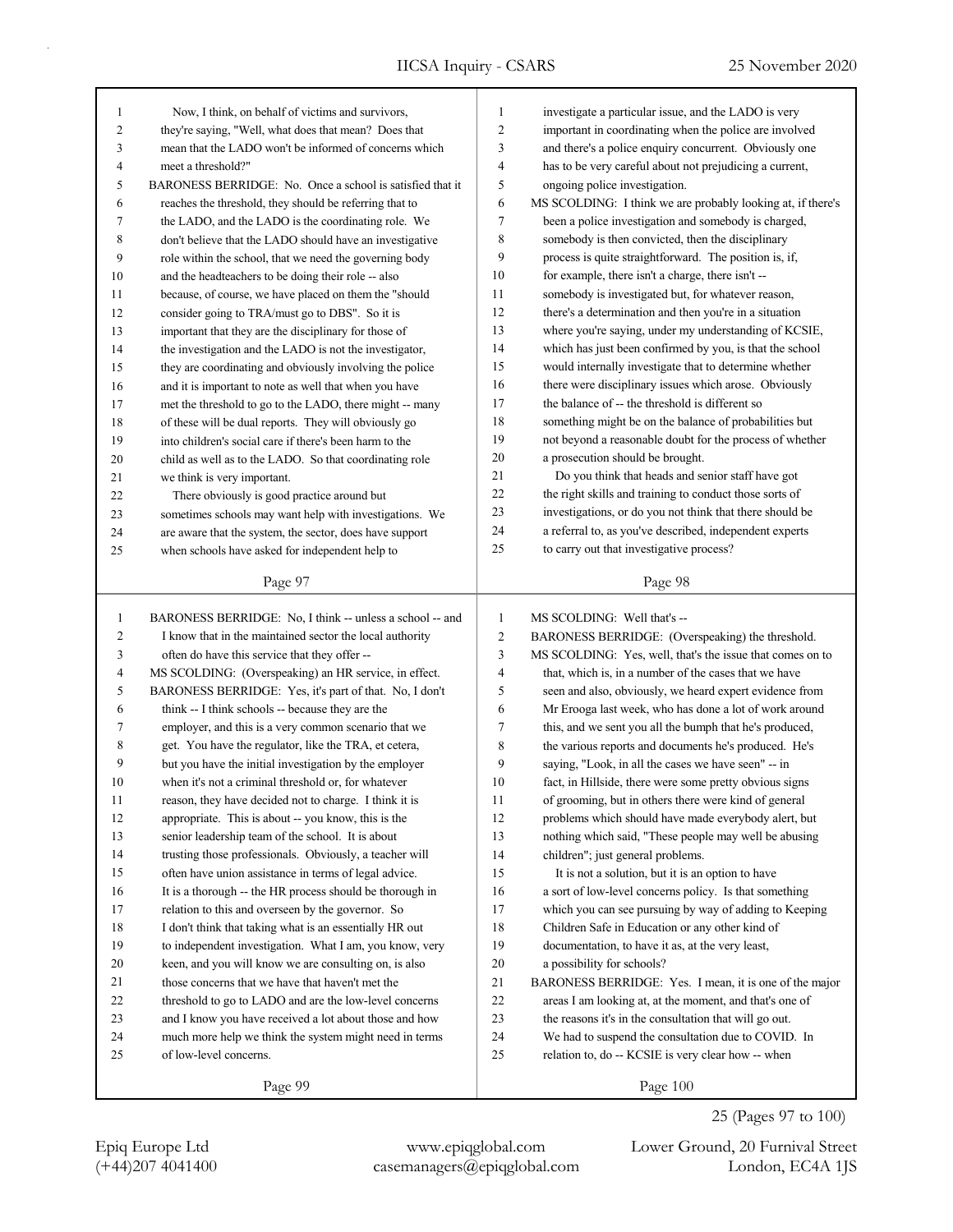٦

| 1              | you're over the threshold, how to report and what you      | $\mathbf{1}$   | me, if we can get there, is -- would be major progress.     |
|----------------|------------------------------------------------------------|----------------|-------------------------------------------------------------|
| 2              | should be doing. At the moment KCSIE just refers to all    | $\overline{c}$ | I can't promise you, because obviously it's                 |
| 3              | concerns. Do we need KCSIE to be specifically referring    | 3              | developmental and it comes with all kinds of risk --        |
| 4              | to low-level concerns as a concept and then how to         | 4              | data protection, what do you put on a teacher's record      |
| 5              | record and report those and use them usefully and justly   | 5              | that's not proved, all of those caveats, but I think it     |
| 6              | vis-a-vis teachers as well as everybody else in the        | 6              | is vital because, as I say, usually -- well, of all the     |
| 7              | system?                                                    | 7              | cases I've seen, other people have usually sensed           |
| 8              | So it is a matter -- and I -- because we talk about        | 8              | something about an individual who we then end up having     |
| 9              | the cases that you have seen. I personally have yet to     | 9              | a serious problem that they have harmed a child.            |
| 10             | come across a case where everybody goes, "Oh, I never      | 10             | MS SCOLDING: I think certainly all the Serious Case Reviews |
| 11             | suspected anything". It is usually, "Oh, actually,         | 11             | identify that that's nearly always the case, that           |
| 12             | this -- I had this instinct that " something. So           | 12             | there's a pattern of concerning behaviour which people      |
| 13             | I do think this is similar to how the guidance has         | 13             | either ignore or decide reputationally it's not worth       |
| 14             | evolved with peer-to-peer. We are at the beginning         | 14             | investigating, because they put -- and that's, I think,     |
| 15             | stages, and I know that Mr Erooga's work that I've seen    | 15             | what the victims and survivors have concerns about,         |
| 16             | in summary is very helpful, but there's no clear-cut way   | 16             | internal investigations by schools, that it is too          |
| 17             | to do this. But I think it is essential, because we --     | 17             | convenient for schools to then brush those concerns         |
| 18             | what we are ideally wanting to do here, bearing in mind    | 18             | under the carpet, which is one of the reasons why they      |
| 19             | we can't create a fool-proof system, is, is there a way    | 19             | advocate for external bodies to come in and do that         |
| 20             | to use low-level concerns such that you could -- even      | 20             | investigation, because there's less likely to be that       |
| 21             | the discretion is there under DBS to look at other         | 21             | sort of cosy club, "Well, we know he's done something       |
| 22             | appropriate information. Would it be appropriate to use    | 22             | a bit wrong, but it doesn't really matter, really, he's     |
| 23             | low-level concerns, say, if somebody went from school to   | 23             | one of us". Clifton is the most obvious example I can       |
| 24             | school and we had a pattern, to get somebody onto the      | 24             | think of of that, where even behaviour which was            |
| 25             | barred list before they have harmed a child? That, to      | 25             | perceived as concerning, so somebody being taped to the     |
|                | Page 101                                                   |                | Page 102                                                    |
|                |                                                            |                |                                                             |
| $\mathbf{1}$   | chair as a jape by the sixth formers, wearing only their   | $\mathbf{1}$   | governors and it doesn't say that for designated            |
| $\overline{c}$ | pants, was just seen as one of those boarding              | $\overline{c}$ | safeguarding leads. There is more of a description in       |
| 3              | school-type things rather than being taken as kind of      | 3              | Keeping Children Safe in Education of the role of a DSL,    |
| $\overline{4}$ | a serious sign of blurred boundaries.                      | $\overline{4}$ | but there is nothing which says that.                       |
| 5              | BARONESS BERRIDGE: The guidance is very clear here, and we | 5              | Now, do you not think there's a place for, "This is         |
| 6              | want the responsibility to be with the leadership of the   | 6              | core content", for some kind of syllabus, even if you       |
| 7              | school. I honestly -- it is obviously -- school culture    | $\tau$         | are saying, "Look, everybody has to have this", and, as     |
| 8              | is not perfect now, but in terms of the reputation,        | 8              | well, making sure that there are courses available --       |
| 9              | I think the system has moved to the fact that if you --    | 9              | because, for example, if you are a governor, you will       |
| 10             | arguably, your reputation is more deeply damaged if you    | 10             | need a course in: how do I ask the headteacher difficult    |
| 11             | cover something up and do that kind of "chumocracy", for   | 11             | questions; how do I understand safeguarding? We have        |
| 12             | want of a better term, attitude to this than if you have   | 12             | had, for example, Mr Tolchard from Clifton, who was         |
| 13             | a very robust and I would say within the schools I see     | 13             | a very senior member of asset management and knows all      |
| 14             | that those that I would applaud are those that have        | 14             | about compliance, who said, "Well, before I had had lots    |
| 15             | rigorous disciplinary processes across all matters, not    | 15             | of training, I didn't really know how to ask those          |
| 16             | just safeguarding.                                         | 16             | questions, I didn't know what questions to ask".            |
| 17             | MS SCOLDING: Which maybe comes on to -- which maybe we can | 17             | Do you not think there is a place for proper                |
| 18             | deal with next, which is about training and codes of       | 18             | national guidance and standards for training in this        |
| 19             | conduct and about those issues as they are currently set   | 19             | area?                                                       |
| 20             | out in Keeping Children Safe in Education. Because we      | 20             | BARONESS BERRIDGE: We are obviously always listening to the |
| 21             | have had the unions and, in fact, everyone has pretty      | 21             | views from the sector, but we took a deliberate decision    |
| 22             | much said to us, "Well, Keeping Children Safe in           | 22             | in 2014 that the way in which we were going to approach     |
| 23             | Education says people should have adequate training.       | 23             | safeguarding in schools -- this is part of a wider          |
| 24             | What it doesn't say is what that's made up of", and it     | 24             | issue, what you have just outlined -- is that we had        |
| 25             | doesn't say that for staff, it doesn't say that for        | 25             | come to a detailed tick-box exercise and an                 |
|                | Page 103                                                   |                | Page 104                                                    |

(+44)207 4041400 casemanagers@epiqglobal.com London, EC4A 1JS Epiq Europe Ltd www.epiqglobal.com Lower Ground, 20 Furnival Street

26 (Pages 101 to 104)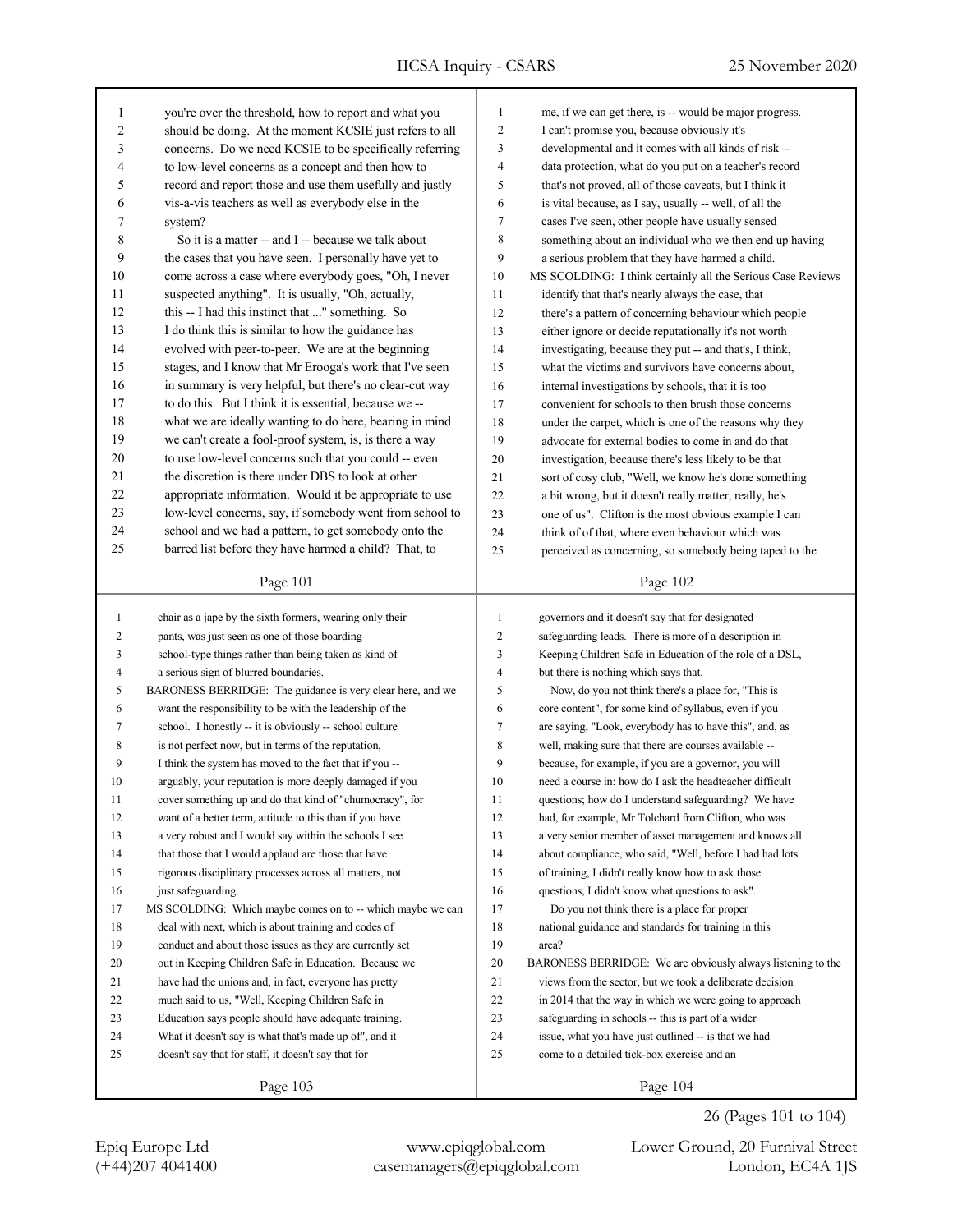| 1            | over-reliance on process and structure, and we             | $\mathbf{1}$   | I think, since 2018, over 5,000 governors, as the         |
|--------------|------------------------------------------------------------|----------------|-----------------------------------------------------------|
| 2            | deliberately moved to a framework to outline to schools    | $\overline{2}$ | gentleman you mentioned outlined, have received that      |
| 3            | and then enabling them -- because of the nearly 22,000     | 3              | training. But we are not proposing to move to a core      |
| 4            | different state school settings that you have, whether     | 4              | content out. We are confident, at the moment, that        |
| 5            | that's geographical or whether that's due to cohort        | 5              | schools know their duty to provide appropriate training   |
| 6            | needs, that, actually, the training that was best suited   | 6              | to all their staff.                                       |
| 7            | for each school was determined by the -- in terms of       | $\tau$         | MS SCOLDING: If I could deal with the issue of governors  |
| 8            | safeguarding by the senior leadership team. It is          | 8              | first. Firstly, there is no requirement for them to       |
| 9            | obviously now the headteachers -- the national             | 9              | have training. It says it would be a good idea, is what   |
| 10           | professional qualification does include a section on       | 10             | KCSIE says. I think the first thing is, shouldn't, at     |
| 11           | safeguarding. But that actually -- they are the people     | 11             | the very least, the safeguarding governor have some       |
| 12           | who can devise the appropriate training for their          | 12             | training?                                                 |
| 13           | particular cohort of pupils.                               | 13             | BARONESS BERRIDGE: We would expect them to have training. |
| 14           | To use your classic example, your small, remote            | 14             | We are now back, I'm afraid, into our mandatory or        |
| 15           | rural primary schools, safeguarding training will look     | 15             | guidance point. We would expect -- and we see good        |
| 16           | probably completely different to a busy secondary school   | 16             | takeup. But it is in our consultation on Keeping          |
| 17           | in inner London where you've got issues potentially of     | 17             | Children Safe in Education, where out there -- I don't    |
| 18           | criminal exploitation, et cetera. You will just have       | 18             | want us, when we have -- we have obviously certain        |
| 19           | a very different approach to the risks of harm to your     | 19             | considered positions that we have come to, but we are     |
| 20           | pupil cohort.                                              | 20             | always listening to the sector and it is specifically in  |
| 21           | That is our position. I'm not saying we won't --           | 21             | the guidance, and if that information comes back to us    |
| 22           | you know, we hear the views of the sector.                 | 22             | and we look at the responses to the consultation that we  |
| 23           | In terms of governors, we offer through the                | 23             | will put out soon, then we will look at it. It is not     |
| 24           | department -- we expect governors to get training and we   | 24             | a completely closed door. But at the moment that is our   |
| 25           | do provide that, though it's DfE-provided training.        | 25             | position.                                                 |
|              |                                                            |                |                                                           |
|              | Page 105                                                   |                | Page 106                                                  |
|              |                                                            |                |                                                           |
|              |                                                            |                |                                                           |
| $\mathbf{1}$ | MS SCOLDING: I know that that's your position, but I'm     | $\mathbf{1}$   | if you are a large urban secondary school in              |
| 2            | going to say to you that we have absolute unanimity of     | $\overline{c}$ | Tower Hamlets you're going to need a lot of work on       |
| 3            | view about this. We have the unions, we have the ISI,      | 3              | maybe things like female genital mutilation, on forced    |
| 4            | we have Ofsted, we have schools, we have the Association   | 4              | marriage, in a way you might not need, but you might      |
| 5            | of Independent School Governors, we have Ms Lynch, we      | 5              | need, even in a remote area, because we are sort of       |
| 6            | have everyone, we have LADOs. Nobody has said to us        | 6              | maybe making assumptions about the problems that people   |
| 7            | that the current position in respect of governors is       | 7              | come across. Something like child sexual exploitation     |
| 8            | acceptable. So I suppose I'm just putting that back to     | 8              | is just as likely to happen in a village in Cumbria as    |
| 9            | you, as to, I don't think we have got anything -- there    | 9              | it is in the middle of Tower Hamlets.                     |
| 10           | are lots of other areas where nobody agrees with each      | 10             | What we are looking at here really is just                |
| 11           | other in this sector. The one area where everybody         | 11             | a baseline. You know, at the very least -- you can add    |
| 12           | agrees with each other is on the need for governors to     | 12             | to it, you can have more glamorous, exciting courses and  |
| 13           | have adequate training, given the responsibilities that    | 13             | components, but just so that everybody who is in          |
| 14           | they now have in respect of safeguarding and management.   | 14             | a school, whether they are the caretaker, whether they    |
| 15           | BARONESS BERRIDGE: As I say, it is in the consultation, so | 15             | are the teacher, has got a core content and you can sit   |
| 16           | what we will be expecting, bearing in mind what you have   | 16             | there and say and know that that has been provided to     |
| 17           | said in your question, is for that to come back to us      | 17             | everyone, rather than leaving it to headteachers, who     |
| 18           | through the consultation response, and that's why it is    | 18             | might do a brilliant job, but also the ISI, for example,  |
| 19           | there.                                                     | 19             | and Ofsted have said to us, well, there is a lot of       |
| 20           | MS SCOLDING: Can I ask about sort of staff, in terms of    | 20             | variability in terms of course provision and in terms of  |
| 21           | that. I can understand why you're saying that different    | 21             | what's on offer.                                          |
| 22           | schools would need different sorts of training, but        | 22             | BARONESS BERRIDGE: Yes. I mean, all of those people that  |
| 23           | I think what we are looking at here is, across the board   | 23             | you have outlined, the requirement is that they all have  |
| 24           | there being a baseline of understanding. Now, you might    | 24             | induction training into -- when they have their           |
| 25           | need additional training, so, for example, you're right,   | 25             | induction training that safeguarding is covered and they  |

(+44)207 4041400 casemanagers@epiqglobal.com London, EC4A 1JS Epiq Europe Ltd www.epiqglobal.com Lower Ground, 20 Furnival Street

27 (Pages 105 to 108)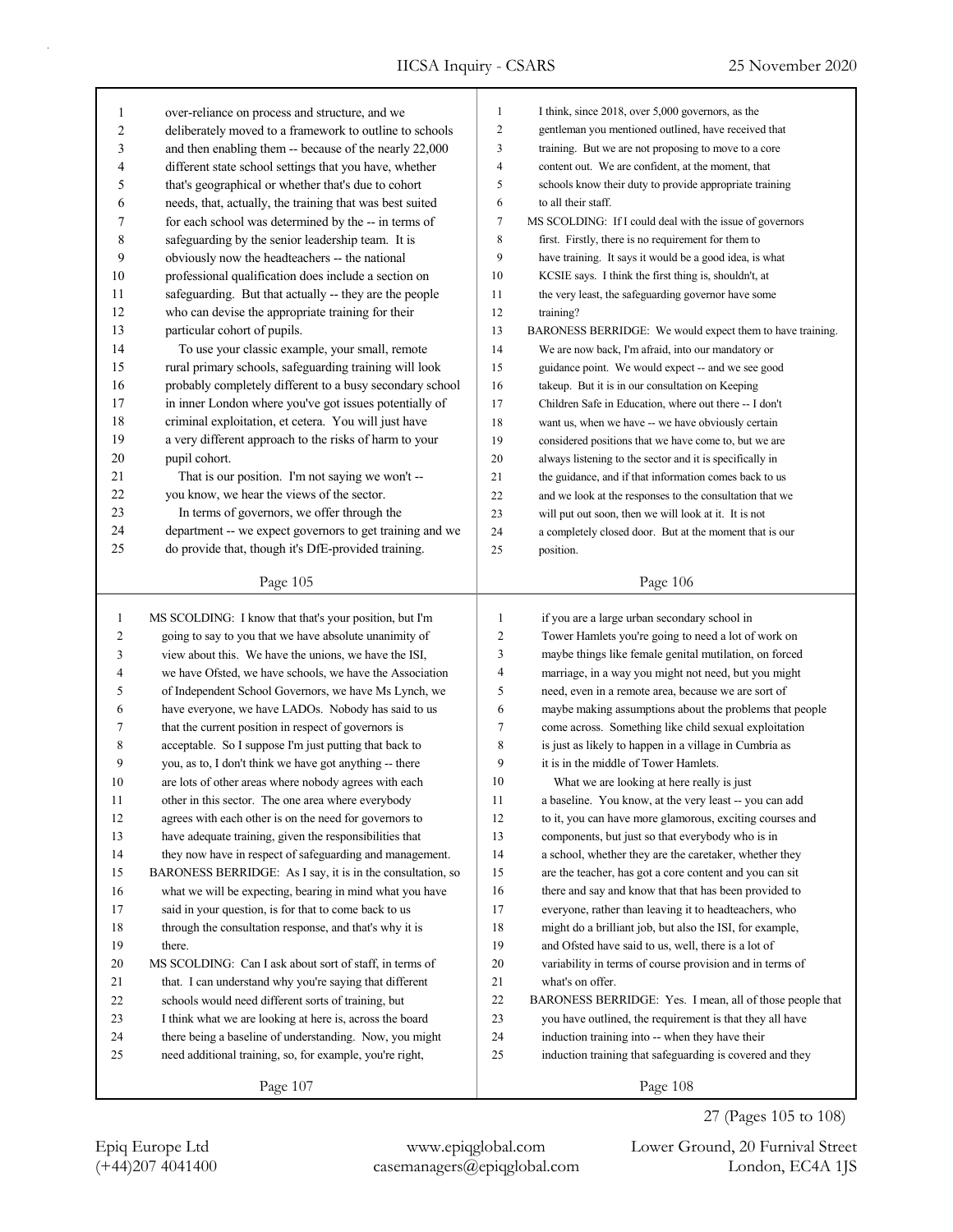| $\mathbf{1}$   | all read part 1. That is very clear that they should                                                         | 1              | I understand the balance between autonomy and            |
|----------------|--------------------------------------------------------------------------------------------------------------|----------------|----------------------------------------------------------|
| $\overline{c}$ | all be reading part 1 and all staff should have that.                                                        | $\overline{c}$ | centralisation, but haven't we tipped too far into the   |
| 3              | So there is -- whether you call it training or                                                               | 3              | autonomy balance and not had adequate oversight of       |
| 4              | information giving, there is a basic requirement there                                                       | 4              | what's going on on the ground?                           |
| 5              | that all the staff have. We want to leave it to schools                                                      | 5              | BARONESS BERRIDGE: Obviously we have oversight through   |
| 6              | to devise and implement the training, the safeguarding                                                       | 6              | Ofsted and ISI. My experience, as a minister dealing     |
| 7              | training, that they believe is appropriate for their                                                         | 7              | with the poor schools, is that core content is just not  |
| 8              | particular cohort. So, at the moment, the position is                                                        | 8              | going to solve that. What you have got there is a wider  |
| 9              | not to have a core content, save for what obviously is                                                       | 9              | issue that you need to solve in terms of the quality and |
| 10             | within the NPQ.                                                                                              | 10             | the strength of the leadership in that institution,      |
| 11             | MS SCOLDING: I know. I suppose I am going to push you on                                                     | 11             | because you can produce, in Mr Gibb's field, core        |
| 12             | this.                                                                                                        | 12             | content for this curriculum and core standards here, and |
| 13             | BARONESS BERRIDGE: Yes. It is an important point, of                                                         | 13             | you will still see education performance is low. In      |
| 14             | course.                                                                                                      | 14             | that scenario that you have put to me, the poor          |
| 15             | MS SCOLDING: It is just, obviously the position that we                                                      | 15             | leadership, again, I doubt -- obviously, I can't prove   |
| 16             | will then see is, good schools will organise good                                                            | 16             | that, I doubt whether that is solved by core content.    |
| 17             | training. Poor schools will organise poor training.                                                          | 17             | What I would want to be seeing in that situation is an   |
| 18             | The problem is that, if there is no core content, basic                                                      | 18             | improvement generally in the strength of that            |
| 19             | content, basic syllabus, we all understand there would                                                       | 19             | institution because, if it is poor, as you outline, it   |
| 20             | need to be variations in some different situations, but                                                      | 20             | will be poor -- often, it is poor in relation to         |
| 21             | if you don't have that core -- that irreducible minimum                                                      | 21             | education performance, it is poor in relation to its     |
| 22             | of, "This is what needs to be done" and "This is what                                                        | 22             | money, it is poor in relation to health and safety, and  |
| 23             |                                                                                                              | 23             | that is what I am seized with and very much is -- and we |
| 24             | people need to know" -- because, let's face it, we could<br>all read part one of KCSIE and put it in the bin | 24             |                                                          |
|                |                                                                                                              | 25             | sometimes do talk -- I say to Mr Gibb, "You get the      |
| 25             | afterwards and not really know anything about it.                                                            |                | 'good' and 'outstanding' schools and I've got the Ofsted |
|                | Page 109                                                                                                     |                | Page 110                                                 |
|                |                                                                                                              |                |                                                          |
|                |                                                                                                              |                |                                                          |
| 1              | 'inadequate'". I'm very keen that -- to get in and                                                           | $\mathbf{1}$   | I can go and speak to the LADO. Ah, I can challenge the  |
| 2              | deliver the change for those children in terms of                                                            | $\overline{c}$ | head. Ah, I can have those difficult conversations".     |
| 3              | safeguarding and other things is about improving the                                                         | 3              | That's what us, as an inquiry, were very concerned       |
| 4              | strength of the institution, not providing, necessarily,                                                     | 4              | about, making sure that those people are able to stand   |
| 5              | core content on any sector. But you're obviously just                                                        | 5              | up, to be the "brave teacher", as Ms Humphreys and       |
| 6              | dealing with safeguarding; to me, it is about                                                                | 6              | Ms Spielman said yesterday.                              |
| 7              | strengthening that institution.                                                                              | 7              | BARONESS BERRIDGE: Yes, and I would say to you that      |
| 8              | MS SCOLDING: But, on the other hand, we have got                                                             | 8              | appropriate training, as we have said in cases -- not    |
| 9              | institutions -- other than Headlands, where there were                                                       | 9              | that we ignore the issue of training, we have asked      |
| 10             | issues more generally which led the school to go into                                                        | 10             | schools to provide appropriate training, and KCSIE does  |
| 11             | special measures, both in the case of Hillside and in                                                        | 11             | cover the fact that everybody should be speaking up and, |
| 12             | the case of Clifton, educationally they were                                                                 | 12             | if you are not listened to, KCSIE signposts you to an    |
| 13             | "outstanding", they were extremely good schools. They                                                        | 13             | external point or the school should signpost you to      |
| 14             | produced very good academic results. I can think of                                                          | 14             | whether it is whistleblowing or the LADO directly or to  |
| 15             | a number of other schools in phase 1, you think about                                                        | 15             | other, sometimes, charities to raise your point. So      |
| 16             | Chetham's, a brilliant school in terms of music, really                                                      | 16             | that confidence building and that equipping is through   |
| 17             | not very good. All the music schools we have seen, some                                                      | 17             | the guidance and the appropriate training. I think we    |
| 18             | of the special schools we have seen, were good in terms                                                      | 18             | are back here, again, to the issue to do with mandating  |
| 19             | of their educational outcomes. So one does not lead to                                                       | 19             | and, in a lot of the terrible situations you have        |
| $20\,$         | another.                                                                                                     | $20\,$         | outlined, it is often, again, the leadership. In many    |
| 21             | As well, the thing about training is, I'm not                                                                | 21             | of these cases, reports were being made and they weren't |
| 22             | suggesting it's the panacea for all ills. Of course it                                                       | 22             | being acted on by the leadership. You can have core      |
| 23             | isn't. It is one small part. But what it can do is,                                                          | 23             | content and training and reporting and it is not         |
| 24             | you can then get that teacher, that Michelle Bamford,                                                        | 24             | necessarily, as you said, the panacea to all this. We    |
| 25             | who, after the training, sits there and thinks, "Ah,                                                         | 25             | are not closed to this but, at the moment, KCSIE is      |
|                | Page 111                                                                                                     |                | Page 112                                                 |

(+44)207 4041400 casemanagers@epiqglobal.com London, EC4A 1JS Epiq Europe Ltd www.epiqglobal.com Lower Ground, 20 Furnival Street

28 (Pages 109 to 112)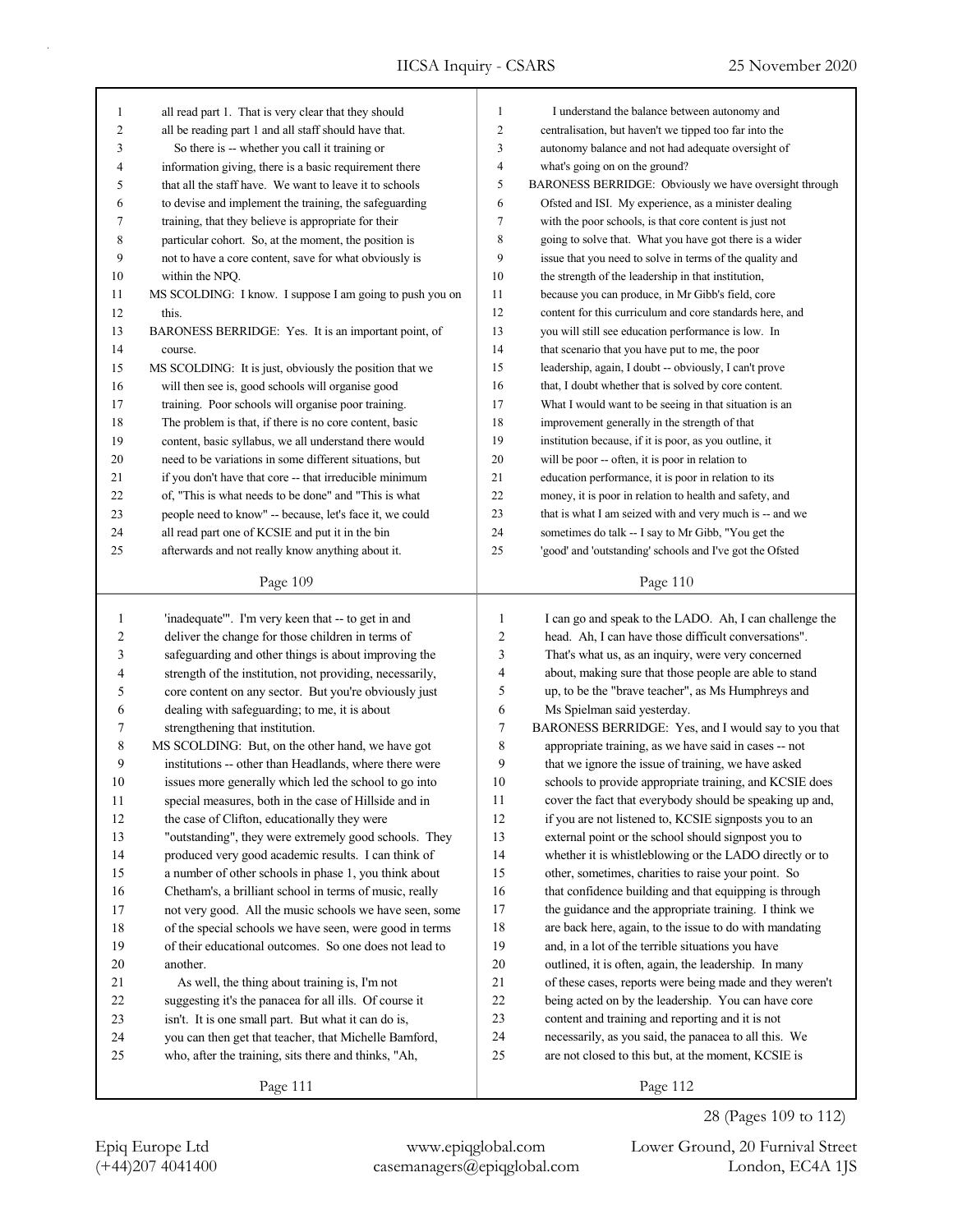| 1      | a general consultation as well. People can tell us on      | 1              | BARONESS BERRIDGE: In relation to the fact that -- this    |
|--------|------------------------------------------------------------|----------------|------------------------------------------------------------|
| 2      | anything within the document not just the questions we     | $\overline{c}$ | isn't a member of the teaching staff necessarily, this     |
| 3      | ask, but we have outlined appropriate training and         | 3              | is a senior leadership position.                           |
| 4      | that's the view we have taken at the moment.               | 4              | MS SCOLDING: Exactly.                                      |
| 5      | MS SCOLDING: One of the issues that comes out of it in     | 5              | BARONESS BERRIDGE: You're almost -- so that, in terms of   |
| 6      | terms of more specific training is whether or not the      | 6              | qualifications and experience. So this is a senior         |
| 7      | designated safeguarding lead should be someone who         | 7              | leadership position. But we do think that, for that        |
| 8      | should have some kind of qualification. The most           | 8              | DSL, we have outlined core content and what should be      |
| 9      | obvious analogy is with children with special              | 9              | covered in the role and that they should have training     |
| 10     | educational needs, where the SENCO started off being       | 10             | and how often it should be updated.                        |
| 11     | a voluntary role and now, I think it was in the 2014       | 11             | So, again, we come back, though, to the variety of         |
| 12     | Act, it was -- it became compulsory. You had to have       | 12             | situations in which you are a DSL, whether you are a DSL   |
| 13     | some kind of qualification. Given the importance of        | 13             | in a residential special school or a DSL in a small        |
| 14     | the DSL role, at the very least, I would say, in           | 14             | infants' school, that actually what they need is more      |
| 15     | secondary education -- well, it is important in every      | 15             | specific and should be delivered in the school context.    |
| 16     | school, but I can see maybe rolling it out first, having   | 16             | So there isn't a proposal at the moment to produce         |
| 17     | some kind of mandatory qualification for somebody who      | 17             | a specific qualification or -- in relation to designated   |
| 18     | may well be spending all their time dealing with child     | 18             | safeguarding leads.                                        |
| 19     | protection and safeguarding and actually not do any        | 19             | MS SCOLDING: Let me sort of come on to another -- let's do |
| 20     | teaching at all, whether or not it would be useful for     | 20             | all the qualifications and experience stuff all at once.   |
| 21     | those staff to feel valued by having a professional        | 21             | We have then got the issue of boarding staff. So the       |
| 22     | qualification.                                             | 22             | National Minimum Standards say everyone who has            |
| 23     | BARONESS BERRIDGE: Well, KCSIE, in this area, actually     | 23             | responsibility in a boarding house should have adequate    |
| 24     | there is much more detail in relation to the DSL.          | 24             | training and experience. There is no definition of what    |
| 25     | MS SCOLDING: There is.                                     | 25             | that means. Now, the ISI and Ofsted have both said to      |
|        |                                                            |                |                                                            |
|        | Page 113                                                   |                | Page 114                                                   |
|        |                                                            |                |                                                            |
|        |                                                            |                |                                                            |
| 1      | us, "We don't think that's good enough. We think there     | $\mathbf{1}$   | Most boarding schools have somebody who is called head     |
| 2      | does need to be some kind of explanation of what's meant   | $\overline{c}$ | of boarding, head of care. At the moment, none of them     |
| 3      | by that because you are looking after other people's       | 3              | have to have any qualifications whatsoever. Do you         |
| 4      | children, in a boarding setting. There are some            | 4              | think it is something that there should be someone who     |
| 5      | different responsibilities that come with that". Is        | 5              | should have that? In residential special schools it is     |
| 6      | that something which you would think about clarifying      | 6              | different. There is a requirement at the moment for the    |
| 7      | and maybe providing what the sort of adequate training     | 7              | head of care in a residential special school to have       |
| 8      | and experience is, from your perspective?                  | 8              | a level 3 qualification or to get it. The difference is    |
| 9      | BARONESS BERRIDGE: I think I'm right in saying there is    | 9              | that in children's -- we will come on to residential       |
| 10     | a level 3 qualification needed if you are in               | 10             | special schools in a moment because Ms Humphreys raised    |
| 11     | a residential special school.                              | 11             | an issue with us yesterday about that.                     |
| 12     | MS SCOLDING: Yes, there is if you are care staff. But this | 12             | Do you have any views about that?                          |
| 13     | is nonresidential special schools.                         | 13             | BARONESS BERRIDGE: Sorry, I hope there's not been some     |
| 14     | BARONESS BERRIDGE: In what will shortly be issued, the     | 14             | confusion here, but what we sent out to consultation is    |
| 15     | consultation on the National Minimum Standards for RSS     | 15             | that in relation to boarding schools about whether there   |
| 16     | and for boarding schools, we are sending out to            | 16             | should be a qualification for head of care in a boarding   |
| 17     | consultation whether there is a need for somebody in the   | 17             | school.                                                    |
| $18\,$ | boarding sector to have a qualification. So we are         | 18             | MS SCOLDING: Fine, thank you. That ticks that box. That's  |
| 19     | taking that out and see what -- you know, obviously,       | 19             | fine. Then, as far as residential special schools are      |
| 20     | when the responses come back in, we will evaluate them.    | 20             | concerned, Ms Humphreys said to us yesterday -- and she    |
| 21     | MS SCOLDING: The next thing following on from that is      | 21             | isn't the only one; Dame Christine Lenehan, who is the     |
| $22\,$ | whether or not the head of care in a boarding school,      | 22             | very eminent Council for Disabled Children; we have had    |
| 23     | not a residential special school, but in a boarding        | 23             | Mencap come along to give us evidence, the National        |
| 24     | school, whether there should be some kind of               | 24             | Autistic Society; even the residential special schools     |
| 25     | qualification for the person who is leading boarding.      | 25             | themselves have said they would like a similar system to   |

(+44)207 4041400 casemanagers@epiqglobal.com London, EC4A 1JS Epiq Europe Ltd www.epiqglobal.com Lower Ground, 20 Furnival Street

29 (Pages 113 to 116)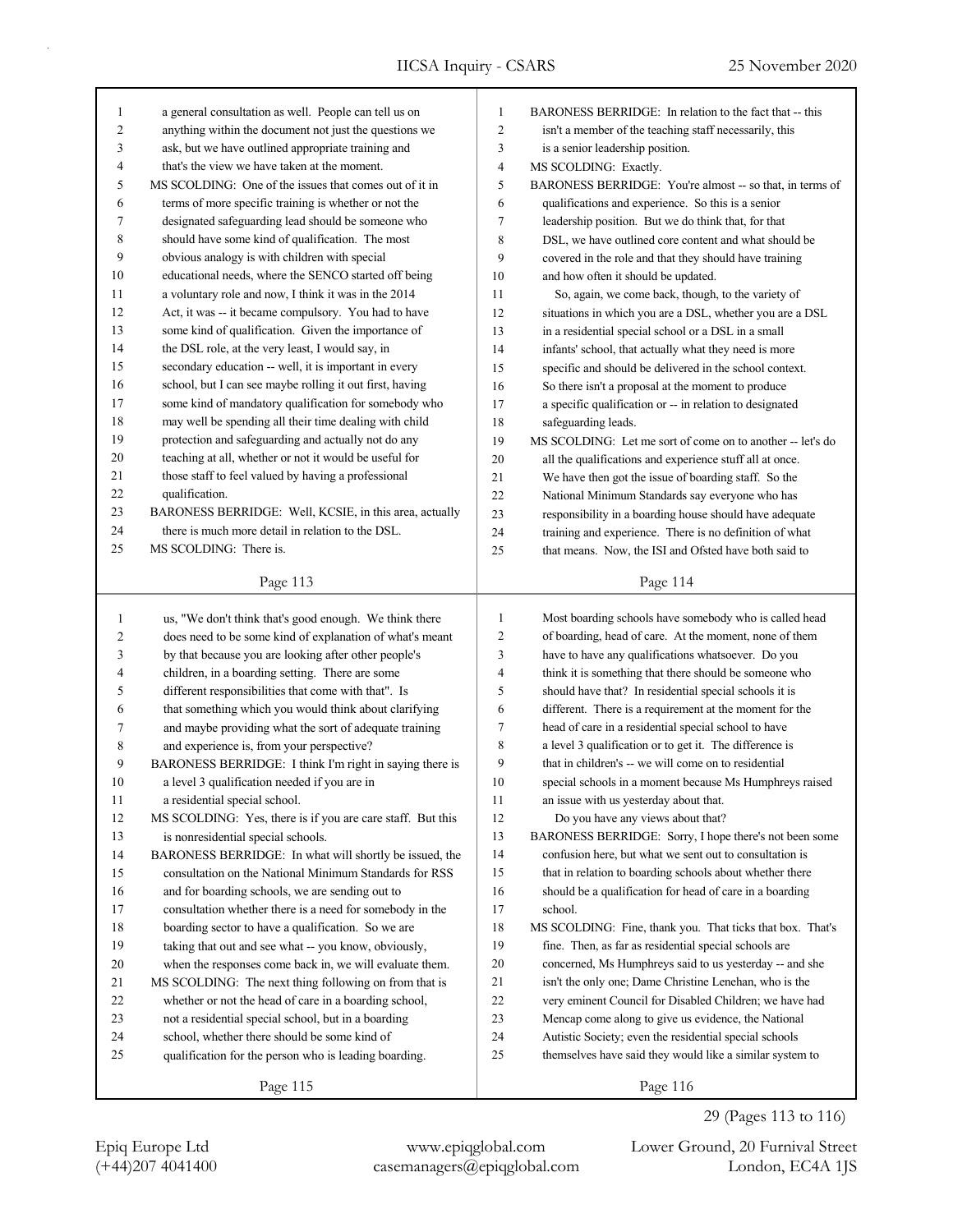| 1              | children's homes in that you have somebody who is                      | $\mathbf{1}$   | but I can assure you that isn't the case.                                                                  |
|----------------|------------------------------------------------------------------------|----------------|------------------------------------------------------------------------------------------------------------|
| 2              | a registered manager in terms of -- to have oversight                  | $\overline{c}$ | As you identify, we are talking about maybe 3,500                                                          |
| 3              | and that that's important, given the nature of children                | 3              | children in the country who go to a residential special                                                    |
| 4              | you are looking after in a residential special school.                 | $\overline{4}$ | school. Obviously, we are identifying -- it is a very                                                      |
| 5              | BARONESS BERRIDGE: Well, as I'm sure has been outlined to              | 5              | small number of children who have extremely complicated                                                    |
| 6              | you, the situation currently at the moment is, some of                 | 6              | needs which cross, often, into health, they have                                                           |
| 7              | those residential special schools will also be dual                    | 7              | behavioural challenges, in a number of cases they have                                                     |
| 8              | registered as children's homes if they are accommodating               | 8              | attachment problems, behavioural problems. Shouldn't                                                       |
| 9              | children more than 295 days of the year. But for the                   | 9              | they be subject to exactly the same standards as those                                                     |
| 10             | remaining -- I think it is about 130, there isn't that                 | 10             | whom we look after in children's homes?                                                                    |
| 11             | requirement. So I'm afraid I'll have to write to you                   | 11             | BARONESS BERRIDGE: In relation to Quality Standards, we                                                    |
| 12             | further in relation to the registered manager position.                | 12             | have not closed the door to actually legislating in                                                        |
| 13             | I'm afraid I'm not --                                                  | 13             | relation to Quality Standards. However, that is, as we                                                     |
| 14             | MS SCOLDING: That's absolutely fine. I'm sure somebody is              | 14             | have all -- I'm sure you're aware, a lengthy process.                                                      |
| 15             | taking a note in the background. I don't think you                     | 15             | We need to achieve the outcome here of reports and                                                         |
| 16             | should be expected to do so. Which comes on to my next                 | 16             | inspections in those homes that are more based on                                                          |
| 17             | question, which is about standards. Again, I think this                | 17             | quality judgments.                                                                                         |
| 18             | is, Lady Berridge, one for you, about standards in                     | 18             | So we have -- there's been some miscommunication                                                           |
| 19             | residential special schools.                                           | 19             | with Dame Christine so the department will be                                                              |
| 20             | Why aren't you going to make them Quality Standards?                   | 20             | re-engaging obviously with her. We have spoken to                                                          |
| 21             | Again, Ms Humphreys was very eloquent on this yesterday,               | 21             | Ofsted to encourage them that when they go in to do                                                        |
| 22             | Dame Christine was very eloquent on this and has                       | 22             | their reports, similarly to when they inspect                                                              |
| 23             | provided us with a witness statement which basically                   | 23             | independent schools against those minimum standards,                                                       |
| 24             | says, I know you think that somebody at the DfE and                    | 24             | they can make quality assessments and quality judgments.                                                   |
| 25             | I had a chat and said it was okay that it was minimum                  | 25             | So what we have done, in order to achieve the                                                              |
|                |                                                                        |                |                                                                                                            |
|                | Page 117                                                               |                |                                                                                                            |
|                |                                                                        |                | Page 118                                                                                                   |
|                |                                                                        |                |                                                                                                            |
| $\mathbf{1}$   | outcome sooner, because minimum, as a word, is in                      | $\mathbf{1}$   | I'd like to turn to inspection now, Mr Gibb, which                                                         |
| $\overline{c}$ | primary legislation, is we are about to send out the                   | $\sqrt{2}$     | I believe you are responsible for or you are largely                                                       |
| 3              | consultation on the National Minimum Standards for RSS                 | $\mathfrak{Z}$ | responsible for. We heard yesterday, Mr Gibb, from                                                         |
| 4              | that will significantly raise the bar in relation to how               | 4              | Ms Spielman, who has made it absolutely clear -- and ISI                                                   |
| 5              | the standards are constructed and how the standards are                | 5              | have as well -- that, really, there have been enough                                                       |
| 6              | framed. So we will have the introduction of a quality                  | 6              | funding cuts and that they are really operating at the                                                     |
| 7              | marker, perhaps, for want of a better word, sooner and                 | 7              | bare level of what's adequate in respect of inspections.                                                   |
| 8              | change the outcome for the children and parents and                    | $\,$ 8 $\,$    | I understand that a commitment was made before the                                                         |
| 9              | staff in those homes than we would do if we were to jump               | 9              | last election for there to be a reinstatement of                                                           |
| $10\,$         | straight away to let's go to primary legislation.                      | 10             | slightly longer inspections. Can you tell us where we                                                      |
| 11             | We are achieving this outcome through the --                           | 11             | are about this now, Mr Gibb?                                                                               |
| 12             | changing the National Minimum Standards, it's quicker.                 | 12             | MR GIBB: Well, Ofsted has its own arrangement with the                                                     |
| 13             | If we don't get the outcome through that method, then of               | 13             | Treasury in determining its settlement. We are -- as we                                                    |
| 14             | course, as I said at the start, we have not closed the                 | 14             | speak, the spending review is being announced --                                                           |
| 15             | door and we will come back to it.                                      | 15             | MS SCOLDING: Can you tell us anything?                                                                     |
| 16             | So we are in agreement on what we need to achieve.                     | 16             | MR GIBB: No, I'm afraid I can't. We had a problem to deal                                                  |
| 17             | I think the disagreement here is how we get there. Our                 | 17             | with in 2010. We had the financial crash, it led to                                                        |
| 18             | strong view is, we can get there sooner by this method                 | 18             | a huge budget deficit, an end-year deficit of                                                              |
| 19             | than by legislation.                                                   | 19             | 150 billion each year and that had to be dealt with.                                                       |
| 20             | MS SCOLDING: Thank you, Lady Berridge. I think I have                  | 20             | They protected three areas: the health service; schools                                                    |
| 21             | probably -- I think I'm going to give you a break for                  | 21             | aged 5 to 16; and international development. Ofsted and                                                    |
| 22             | a while. You've answered 50 minutes' worth of questions                | 22             | post-16 education and a whole raft of other areas across                                                   |
| 23             | in one go and we have Mr Gibb with us. I'm not going to                | 23             | Whitehall did have to help address that deficit, and by                                                    |
| 24<br>25       | deal with the rest of special schools, I will deal with<br>that later. | 24<br>25       | doing so, we became in a much stronger position to be<br>able to deal with the current crisis. During that |

Page 119

(+44)207 4041400 casemanagers@epiqglobal.com London, EC4A 1JS Epiq Europe Ltd www.epiqglobal.com Lower Ground, 20 Furnival Street

30 (Pages 117 to 120)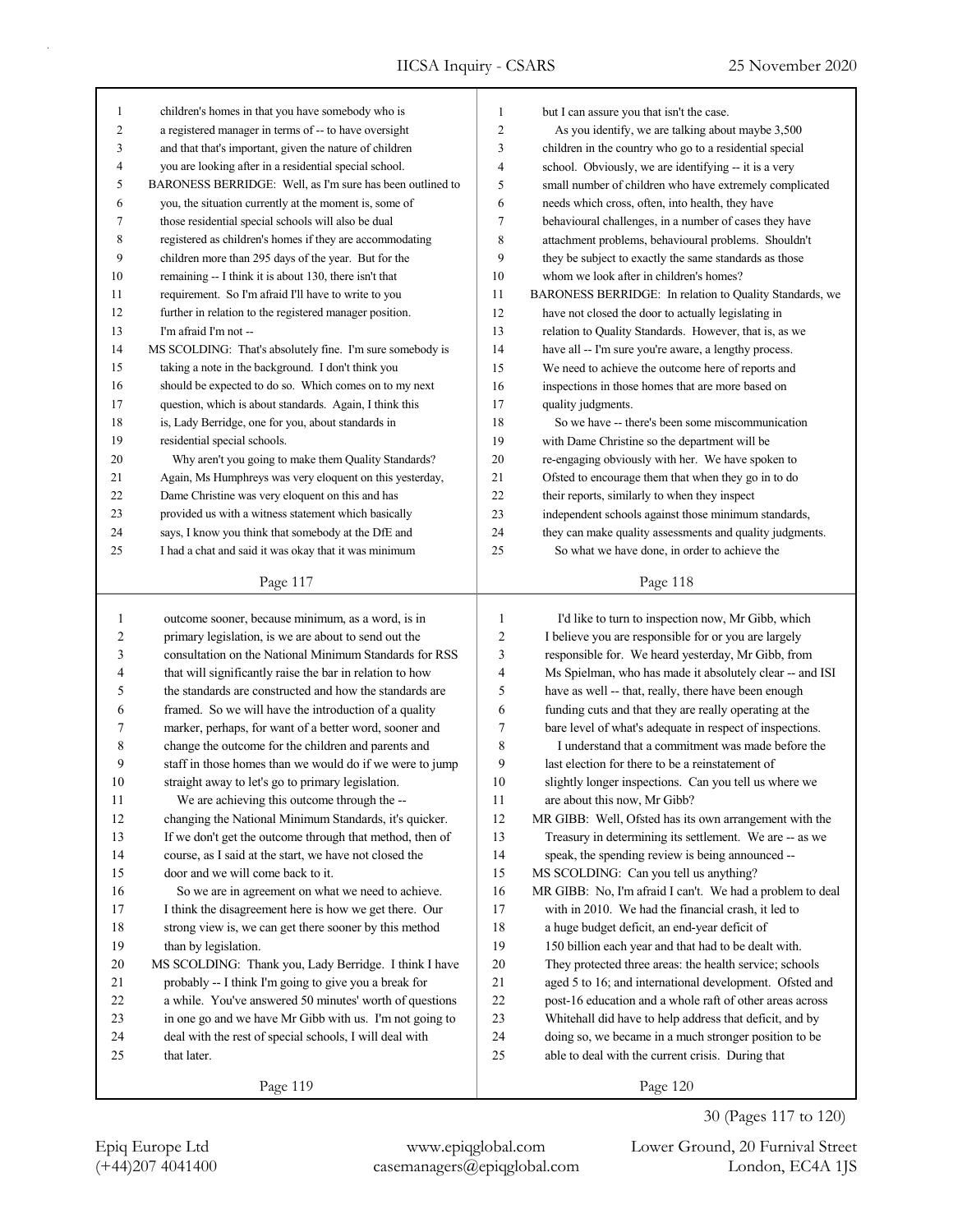| 1              | period, standards rose in our school system and people     | 1      | within the strictures that we are given in order to --                                                       |
|----------------|------------------------------------------------------------|--------|--------------------------------------------------------------------------------------------------------------|
| $\overline{c}$ | like Michael Wilshaw and Amanda Spielman did a huge        | 2      | you know, to maintain the strength of the public                                                             |
| 3              | amount to reform Ofsted to ensure that actually the        | 3      | finances and the strength of the economy which generates                                                     |
| $\overline{4}$ | quality of inspection rose by, for example, the sort of    | 4      | the funding that we all want to spend.                                                                       |
| 5              | subcontractor of a subcontractor approach to Ofsted        | 5      | Amanda Spielman, HMCI will be having their own                                                               |
| 6              | inspectors, non-HMI inspectors, that was removed so that   | 6      | negotiations with Treasury, but of course we all want                                                        |
| 7              | those inspectors had a direct contractual relationship     | 7      | more. We want Ofsted inspections to be longer, we want                                                       |
| 8              | with Ofsted. They had centralised training.                | 8      | them to be looking at other things like behaviour, like                                                      |
| 9              | Amanda Spielman has also improved the training of          | 9      | extracurricular activities. These are commitments we                                                         |
| 10             | inspectors. So, actually, they're getting more from        | 10     | gave in the manifesto and we want those to be inspected                                                      |
| 11             | less in terms of the quality of inspections.               | 11     | and those come at a cost.                                                                                    |
| 12             | But, of course, every sector of Whitehall wants to         | 12     | MS SCOLDING: So the commitment, as I understand it, that                                                     |
| 13             | be better funded, and let's see what comes out of          | 13     | was made in the manifesto is that it would go from two                                                       |
| 14             | the current spending review.                               | 14     | to three days, the inspection. Is that something which                                                       |
| 15             | MS SCOLDING: I suppose, Mr Gibb, what Ms Spielman has been | 15     | has now been kind of worked out in terms of -- because                                                       |
| 16             | absolutely clear about with us, and to you,                | 16     | I know you give Ofsted instructions to say there should                                                      |
| 17             | I understand, is, we are not talking about doing more      | 17     | be inspections once every X years on a routine basis and                                                     |
| 18             | with less anymore. No more can be cut. Otherwise,          | 18     | they should be this length. Is that something which has                                                      |
| 19             | you're not dealing with a level of assurance. I think      | 19     | now been worked through or is that something which is                                                        |
| 20             | she described it as a very thin level of assurance at      | $20\,$ | still being discussed?                                                                                       |
| 21             | the moment.                                                | 21     | MR GIBB: It is still being discussed and a lot of these                                                      |
| 22             | Shouldn't there be greater assurance, given the            | 22     | things were put on hold due to the pandemic. We                                                              |
| 23             | importance of schools to our children's lives?             | 23     | suspended inspections of schools from March. They are                                                        |
| 24             | MR GIBB: Look, you know, you're talking to a spending      | 24     | still essentially suspended. There are discussions                                                           |
| 25             | minister in a spending department. We have to live         | 25     | happening between Ofsted and a selection of schools                                                          |
|                | Page 121                                                   |        | Page 122                                                                                                     |
|                |                                                            |        |                                                                                                              |
|                |                                                            |        |                                                                                                              |
| $\mathbf{1}$   | which leads to, you know, a letter. But -- and the plan    | 1      |                                                                                                              |
| 2              | has been to resume inspections in January, although        | 2      | Lord Agnew, who was a colleague of yours, who was                                                            |
| 3              | that's also under review.                                  | 3      | a minister, in the previous government, in education --<br>I think he's a minister for something else now -- |
| 4              | So all these issues are -- you know, have taken            | 4      | MR GIBB: Yes, he's in the Cabinet.                                                                           |
| 5              | a step back during the pandemic. But we want to fulfil     | 5      | MS SCOLDING: -- in the Cabinet Office, isn't he? -- brought                                                  |
| 6              | our manifesto commitment.                                  | 6      | to our attention that it no longer provides any                                                              |
| 7              | MS SCOLDING: One of the other issues Ms Spielman raised is | 7      | oversight of ISI for you. Is there any oversight of                                                          |
| 8              | both bigger teams and longer visits, but also increasing   | 8      | ISI, then, by anyone?                                                                                        |
| 9              | the frequency of routine inspections in boarding           | 9      | MR GIBB: It does continue to have oversight of ISI's work                                                    |
| 10             | provision generally because of the greater vulnerability   | 10     | and it does contribute to, you know, the                                                                     |
| 11             | of children within boarding provision. Obviously           | 11     | Secretary of State's sort of periodic approval of ISI.                                                       |
| 12             | residential special schools are inspected on an annual     | 12     | That more formal oversight work that was taking place                                                        |
| 13             | basis. Boarding provision, the welfare element of it is    | 13     | really didn't identify any concerns over a decade of                                                         |
| 14             | inspected once every three years. Would you consider       | 14     |                                                                                                              |
| 15             | introducing more frequent inspections for boarding         | 15     | monitoring ISI and it wasn't a good use of resources.<br>It was very time consuming.                         |
| 16             | schools? We are only looking at probably around 1,000      | 16     | So instead they have a kind of programme of joint                                                            |
| 17             | schools out of the 24,000, I think, that exist in total    | 17     | activity between Ofsted and ISI and the early signs of                                                       |
| 18             | in England.                                                | 18     | that approach were very encouraging. I think it is                                                           |
| 19             | MR GIBB: I don't really want to bring Baroness Berridge in | 19     | better -- they are both very accomplished inspectorates.                                                     |
| 20             | straight away after her long stint, but this is more an    | 20     | This oversight business really came in because of some                                                       |
| 21             | issue for her.                                             | 21     | newer inspectorates that we did have and no longer have,                                                     |
| 22             | MS SCOLDING: I will deal with that for her. What I think   | $22\,$ | Bridge and the SIS. So it's far better for these two                                                         |
| 23             | is more of an issue for you is about the oversight by      | 23     | eminent inspectorates to be working together, to learn                                                       |
| 24             | Ofsted of the Independent Schools Inspectorate. Now,       | 24     | from each other and to help each improve its own                                                             |
| 25             | Ofsted, again, has been clear with us, because             | 25     | approach to inspections.                                                                                     |
|                | Page 123                                                   |        | Page 124                                                                                                     |

31 (Pages 121 to 124)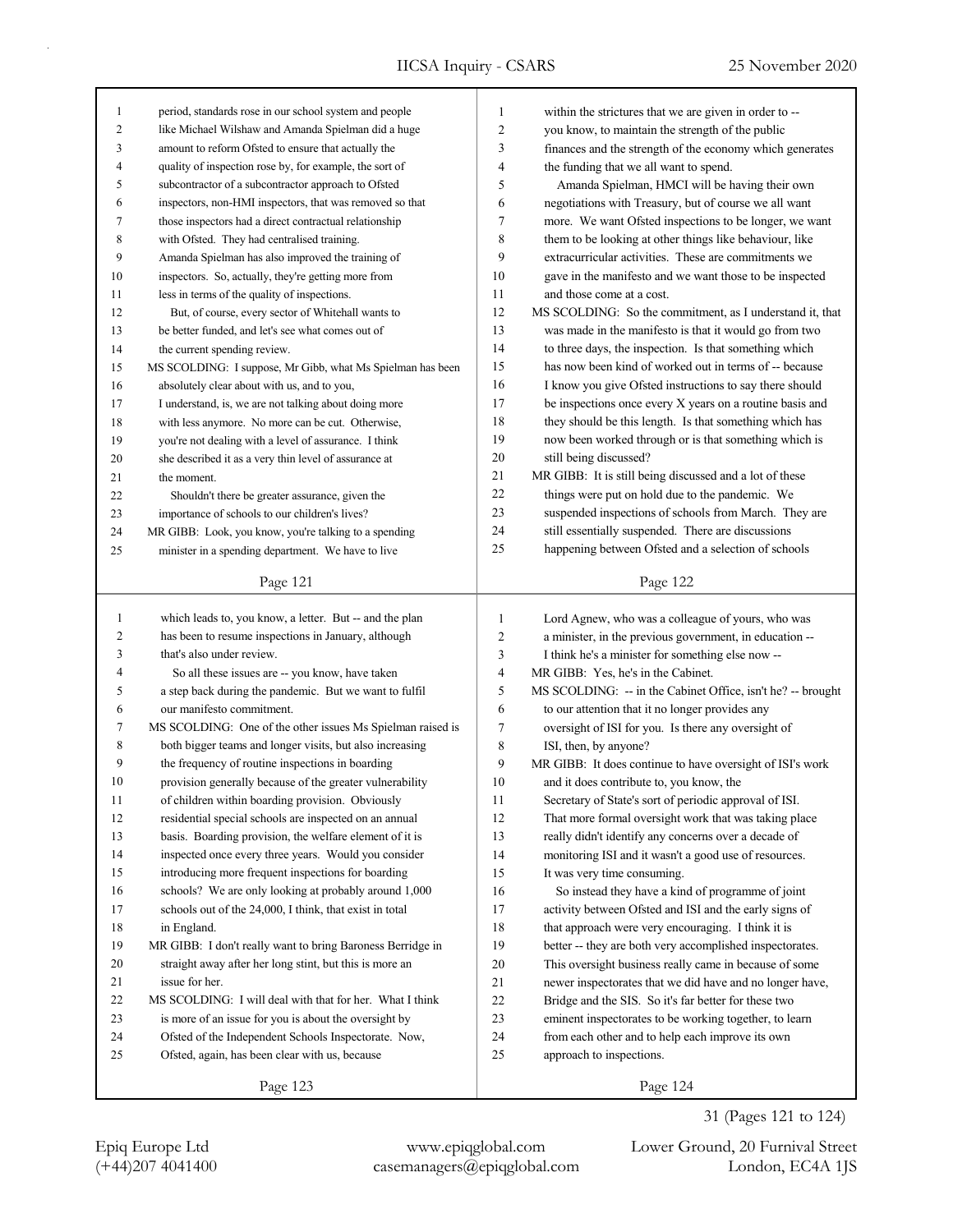| $\mathbf{1}$ | MS SCOLDING: I suppose the question is, Ms Spielman has     | $\mathbf{1}$             | that was the problem, wasn't it? If we are coming at       |
|--------------|-------------------------------------------------------------|--------------------------|------------------------------------------------------------|
| 2            | been absolutely clear with us that the joint working        | $\mathbf{2}$             | things from a slightly different angle, in that, with      |
| 3            | they do does not amount to oversight. I mean, they have     | 3                        | the outstanding exemption, you did have a situation        |
| 4            | gone -- I think a lot of that work obviously stopped        | 4                        | whereby I think it is over 1,600 schools weren't           |
| 5            | with the pandemic, but I think they both did what they      | 5                        | inspected at all for six years, and you had nearly 1,000   |
| 6            | have both described as very helpful discussions with        | 6                        | schools which weren't inspected for a decade.              |
| 7            | each other, they have shadowed each other's inspections,    | 7                        | I mean, I understand the desire to release people          |
| 8            | but they have been absolutely clear, Ms Spielman was        | 8                        | from unnecessary regulation and unnecessary burdens, but   |
| 9            | with us, that that does not amount to oversight. So         | 9                        | hasn't the burden shifted a bit too far?                   |
| 10           | I ask again: who is overseeing ISI? Who is quality          | 10                       | MR GIBB: Yes, that exemption didn't apply to the           |
| 11           | assuring their work?                                        | 11                       | independent sector.                                        |
| 12           | MR GIBB: Well, the department, of course. They have,        | 12                       | MS SCOLDING: No, it didn't, and it didn't apply to the     |
| 13           | internally, discussions with ISI, they see the reports.     | 13                       | boarding sector either.                                    |
| 14           | So that's where that happens. But that's also fed into      | 14                       | MR GIBB: Nor to special schools either. The reason why we  |
| 15           | by Ofsted, and the work that they are doing jointly with    | 15                       | had that exemption which we introduced when we came into   |
| 16           | ISI also helps to inform that oversight provision. But,     | 16                       | office in 2010 was twofold, really. As part of our         |
| 17           | as I said, when there was that formal oversight, no         | 17                       | philosophy of earned professional autonomy, that here      |
| 18           | problems were identified over a period of ten years. So     | 18                       | are schools that are, you know, "outstanding", and, by     |
| 19           | it is not a good use of resources or time to resume that    | 19                       | the way, "outstanding" schools, 99 per cent of them were   |
| 20           | approach to the oversight of ISI.                           | 20                       | also "good" and "outstanding" in their safeguarding.       |
| 21           | MS SCOLDING: I suppose I ask the question, well, if you did | 21                       | And we want them just to get on with it. At that time,     |
| 22           | it -- I mean, what I don't understand is, of course it      | 22                       | back in 2010, only 68 per cent of schools were graded      |
| 23           | may well have been marvellous and everything was good,      | 23                       | "good" or "outstanding", which means that 32 per cent      |
| 24           | but that doesn't mean you stop doing it. I suppose          | 24                       | were not. It was far better to focus Ofsted's              |
| 25           | that's my concern. I mean, everybody -- well, I suppose     | 25                       | resources, the system's resources, on dealing with those   |
|              |                                                             |                          |                                                            |
|              | Page 125                                                    |                          | Page 126                                                   |
|              |                                                             |                          |                                                            |
|              |                                                             |                          |                                                            |
| $\mathbf{1}$ | 32 per cent. Now, that 32 per cent has now reduced to       | $\mathbf{1}$             | maintained schools, there's the academy trust in terms     |
| 2            | 14 per cent. 86 per cent of schools are now "good" or       | $\mathbf{2}$             | of academies. As I said, 99 per cent of these schools      |
| 3            | "outstanding" in the state sector.                          | 3                        | were graded "good" or "outstanding" for safeguarding so,   |
| 4            | Given the length of time that has elapsed since             | $\overline{\mathcal{L}}$ | yes, of course we did. Even if you are exempt -- even      |
| 5            | then, we do feel now is the time to remove that             | 5                        | if you are "outstanding" and therefore exempt, that        |
| 6            | exemption, to try and restore confidence in the             | 6                        | didn't necessarily mean you weren't inspected. There       |
| 7            | "outstanding" grade, and given, as you have said, 1,000     | $\boldsymbol{7}$         | was a risk-based approach that Ofsted took. If there       |
| 8            | schools haven't been inspected for ten years, it is now     | 8                        | were whistleblowers or if information did come to Ofsted   |
| 9            | time to remove that exemption.                              | 9                        | about concerns in safeguarding in particular, then they    |
| 10           | MS SCOLDING: Lady Berridge, I saw your hand. I'm going to   | 10                       | would go and inspect an "outstanding" school.              |
| 11           | come back to you in a moment because I have a couple of     | 11                       | MS SCOLDING: Can I pick you up on the 99 per cent say that |
| 12           | follow-up questions for Mr Gibb.                            | 12                       | they were "outstanding" or "good". Ultimately, what our    |
| 13           | Did anybody think about the safeguarding                    | 13                       | investigations demonstrated is simply having an Ofsted     |
| 14           | implications when they thought about that "outstanding"     | 14                       | inspection of "outstanding" and "good" doesn't actually    |
| 15           | exemption? I understand, in 2010, if you were running       | 15                       | mean that your child protection was good. All it simply    |
| 16           | a school that was "outstanding", but did nobody sit         | 16                       | meant was that you were able to sort of demonstrate, at    |
| 17           | there and think, "Well, what about what's going on with     | 17                       | the time of the inspection, that that was the case. So     |
| 18           | safeguarding? What about what's going on with child         | $18\,$                   | I think we have to be quite careful before automatically   |
| 19           | protection?" Did anybody think about that before the        | 19                       | saying that, because there was an "outstanding" or         |
| 20           | decision was made or think about it at any point before     | $20\,$                   | "good" inspection, that therefore meant that child         |
| 21           | this year when I know the position has now changed?         | 21                       | protection practice was acceptable in the context of       |
| 22           | MR GIBB: Yes, we did. That's why special schools were not   | $22\,$                   | the school. Would you accept that?                         |
| 23           | included. That's why independent schools were not           | 23                       | MR GIBB: Yes, of course. That's an inherent weakness of    |
| 24           | included. Because there are other oversights of state       | 24                       | just the whole concept of inspection. That applies to      |
| 25           | schools. There's the local authority in terms of            | 25                       | all the gradings of an Ofsted judgment.                    |

Page 128

32 (Pages 125 to 128)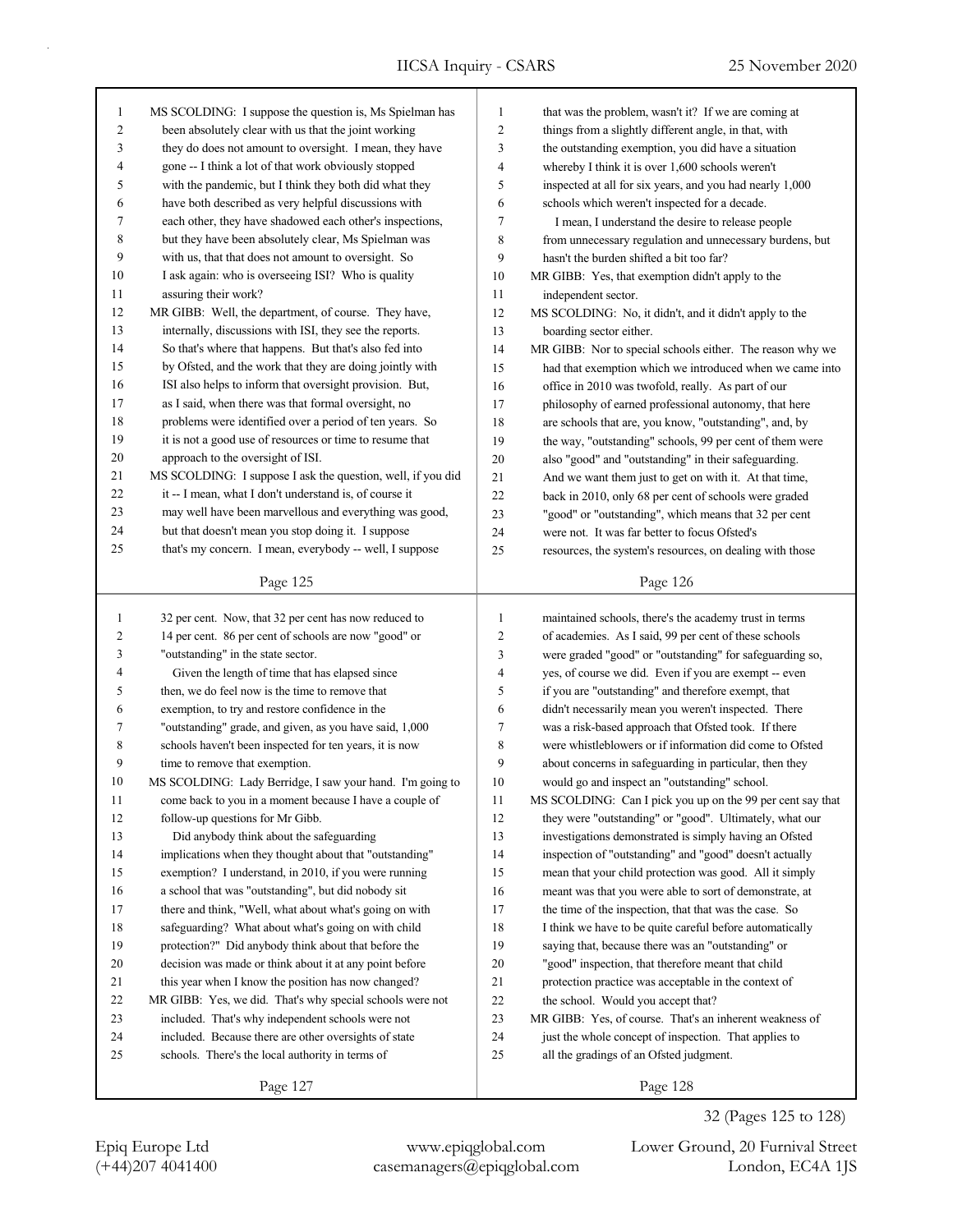| 1            | MS SCOLDING: But the other issue is, you have talked about  | 1              | safeguarding issues, which is -- and there is also an       |
|--------------|-------------------------------------------------------------|----------------|-------------------------------------------------------------|
| 2            | the fact there used to be other inspectorates. The          | $\overline{c}$ | education quality in the standards as well.                 |
| 3            | Independent Schools Inspectorate really came about as       | 3              | But, you know, we do want there to be -- I mean,            |
| 4            | a sort of quirk of history, didn't it, because there        | 4              | when we were in opposition, I was quite critical of         |
| 5            | wasn't any oversight of independent -- well, HMCI           | 5              | the approach that Ofsted took to inspections. We were       |
| 6            | ostensibly could look at independent schools, and           | 6              | worried about the sort of Ofsted standard lesson about,     |
| 7            | occasionally did, and then Ofsted came in and they          | 7              | "There must be a plenary, there must be group work,         |
| 8            | didn't have any responsibility for independent schools,     | $8\phantom{1}$ | there must be this or that" and since we came into          |
| 9            | but then, I think, possibly as a result of                  | 9              | office in 2010 Ofsted has improved, and there is no         |
| 10           | the Robin Lindsay case -- we are not entirely sure --       | 10             | standard Ofsted lesson now. They are much more              |
| 11           | there was a decision made by one of the previous            | 11             | objective in the way they look at schools.                  |
| 12           | governments in 2002 to introduce independent education      | 12             | But it is better to have -- if you want to have an          |
| 13           | standards, and one therefore needed an inspection           | 13             | independent sector, which we do, you know, they can         |
| 14           | service that could do that.                                 | 14             | learn from each other. You have two different systems       |
| 15           | Do you think that there is still a place for the            | 15             | learning from one another and improving, not a one size     |
| 16           | Independent Schools Inspectorate and why is it needed?      | 16             | sort of system, and that's the strength of                  |
| 17           | Couldn't Ofsted just do all this work itself? We are        | 17             | the independent sector, that we can learn from for the      |
| 18           | only talking about 1,000 schools -- 1,000 extra schools.    | 18             | state sector and vice versa, and the same then applies      |
| 19           | MR GIBB: The independent sector is independent, and that is | 19             | to inspection. You could undermine that very                |
| 20           | its very nature, it is its strength and it is its           | 20             | independence if you insisted they had the same type of      |
| 21           | weakness. If you then bring in the state inspector,         | 21             | inspection, and I've always been confident that ISI         |
| 22           | Ofsted, you do chip away at that independence, and you      | 22             | inspections are very good. They are quite long. They        |
| 23           | do chip away at its independence through the Independent    | 23             | use a serving headteacher, it's part of the deal with       |
| 24           | School Standards, but that was something that, you know,    | 24             | the ISC that they need to release headteachers so many      |
| 25           | it was right to do, to make sure that we had all those      | 25             | days a year to do inspections of another school. It is      |
|              | Page 129                                                    |                | Page 130                                                    |
|              |                                                             |                |                                                             |
|              |                                                             |                |                                                             |
| $\mathbf{1}$ | a good system and we can learn from that.                   | 1              | independent schools are inspected by one body and all       |
| 2            | MS SCOLDING: I'm not going to indicate or make any judgment | 2              | nonindependent schools are inspected by another. It is      |
| 3            | about the quality or otherwise of the system. I'm just      | 3              | sort of very much a mixed market. So I suppose the          |
| 4            | asking a series of questions. What I suppose I want to      | 4              | question is, what's the point of that anymore?              |
| 5            | sort of unpack from the answer that you have given is,      | 5              | MR GIBB: When civil servants are proffering policy          |
| 6            | there are plenty of other -- I'm thinking about other       | 6              | suggestions, and when all I can see is the only virtue      |
| 7            | independent organisations. The most obvious one would       | 7              | is neatness, I reach for my red pen, because neatness is    |
| 8            | be private hospitals, private healthcare, general           | 8              | not a policy solution to everything, it really isn't.       |
| 9            | practitioners, dentists, all of whom operate completely     | 9              | You know, you reminded me of an argument that               |
| 10           | privately, largely as a result of the way that the          | 10             | I didn't make and why the ISI system, I think, is worth     |
| 11           | sector grew up in the light of -- from 1944 and             | 11             | preserving, is that they are association schools. So        |
| 12           | afterwards in a similar way to the independent school       | 12             | all the schools inspected by ISI have to be a member of     |
| 13           | sector, so they are sort of creatures, but they are all     | 13             | their own associations -- whether that's -- is it HMC --    |
| 14           | inspected by the Care Quality Commission. There is          | 14             | MS SCOLDING: Yes (overspeaking).                            |
| 15           | Monitor, which deals with foundation trusts, but they       | 15             | MR GIBB: -- or the Independent Schools Association, all     |
| 16           | are, in essence, public bodies. So I can't think of         | 16             | those associations, which of course will have their own     |
| 17           | another -- I'm sure people will write in and say but        | 17             | standards and their own discussions and how to improve      |
| 18           | there are at least 50 million other people, but I can't     | 18             | their schools, and the reason why the other half are        |
| 19           | think of another sector which deals with such central       | 19             | inspected by Ofsted is because they don't have such         |
| 20           | parts of people's lives where there is a sort of choice     | 20             | associations that we respect.                               |
| 21           | of regulator, so to speak. So that's issue number 1.        | 21             | But, you know, I never feel that neatness and having        |
| 22           | Issue number 2 is, Ofsted do inspect approximately          | 22             | a monolithic approach is necessarily a policy option        |
| 23           | 1,000 independent -- I think it is approximately 1,000      | 23             | unless there are problems that you're seeking to address    |
| 24           | schools. They inspect basically all non-association         | 24             | by changing the system.                                     |
| 25           | independent schools. So it is not the case that all         | 25             | MS SCOLDING: I think we identify -- certainly we have cases |
|              | Page 131                                                    |                | Page 132                                                    |

(+44)207 4041400 casemanagers@epiqglobal.com London, EC4A 1JS Epiq Europe Ltd www.epiqglobal.com Lower Ground, 20 Furnival Street

33 (Pages 129 to 132)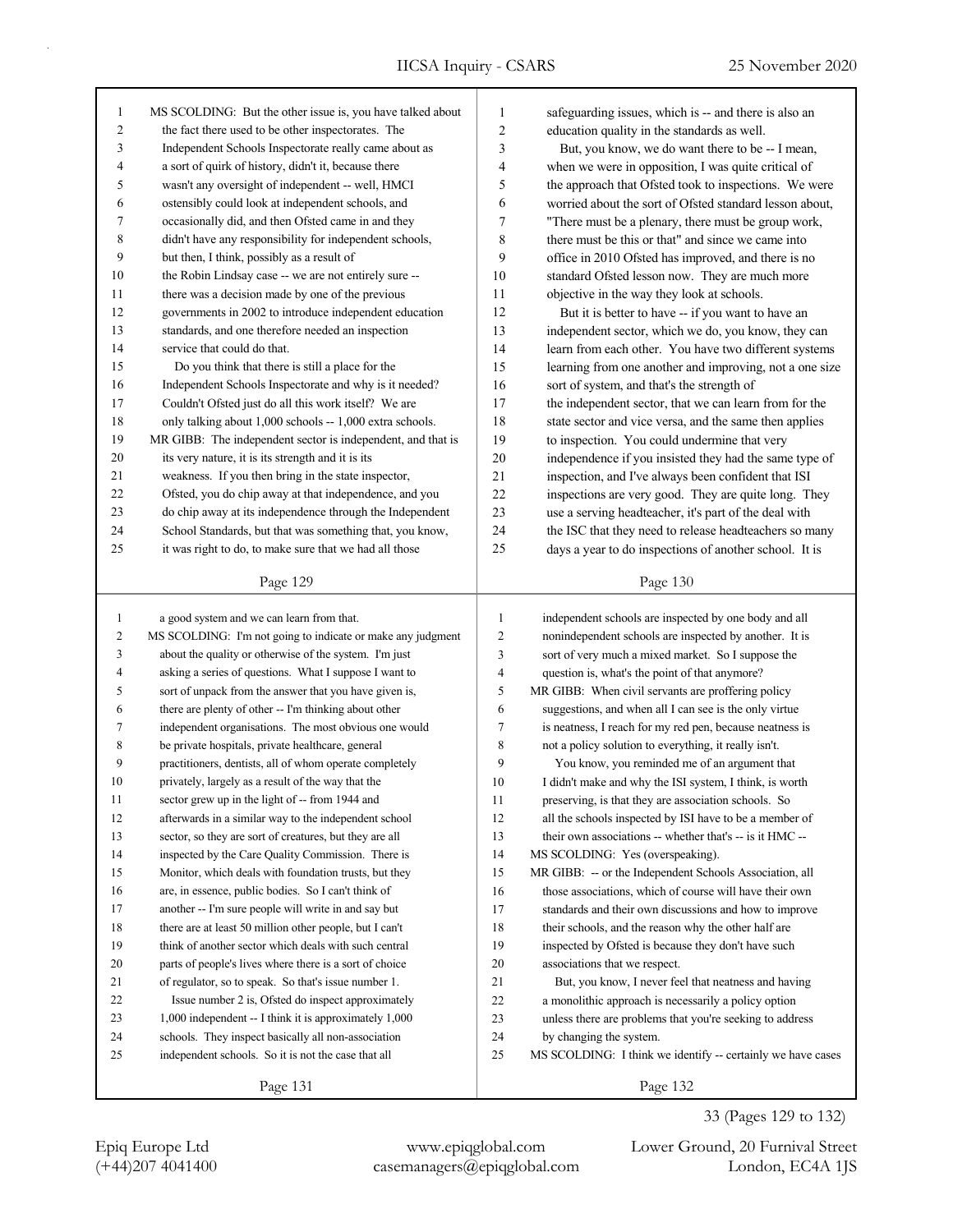| $\mathbf{1}$   | of examples of concerns that have been raised about the   | 1              | quality of inspections and, if so, who performs that     |
|----------------|-----------------------------------------------------------|----------------|----------------------------------------------------------|
| $\overline{c}$ | quality of inspections, about their independence.         | 2              | role within the department? Is there someone who has     |
| 3              | Furthermore, it is not about neatness, it is about        | 3              | some sort of inspectoral oversight who can do that for   |
| 4              | consistency.                                              | 4              | you?                                                     |
| 5              | MR GIBB: They are consistent because they both inspect    | 5              | MR GIBB: I think -- my understanding of the situation is |
| 6              | against the same Independent School Standards. So they    | 6              | that ISI needs approval and that the last review was in  |
| 7              | may have different frameworks in how they inspect, but    | 7              | 2017 and there will be another one in 2022. But, also,   |
| 8              | they inspect against the same ISS. So there is            | 8              | there are termly meetings between ISI and departmental   |
| 9              | consistency in what is being inspected and against what   | 9              | officials, and it is this periodic full review that      |
| 10             | standards.                                                | 10             | takes place every five years is my understanding. If     |
| 11             | MS SCOLDING: I think I might have a couple more questions | 11             | I'm incorrect, I will send the inquiry a note.           |
| 12             | for you when I get back about that, Mr Gibb, but I'm      | 12             | MS SCOLDING: Of course. When you're talking about termly |
| 13             | noting the time.                                          | 13             | meetings, they aren't going to tell you whether or not   |
| 14             | Chair, in fact, we have gone about five minutes           | 14             | the quality of inspection is adequate or not. I mean,    |
| 15             | over -- I do apologise -- our allotted timescale.         | 15             | I'm not suggesting it is inadequate. I'm just saying     |
| 16             | Chair, would now be an appropriate moment for a break?    | 16             | that is a good opportunity for them to say to you,       |
| 17             | THE CHAIR: Yes. We will return at 3.00 pm.                | 17             | "Look, these are the things we are seeing"; for you to   |
| 18             | MS SCOLDING: Thank you very much. thank you, Mr Gibb.     | $18\,$         | say, "What are you finding". But you can't necessarily   |
| 19             | $(2.45 \text{ pm})$                                       | 19             | rely on quality assurance in those termly meetings, I'm  |
| 20             | (A short break)                                           | $20\,$         | assuming, or am I wrong about that?                      |
| 21             | $(3.00 \text{ pm})$                                       | 21             | MR GIBB: They are looking at systems, aren't they? Of    |
| 22             | MS SCOLDING: Mr Gibb, just before the break, we were      | 22             | course the department will see ISI reports. The          |
| 23             | talking about inspection and the Independent Schools      | 23             | department is the regulator of all the schools in the    |
| 24             | Inspectorate. You said that the department carries out    | 24             | country. So they will see those reports.                 |
| 25             | an oversight role. Does that involve looking at the       | 25             | ISI, my understanding is it's accountable to the         |
|                |                                                           |                |                                                          |
|                | Page 133                                                  |                | Page 134                                                 |
|                |                                                           |                |                                                          |
|                |                                                           |                |                                                          |
| $\mathbf{1}$   | Independent Schools Council and, you know, what it is     | $\mathbf{1}$   | independence and it is all too back scratching. Do you   |
| $\overline{c}$ | not is accountable to Parliament in the way that Ofsted   | $\sqrt{2}$     | have any views about that?                               |
| 3              | is, of course.                                            | $\mathfrak{Z}$ | MR GIBB: The independent sector wants to maintain its    |
| 4              | But of course, you know, you put a layer of trust in      | 4              | reputation, and, you know, they will want an             |
| 5              | the chief executive, to the chief inspector of each of    | 5              | inspectorate that works.                                 |
| 6              | those organisations, which we do with Ofsted. We are      | 6              | The argument about having a separate inspectorate        |
| 7              | just about to appoint, or have appointed, a new chief     | 7              | for safeguarding -- I mean, there are arguments on both  |
| 8              | inspector of the Independent Schools Inspectorate,        | 8              | sides. You can have a more specialised group of          |
| 9              | Vanessa Ward, and those people are chosen very carefully  | 9              | inspectors who are well trained and well experienced in  |
| 10             | and she will be overseeing all the inspections in that    | 10             | this particular field. The downside to the approach is   |
| 11             | organisation.                                             | 11             | that, actually, you may well come across indications of  |
| 12             | MS SCOLDING: One of the other issues that some of         | 12             | safeguarding concerns by a more general inspection, by   |
| 13             | the victims and survivors have raised with us is, they    | 13             | inspecting areas that haven't traditionally shown --     |
| 14             | are not happy with either the inspections by the          | 14             | given rise to safeguarding concerns. You know,           |
| 15             | Independent Schools Inspectorate or by Ofsted. They       | 15             | inspecting a maths lesson, inspecting a geography        |
| 16             | think there should be a separate safeguarding             | 16             | lesson, a field trip, a trip to the theatre. In these    |
| 17             | inspectorate partly because they think the ISI is a bit   | 17             | other areas, they could well yield evidence that shows   |
| 18             | too cosy. I mean, I know that there is operational        | 18             | that there are safeguarding issues that need to be       |
| 19             | independence from the ISC but there's a view that         | 19             | addressed and you wouldn't necessarily see those if you  |
| $20\,$         | it's -- as you, yourself, have indicated, it's            | 20             | were only inspecting those areas that were traditionally |
| 21             | headteachers inspecting other headteachers, so there may  | 21             | of concern in a safeguarding sense.                      |
| 22             | well be too much back scratching or "chumocracy", as      | 22             | So I think that having these generalised inspections     |
| 23             | I think Lady Berridge called it -- that's a new one on    | 23             | that also include safeguarding, and, as I said earlier   |
| 24             | me. It is a little bit too "chumocracy" for their view,   | 24             | in our evidence session, safeguarding is a limiting      |
| 25             | that they think it can't really deal with real            | 25             | judgment so far as Ofsted is concerned. So these         |

(+44)207 4041400 casemanagers@epiqglobal.com London, EC4A 1JS Epiq Europe Ltd www.epiqglobal.com Lower Ground, 20 Furnival Street

34 (Pages 133 to 136)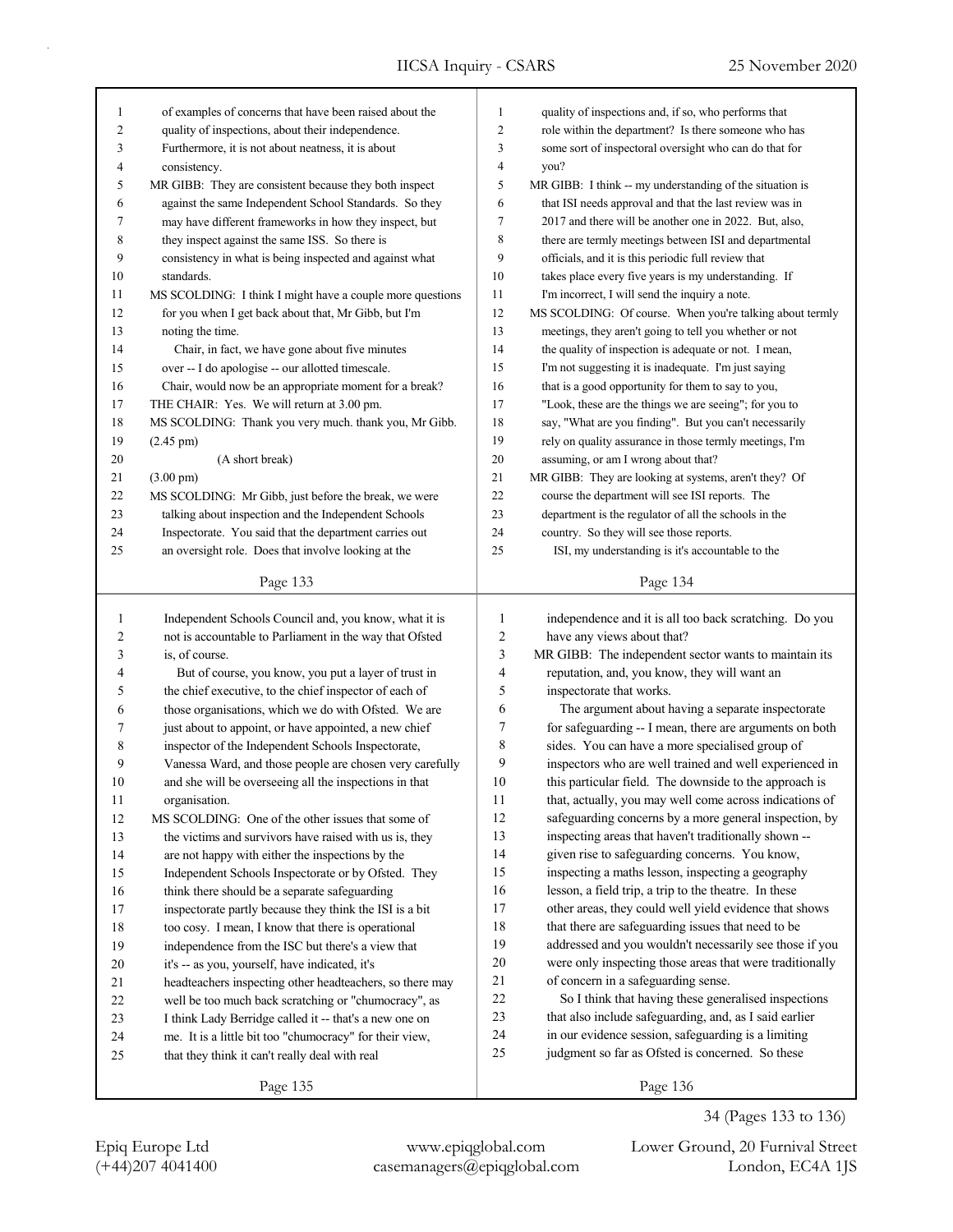| $\mathbf{1}$   | inspectorates do take safeguarding very seriously and so                                                          | $\mathbf{1}$            | I'm not a quality assurer by background, but that I can                                                        |
|----------------|-------------------------------------------------------------------------------------------------------------------|-------------------------|----------------------------------------------------------------------------------------------------------------|
| $\overline{c}$ | I'm not necessarily in favour of having a separate                                                                | 2                       | read -- and I read those reports and I read what                                                               |
| 3              | inspectorate for safeguarding.                                                                                    | 3                       | evidence has been given to me in the report as to                                                              |
| 4              | MS SCOLDING: Thank you, Mr Gibb. Lady Berridge, I think                                                           | 4                       | whether or not standards have been met and whether or                                                          |
| 5              | you were desperate to come in just before the break and                                                           | 5                       | not there is any reason to doubt conclusions based on                                                          |
| 6              | I asked for Mr Gibb to continue with that line of                                                                 | 6                       | evidence -- I sound like judicial review there, but in                                                         |
| 7              | questions. I don't know whether or not -- if maybe you                                                            | 7                       | some ways that's the way I'm looking at them. And in                                                           |
| 8              | could come in now if there was something you wanted to                                                            | $\,$ $\,$               | relation to intervention in our schools I have been                                                            |
| 9              | add?                                                                                                              | 9                       | drawing in outside people with expertise from other                                                            |
| 10             | BARONESS BERRIDGE: In terms of -- obviously, I'm the                                                              | 10                      | departments or who have advised other departments on                                                           |
| 11             | minister who is responsible for enforcement across the                                                            | 11                      | regulation.                                                                                                    |
| 12             | school system. So regardless of how many inspectorates                                                            | 12                      | For instance, how would Department for Health and                                                              |
| 13             | we are talking about here, which you have adequately                                                              | 13                      | social care spot if CQC were a quality problem. So I am                                                        |
| 14             | obviously covered with my colleague Minister Gibb, I am                                                           | 14                      | asking those questions and I am very aware and -- I'm                                                          |
| 15             | aware that the quality of those reports -- and                                                                    | 15                      | very aware that the quality of those reports, and                                                              |
| 16             | Ms Spielman probably is not going to like this evidence.                                                          | 16                      | particularly for your victim groups, is the key that                                                           |
| 17             | But I have been asking the questions about who regulates                                                          | 17                      | I need obviously to base lawfully any enforcement. So                                                          |
| 18             | the regulator and how would I be aware if Ofsted went                                                             | 18                      | it is front and centre in my priority list to guard                                                            |
| 19             | off the boil -- I'm not suggesting they are. But if                                                               | 19                      | against and to have some idea as to the strengths or                                                           |
| 20             | that were to happen, what would be the safeguards in                                                              | 20                      | weaknesses of the reports from either inspectorate, and                                                        |
| 21             | that regard? And so, at the moment, that is one of                                                                | 21                      | I'm not shy in challenging when I think there is an                                                            |
| 22             | the reasons why I have asked officials to bring to me                                                             | 22                      | issue, and then, of course, we get into issues, you                                                            |
| 23             | all reports from whichever inspectorate where they fail                                                           | 23                      | know, one problem on one particular case does not                                                              |
| 24             | on safeguarding so that I can read those and various                                                              | 24                      | necessarily lead you to a system problem, but I just                                                           |
| 25             | other reports in relation to institutions so that I --                                                            | 25                      | want to assure the inquiry that it is -- the theoretical                                                       |
|                |                                                                                                                   |                         |                                                                                                                |
|                | Page 137                                                                                                          |                         | Page 138                                                                                                       |
|                |                                                                                                                   |                         |                                                                                                                |
| $\mathbf{1}$   |                                                                                                                   | $\mathbf{1}$            | just put it that way. Your regulatory guidance, that's                                                         |
| $\overline{c}$ | question of regulating the regulators is something that                                                           | $\overline{c}$          |                                                                                                                |
| $\mathfrak{Z}$ | I have asked and I'm looking into to assure myself of                                                             | 3                       | what it says --<br>BARONESS BERRIDGE: Unfortunately, schools, unfortunately,                                   |
| $\overline{4}$ | the quality of what I have before me.                                                                             | $\overline{\mathbf{4}}$ | do present problems sometimes with their land and other                                                        |
| 5              | MS SCOLDING: Because I think that would be an issue that we                                                       | 5                       |                                                                                                                |
| 6              | would raise, both in respect of the Independent Schools                                                           | 6                       | issues that might lengthen that time. Generally, yes,                                                          |
| 7              | Inspectorate but obviously Ofsted. There is no kind of                                                            | 7                       | that is the government's framework.<br>MS SCOLDING: However, we are in a situation, not with every             |
| 8              | quality assurance mechanism, in effect, at the moment,<br>other than yourself, which, with the greatest of        | 8                       | school, but I think Ofsted had a sort of hit list of                                                           |
| 9              |                                                                                                                   | 9                       | about 30 schools. The difficulty is, the way you                                                               |
| 10             | respect -- you're obviously very expert in a number of<br>areas but I don't think you've ever inspected a school. | 10                      | regulate the independent sector in effect means you are                                                        |
| 11             |                                                                                                                   | 11                      | completely reliant on ISI and Ofsted going in, telling                                                         |
| 12             | BARONESS BERRIDGE: No.<br>MS SCOLDING: This comes on to the other question which                                  | 12                      |                                                                                                                |
| 13             |                                                                                                                   | 13                      | you what the situation is. They then have to look at                                                           |
| 14             | I don't know whether you or Mr Gibb -- I think it was                                                             | 14                      | the action plan. The action plan then has to be                                                                |
| 15             | for you, enforcement action. Am I right?<br>BARONESS BERRIDGE: I am.                                              | 15                      | implemented. There is then another period where ISI<br>will go in and do another inspection. Obviously we have |
| 16             |                                                                                                                   | 16                      |                                                                                                                |
| 17             | MS SCOLDING: Ofsted has said to us -- they said to us                                                             | 17                      | seen this in a number of schools. I'm going to think                                                           |
|                | last October and they have said now -- that they have                                                             |                         | about Stanbridge Earls, which was an independent school                                                        |
| 18             | concerns about the asymmetry of enforcement action,                                                               | 18                      | which had a lot of pupils with special educational                                                             |
| 19             | particularly when it comes to the independent schools                                                             | 19                      | needs, where I think they went in six times in an                                                              |
| 20<br>21       | sector. As you have identified, anything which fails an                                                           | 20<br>21                | 18-month period. So I think Ms Spielman's concern --                                                           |
|                | Ofsted inspection in the state sector, an academy or                                                              |                         | I think the ISI may at least in part -- I will discuss                                                         |
| 22             | otherwise, either gets transferred to another academy                                                             | 22                      | this with them on Friday -- share that, is that it's too                                                       |
| 23             | trust or it becomes an academy. That happens within                                                               | 23                      | long a timescale for intervention, and that there are                                                          |
| 24<br>25       | a sort of six-month period usually, a six-month to<br>a year period. Well, that's what should happen. Let's       | 24<br>25                | too many schools which are sort of floating around in<br>a sort of pool of bad, shall we say, but not quite    |
|                |                                                                                                                   |                         |                                                                                                                |

Page 140

35 (Pages 137 to 140)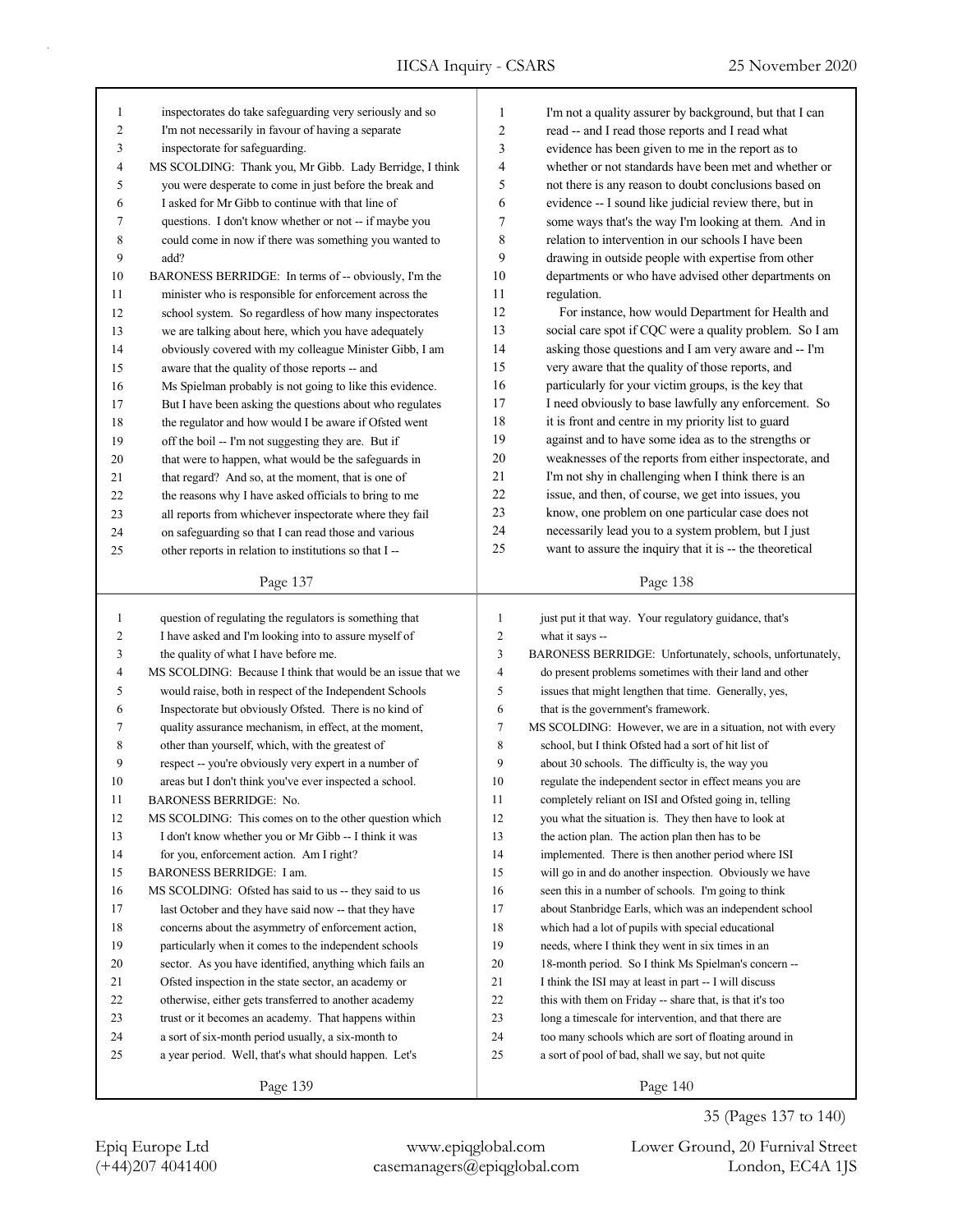| $\mathbf{1}$ | problematic enough to be immediately closed.                | $\mathbf{1}$   | quickly we turn things around internally. I am looking      |
|--------------|-------------------------------------------------------------|----------------|-------------------------------------------------------------|
| 2            | Do you agree with that analysis?                            | $\overline{2}$ | at that, as I have been with the academies sector.          |
| 3            | BARONESS BERRIDGE: To some extent, yes, and that's why we   | 3              | At any one time, I will have probably just under 100        |
| 4            | have got a consultation out. One of the -- which has        | $\overline{4}$ | that are on what we call regulation in the independent      |
| 5            | identified the issue of a school that is probably just      | 5              | sector, so that's the action plan and they improve          |
| 6            | above the relegation zone. It crawls itself up and          | 6              | something. I probably have about 12 to 15 that have         |
| 7            | meets the standards and then it goes down again and it      | 7              | tipped into enforcement at any one time in relation to      |
| 8            | comes back up again. We are looking, as I'm sure you're     | 8              | that.                                                       |
| 9            | aware, at amending the appeal process so that an appeal     | 9              | So I think there is some merit in what has been said        |
| 10           | would be a JR-type appeal, not a full merits appeal.        | 10             | to you there and it is something that I have as --          |
| 11           | But, yes, I am looking at the speed at which we do          | 11             | again, as part of my priority list.                         |
| 12           | enforcement in the department generally and the speed at    | 12             | MS SCOLDING: I think Ms Dixon, when she came to give        |
| 13           | which we intervene and looking at our processes in terms    | 13             | evidence, she was one of your officials last October,       |
| 14           | of both in the academy sector and in the independent        | 14             | I think she accepted that the DfE had not been the          |
| 15           | sector, and, yes, unfortunately, also, when we get to       | 15             | swiftest of enforcers, shall we say, in the past.           |
| 16           | enforcement in the independent sector, the difference in    | 16             | I think that would be the most polite way to put it.        |
| 17           | the regime is that, once we issue the notice, if the        | 17             | That there was a degree of supineness, shall we say, in     |
| 18           | school appeals to the First-tier Tribunal, the              | 18             | the approach that the DfE took to the regulation of         |
| 19           | enforcement notice doesn't bite in law. In practice,        | 19             | independent schools, certainly until the past five          |
| 20           | obviously, what is happening underneath that is that the    | 20             | years. Would you agree with that assessment?                |
| 21           | school is usually desperately improving, so we then         | 21             | BARONESS BERRIDGE: I can't comment, as I wasn't in office   |
| 22           | reinspect it before the hearing and often find it's         | 22             | then. All I can say is that intervention, both in the       |
| 23           | sorted itself out.                                          | 23             | academies and the independent sector, is a priority and     |
| 24           | But, yes, we do need to look, and I am looking, at          | 24             | this Secretary of State is very keen that -- we have an     |
| 25           | the speed at which also it's partly dependent on how        | 25             | approach to our schools which is where you're "good" --     |
|              |                                                             |                |                                                             |
|              | Page 141                                                    |                | Page 142                                                    |
|              |                                                             |                |                                                             |
|              |                                                             |                |                                                             |
| $\mathbf{1}$ | Minister Gibb probably -- you're "good" or                  | $\mathbf{1}$   | without needing to get a warrant from the Magistrates'      |
| 2            | "outstanding", all applause, all support. But when you      | $\overline{c}$ | Court. Is that something that you would consider,           |
| 3            | have crossed that line, whether, in the academy sector,     | 3              | having that power for yourself or whoever it is who is      |
| 4            | into FN -- what we call financial notice to improve land    | $\overline{4}$ | the regulator, in that context, which I am going to come    |
| 5            | or whether you have breached the standards in ISS,          | 5              | on to in a moment?                                          |
| 6            | intervention should be proportionate, just and swift.       | 6              | BARONESS BERRIDGE: In relation to that power, if a child is |
| 7            | That is what I am trying -- and obviously,                  | $\tau$         | at risk, you're right, we can go immediately to the         |
| 8            | unfortunately, a proportion of the department's             | 8              | Magistrates' Court and close the school. We can also        |
| 9            | resource, and a large proportion, since I took office,      | 9              | deregister the school, though, under a section 116          |
| 10           | has been occupied obviously with COVID, but we have made    | 10             | action as well. So we do have that option. Although         |
| 11           | improvements and it is a priority for me that we are        | 11             | that does take longer. Whether -- I have obviously also     |
| 12           | swift in intervening for those children. Whether it's       | 12             | been considering -- one seems to be a bit of a --           |
| 13           | failed educationally or for safeguarding, those children    | 13             | a colloquialism here -- sledgehammer and the other seems    |
| 14           | should be in a weak institution for as little time as       | 14             | to be quite lengthy, to be polite, and so this is           |
| 15           | possible.                                                   | 15             | obviously we have got the consultation out and the right    |
| 16           | MS SCOLDING: The other issue that comes here is you don't   | 16             | of appeal but this is something that -- I'm looking at      |
| 17           | quite have the same powers as Ofsted does in respect of     | 17             | enforcement in the round.                                   |
| 18           | children's homes where they are the regulator, in that      | 18             | But, you know, we do take action where we need to.          |
| 19           | you have to go to the Magistrates' Court if you want to     | 19             | As I say, safeguarding breaches in the independent          |
| $20\,$       | suspend a school's registration pending the outcome of      | 20             | sector are viewed very seriously by the department.         |
| 21           | anything else.                                              | 21             | So, yes, but I think there is more to look at.              |
| 22           | <b>BARONESS BERRIDGE: Yes.</b>                              | 22             | MS SCOLDING: As well, obviously the Charity Commission has  |
| 23           | MS SCOLDING: You can only do so where a child is at risk of | 23             | power. The Charity Commission is not the primary            |
| 24           | harm. Now, Ofsted can do that internally. There is          | 24             | regulator of the schools sector, you are the primary        |
| 25           | then a right of appeal, but they can do that themselves     | 25             | regulator of the schools sector. But, for example, the      |

36 (Pages 141 to 144)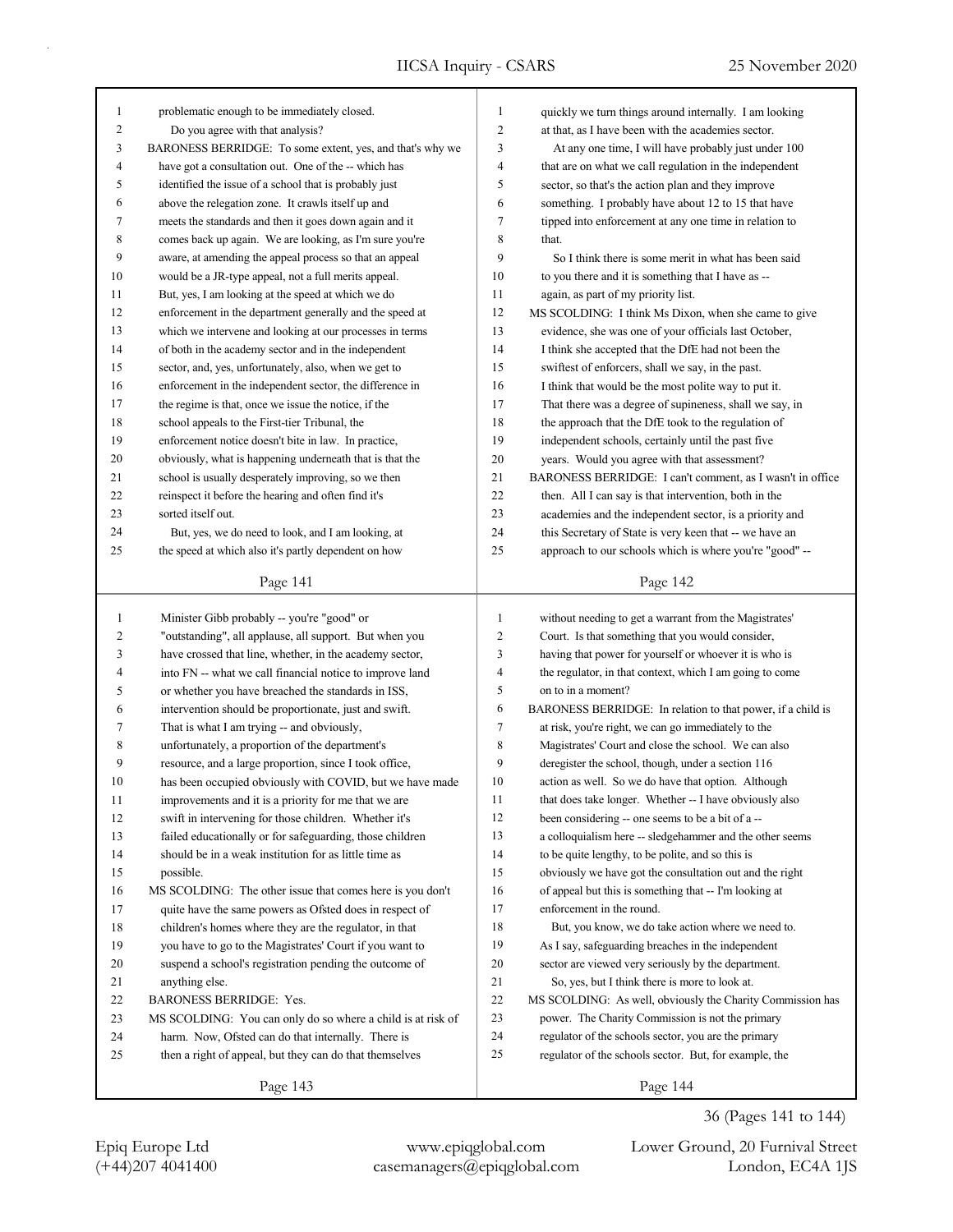| 1            | Charity Commission has the power to put in place an      | $\mathbf{1}$   | regulation here. One of the main ways we regulate them      |
|--------------|----------------------------------------------------------|----------------|-------------------------------------------------------------|
| 2            | interim manager. So one of the things that you don't     | $\overline{c}$ | is through the contract and what's in the contract.         |
| 3            | really have the power to do in independent schools at    | 3              | Obviously serious failure of governance is a clause in      |
| 4            | the moment, but which you could have the power to do     | 4              | every funding agreement, as far as I'm aware, with every    |
| 5            | potentially, is to act in the same way as the            | 5              | single school in a multi- or single academy trust --        |
| 6            | Charity Commission, in that, if you have serious         | 6              | (overspeaking).                                             |
| 7            | concerns, you could bring someone else in to try to run  | 7              | MS SCOLDING: It is in your standard terms and conditions,   |
| 8            | the governance and management which is what you can do   | 8              | they have a governance failure.                             |
| 9            | in academies and state schools but you can't really do   | 9              | BARONESS BERRIDGE: Yes. But we don't -- the situations I'm  |
| 10           | in the independent sector at the moment. Have you        | 10             | aware of where we have put in different directives          |
| 11           | thought about that as a possible way forward?            | 11             | are -- also, we obviously have some of the powers that      |
| 12           | BARONESS BERRIDGE: No, I think in certain situations the | 12             | can arise on insolvency. So we have a whole -- in terms     |
| 13           | Charity Commission have shown they obviously will do     | 13             | of the academies, and (inaudible) that's not the main       |
| 14           | that in the school sector.                               | 14             | focus (inaudible), there is a raft of contractual           |
| 15           | MS SCOLDING: Very rarely.                                | 15             | insolvency and charity legislation that pertains to         |
| 16           | BARONESS BERRIDGE: Rarely, but they will do it. But in   | 16             | those academies.                                            |
| 17           | relation to academies, yes, we have the opportunity      | 17             | MS SCOLDING: Can I ask, however, about this, because        |
| 18           | through financial notice to improve to put requirements  | 18             | obviously it's gone from a situation -- I'm going to ask    |
| 19           | on governance, on, you know, taking on board other       | 19             | two things. I'm going to ask about multi-academy trusts     |
| 20           | governors that we might recommend to them, but, yes, we  | 20             | in a moment. But, firstly, I'm going to ask about your      |
| 21           | can involve, but, again, it goes back to Minister Gibb's | 21             | role in the DfE as regulator, because you're the            |
| 22           | point that these are independent schools, although       | 22             | regulator of independent schools kind of by default,        |
| 23           | academies are independent schools, we have the lever     | 23             | because, historically, years ago, HMCI and that's how       |
| 24           | through the funding agreement because they are state     | 24             | it's happened. You're obviously the -- you are the          |
| 25           | funded and it is a contractual -- we are getting into    | 25             | ultimate regulator of maintained schools, and you are       |
|              |                                                          |                |                                                             |
|              | Page 145                                                 |                | Page 146                                                    |
|              |                                                          |                |                                                             |
|              |                                                          |                |                                                             |
| $\mathbf{1}$ | the ultimate regulator of academies.                     | $\mathbf{1}$   | sector?                                                     |
| 2            | BARONESS BERRIDGE: Yes. All schools.                     | 2              | BARONESS BERRIDGE: That's never been an issue that has been |
| 3            | MS SCOLDING: All schools, in effect. I suppose the       | 3              | raised with me previously, that we might lack               |
| 4            | question is, when practically every part of              | 4              | independence. It was a deliberate decision, obviously,      |
| 5            | the governance and oversight of management of schools    | 5              | to move to a more direct contractual relationship           |
| 6            | happened locally, via local authorities, you can see the | 6              | with -- but it is with a different legal entity. And        |
| 7            | role of the DfE as the kind of assurer of last resort,   | 7              | I assure you that the trustees of those legal entities      |
| 8            | or the individual of last resort.                        | 8              | are aware of their autonomy and are not --                  |
| 9            | Now, given the fact that I think there's something       | 9              | MS SCOLDING: (Overspeaking).                                |
| 10           | like 73 per cent -- it might even be more than that --   | 10             | BARONESS BERRIDGE: Although we regulate by way of           |
| 11           | of secondary schools are academies, about 33 per cent of | 11             | the contract, it's never been a question of our             |
| 12           | primary schools are academies, as the DfE, you have      | 12             | independence. There's lots of things, you know,             |
| 13           | a much more direct role, even if it is via ESFA, of      | 13             | obviously in relation to the contract, those contracts,     |
| 14           | basically running these schools on a day-to-day basis.   | 14             | for instance, are publicly available, the standard          |
| 15           | Doesn't that give rise to issues around conflict of      | 15             | agreements are there. So there is a lot of transparency     |
| 16           | interest and maybe the need for some kind of independent | 16             | in the system. But our independence has not been            |
| 17           | regulation which didn't really exist 15 or 20 years ago  | 17             | questioned in terms of how we execute that enforcement,     |
| $18\,$       | because, in a way, you were the independent regulator?   | 18             | and I think it is proper accountability, particularly of    |
| 19           | Now you are the front-line controller of what academy    | 19             | the amount of public money, and there is more               |
| 20           | schools do on a day-to-day basis. You are, as you have   | 20             | transparency in terms of how academy trusts spend their     |
| 21           | said, the people who sign the contract, you set the      | 21             | money than there is actually in the local maintained        |
| 22           | terms and conditions.                                    | 22             | sector. So it has just not been a criticism that's made     |
| 23           | Given the sort of issues around having independence      | 23             | of the system currently that we lack independence           |
| 24           | in -- of a regulator, doesn't it run the risk that you   | 24             | because it is very clear what those schools need to         |
| 25           | are not independent enough, particularly in the state    | 25             | achieve and then there's Ofsted inspecting them.            |

37 (Pages 145 to 148)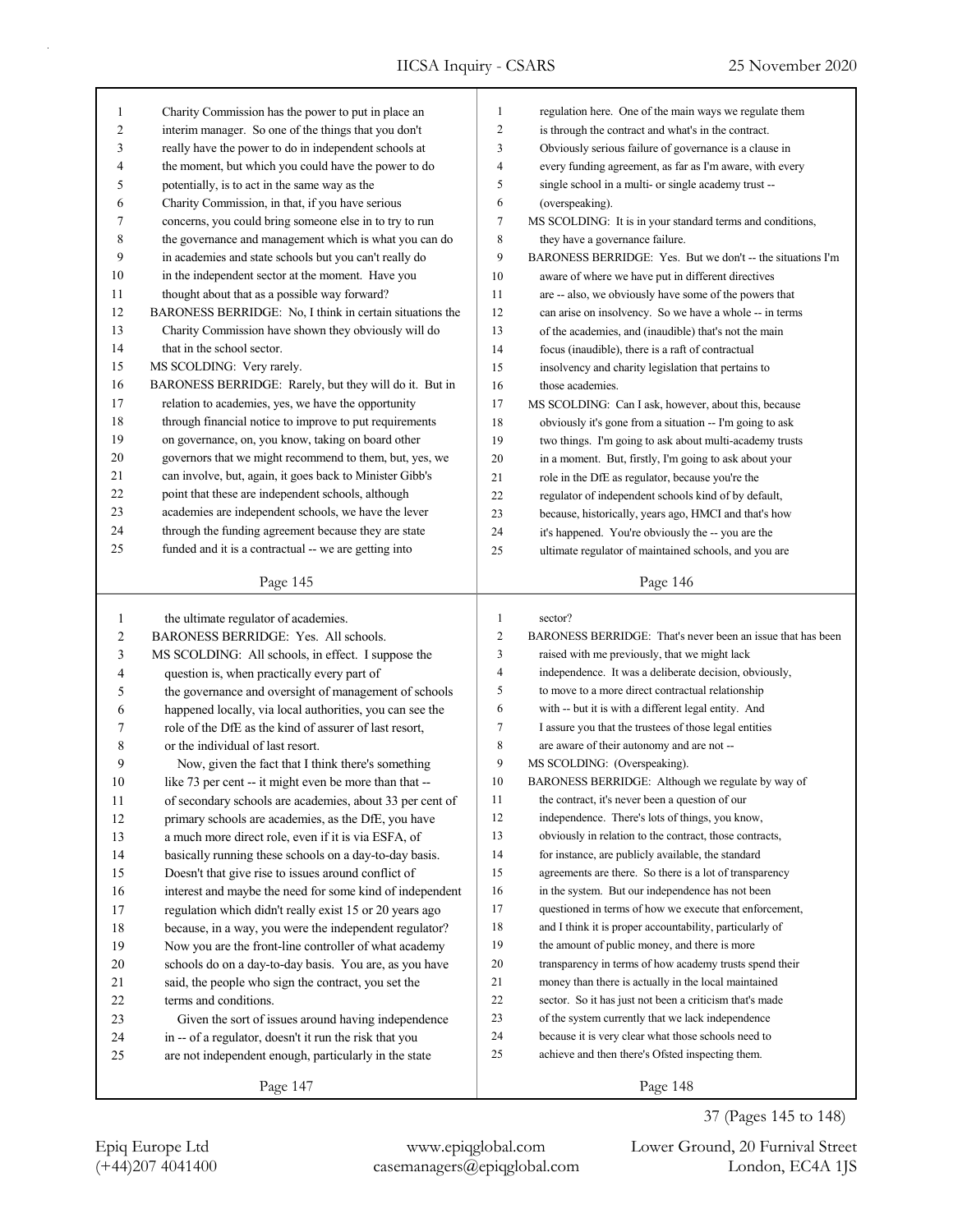٦

| 1              | MS SCOLDING: What Ms Spielman has said is, in some cases,  | $\mathbf{1}$ | ministers are accountable to Parliament and accountable                   |  |  |
|----------------|------------------------------------------------------------|--------------|---------------------------------------------------------------------------|--|--|
| $\overline{c}$ | one of the other issues is the fact that -- obviously,     |              | $\overline{c}$<br>to the people. Those activities that you have described |  |  |
| 3              | you are a minister. I mean, obviously, you're in the       | 3            | to me are a healthy, vibrant democracy. As long as, of                    |  |  |
| 4              | House of Lords, so you're not subject to the electorate,   | 4            | course, those activities take place in a transparent,                     |  |  |
| 5              | so to speak, but a number of ministers will be in the      | 5            | accountable way, and that is why the Cabinet Office is                    |  |  |
| 6              | House of Commons. They have said, particularly in cases    | 6            | very strict on requirements for me to disclose every                      |  |  |
| 7              | involving relatively high-profile schools that Ofsted      | $\tau$       | quarter who I have met with and my office of civil                        |  |  |
| 8              | and, they know, the DfE, receive a large post bag from     | $\,$ 8 $\,$  | servants are aware of those duties. So the fact that,                     |  |  |
| 9              | constituents, unhappy individuals, and that political      | 9            | yes, MPs may put -- have a number of constituents who                     |  |  |
| 10             | pressure can be put on them. I suppose one of              | 10           | write to them, that is our process. As long as it is                      |  |  |
| 11             | the reasons you have a regulator is to keep them out       | 11           | done in a transparent way, that is how a democracy                        |  |  |
| 12             | of -- so that politicians can't interfere or so that       | 12           | should work.                                                              |  |  |
| 13             | political interference can't take place or other people    | 13           | I don't think the fact that -- I don't see that as                        |  |  |
| 14             | can't interfere with the regulator through -- in the way   | 14           | the word "political". I hold office. Anybody can write                    |  |  |
| 15             | that they can potentially with an elected                  | 15           | in to me and lobby me and, you know, that -- we respond                   |  |  |
| 16             | representative. That's something that she said that the    | 16           | to that and I take -- if they're relevant, I'll take                      |  |  |
| 17             | pressure can be considerable, they have said, from         | 17           | those considerations into account and obviously                           |  |  |
| 18             | Ofsted and that MPs and ministers have had considerable    | 18           | sometimes it causes me to refer things in department,                     |  |  |
| 19             | pressure from certain groupings to say, "Why are you       | 19           | send an inspectorate out. If somebody says, you know,                     |  |  |
| 20             | doing this? Why have you failed this school? Why are       | 20           | "Ofsted did this, that and the other", we might,                          |  |  |
| 21             | you taking enforcement action? What's this happening?"     | 21           | obviously, raise complaints with them. These are just                     |  |  |
| 22             | Do you think that you are able, when you're acting as      | 22           | appropriate processes and in relation to enforcement,                     |  |  |
| 23             | the regulator, as a minister, to separate the political    | 23           | though, in our schools, and particularly the independent                  |  |  |
| 24             | from the regulatory?                                       | 24           | schools, I view that as a quasi judicial function that                    |  |  |
| 25             | BARONESS BERRIDGE: Ofsted and I and obviously the other    | 25           | I am performing and therefore, you know, I would                          |  |  |
|                |                                                            |              |                                                                           |  |  |
|                | Page 149                                                   |              | Page 150                                                                  |  |  |
| $\mathbf{1}$   | obviously hear colleagues, et cetera, but I would --       | $\mathbf{1}$ | of that. This is done by ESFA. They are highly                            |  |  |
| 2              | that would be my initial line -- response to them, is      | 2            | regulated. When one looks at the information that we                      |  |  |
| 3              | this, "Thank you for making your representations. This     | 3            | require from academy trusts in relation to all kinds of                   |  |  |
| 4              | is a quasi judicial matter", because it has to be done     | 4            | things, like the names of their members, the financial                    |  |  |
| 5              | properly and I'm obviously also aware that if I take       | 5            | information that they have to supply to us is                             |  |  |
| 6              | into account things I shouldn't, then I -- the decision    | 6            | comprehensive and ESFA deal with many safeguarding                        |  |  |
| 7              | I make on behalf of the Secretary of State will be         | 7            | matters. We do regulate them by way, as I say, when                       |  |  |
| 8              | judicially reviewed.                                       | 8            | they come -- outside of inadequate schools, we regulate                   |  |  |
| 9              | MS SCOLDING: Can we turn now to the inspection of          | 9            | them when they get into issues to do with finances or                     |  |  |
| 10             | multi-academy trusts? Ms Spielman used the analogy         | 10           | governance. So we do have strong powers to look over                      |  |  |
| 11             | that, at the moment, it is like she can inspect the        | 11           | them. But, no, at the moment, Ofsted's role is --                         |  |  |
| 12             | Holborn branch of Sainsbury's but not the headquarters     | 12           | I think we have them doing what we call summary                           |  |  |
| 13             | that's next door. Let's be honest, multi-academy trusts    | 13           | evaluations of the overall structure and, of course,                      |  |  |
| 14             | basically run the majority of secondary schools in this    | 14           | Ofsted can go into any school and do a no notice -- can                   |  |  |
| 15             | country, they are often very large, they are often         | 15           | go into any school for a routine inspection or if they                    |  |  |
| 16             | significantly larger than local authority areas ever       | 16           | have grounds for a safeguarding inspection they can do                    |  |  |
| 17             | were. They turn over tens of hundreds of millions, in      | 17           | that.                                                                     |  |  |
| 18             | some cases, of pounds a year, but yet there is no real     | $18\,$       | So it is obviously one of those issues that's been                        |  |  |
| 19             | oversight of their governance and no necessity, no real    | 19           | bandied around at the moment. It is whether there                         |  |  |
| 20             | regulation of them in any formal way, and no real          | 20           | should be some kind of inspection. At the moment, we                      |  |  |
| 21             | inspection of them.                                        | 21           | have done the summary evaluations and we are reviewing                    |  |  |
| 22             | Don't you think that the inspection system needs to        | 22           | what that reveals to us of their -- that's not an                         |  |  |
| 23             | reflect that reality?                                      | 23           | inspection of the MAT, but of their analysis is probably                  |  |  |
| 24             | BARONESS BERRIDGE: I have not had a CEO of a multi-academy | 24           | a better word for it.                                                     |  |  |
| 25             | trust tell me that they feel underregulated as a result    | 25           | MS SCOLDING: Otherwise, isn't there, again, some asymmetry?               |  |  |
|                | Page 151                                                   |              | Page 152                                                                  |  |  |

(+44)207 4041400 casemanagers@epiqglobal.com London, EC4A 1JS Epiq Europe Ltd www.epiqglobal.com Lower Ground, 20 Furnival Street

38 (Pages 149 to 152)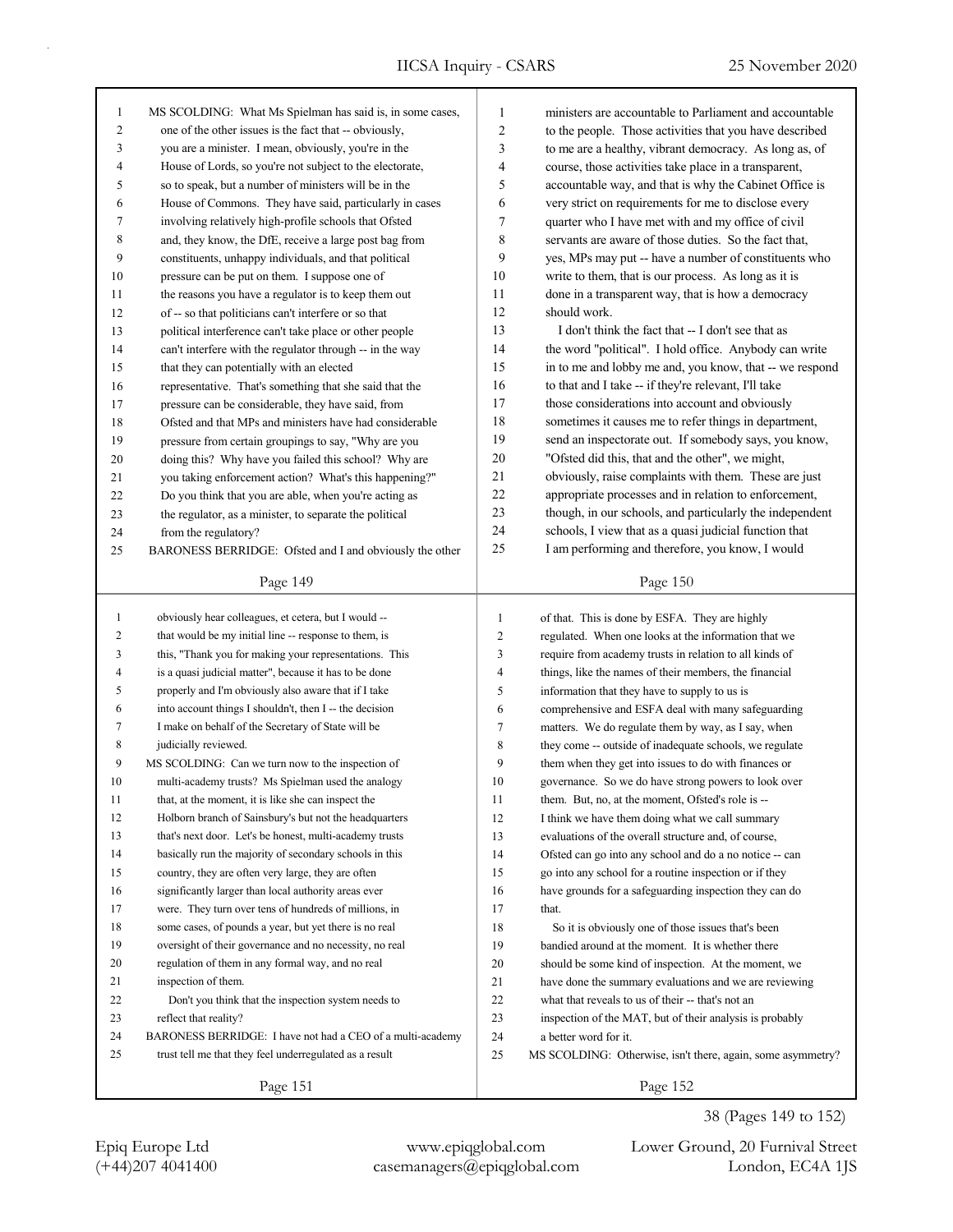| 1              | Because local authorities are -- I mean, the education    | $\mathbf{1}$   | to the two systems that we have and there are areas        |
|----------------|-----------------------------------------------------------|----------------|------------------------------------------------------------|
| $\overline{c}$ | side of things is not expressly, but a lot of             | $\overline{c}$ | where, quite clearly, the local authority, there's less    |
| 3              | the back-office functions to do with special educational  | 3              | transparency around some of their data than there is in    |
| $\overline{4}$ | needs are inspected by Ofsted in respect of local         | 4              | the academy trust situation. So it's not an apples and     |
| 5              | authorities. Surely multi-academy trusts should be        | 5              | pears situation to say, these academy trusts aren't        |
| 6              | subject to the same level of accountability as, you       | 6              | really looked at and those are. It depends what            |
| 7              | know, all other schools -- independent schools are        | $\tau$         | particular aspect of school operations you are talking     |
| 8              | subject to that. So, I mean, shouldn't it be the case     | 8              | about. So it is quite a complicated system at the          |
| 9              | that those kind of chains, that the sort of Arks and      | 9              | moment.                                                    |
| 10             | various others -- I can't think of any other chains off   | 10             | MS SCOLDING: When we are talking about oversight more      |
| 11             | the top of my head. But those sorts of -- who are large   | 11             | generally, we are looking at -- Ms Spielman talked about   |
| 12             | organisations, should be willing to be subject to         | 12             | the need for an independent schools standard in respect    |
| 13             | transparency and accountability.                          | 13             | of governance and, in fact, it could be also replicated    |
| 14             | BARONESS BERRIDGE: As I say, they are incredibly          | 14             | in the context of academy schools and in maintained        |
| 15             | transparent. We are -- for instance, you know, this is    | 15             | schools, in terms of the fact that in her most recent      |
| 16             | a much more wider issue about the transparency in terms   | 16             | witness statement -- maybe it would be helpful for me to   |
| 17             | of local authorities and how they run their schools and   | 17             | get that up for you. It's ISI012736 004, paragraph 14.     |
| 18             | there aren't the inspections that there were in relation  | 18             | Danny, it's OFS012736_004. Mr Gibb, if you are more        |
| 19             | to their provision of their schools at local authority    | 19             | appropriate to deal with this issue, please feel free to   |
| 20             | level, as I understand it.                                | 20             | come in as well.                                           |
| 21             | But they are -- for instance, we have, for quite          | 21             | Do you want to have a quick read of it,                    |
| 22             | a few years now, had a series of excessive executive pay  | 22             | Lady Berridge?                                             |
| 23             | letters, related party transaction reporting, which only  | 23             | <b>BARONESS BERRIDGE: Yes.</b>                             |
| 24             | now is being introduced in relation to maintained         | 24             | MS SCOLDING: Do you have any views about that?             |
| 25             | schools. So this is part of a wider issue in relation     | 25             | BARONESS BERRIDGE: It is the first time in relation to ISS |
|                |                                                           |                |                                                            |
|                | Page 153                                                  |                | Page 154                                                   |
|                |                                                           |                |                                                            |
|                |                                                           |                |                                                            |
| $\mathbf{1}$   | that this has been raised. Obviously, we introduced the   | $\mathbf{1}$   | proprietors. But whether we would introduce those          |
| 2              | standard a while ago on leadership and management. But,   | 2              | additional checks, we will -- I will take it back to the   |
| 3              | as I say, in the future, we will periodically be sending  | 3              | department and consider. But, as I say, I don't think      |
| 4              | ISS out for consultation and, therefore, it's something   | 4              | that there's been any issue in terms of the cases you're   |
| 5              | I will ask the department to consider, whether we should  | 5              | talking about of the checks having been a problem at the   |
| 6              | include that in the consultation on ISS when the time     | 6              | moment, the new level of checks, that is.                  |
| 7              | comes.                                                    | 7              | MS SCOLDING: I think the question, really, is that I think |
| 8              | MS SCOLDING: There are some -- a couple of other issues,  | 8              | potentially not in respect of any of the cases that we     |
| 9              | which are to do with proprietor-owned schools, which      | 9              | are particularly looking at now, but certainly in the      |
| 10             | I think it would be sensible to deal with you at the      | 10             | past, the absence of adequate checking caused some         |
| 11             | same time. Danny, can we go to that same document at      | 11             | absolutely monstrous individuals to be able to educate     |
| 12             | OFS012736 008-009. Could you enlarge, please,             | 12             | in schools and abuse at will. In particular, I think,      |
| 13             | paragraph 27 to begin with, and then I'm going to ask     | 13             | again, it is the asymmetry. So if you are a free           |
| 14             | you to enlarge some other bits of it, Danny.              | 14             | school, which, you know, most academy -- not all           |
| 15             | I don't know whether, Lady Berridge, you have had         | 15             | academies are free schools, but you know what I mean,      |
| 16             | a chance to read paragraph 27 before. Do you want to      | 16             | a lot of the (interference) schools that are opening,      |
| 17             | have a quick read for a couple of minutes?                | 17             | and if you are a nursery, there is a much wider level      |
| 18             | In effect, what she's saying is that, again, there's      | 18             | and it seems that that's possibly as a result of history   |
| 19             | an asymmetry of information. I know, obviously, you may   | 19             | rather than as a result of design. So, again, I think      |
| 20             | not have seen that before very recently because this is   | $20\,$         | what Ms Spielman is saying is that it is worthwhile        |
| 21             | a fairly recent statement that was put in. Is that        | 21             | looking at to make sure that it is as a result of design   |
| 22             | something that you are willing to, at the very least, go  | $22\,$         | rather than historical accident.                           |
| 23             | back and have a look at and consider?                     | 23             | BARONESS BERRIDGE: I would say that the onus is on the     |
| 24             | BARONESS BERRIDGE: Yes. She wants us to -- we changed the | 24             | applicant to demonstrate they are suitable because we do   |
| 25             | system in 2002, so we have -- and we have more checks on  | 25             | do not just DBS checks, we do do some checks on them in    |

(+44)207 4041400 casemanagers@epiqglobal.com London, EC4A 1JS Epiq Europe Ltd www.epiqglobal.com Lower Ground, 20 Furnival Street

39 (Pages 153 to 156)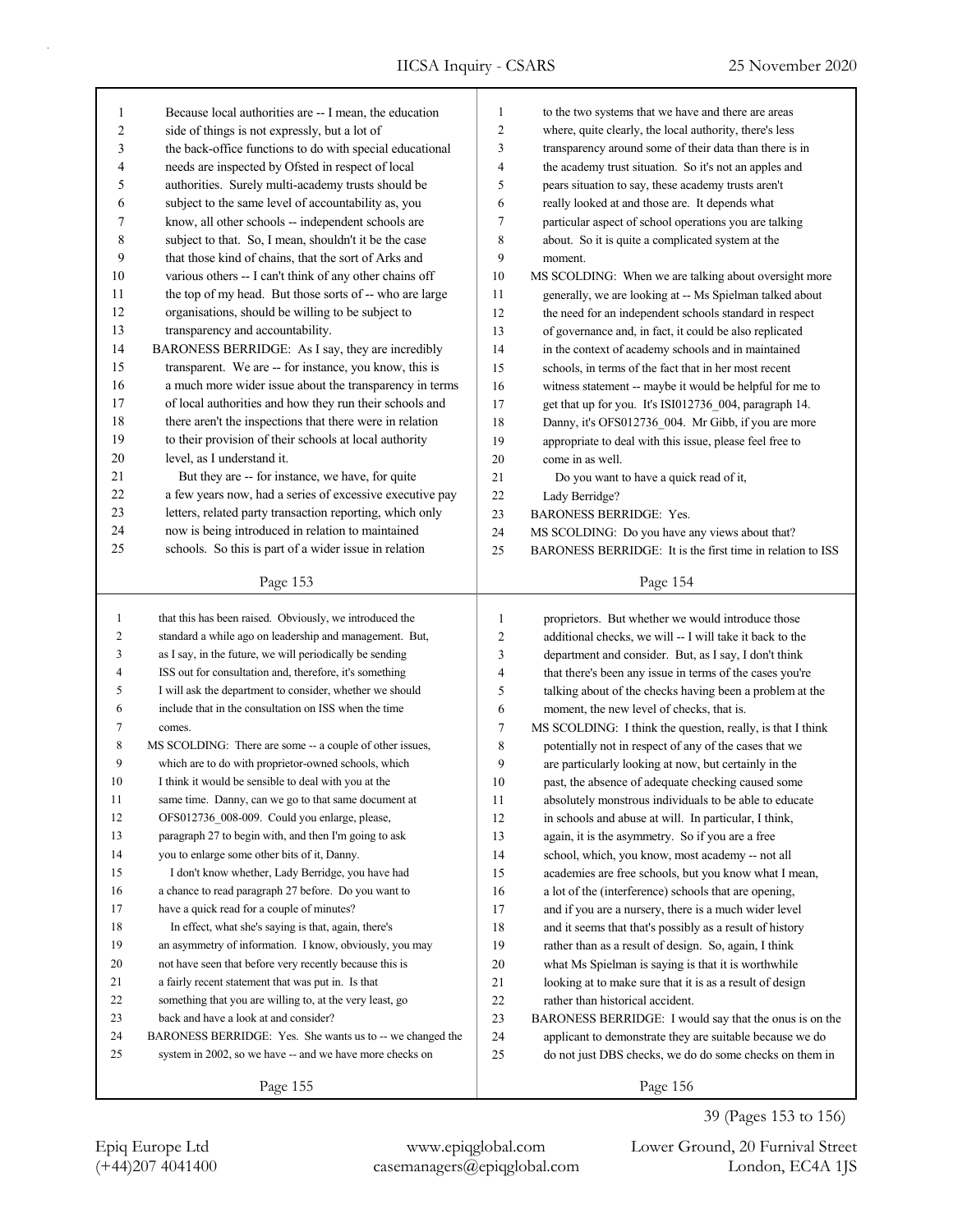| 1            | terms of propriety and checks on rights to work in the          | 1              | the past 20 years.                                           |  |
|--------------|-----------------------------------------------------------------|----------------|--------------------------------------------------------------|--|
| 2            | UK and checks on due diligence-type checks in addition          | $\overline{c}$ | BARONESS BERRIDGE: Certainly, yes.                           |  |
| 3            | to DBS. So it is not correct to say we just do DBS              | 3              | MS SCOLDING: The other issue that she raises is the issue    |  |
| 4            | checks. We do have a system of checking proprietors in          | 4              | to do with -- which I would call the sort of                 |  |
| 5            | the department and also people -- if you sell an                |                | 5<br>Stanbridge Earls issue, which is that, at the moment,   |  |
| 6            | institution and you're a new proprietor, you get checked        |                | 6<br>although it's set out in the Education and Skills Act   |  |
| 7            | as well and the chair of the body corporate gets                | 7              | 2008 that you can have a change in the type of special       |  |
| 8            | checked. So there are more checks than just the DBS             | 8              | educational needs being one which is subject to              |  |
| 9            | that she outlines in the statement there. I will look           | 9              | a material change, ie, Ofsted have to go in and inspect      |  |
| 10           | at that, but I also do want to say we are also just             | 10             | before they say it is okay for that change to be made,       |  |
| 11           | trying to focus on where we have got issues and                 | 11             | it hasn't actually ever been brought into force and that     |  |
| 12           | directing our attention to that, so Ofsted's involvement        | 12             | that was the concern that was raised in                      |  |
| 13           | with unregistered schools is a priority for me, and             | 13             | Stanbridge Earls, in that it had gone from a school          |  |
| 14           | illegal schools and making sure we have got our focus on        | 14             | which dealt with a certain sort of individual to             |  |
| 15           | where we have got risk in the system.                           | 15             | a school which dealt with a much more complicated sort       |  |
| 16           | MS SCOLDING: I think what she would probably say is, there      | 16             | of individual, and there hadn't been anyone have a look      |  |
| 17           | is a great potential for risk in the system in terms of         | 17             | at that to say, "Look, do they have the right sort of        |  |
| 18           | independent schools by not having the same level of             | 18             | qualifications? Do they have the right kind of               |  |
| 19           | checking as there is within the context of free schools         | 19             | background? Are they making this work?"                      |  |
| 20           | or nursery schools, particularly in terms of the wider          | 20             | Again, I think this is an area where we have got             |  |
| 21           | sort of soft intelligence, I suppose, about drug or             | 21             | obvious risk here. Is that something where you would         |  |
| 22           | alcohol problems, connections with other settings, so           | 22             | consider bringing into force that piece of legislation       |  |
| 23           | that there can be those sorts of checks, which                  | 23             | which already exists?                                        |  |
| 24           | I understand don't happen at the moment. Although I do          | 24             | BARONESS BERRIDGE: I will go and take specific advice on     |  |
| 25           | recognise that the level of checking has gone up over           | 25             | that piece of legislation which I was not aware was          |  |
|              |                                                                 |                |                                                              |  |
|              | Page 157                                                        |                | Page 158                                                     |  |
|              |                                                                 |                |                                                              |  |
|              |                                                                 |                |                                                              |  |
| 1            | lacking implementation. But also the issue to do with           | $\mathbf{1}$   | but -- and Dame Christine has said in respect of special     |  |
| 2            | material change and special educational needs children          | $\overline{c}$ | educational needs teaching on sex and relationship           |  |
| 3            | is part of the consultation that we have sent -- that is        | $\mathfrak{Z}$ | education is inadequate, shall we put it that way.           |  |
| 4            | currently out. It's the consultation that is actually           | $\overline{4}$ | I know that there is -- the pandemic has therefore meant     |  |
| 5            | out there, in relation to the change in relation to             | 5              | there had been quite a big hiatus and I know that you're     |  |
| 6            | special educational needs in independent schools. So            | 6              | only going to check this towards the end of this             |  |
| 7            | there is work ongoing in relation to that. But I will           | 7              | academic year, but can you tell us how much further          |  |
| 8            | write to the inquiry about that specific piece of               | $\,$ 8 $\,$    | forward you are in terms of the provision of adequate        |  |
| 9            | legislation, should it not be part of the consultation.         | 9              | resources in this area for sex and relationship              |  |
| 10           | MS SCOLDING: Lady Berridge, again, I have given you quite       | 10             | education?                                                   |  |
| 11           | a lot of questions. I'm going to turn to Mr Gibb to ask         | 11             | MR GIBB: Well, it is a very good piece of work, I have to    |  |
| 12           | him a couple of questions, but then --                          | 12             | say. We have guidance that sets out the curriculum and       |  |
| 13           | BARONESS BERRIDGE: I'm very grateful.                           | 13             | this is ground-breaking curriculum that covers               |  |
| 14           | MS SCOLDING: -- (overspeaking) to ask about special             | 14             | relationships, sex, health, it is knowledge-rich, it         |  |
| 15           | schools. Mr Gibb, coming to you, I'm going to ask you           | 15             | is -- it covers a vast area of really important parts of     |  |
| 16           | about sex and relationship education, both for children,        | 16             | preparing young people for adult life, and I think will      |  |
| 17           | neurotypical children, but also for children with               | 17             | help deal with a lot of issues that you are enquiring        |  |
| 18           | special educational needs, as Lady Berridge has                 | 18<br>19       | into with the sections in here about helping children to     |  |
| 19           | obviously identified, at least 50 per cent of those,            |                | identify, you know, the kind of abuse you are rightly        |  |
| $20\,$<br>21 | even with the most complicated special educational              | 20<br>21       | enquiring into.                                              |  |
|              | needs, are educated within the mainstream sector at the         |                | The training is being rolled out through the                 |  |
| $22\,$       | moment.                                                         | $22\,$         | teaching schools. We've developed 15 modules. There is       |  |
| 23<br>24     | The unions have said to us that the current quality             | 23             | provision for children's special educational needs as        |  |
| 25           | of training and information, both in respect of, shall          | 24             | well to help -- all the training modules actually cover      |  |
|              | we say, neurotypical sex and relationship education<br>Page 159 | 25             | safeguarding and support for pupils with special<br>Page 160 |  |

(+44)207 4041400 casemanagers@epiqglobal.com London, EC4A 1JS Epiq Europe Ltd www.epiqglobal.com Lower Ground, 20 Furnival Street

40 (Pages 157 to 160)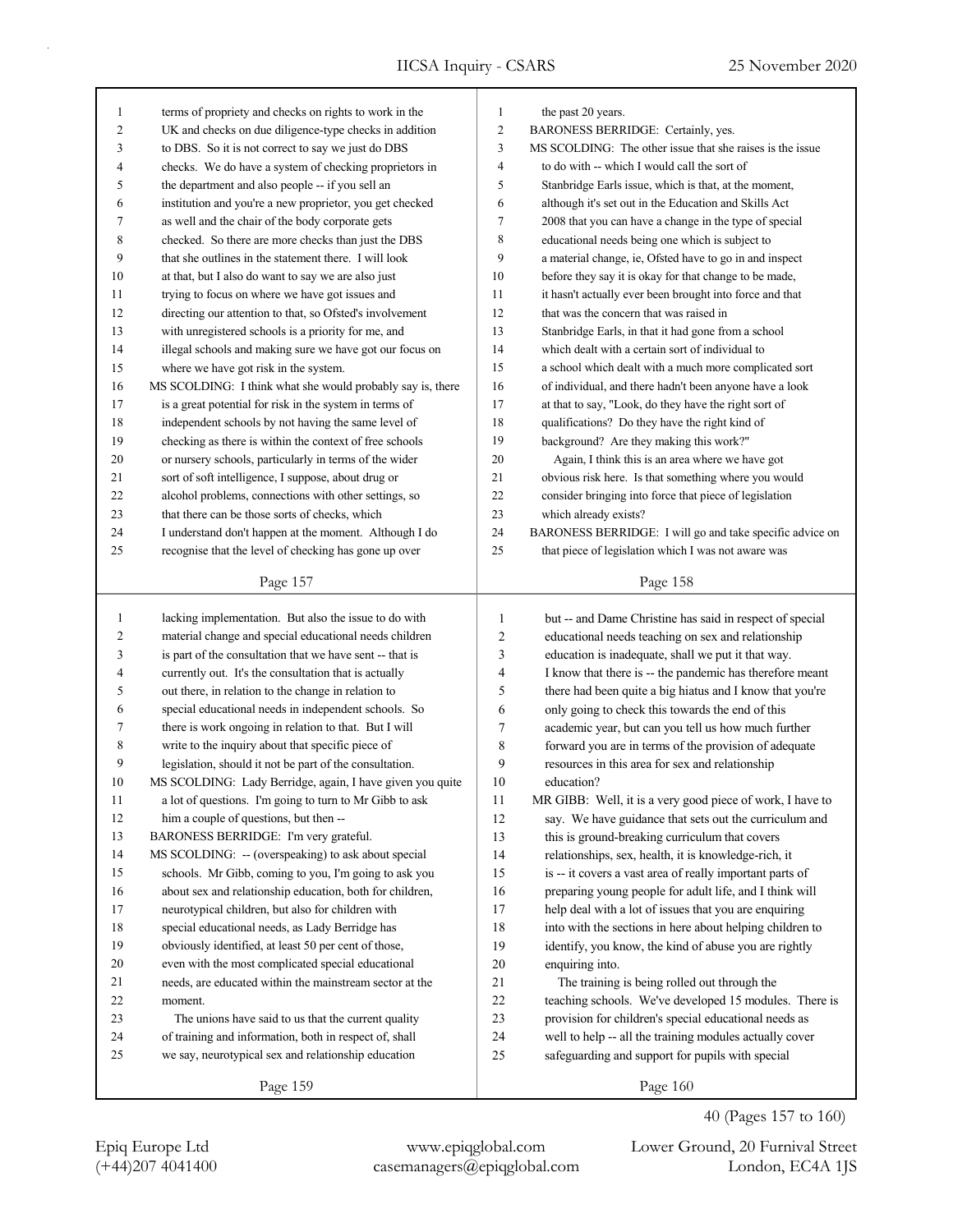| 1              | educational needs and disability. Those training            | 1              | sort of learning mentors, support staff, who these days     |
|----------------|-------------------------------------------------------------|----------------|-------------------------------------------------------------|
| $\overline{c}$ | modules will help schools to know how to teach this         |                | may well play quite a central role in schools. So they      |
| 3              | material to those children as well as to all the other      | 3              | cannot -- their sort of -- they cannot be subject to any    |
| 4              | children, the neurotypical children.                        | $\overline{4}$ | kind of prohibition orders. I know they can be referred     |
| 5              | We use special schools to help us deliver it.               | 5              | to the DBS if there is misconduct demonstrated of that      |
| 6              | MS SCOLDING: Have you had any specialist help or assistance | 6              | nature. But do you not think, a bit like the Education      |
| 7              | from, for example, the National Autistic Society or         | $\tau$         | Workforce Council in Wales which made the decision that     |
| 8              | Mencap or the Council for Disabled Children in the work     | $\,$ 8 $\,$    | certain kind of pastoral staff should be subject to         |
| 9              | you have developed in respect of those with special         | 9              | their regulation and registration, that the same should     |
| 10             | educational needs?                                          | 10             | happen in England?                                          |
| 11             | MR GIBB: You mentioned specific organisations and I will    | 11             | MR GIBB: We moved away from the approach Wales has taken.   |
| 12             | check those, but we consulted a vast group of experts in    | 12             | We had the GTCE. Our approach is that anybody engaged       |
| 13             | constructing this curriculum and in constructing the        | 13             | in teaching work is covered by the TRA. So although the     |
| 14             | training modules that help deliver it in schools as         | 14             | TRA has a role in keeping a list of people who have QTS,    |
| 15             | well. I will write to the inquiry just to make sure         | 15             | qualified teacher status, they also -- the regulatory       |
| 16             | those particular organisations were involved.               | 16             | side of it will also regulate anybody who is engaged in     |
| 17             | MS SCOLDING: I think we could spend the rest of             | 17             | teaching work, and that can be teaching assistants,         |
| 18             | the afternoon as to the content of the curriculum for       | 18             | learning support assistants, and so on, in schools. But     |
| 19             | sex and relationship education, but it is not of direct     | 19             | it is meant to -- it doesn't extend beyond that to other    |
| 20             | relevance to this inquiry, so I will leave that question    | 20             | staff that work in school and there's a whole raft -- as    |
| 21             | there.                                                      | 21             | we have been discussing today, there is a whole raft of     |
| 22             | The next issue I wanted to raise is about the               | 22             | measures to ensure that those people are safe to work in    |
| 23             | Teachers Regulation Agency. I know they have powers         | 23             | the school environment.                                     |
| 24             | over everyone who teaches, but what they don't have,        | 24             | The other thing about the TRA and how it differs            |
| 25             | which is different in Wales, is, they have no power over    | 25             | from the Welsh is that the Teaching Regulation Agency       |
|                |                                                             |                |                                                             |
|                | Page 161                                                    |                | Page 162                                                    |
|                |                                                             |                |                                                             |
|                |                                                             |                |                                                             |
| $\mathbf{1}$   | covers all teachers, including teachers in the              | $\mathbf{1}$   | to you about, in relation to care homes. The only thing     |
| 2              | independent sector, which the Welsh system does not, and    | $\overline{c}$ | I can say is that we do maintain the position that the      |
| 3              | I think that would be something that, you know, we          | 3              | homes are a different environment, as they're homes, to     |
| 4              | should be asking them, why doesn't it include               | 4              | schools, and so they are a separate institution. But in     |
| 5              | teachers --                                                 | 5              | terms of the registered manager, I will write to you        |
| 6              | MS SCOLDING: Don't worry. We are asking them that question  | 6              | about that.                                                 |
| 7              | tomorrow, Mr Gibb. They have the pleasure of my company     | $\tau$         | MS SCOLDING: I think the only thing that I would say is, we |
| 8              | tomorrow. That exact question is one of the ones that's     | $\,$ 8 $\,$    | would say, as I think I identified with you earlier,        |
| 9              | going to be asked.                                          | 9              | there isn't much difference -- in fact, children in         |
| 10             | Mr Gibb, thank you very much for that. I want to            | 10             | residential special schools often have as complicated,      |
| 11             | pass back now to Lady Berridge, if I may, just to run       | 11             | if not more complicated, needs as children in children's    |
| 12             | through some issues to do with residential special          | 12             | homes. So, in terms of the complexity of what people        |
| 13             | schools and then some issues to do with changes to the      | 13             | are dealing with on a day-to-day basis, there can be        |
| 14             | National Minimum Standards.                                 | 14             | a need for very specialist intervention and care, as we     |
| 15             | Firstly, in respect of residential special schools,         | 15             | all know.                                                   |
| 16             | I just wanted to clarify something which one of my          | 16             | BARONESS BERRIDGE: Yes, there can be, but I think there's   |
| 17             | juniors brought to my attention. I think I may well         | 17             | also the difference that is relevant here which is that,    |
| $18\,$         | have mangled a question to you for which I sincerely        | 18             | in a children's home situation, often those children --     |
| 19             | apologise, Lady Berridge. As far as residential special     | 19             | that is their home. There isn't the protective fact of      |
| 20             | schools are concerned, Ofsted considers that the head of    | 20             | -- having a parental home that you also go to. That's       |
| 21             | care in that institution shouldn't just have a level 3      | 21             | why -- obviously some residential special schools are       |
| 22             | qualification, but should be a registered manager in the    | $22\,$         | also dual registered as children's homes when they go       |
| 23             | same way as happens in children's homes. Do you have        | 23             | over that 295-day limit, but there are schools where --     |
| 24             | a perspective on that at the moment?                        | 24             | you know, it might be weekly boarding or might be           |
| 25             | BARONESS BERRIDGE: No, that is a matter I'll have to write  | 25             | that -- where the child also has a home, and so the         |

(+44)207 4041400 casemanagers@epiqglobal.com London, EC4A 1JS Epiq Europe Ltd www.epiqglobal.com Lower Ground, 20 Furnival Street

41 (Pages 161 to 164)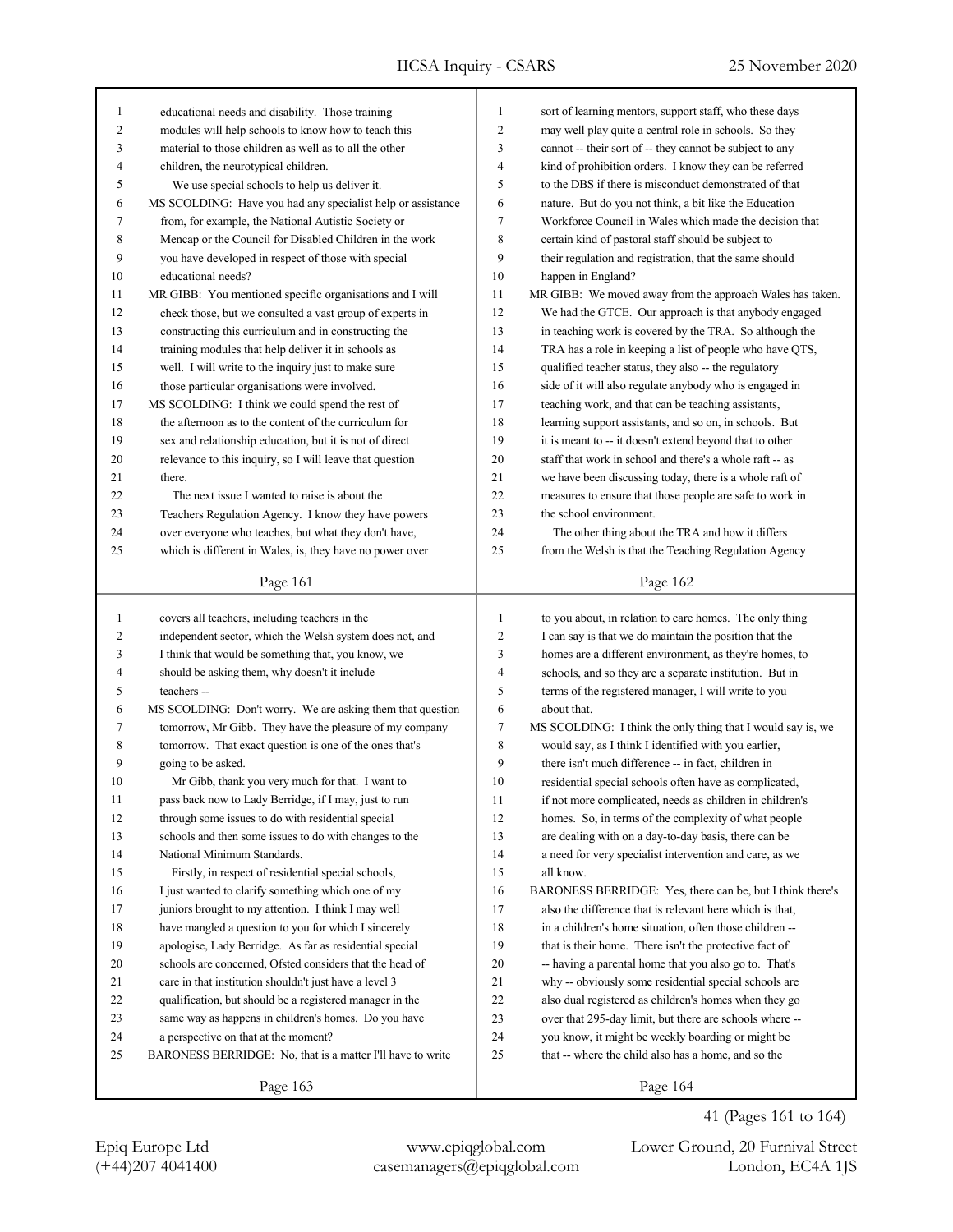| 1  | protective element of having a home is an important       | 1                                                            | Given that complexity, isn't it the case that you           |  |  |
|----|-----------------------------------------------------------|--------------------------------------------------------------|-------------------------------------------------------------|--|--|
| 2  | factor that also informs the regulatory framework that    | 2<br>should be sort of considering them in the same light as |                                                             |  |  |
| 3  | you have around an institution.                           | 3                                                            | those who are in children's homes? And, also, their         |  |  |
| 4  | MS SCOLDING: I understand that to a degree, but I suppose | 4                                                            | parents often can't come to visit them. You know,           |  |  |
| 5  | I would say to you, firstly, at least 20,000 children     | 5                                                            | you've got lots of homes -- for example, a child might      |  |  |
| 6  | who are looked after voluntarily -- ie, section 20,       | 6                                                            | live in Rochester in Kent, but their school might be in     |  |  |
| 7  | accommodation, of the Children Act 1989 -- are children   | 7                                                            | the middle of Lincolnshire, and mum and dad might be on     |  |  |
| 8  | with significant disabilities whose parents -- it is not  | 8                                                            | universal credit and they literally cannot afford, or       |  |  |
| 9  | that -- it is just no parent would be able to care for    | 9                                                            | are unable because they have other children and are         |  |  |
| 10 | them, and they often are the children who end up in       | 10                                                           | working, to visit their children in that setting.           |  |  |
| 11 | residential special schools. So they are in a slightly    | 11                                                           | So we are looking at quite a different picture than         |  |  |
| 12 | different situation in that they might not go back to     | 12                                                           | the picture for an ordinary boarding school. Would you      |  |  |
| 13 | their parents in that concept, they might go somewhere    | 13                                                           | agree?                                                      |  |  |
| 14 | else.                                                     | 14                                                           | BARONESS BERRIDGE: They are different. But, again, we have  |  |  |
| 15 | Secondly, they are unable to communicate, often,          | 15                                                           | to take into account that, whatever might be the            |  |  |
| 16 | effectively what might have happened to them. So,         | 16                                                           | particular circumstances, those children have a home and    |  |  |
| 17 | unlike normal boarding schools, where you can text your   | 17                                                           | they have parents. So we are clear about the                |  |  |
| 18 | mum and say, "I want to get out of here, I hate it",      | 18                                                           | distinction. And there is no plan to change the 295 day     |  |  |
| 19 | they don't have that option.                              | 19                                                           | that residential special schools are schools and there      |  |  |
| 20 | Thirdly, we are talking about a very small group of       | 20                                                           | are some that are dual registered where they become more    |  |  |
| 21 | students with very complicated needs, because it's only   | 21                                                           | like that situation of a home, and those children that      |  |  |
| 22 | that group of students who currently board. Luckily,      | 22                                                           | you have just described to me -- I can't obviously name     |  |  |
| 23 | the inclusion agenda has meant that lots of students who  | 23                                                           | every child -- are more likely to be in the institution     |  |  |
| 24 | 30/40 years ago would have boarded now are happily        | 24                                                           | that is already registered as a care home, but there is     |  |  |
| 25 | accommodated within mainstream maintained settings.       | 25                                                           | a clear distinction for us between a school where the       |  |  |
|    | Page 165                                                  |                                                              | Page 166                                                    |  |  |
|    |                                                           |                                                              |                                                             |  |  |
| 1  | child will be going home often enough that -- and         | $\mathbf{1}$                                                 | But we are clear about -- if an institution chooses         |  |  |
| 2  | that's -- obviously I'm thinking of the comparison as     | 2                                                            | that, we are clear that there is a difference between       |  |  |
| 3  | well of looked-after children where you have that         | 3                                                            | a school and a home.                                        |  |  |
| 4  | protective factor and obviously you've got the            | 4                                                            | MS SCOLDING: The other issue to do with special educational |  |  |
| 5  | independent visitors as well that go into residential     | 5                                                            | needs is really to do with the National Minimum             |  |  |
| 6  | special schools that is there that isn't in -- and        | 6                                                            | Standards. You have raised the idea of the independent      |  |  |
| 7  | that's why it's called a children's home because that is  | 7                                                            | visitor.                                                    |  |  |
| 8  | their primary home and they are often without any other   | 8                                                            | One of the issues that's come up, both in respect of        |  |  |
| 9  | family -- that protective regime and those people to      | 9                                                            | residential special schools, but also boarding schools,     |  |  |
| 10 | speak up for their needs.                                 | 10                                                           | is whether or not there should be the equivalent of         |  |  |
| 11 | MS SCOLDING: I suppose what I would say to you is, those  | 11                                                           | a regulation 44 visitor, and I know that's something        |  |  |
| 12 | individuals who advocate on behalf of the individuals     | 12                                                           | that you were consulting on before the pandemic             |  |  |
| 13 | who attend those schools, Ofsted who inspects those       | 13                                                           | happened, or you were proposing to consult on.              |  |  |
| 14 | schools, those schools themselves, all -- a number of     | 14                                                           | Where are you in respect of that proposal?                  |  |  |
| 15 | them considered -- and a number of them have voluntarily  | 15                                                           | BARONESS BERRIDGE: We are going to consult within the       |  |  |
| 16 | decided to become children's homes even if they don't     | 16                                                           | National Minimum Standards consultation that will be out    |  |  |
| 17 | meet that standard because they feel it is a more         | 17                                                           | soon on the independent visitor, in relation to the RSS     |  |  |
| 18 | appropriate standard for the complexity of child they     | 18                                                           | though, not in relation to boarding schools, because we     |  |  |
| 19 | have to deal with.                                        | 19                                                           | have consulted the sector and our information from the      |  |  |
| 20 | So I suppose I put that to you, that the sector is        | 20                                                           | sector is that they don't feel that there is a need to      |  |  |
| 21 | telling you that they are like a children's home and      | 21                                                           | enhance that role within their provision.                   |  |  |
| 22 | therefore they should be treated in the same way.         | 22                                                           | If we get information different to that, we would           |  |  |
| 23 |                                                           |                                                              |                                                             |  |  |
|    | BARONESS BERRIDGE: I will take that back and look at the  | 23                                                           | consider it in the future, but, again, it's -- as I hope    |  |  |
| 24 | statistics as to how many have voluntarily gone into the  | 24                                                           | has been clear to the inquiry, there is a constant          |  |  |
| 25 | different regime.                                         | 25                                                           | dialogue going on in these matters with the sector, with    |  |  |
|    | Page 167                                                  |                                                              | Page 168                                                    |  |  |

(+44)207 4041400 casemanagers@epiqglobal.com London, EC4A 1JS Epiq Europe Ltd www.epiqglobal.com Lower Ground, 20 Furnival Street

42 (Pages 165 to 168)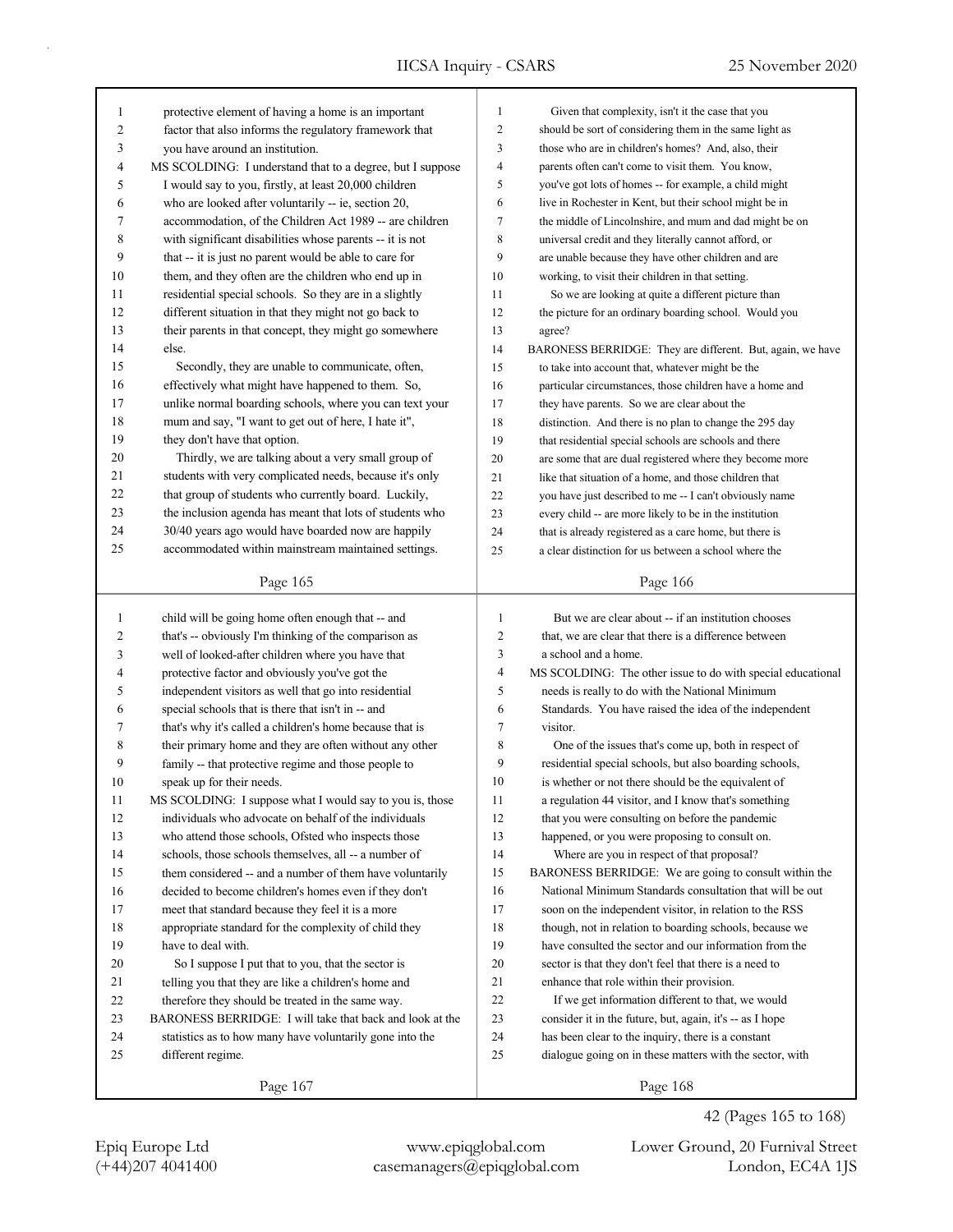| 1              | representatives, not just through consultations, but       | 1                        | reviewed, effective format, incorporated into the           |
|----------------|------------------------------------------------------------|--------------------------|-------------------------------------------------------------|
| $\overline{c}$ | through meetings. So that's our position at the moment,    | $\overline{c}$           | National Minimum Standards for residential special          |
| 3              | that we will look at an enhanced role for the              | $\mathfrak{Z}$           | schools, once they are reviewed/consulted. So that's        |
| $\overline{4}$ | independent visitor within the RSS regime.                 | $\overline{\mathcal{L}}$ | a piece of work that is ongoing.                            |
| 5              | MS SCOLDING: I wanted to ask as well about the Independent | 5                        | MS SCOLDING: The next thing I wanted to ask you about is    |
| 6              | Listener service, which currently exists, which every      | 6                        | the fact that, again, Ofsted, the unions, various           |
| 7              | single person we have asked about has basically said       | 7                        | schools have said to us that they don't think KCSIE         |
| 8              | nobody ever uses it; whether or not that service should    | 8                        | really works in terms of providing the right kind of        |
| 9              | kind of be consigned to the kind of "good idea but         | 9                        | advice about those with special educational needs and       |
| 10             | didn't really work" and maybe a new set of advocacy        | 10                       | disabilities; particularly, as you, yourself, identify,     |
| 11             | standards be used so that we really listen to children,    | 11                       | so many of them are in a mainstream setting, issues to      |
| 12             | we really hear their voices in the context of where they   | 12                       | do with social communication, peer on peer, harmful         |
| 13             | don't live at home, whether it's in a boarding school,     | 13                       | sexual behaviour, you know, what's a grey area, what        |
| 14             | whether they have parents or not, whether they are in      | 14                       | isn't. IICSA, itself, did some research which               |
| 15             | a children's homes, whether they are in a boarding         | 15                       | identified that there were kind of ten times as many        |
| 16             | school. What are we going to do about that?                | 16                       | concerns raised about pupils in special school settings     |
| 17             | BARONESS BERRIDGE: There are national standards, in fact,  | 17                       | and about what was appropriate, what wasn't.                |
| 18             | for children's advocacy services, and we are reviewing     | 18                       | A lot of mainstream school staff might have an idea,        |
| 19             | and looking at that, and I will take away your comments,   | 19                       | but it might not be terribly sophisticated, about some      |
| 20             | because, of course, it is very important for children      | 20                       | of the issues which might arise in terms of                 |
| 21             | that these are effective, and there is no point,           | 21                       | communication and understanding, especially of              |
| 22             | obviously, if they are not effective.                      | 22                       | teenagers.                                                  |
| 23             | Then, what we have agreed is that, once we have            | 23                       | What, if any, ideas are there to try and improve            |
| 24             | reviewed those, they will, I think, also go out to         | 24                       | KCSIE and guidance generally about sexual abuse and         |
| 25             | consultation, but then they will be, in their new,         | 25                       | sexual identity of disabled young people?                   |
|                |                                                            |                          |                                                             |
|                | Page 169                                                   |                          | Page 170                                                    |
|                |                                                            |                          |                                                             |
|                |                                                            |                          |                                                             |
| $\mathbf{1}$   | BARONESS BERRIDGE: As I say, this is an ongoing dialogue   | $\mathbf{1}$             | THE CHAIR: Thank you, Ms Scolding. I will begin.            |
| $\overline{c}$ | with the sector.                                           | $\mathfrak{2}$           | Questions from THE PANEL                                    |
| 3              | In 2016, we did update the guidance, you will have         | 3                        | THE CHAIR: I have a question for Lady Berridge, although    |
| 4              | seen, in relation to special educational needs, and it     | $\overline{\mathbf{4}}$  | I do recognise it may be outwith the scope of your          |
| 5              | is part of the role descriptor in relation to the          | 5                        | remit, and Mr Gibb may also want to comment.                |
| 6              | designated safeguarding lead that they should be aware,    | 6                        | In April 2018, this inquiry recommended that there          |
| 7              | and obviously we would expect, in relation to              | $\tau$                   | should be regulation of the social care workforce in        |
| 8              | appropriate training, that that training includes --       | 8                        | residential settings for children, which of course has      |
| 9              | that safeguarding training related to the particular       | 9                        | been in place for many years in Wales, Scotland and         |
| 10             | cohort that they have got.                                 | 10                       | Northern Ireland, and this would include special needs      |
| 11             | And we expect, when we get the KCSIE consultation          | 11                       | children's residential settings anywhere where social       |
| 12             | out there, for those organisations to express those        | 12                       | care workers are employed as social care workers.           |
| 13             | views to us through that consultation process, and we      | 13                       | I understand the DfE had a call for evidence on this        |
| 14             | will consider all those responses when we have the         | 14                       | issue, which ended in August 2019. I wondered if you        |
| 15             | consultation finished.                                     | 15                       | had any observations on the matter in general, but also     |
| 16             | MS SCOLDING: I think we could probably go on having        | 16                       | on the progress of this issue and the response that your    |
| 17             | discussions about different issues for the rest of         | 17                       | department might make?                                      |
| 18             | the day, but I'm noting the time, and I know that the      | 18                       | BARONESS BERRIDGE: Chair, I'm sorry, I'm not aware of that  |
| 19             | panel are likely to have some questions both for           | 19                       | particular consultation, but we will write to you and       |
| 20             | yourself and for Mr Gibb, so I have no further questions   | 20                       | give you the full detail that you need.                     |
| 21             | for you, or for Mr Gibb, and I would like to thank both    | 21                       | THE CHAIR: Do you have any comment to make on the issue     |
| 22             | of you very much for giving up your time in what I know    | 22                       | about the regulation of individual members of the social    |
| 23             | is a very busy time for you and for the government.        | 23                       | care workforce in residential children's settings?          |
| 24             | I pass over to Professor Jay and the panel. Thank you.     | 24                       | BARONESS BERRIDGE: Sorry, is that meaning children's homes? |
| 25             | Thank you both very much.                                  | 25                       | Sorry.                                                      |
|                | Page 171                                                   |                          | Page 172                                                    |

(+44)207 4041400 casemanagers@epiqglobal.com London, EC4A 1JS Epiq Europe Ltd www.epiqglobal.com Lower Ground, 20 Furnival Street

43 (Pages 169 to 172)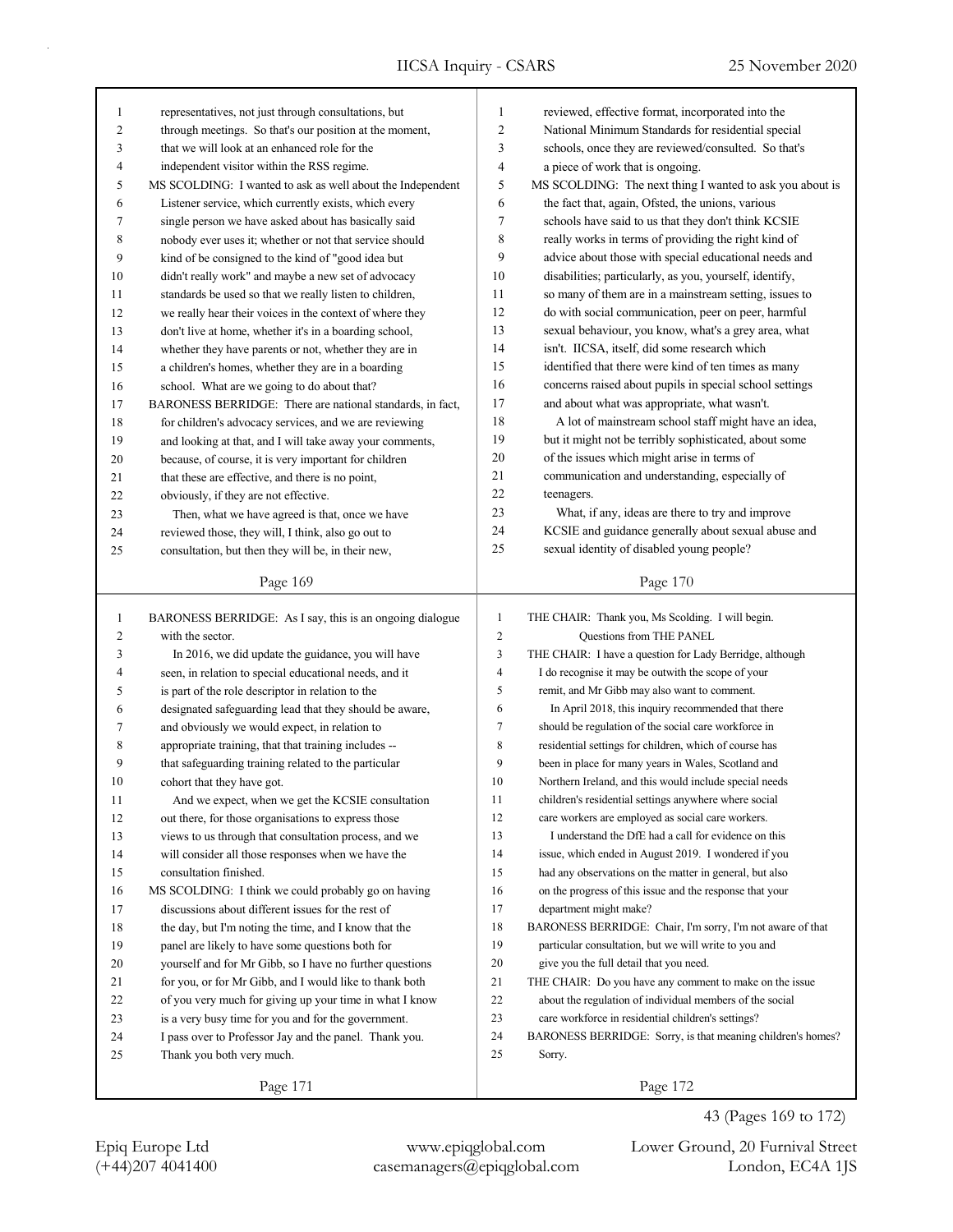| $\mathbf{1}$ | THE CHAIR: It does, but it may also include any settings   | 1              | a scandal arises and the inspectors return, the             |
|--------------|------------------------------------------------------------|----------------|-------------------------------------------------------------|
| 2            | where social care workers are employed as social care      | $\overline{c}$ | assessment is often markedly different. There may be        |
| 3            | workers, and of course involve a scheme of regulation of   | 3              | very good reasons for such a change within limited time,    |
| 4            | individuals, which would cover not just qualifications,    | 4              | but that may be little consolation to a parent who is       |
| 5            | which you have referred to in terms of registered          | 5              | relying on Ofsted to give good guidance on the quality      |
| 6            | managers, but it is also about conduct and misconduct,     | 6              | of their local schools. Is the department doing             |
| 7            | complaints and continuous professional development.        | 7              | anything to improve public confidence in the whole          |
| 8            | Essentially, it professionalises the kind of work that's   | 8              | system?                                                     |
| 9            | being done and, of course, should increase the quality.    | 9              | BARONESS BERRIDGE: I would say that, in relation to         |
| 10           | BARONESS BERRIDGE: I do apologise, but, in the hundreds of | 10             | overall, there is very widespread awareness of Ofsted,      |
| 11           | pages I've got here, I haven't got anything on that        | 11             | obviously, and their quality judgments, but I would just    |
| 12           | issue. So I would be remiss if I tried to give you any     | 12             | have to refer you back to the fact that, overwhelmingly,    |
| 13           | information.                                               | 13             | you know, we don't find a huge number of that kind of       |
| 14           | THE CHAIR: I thought that might be the case, but thank you | 14             | situation, but when it arises, I assure you -- and          |
| 15           | very much. Mr Gibb?                                        | 15             | that's what I'm trying to also get a handle on through      |
| 16           | MR GIBB: No, it is the same answer.                        | 16             | reading the reports, particularly safeguarding failures,    |
| 17           | THE CHAIR: Thank you. Well, we hope to hear from you on    | 17             | is to try and work out how to prevent that happening        |
| 18           | that matter. Ms Sharpling?                                 | 18             | again, and I'm aware, though, that ISI and Ofsted in        |
| 19           | MS SHARPLING: Yes, please, chair. I'm a little uncertain   | 19             | those scenarios that you talked about have often            |
| 20           | to whom I should address this question, but no doubt       | 20             | dismissed inspectors and done their own internal, but it    |
| 21           | somebody appropriate will be able to answer it.            | 21             | is, of course, essential that people have confidence        |
| 22           | Throughout this investigation -- indeed, the inquiry       | 22             | that the department is also playing its part in quality     |
| 23           | as a whole -- we have heard examples of where a school     | 23             | assuring, and I can only say that it is harm upon harm      |
| 24           | has been assessed by Ofsted or the ISI as "good" or        | 24             | for those who are victims that they then see that           |
| 25           | "outstanding" in all material matters. However, when       | 25             | somebody else came through the door and didn't spot what    |
|              |                                                            |                |                                                             |
|              | Page 173                                                   |                | Page 174                                                    |
|              |                                                            |                |                                                             |
|              |                                                            |                |                                                             |
| $\mathbf{1}$ | was happening to them.                                     | 1              | system so that non-HMI inspectors were contracted           |
| 2            | So I view it as a very high priority to try to             | $\mathbf{2}$   | directly with Ofsted, they could have central training      |
| 3            | ensure that the quality is such that parents and the       | 3              | to improve, and that's ongoing. Amanda Spielman is          |
| 4            | community can have confidence in the inspections.          | $\overline{4}$ | doing the same to try to improve the quality of             |
| 5            | MS SHARPLING: Thank you. Mr Gibb, do you want to add any   | 5              | inspections. That's something that both ISI as well,        |
| 6            | observations?                                              | 6              | I'm sure, as Ofsted seek to do.                             |
| 7            | MR GIBB: Yes. I mean, the inspection process is            | $\tau$         | It is tragic when an inspection does miss something         |
| 8            | continually evolving and improving.                        | 8              | that could have, you know, prevented other children from    |
| 9            | In my former role, I was an auditor before becoming        | 9              | suffering the kind of harm that your inquiry will have      |
| 10           | a tax consultant with KPMG. Very often, audits would       | 10             | been looking into.                                          |
| 11           | miss things, and the same happens with Ofsted              | 11             | MS SHARPLING: Thank you.                                    |
| 12           | inspections, because, you know, they are human beings      | 12             | THE CHAIR: Mr Frank?                                        |
| 13           | who are conducting the inspection. They have systems       | 13             | MR FRANK: No, thank you.                                    |
| 14           | they use, they have inspection frameworks, they have the   | 14             | THE CHAIR: Sir Malcolm?                                     |
| 15           | Independent School Standards, so they have things to       | 15             | PROF SIR MALCOLM EVANS: Yes, one question, if I may, and if |
| 16           | look at and they have methods that have evolved and have   | 16             | I may turn -- I think this is to Lady Berridge, but         |
| 17           | been developed by those inspectorates over many years,     | 17             | return to the issue of National Minimum Standards and       |
| $18\,$       | but they always can be improved; absolutely no question    | 18             | Quality Standards.                                          |
| 19           | about that.                                                | 19             | If I understood you correctly, you were indicating          |
| 20           | So we do work with Ofsted -- I have worked with            | 20             | that the primary legislation refers to minimum              |
| 21           | Ofsted over the years as they have gone through various    | 21             | standards, so one has to work within the framework of       |
| 22           | reforms to try to improve the quality of the inspections   | 22             | minimum standards, but you spoke of both raising the bar    |
| 23           | and the quality of the inspectors -- better training;      | 23             | of what those minimum standards were, but then, in your     |
| 24           | I mentioned earlier in the evidence that Michael Wilshaw   | 24             | statement, you mentioned trying to inspect beyond those     |
| 25           | remove the layers of subcontractor companies from the      | 25             | standards.                                                  |
|              | Page 175                                                   |                | Page 176                                                    |

(+44)207 4041400 casemanagers@epiqglobal.com London, EC4A 1JS Epiq Europe Ltd www.epiqglobal.com Lower Ground, 20 Furnival Street

44 (Pages 173 to 176)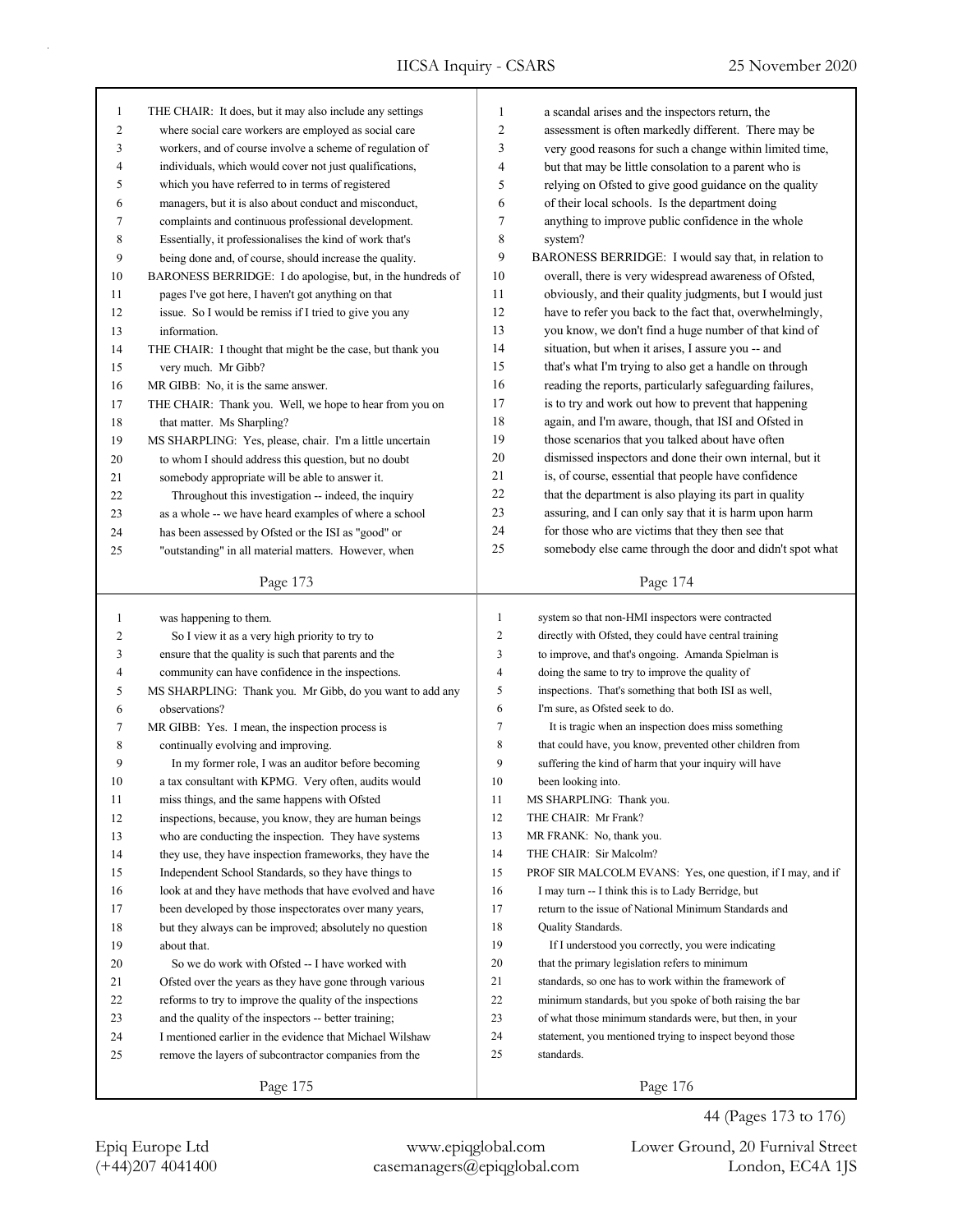| 1        | What I was wondering is if you could say a little            | $\mathbf{1}$   | that will go out, it will raise the bar in that sense,     |
|----------|--------------------------------------------------------------|----------------|------------------------------------------------------------|
| 2        | bit about what you meant by "inspect beyond the              | $\overline{c}$ | in terms of introducing quality measurements, not just     |
| 3        | standards", whether that is, shall we say -- how would       | 3              | "adequate" or language of -- they don't use "pass" and     |
| 4        | one do that, I suppose, in practice and in a consistent      | $\overline{4}$ | "fail", but that basic language. They will talk about,     |
| 5        | way, but were you, through that, trying to suggest that      | 5              | "What can you do to improve? What can you do to get up     |
| 6        | that would be a way of achieving the equivalence of          | 6              | to a higher level of quality?" So use that language.       |
| 7        | Quality Standards but within the existing statutory          | $\tau$         | This is what we are trying to do to, as I say,             |
| 8        | framework?                                                   | 8              | achieve that outcome. If that doesn't work, then the       |
| 9        | BARONESS BERRIDGE: Yes, I was. I think the best analogy is   | 9              | door is not closed to doing it by primary legislation to   |
| 10       | how the Independent School Standards are used. If you        | 10             | remove the word "minimum" and change to a quality          |
| 11       | read the reports of the inspections against those            | 11             | standard like the care home situation.                     |
| 12       | standards, you will have, like -- it's called "minimum",     | 12             | PROF SIR MALCOLM EVANS: Thank you very much.               |
| 13       | but it is actually quite a high bar to actually exist as     | 13             | THE CHAIR: Thank you. We have no further questions. Thank  |
| 14       | a school.                                                    | 14             | you very much, Lady Berridge and Mr Gibb.                  |
| 15       | But the reports themselves will use the frameworks           | 15             | BARONESS BERRIDGE: Thank you.                              |
| 16       | of "outstanding", "good" and the other measures, so this     | 16             | MR GIBB: Thank you.                                        |
| 17       | was the dialogue we had with Ofsted to say, "Why is it       | 17             | (The witnesses withdrew)                                   |
| 18       | that in our assessed setting you think that the minimum      | 18             | MS SCOLDING: Chair, we have no further evidence for today. |
| 19       | standard means you just have to say 'pass' or 'fail"',       | 19             | I'm sure you will be very pleased to hear that. May we     |
| 20       | whereas in the ISS situation, which is a similar type of     | 20             | resume again tomorrow morning at 10.30 am, with your       |
| 21       | standard, when they inspect their 1,000 or more              | 21             | permission?                                                |
| 22       | independent schools, we have reports that look more akin     | 22             | THE CHAIR: Thank you, Ms Scolding. We will do that.        |
| 23       | to an Ofsted report.                                         | 23             | MS SCOLDING: Thank you very much.                          |
| 24       | So it is that practice that we are wanting to instil         | 24             | $(4.01 \text{ pm})$                                        |
| 25       | and the changes to the standards in the consultation         | 25             | (The hearing was adjourned to                              |
|          | Page 177                                                     |                | Page 178                                                   |
|          |                                                              |                |                                                            |
| 1        | Thursday, 26 November 2020 at 10.30 am)                      |                |                                                            |
| 2        |                                                              |                |                                                            |
| 3        |                                                              |                |                                                            |
| 4<br>5   | INDEX                                                        |                |                                                            |
|          | DR SUZANNE SMITH (affirmed) 1                                |                |                                                            |
| 6        |                                                              |                |                                                            |
|          | Examination by MS NIELD 1                                    |                |                                                            |
| 7        | Questions from THE PANEL 34                                  |                |                                                            |
|          | Further examination by MS NIELD 36                           |                |                                                            |
| 8        | Further questions from THE PANEL 37                          |                |                                                            |
| 9        | BARONESS ELIZABETH BERRIDGE (sworn) 38                       |                |                                                            |
| 10<br>11 | MR NICHOLAS GIBB (sworn) 38<br>Examination by MS SCOLDING 38 |                |                                                            |
| 12       | Questions from THE PANEL 172                                 |                |                                                            |
| 13       |                                                              |                |                                                            |
| 14       |                                                              |                |                                                            |
| 15       |                                                              |                |                                                            |
| 16       |                                                              |                |                                                            |
| 17       |                                                              |                |                                                            |
| 18       |                                                              |                |                                                            |
| 19       |                                                              |                |                                                            |
| 20<br>21 |                                                              |                |                                                            |
| 22       |                                                              |                |                                                            |
| 23       |                                                              |                |                                                            |
| 24       |                                                              |                |                                                            |
| 25       |                                                              |                |                                                            |
|          | Page 179                                                     |                |                                                            |
|          |                                                              |                |                                                            |
|          |                                                              |                | 45 (Pages 177 to 179)                                      |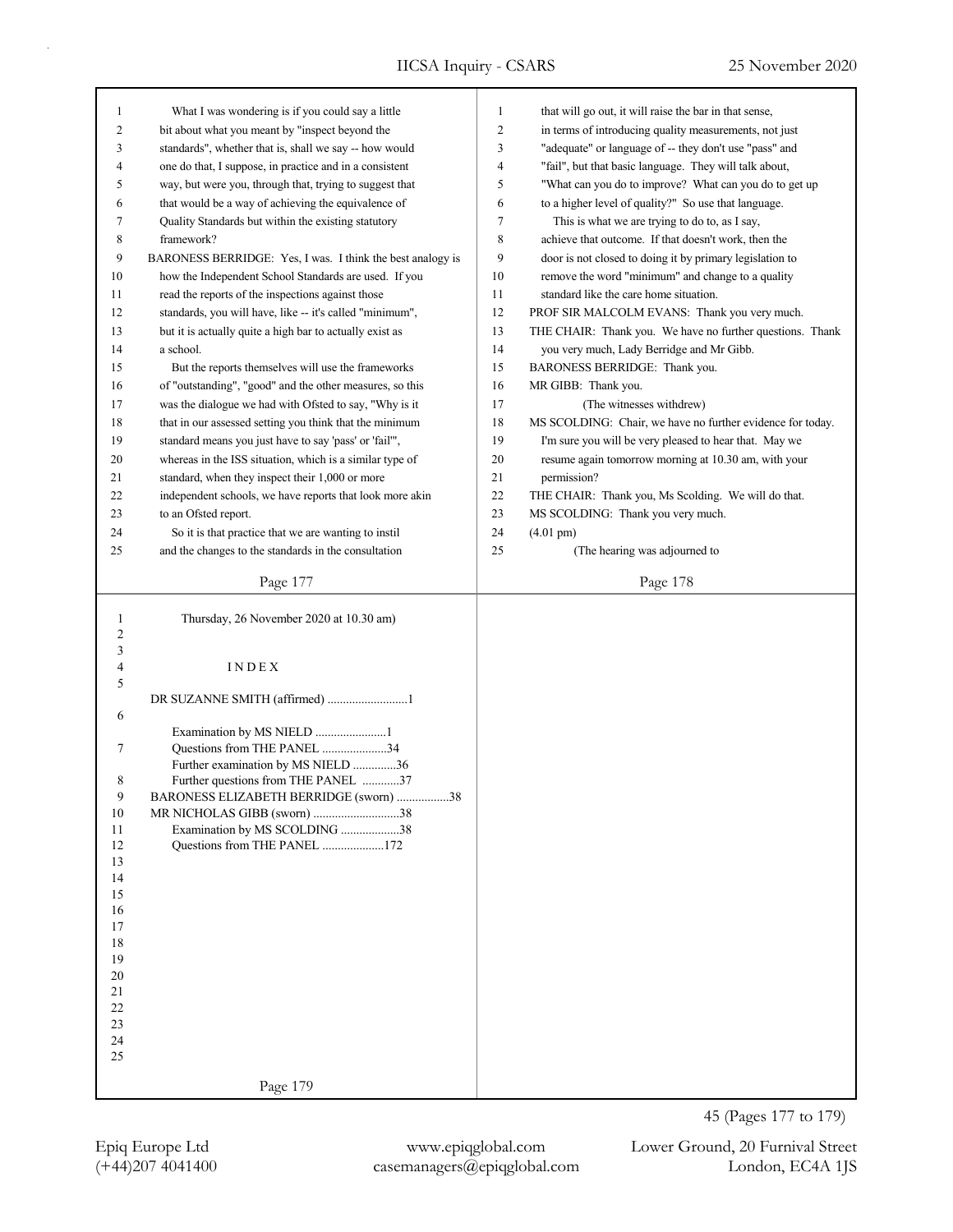| A                  | 90:3 128:2                  | achieving 64:21                    | 156:2                        | <b>afford</b> 166:8            |
|--------------------|-----------------------------|------------------------------------|------------------------------|--------------------------------|
| A1 2:9 39:20       | 142:2,23 145:9              | 119:11 177:6                       | address 120:23               | aforethought                   |
| abide 63:24 66:1   | 145:17,23                   | act 5:3 6:11 12:4                  | 132:23 173:20                | 79:9                           |
| 68:19,21           | 146:13,16                   | 15:20 18:1                         | addressed                    | afraid 78:24                   |
| ability $43:11,12$ | 147:1,11,12                 | 19:23 22:5                         | 136:19                       | 106:14 117:11                  |
| 66:4,25 86:14      | 156:15                      | 26:7,9 27:18                       | adequacy 62:10               | 117:13 120:16                  |
| able 1:18,19       | academy 55:18               | 31:22 53:11,23                     | adequate 103:23              | afternoon 84:17                |
| $10:15$ 11:1,20    | 67:24 92:5                  | 54:23 55:7                         | 107:13 110:3                 | 84:18,18                       |
| 15:6,8 20:19       | 128:1 139:21                | 75:22 76:18                        | 114:23 115:7                 | 161:18                         |
| 20:24 21:1,2       | 139:22,23                   | 77:25 78:2,7                       | 120:7 134:14                 | age 5:10                       |
| 24:1 26:12,23      | 141:14 143:3                | 78:17 113:12                       | 156:10 160:8                 | aged 120:21                    |
| 30:14 37:10        | 146:5 147:19                | 145:5 158:6                        | 178:3                        | agencies 84:21                 |
| 66:21 87:14        | 148:20 152:3                | 165:7                              | adequately                   | agency 9:9,10                  |
| 112:4 120:25       | 154:4,5,14                  | acted 112:22                       | 137:13                       | 40:22,24 65:3                  |
| 128:16 149:22      | 156:14                      | acting $71:25$                     | adjourned                    | 82:7,8,10 89:9                 |
| 156:11 165:9       | accept $56:16$              | 149:22                             | 178:25                       | 161:23 162:25                  |
| 173:21             | 128:22                      | action $13:12$                     | adjournment                  | agenda 76:11                   |
| absence 156:10     | acceptable 34:5             | 34:1 74:10                         | 84:15                        | 165:23                         |
| absent 45:18       | 107:8 128:21                | 76:23 89:8                         | admission 14:5               | <b>Agnew 124:1</b>             |
| absolute 57:23     | accepted 12:24              | 139:14,18                          | admissions                   | ago 34:19 52:8                 |
| 107:2              | 142:14                      | 140:13,13                          | 40:22 70:19                  | 58:7 61:1                      |
| absolutely 7:4     | access 31:13                | 142:5 144:10                       | admit $2:19$                 | 146:23 147:17                  |
| 15:6 23:1          | 85:4                        | 144:18 149:21                      | 18:16                        | 155:2 165:24                   |
| 30:13 49:3         | accident 156:22             | activities 122:9                   | admitted 12:22               | agree 64:2 141:2               |
| 117:14 120:4       | accommodated                | 150:2,4                            | 13:8 15:21,23                | 142:20 166:13                  |
| 121:16 125:2,8     | 165:25                      | activity $4:15,20$                 | adult 29:3,7                 | agreed 169:23                  |
| 156:11 175:18      | accommodating               | 5:12 6:2,3,22                      | 160:16                       | agreement                      |
| abuse 5:2 9:12     | 117:8                       | 6:25 7:8 11:1                      | <b>adults</b> 3:21,24        | 119:16 145:24                  |
| 29:19 30:15        | accommodation               | 13:24 21:10                        | 12:1 16:8                    | 146:4                          |
| 58:14 72:24        | 165:7                       | 25:7 26:18                         | 25:25 35:2,5                 | agreements                     |
| 75:17,18,18        | accomplished                | 27:1,5,10,11                       | 37:14 73:25                  | 148:15                         |
| 77:17,22,24        | 124:19                      | 27:11,16 28:7                      | advanced 28:10               | agrees 107:10                  |
| 78:1 87:7          | account 55:7                | 31:20,21,23                        | adversely 18:2               | 107:12                         |
| 156:12 160:19      | 74:8 150:17                 | 32:5 33:4,8                        | advice 45:22                 | Ah 111:25 112:1                |
| 170:24             | 151:6 166:15                | 34:21 35:1,2,3                     | 46:1,10 58:9                 | 112:2<br>akin 177:22           |
| abuses 5:6         | accountability              | 35:4,5 73:6                        | 58:10 85:20,22               |                                |
| abusing $100:13$   | 40:25 148:18                | 124:17                             | 95:25 99:15                  | alacrity 46:25                 |
| academic 52:24     | 153:6,13<br>accountable 3:3 | actualité 63:18                    | 158:24 170:9<br>advise 11:21 | alcohol 157:22<br>alert 100:12 |
| 57:10 111:14       | 134:25 135:2                | acutely $43:16$<br>add 44:19 47:19 | advised 138:10               | allegation 19:9                |
| 160:7              | 150:1,1,5                   | 50:13 56:15                        |                              | 19:19,20 90:24                 |
| academically       | accountant                  | 69:11 108:11                       | advising 16:25<br>advocacy   | allegations                    |
| 54:6,13,16         | 41:22 63:23                 | 137:9 175:5                        | 169:10,18                    | 22:24 36:23                    |
| academies 42:13    | 68:13                       | adding $100:17$                    | advocate 102:19              | 66:17 72:23                    |
| 65:14,18,20        | achieve 118:15              | addition 157:2                     | 167:12                       | 92:3                           |
| 66:15 67:13,14     | 118:25 119:16               | additional 19:17                   | affirmed 1:7                 | alleged $41:11$                |
| 67:17 68:8         | 148:25 178:8                | 50:10 107:25                       | 179:5                        | allocation 50:12               |
|                    |                             |                                    |                              |                                |

(+44)207 4041400 casemanagers@epiqglobal.com London, EC4A 1JS www.epiqglobal.com Lower Ground, 20 Furnival Street

л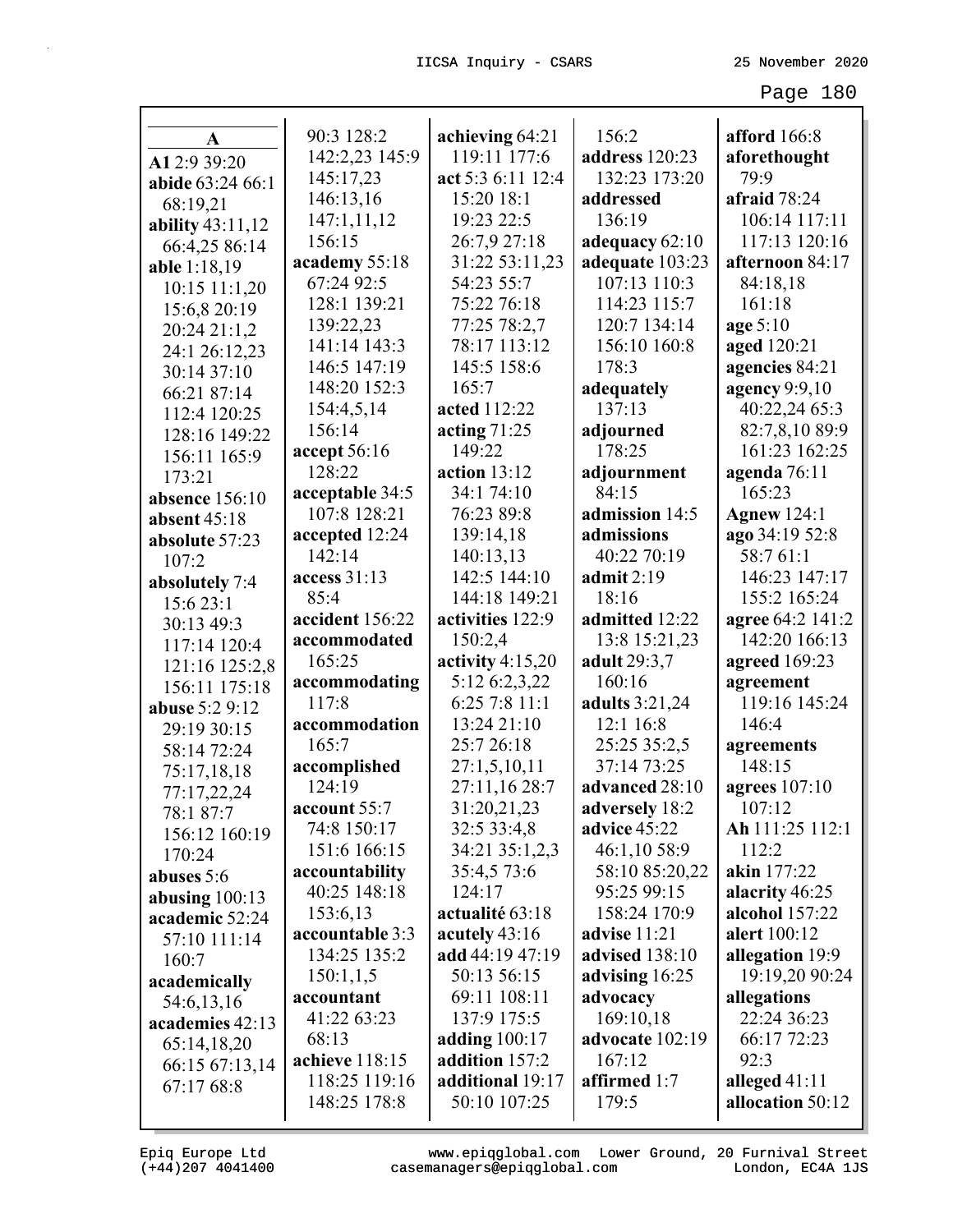| allotted 133:15   | 141:9,9,10,10    | 37:13 39:13        | arrangement      | association          |
|-------------------|------------------|--------------------|------------------|----------------------|
| alongside 73:11   | 143:25 144:16    | 47:4 66:6          | 83:20 120:12     | 79:14 92:15          |
| 85:8              | appeals 141:18   | 69:13,14 71:10     | arrangements     | 107:4 132:11         |
| alternatively     | appear $13:10$   | 73:3,8 89:9        | 54:24 96:25      | 132:15               |
| 66:7              | 18:1 86:21       | 99:12 101:22       | arranging 29:8   | associations         |
| Amanda 45:20      | appeared 14:22   | 101:22 105:12      | arrested 87:6    | 132:13,16,20         |
| 47:18 65:2        | appears 6:1      | 106:5 109:7        | 88:16 91:1       | assume 40:9          |
| 83:21 121:2,9     | applaud $103:14$ | 112:8,10,17        | arrive 1:20 10:7 | assumes 66:22        |
| 122:5 176:3       | applause 143:2   | 113:3 133:16       | 22:20 25:22      | assuming             |
| amazing 55:22     | apples 154:4     | 150:22 154:19      | arrived 35:16    | 134:20               |
| amending 141:9    | applicant        | 167:18 170:17      | article 91:9     | assumptions          |
| America 76:2      | 156:24           | 171:8 173:21       | asked 11:25      | 108:6                |
| amount 6:14       | applications     | appropriately      | 12:4,10 27:1     | assurance 33:15      |
| 18:11,25 32:22    | 6:14             | 76:23              | 37:3 49:16       | 35:22 121:19         |
| 33:9 121:3        | applied 5:22     | approval 124:11    | 87:12 94:5       | 121:20,22            |
| 125:3,9 148:19    | applies 60:11    | 134:6              | 97:25 112:9      | 134:19 139:7         |
| amounts 15:23     | 65:6,7 66:13     | approximately      | 137:6,22 139:2   | assure 76:20         |
| analogy 113:9     | 68:20 128:24     | 38:23 131:22       | 163:9 169:7      | 77:6 118:1           |
| 151:10 177:9      | 130:18           | 131:23             | asking 2:5 20:23 | 138:25 139:2         |
| analysis 17:23    | apply 6:23 12:7  | <b>April</b> 172:6 | 29:12 39:4       | 148:7 174:14         |
| 64:2 141:2        | 20:13 25:19      | architecture       | 43:9 84:6        | assured 37:10        |
| 152:23            | 26:20 27:4       | 60:5               | 131:4 137:17     | assurer 138:1        |
| ancillary 58:20   | 32:16,21 65:21   | area 25:13 71:4    | 138:14 163:4,6   | 147:7                |
| and/or $16:8$     | 66:11,14 69:4    | 71:12 104:19       | asks 48:11       | assuring 125:11      |
| angle $126:2$     | 75:14 126:10     | 107:11 108:5       | aspect $154:7$   | 174:23               |
| announced         | 126:12           | 113:23 158:20      | assertion 18:3   | <b>AstraZeneca</b>   |
| 120:14            | applying 21:3    | 160:9,15           | 21:16 22:7       | 67:19                |
| annual 123:12     | 31:25 37:6       | 170:13             | assertions 23:24 | asymmetry            |
| answer $39:10$    | appoint 135:7    | areas $40:18$      | 24:1             | 139:18 152:25        |
| 61:2 131:5        | appointed 135:7  | 95:15,15           | assess $14:12$   | 155:19 156:13        |
| 173:16,21         | appointment      | 100:22 107:10      | 22:15            | attachment           |
| answered 39:18    | 29:6             | 120:20,22          | assessed 67:24   | 118:8                |
| 119:22            | appraisals 68:2  | 136:13,17,20       | 173:24 177:18    | attainment           |
| anybody 7:7       | approach 12:6    | 139:10 151:16      | assessment 14:9  | 52:24                |
| 43:13 66:13       | 13:19 18:14      | 154:1              | 21:2,7,8 44:14   | attempting           |
| 78:2 127:13,19    | 23:11 68:7       | arguably 103:10    | 49:17 142:20     | 26:17                |
| 150:14 162:12     | 104:22 105:19    | argument 132:9     | 174:2            | <b>attend</b> 167:13 |
| 162:16            | 121:5 124:18     | 136:6              | assessments      | attendance 41:3      |
| anybody's $31:17$ | 124:25 125:20    | arguments          | 40:25 118:24     | 48:10,16,23          |
| anymore 121:18    | 128:7 130:5      | 136:7              | asset 104:13     | 50:21 51:10,12       |
| 132:4             | 132:22 136:10    | arisen 93:8        | assistance 39:3  | attending 50:23      |
| anyway 89:23      | 142:18,25        | arises 174:1,14    | 41:4 49:12       | attention 6:4        |
| apologise         | 162:11,12        | arising 36:8       | 99:15 161:6      | 53:4 85:7,25         |
| 133:15 163:19     | approached       | Arks 153:9         | assistant 58:20  | 124:6 157:12         |
| 173:10            | 17:5 18:4        | arose 98:16        | assistants       | 163:17               |
| apparent 33:2     | appropriate      | arrange 1:25       | 162:17,18        | attitude 103:12      |
| appeal $52:10$    | 14:13 22:21      | 28:21              | assisted 19:12   | attitudes 56:17      |

(+44)207 4041400 casemanagers@epiqglobal.com London, EC4A 1JS www.epiqglobal.com Lower Ground, 20 Furnival Street

┚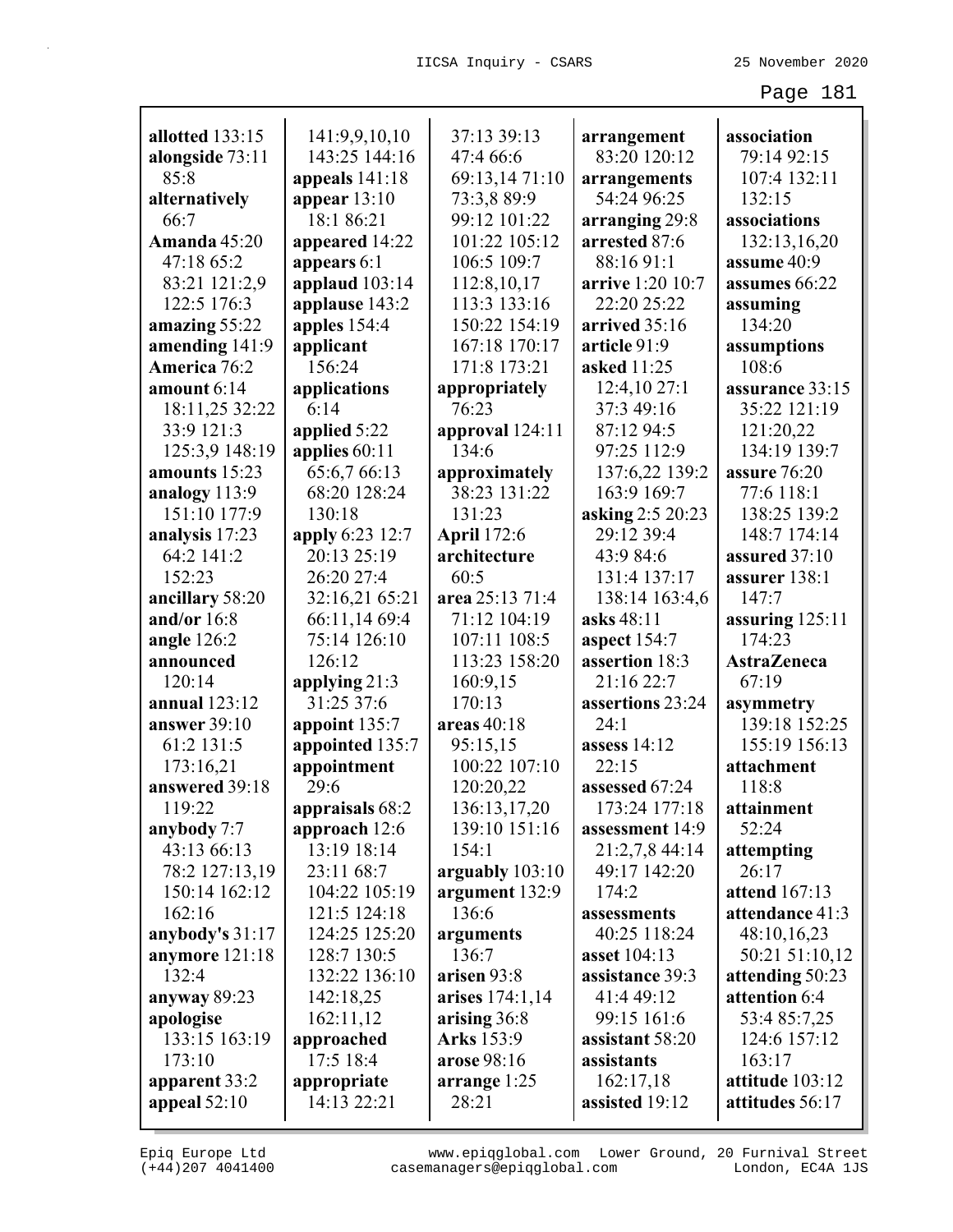| 56:21                 | 52:12 54:2           | 138:1 158:19          | 139:11,15             | 96:18 117:23          |
|-----------------------|----------------------|-----------------------|-----------------------|-----------------------|
| auditor 175:9         | 57:7 62:18           | bad 80:15,17          | 140:3 141:3           | 131:24 147:14         |
| <b>audits</b> 175:10  | 75:20 83:1           | 140:25                | 142:21 143:22         | 151:14 169:7          |
| <b>August</b> 172:14  | 85:12,19 86:3        | badge 58:5            | 144:6 145:12          | basis $25:12$         |
| <b>Australia</b> 76:1 | 86:22 88:17          | <b>bag</b> 149:8      | 145:16 146:9          | 54:20 64:21,22        |
| authorities 8:5       | 92:2 93:19           | balance 10:24         | 147:2 148:2,10        | 68:1,2 92:20          |
| 9:2 47:23 48:6        | 94:14 97:24          | 11:2 21:4,5,22        | 149:25 151:24         | 94:14 122:17          |
| 48:15,22 51:7         | 118:14 137:15        | 22:21 32:14           | 153:14 154:23         | 123:13 147:14         |
| 51:20 52:16           | 137:18 138:14        | 98:17,18 110:1        | 154:25 155:24         | 147:20 164:13         |
| 63:17 77:23           | 138:15 141:9         | 110:3                 | 156:23 158:2          | basket 35:20          |
| 83:6 147:6            | 146:4,10 148:8       | <b>Bamford</b> 111:24 | 158:24 159:13         | <b>bear</b> 1:21 2:2  |
| 153:1,5,17            | 150:8 151:5          | <b>bandied</b> 152:19 | 163:25 164:16         | 10:24 18:24           |
| authority 10:20       | 158:25 171:6         | bar 11:712:1          | 166:14 167:23         | 22:17                 |
| 13:1 14:17,20         | 172:18 174:18        | 14:13 16:25           | 168:15 169:17         | bearing $101:18$      |
| 46:4,14 48:6          | awareness            | 17:14 18:6,10         | 171:1 172:18          | 107:16                |
| 48:14,21 49:1         | 174:10               | 24:8 34:2 70:1        | 172:24 173:10         | becoming 175:9        |
| 51:5 78:11            |                      | 71:22 119:4           | 174:9 177:9           | befriend 30:14        |
| 86:8 87:24            | B                    | 176:22 177:13         | 178:15 179:9          | beginning             |
| 89:13,25 90:17        | <b>back</b> 10:15    | 178:1                 | <b>barred</b> 3:21,21 | 101:14                |
| 91:21 95:22           | 14:16 16:14          | <b>bare</b> 120:7     | 3:23 4:18,23          | behalf 7:23           |
| 96:2 99:2             | 22:10 23:13          | <b>Baroness</b> 38:10 | 5:25 6:1,3,5,24       | 44:23 48:11           |
| 127:25 151:16         | 24:2 25:21           | 38:13 39:23           | $10:2$ 11:1           | 75:24 97:1            |
| 153:19 154:2          | 31:15 45:3,8         | 40:1,18 42:3,8        | 12:17 13:18           | 151:7 167:12          |
| Autistic 116:24       | 49:2,25 50:15        | 42:16,22 43:5         | 16:7,8,16 19:6        | behaviour 15:17       |
| 161:7                 | 51:10,16,25          | 43:13 45:11           | 20:6 22:22            | 15:19,24 16:4         |
| autobar 4:10,11       | 52:2,4,12            | 47:7 48:5,20          | 24:9,22 25:10         | 18:19 19:10           |
| 4:136:18              | 57:12 69:6,8         | 49:15 52:6,11         | 25:24 26:6,12         | 22:4 41:2             |
| autobarring 6:8       | 70:9,12 72:12        | 53:17 55:14           | 26:17,20,25           | 74:19,22              |
| automatic 4:4         | 73:21 74:4           | 60:9 69:11            | 27:5,9,12 28:7        | 102:12,24             |
| $4:19,25\;5:1,8$      | 82:2 84:5,19         | 71:3,15 73:10         | 28:10 30:4,7,8        | 122:8 170:13          |
| automatically         | 93:6 106:14,21       | 76:13 78:5,23         | 30:14 101:25          | behavioural           |
| 4:18,23 128:18        | 107:8,17             | 79:22 81:4            | barring $2:24,25$     | 118:7,8               |
| autonomy 110:1        | 112:18 114:11        | 82:18,21 85:12        | 3:1,18 4:3,4,14       | beings $175:12$       |
| 110:3 126:17          | 115:20 119:15        | 86:17 87:17           | 4:19 5:8,20           | <b>belief</b> 2:15,16 |
| 148:8                 | 123:5 126:22         | 88:24 91:2,19         | 9:19 11:16            | 24:14 39:25           |
| avail 37:18           | 127:11 133:12        | 93:3 94:13            | 12:9 26:22            | 40:7                  |
| available 14:15       | 135:22 136:1         | 95:17 96:12           | 71:18 74:2            | believe 52:7          |
| 20:22 30:9            | 141:8 145:21         | 97:5 99:1,5           | <b>base</b> 138:17    | 74:14,24 81:6         |
| 31:9,9 33:6           | 155:23 156:2         | 100:2,21 103:5        | based $4:21$          | 88:3 97:8             |
| 104:8 148:14          | 163:11 165:12        | 104:20 106:13         | 34:21 51:2            | 109:7 120:2           |
| avoid 77:3,3          | 167:23 174:12        | 107:15 108:22         | 118:16 138:5          | <b>Berridge</b> 38:11 |
| aware 8:6 9:24        | back-office          | 109:13 110:5          | baseline 107:24       | 38:11,13 39:19        |
| 13:10 14:25           | 153:3                | 112:7 113:23          | 108:11                | 39:23 40:1,18         |
| 24:7,18 31:17         | <b>backed</b> 73:2,4 | 114:1,5 115:9         | <b>basic 78:16</b>    | 41:8,23 42:3,8        |
| 43:16 44:4,8          | backfill 52:16       | 115:14 116:13         | 109:4,18,19           | 42:16,22 43:4         |
| 46:16 47:10,18        | background           | 117:5 118:11          | 178:4                 | 43:5,8,13             |
| 47:21 52:6,11         | 69:19 117:15         | 123:19 137:10         | basically 87:6        | 44:18 45:11           |
|                       |                      |                       |                       |                       |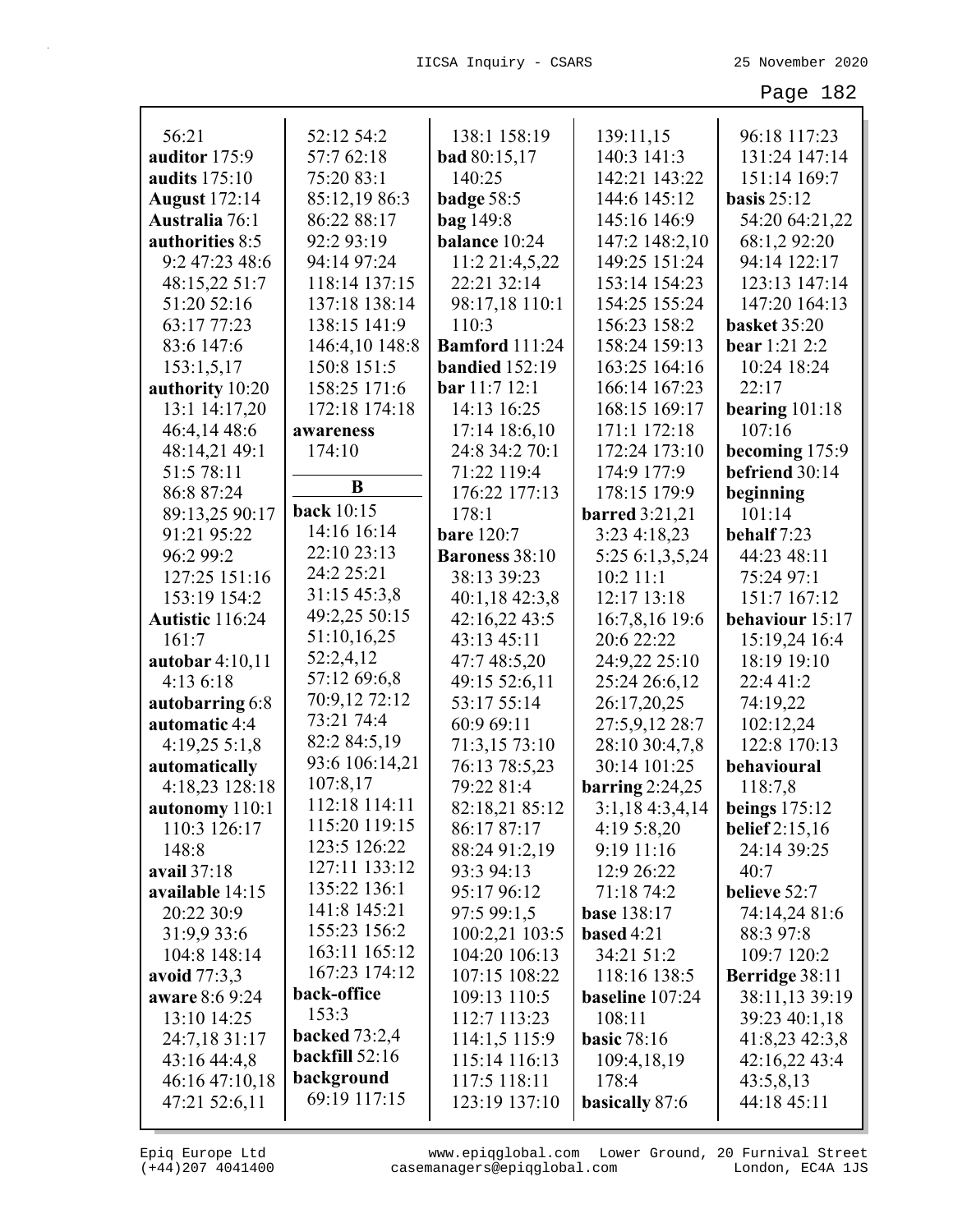| 47:7 48:5,20   | 173:10 174:9          | 115:23,25                 | 145:7                  | 90:24 116:1     |
|----------------|-----------------------|---------------------------|------------------------|-----------------|
| 49:15 50:14    | 176:16 177:9          | 116:1,2,15,16             | bringing 47:5          | 135:23 167:7    |
| 51:16 52:6,11  | 178:14,15             | 123:9, 11, 13, 15         | 62:16 158:22           | 177:12          |
| 52:19 53:17    | 179:9                 | 126:13 164:24             | brings $54:9$          | calls 61:5,8,17 |
| 55:14 60:3,9   | best 2:15,16 8:3      | 165:17 166:12             | <b>Bristol 95:6</b>    | candour 73:12   |
| 68:5 69:7,11   | 16:21 39:24           | 168:9,18                  | broad $42:23$          | 75:1 79:25      |
| 71:3,12,15     | 40:6 44:15            | 169:13,15                 | broadly 63:11          | 80:19 81:22     |
| 72:20 73:10    | 46:16 47:24           | bodies $22:18$            | brought 20:10          | capacity 49:9   |
| 76:13 77:16    | 50:8 53:8,11          | 81:18 82:5                | 43:24 55:9             | capital 42:19   |
| 78:5,23 79:22  | 53:23 54:2            | 102:19 131:16             | 56:19 85:6,25          | capture 79:2    |
| 81:4 82:18,21  | 55:20 56:10           | body 3:2 21:18            | 98:20 124:5            | care 19:12,16   |
| 84:19,20 85:12 | 105:6 177:9           | 63:25 87:20               | 158:11 163:17          | 21:19 43:1      |
| 86:17 87:17    | <b>better</b> 35:18   | 97:9 132:1                | bruising 19:15         | 44:24 45:25     |
| 88:24 91:2,19  | 45:15 81:22           | 157:7                     | 22:25                  | 52:17 53:5      |
| 93:3 94:13     | 93:21 103:12          | <b>boil</b> 137:19        | <b>brush</b> 102:17    | 89:16 95:3      |
| 95:17 96:12    | 119:7 121:13          | bold 59:14 85:17          | bucket 81:5            | 96:13 97:19     |
| 97:5 99:1,5    | 124:19,22             | <b>bore 78:25</b>         | <b>budget</b> 120:18   | 115:12,22       |
| 100:2,21 103:5 | 126:24 130:12         | <b>bother</b> 90:13       | building 53:19         | 116:2,7,16      |
| 104:20 106:13  | 152:24 175:23         | bottom 59:17              | 53:21 112:16           | 131:14 138:13   |
| 107:15 108:22  | beyond 21:5           | <b>bound</b> 22:14        | bumph $100:7$          | 163:21 164:1    |
| 109:13 110:5   | 55:15 98:19           | 66:10                     | bundle $1:12,14$       | 164:14 165:9    |
| 112:7 113:23   | 162:19 176:24         | boundaries 17:4           | 2:10 38:25             | 166:24 172:7    |
| 114:1,5 115:9  | 177:2                 | 103:4                     | 39:20                  | 172:12,12,23    |
| 115:14 116:13  | big 53:12 160:5       | box 116:18                | bundles 1:12           | 173:2,2 178:11  |
| 117:5,18       | bigger $123:8$        | boys 21:17                | 39:1                   | career 64:23    |
| 118:11 119:20  | <b>billion</b> 120:19 | branch $151:12$           | burden 71:24           | careful 98:4    |
| 123:19 127:10  | bin 109:24            | <b>brave</b> 112:5        | 126:9                  | 128:18          |
| 135:23 137:4   | bit 4:24 30:7         | breached 143:5            | burdens 31:24          | carefully 18:21 |
| 137:10 139:11  | 72:12 95:25           | breaches 144:19           | 126:8                  | 79:16 135:9     |
| 139:15 140:3   | 102:22 126:9          | breaching 86:12           | business 31:16         | caretaker 58:20 |
| 141:3 142:21   | 135:17,24             | break 1:23 38:1           | 124:20                 | 69:15 72:10,13  |
| 143:22 144:6   | 144:12 162:6          | 38:6,22,24                | busy $105:16$          | 73:20 78:7      |
| 145:12,16      | 177:2                 | 84:10,20                  | 171:23                 | 108:14          |
| 146:9 147:2    | <b>bite</b> 141:19    | 119:21 133:16             | buzz $58:3,4$          | caring $21:11$  |
| 148:2,10       | bits 80:15,15         | 133:20,22                 | $\mathbf C$            | carpet $102:18$ |
| 149:25 151:24  | 155:14                | 137:5                     | <b>Cabinet 124:4,5</b> | carries 133:24  |
| 153:14 154:22  | <b>black</b> 90:17    | breaking 38:23            | 150:5                  | carry 98:25     |
| 154:23,25      | blurred 103:4         | <b>Bridge 124:22</b>      | call 1:18 3:2 5:1      | case 8:19 9:12  |
| 155:15,24      | board $60:20$         | <b>brief</b> 12:20        | 38:11 39:4             | 9:19 10:1,5,9   |
| 156:23 158:2   | 81:19 107:23          | briefly 11:15             | 64:4 69:10             | 11:8 12:5       |
| 158:24 159:10  | 145:19 165:22         | 16:17 19:4                | 89:15,17,25            | 13:19,24 14:4   |
| 159:13,18      | boarded 165:24        | 36:8,13                   | 109:3 142:4            | 14:10,14,19,21  |
| 163:11,19,25   | boarding $79:13$      | brilliant 54:12           | 143:4 152:12           | 14:25 16:14,15  |
| 164:16 166:14  | 87:4,12 88:3          | 108:18 111:16             | 158:4 172:13           | 18:3 19:1,17    |
| 167:23 168:15  | 103:2 114:21          | <b>bring</b> $7:223:39:2$ | called $51:1$          | 20:1,12,15      |
| 169:17 171:1   | 114:23 115:4          | 61:15 123:19              | 64:10 83:4             | 21:10 22:3,8    |
| 172:3,18,24    | 115:16,18,22          | 129:21 137:22             |                        | 23:4,4 24:2,6   |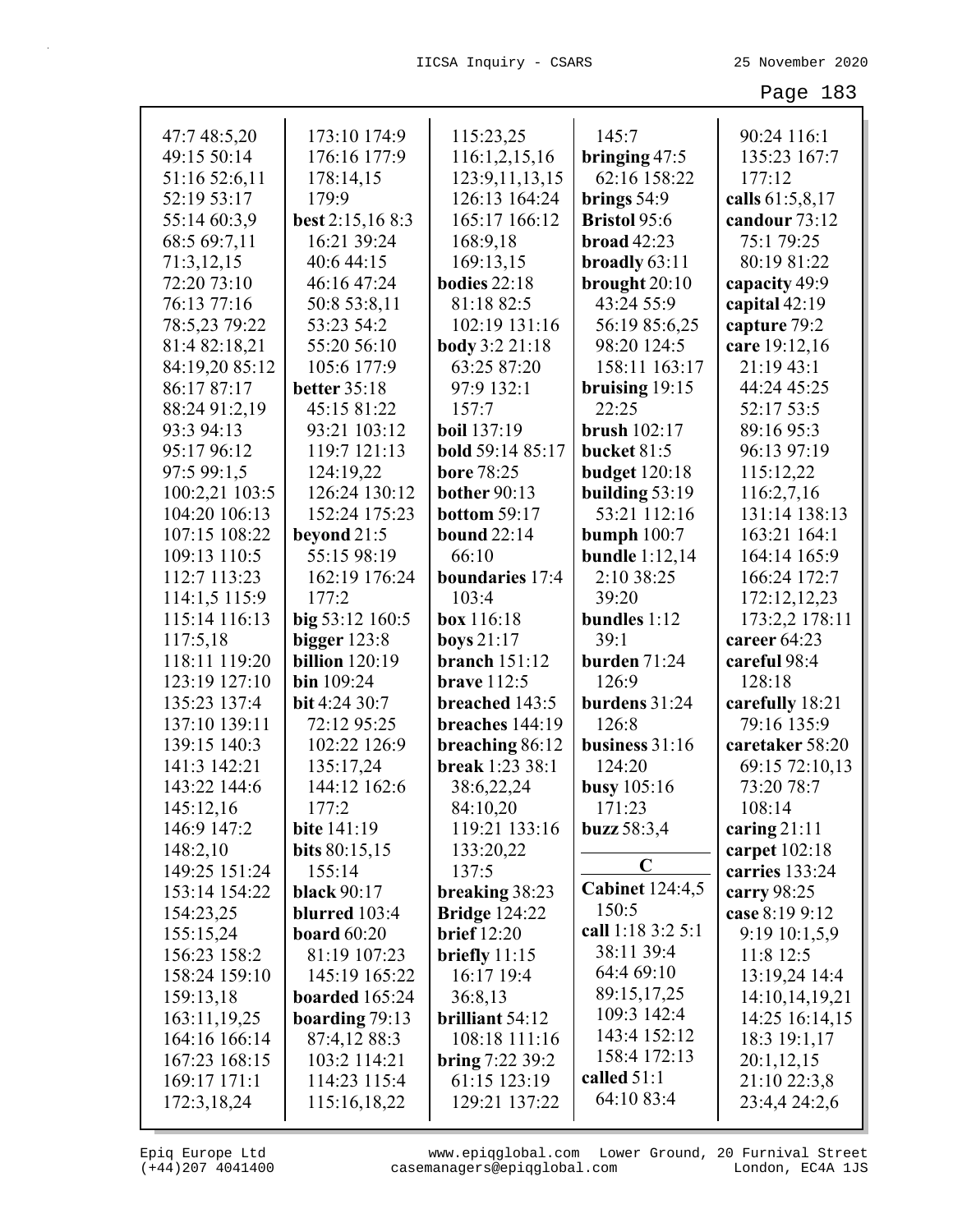|                  |                   |                            |                 | 37:14 42:25       |
|------------------|-------------------|----------------------------|-----------------|-------------------|
| 33:23,23 34:4    | 128:2,11          | 176:12,14                  | checks 28:16,24 |                   |
| 34:4 52:8        | 147:10,11         | 178:13,18,22               | 30:3,20 31:9    | 43:11,12,19       |
| 69:21 71:7       | 159:19            | challenge $61:14$<br>112:1 | 32:6,7,9 37:6   | 44:1,2,12,13      |
| 74:6 76:9 81:6   | central 56:23     |                            | 155:25 156:2,5  | 44:17,25 45:1     |
| 90:15 91:1       | 89:12 131:19      | challenges 118:7           | 156:6,25,25     | 45:4,5,8,18,23    |
| 101:10 102:10    | 162:2 176:2       | challenging                | 157:1,2,2,4,8   | 45:24 46:1,17     |
| 102:11 111:11    | centralisation    | 138:21                     | 157:23          | 47:13,20 49:10    |
| 111:12 118:1     | 110:2             | chance 155:16              | Chetham's       | 49:13,16,19,24    |
| 128:17 129:10    | centralise 68:17  | change 17:10,14            | 111:16          | 50:7,17,19,20     |
| 131:25 138:23    | centralised       | 18:5,9 52:7                | chief 28:13     | 50:20,23 51:13    |
| 153:8 166:1      | 121:8             | 55:22 56:17,21             | 55:18 56:22     | 52:4 53:5,6,11    |
| 173:14           | centrality 53:15  | 59:19 70:4                 | 135:5,5,7       | 53:23,24 54:1     |
| case-by-case     | centre 43:22      | 111:2 119:8                | child 5:9,12,13 | 54:3,13,15,21     |
| 94:13            | 138:18            | 158:7,9,10                 | 7:12,13 9:12    | 54:23 55:2,7      |
| cases 9:11 12:6  | CEO 151:24        | 159:2,5 166:18             | 17:7 18:23      | 55:10,20 56:4     |
| 12:8 18:20       | certain 18:11     | 174:3 178:10               | 19:16,19 21:15  | 56:19 57:7,13     |
| 33:16 48:10      | 25:2 47:19,23     | changed $64:19$            | 22:25 28:19     | 59:4,13 63:15     |
| 69:18,19 76:21   | 78:19 89:3,14     | 127:21 155:24              | 29:1,3,4,8,8    | 69:9 70:13        |
| 89:15,15 93:15   | 106:18 145:12     | changes $163:13$           | 30:24,25 41:20  | 73:18,24 74:11    |
| 94:24 95:15      | 149:19 158:14     | 177:25                     | 42:7 46:5,18    | 75:3,12,15        |
| 96:23 100:4,9    | 162:8             | changing $56:5,7$          | 47:4,15 48:4,8  | 77:3,13 81:22     |
| 101:9 102:7      | certainly 63:17   | 56:10 119:12               | 48:23 50:3      | 85:13 86:2        |
| 112:8,21 118:7   | 84:25 95:7        | 132:24                     | 51:2 53:9,12    | 89:19 93:5        |
| 132:25 149:1,6   | 102:10 132:25     | charge $19:21$             | 57:17 60:5      | 96:18,22          |
| 151:18 156:4,8   | 142:19 156:9      | 98:10 99:11                | 62:10 72:23     | 100:14,18         |
| catch 74:22      | 158:2             | charged 51:4               | 97:20 101:25    | 103:20,22         |
| category 4:17,25 | certificate 30:10 | 98:7                       | 102:9 108:7     | 104:3 106:17      |
| 5:14,18          | 36:10             | charities 112:15           | 113:18 127:18   | 111:2 113:9       |
| catering 27:16   | cetera 9:2 18:8   | charity 144:22             | 128:15,20       | 115:4 116:22      |
| 58:21            | 20:25 34:21,21    | 144:23 145:1,6             | 143:23 144:6    | 117:3,9 118:3     |
| cause 35:9 76:16 | 35:9 45:17        | 145:13 146:15              | 164:25 166:5    | 118:5 119:8       |
| 90:4             | 52:18 61:17       | chartered 41:22            | 166:23 167:1    | 123:11 143:12     |
| caused 7:12      | 72:10 89:5        | 63:23                      | 167:18          | 143:13 159:2      |
| 18:23 156:10     | 94:19 99:8        | chat 117:25                | child's 28:21   | 159:16,17,17      |
| causes 67:5      | 105:18 151:1      | check 5:22,25              | child-on-child  | 160:18 161:3,4    |
| 150:18           | chains 153:9,10   | 6:24,24 8:14               | 58:13           | 161:4,8 164:9     |
| caution 4:8      | chair 1:3,5 2:7   | 9:18,20 26:20              | children 5:8,10 | 164:11,18         |
| 15:22            | 2:18,20 34:7,9    | 28:10 29:18                | 5:17 12:1       | 165:5,7,7,10      |
| cautions 37:12   | 34:11,12,14,15    | 30:1,4,5,5,18              | 13:25 17:20     | 166:9, 10, 16, 21 |
| caveats 102:5    | 36:7 37:2,22      | 30:19 33:25                | 18:8 19:10,11   | 167:3 169:11      |
| cent 33:16,22    | 37:24 38:2,8,9    | 35:12,19 36:1              | 19:23 20:1      | 169:20 172:8      |
| 45:7 50:23,24    | 84:9,9,11,17      | 36:19,20 160:6             | 21:12 22:1,3    | 176:8             |
| 51:11,13,14      | 84:18 103:1       | 161:12                     | 24:8,13 25:25   | children's 3:21   |
| 65:19 67:15,16   | 133:14,16,17      | checked 157:6,8            | 27:14 28:8,25   | 3:22 4:17 10:2    |
| 90:13 126:19     | 157:7 172:1,3     | checking 31:4              | 29:19,23 30:15  | 12:17 13:18       |
| 126:22,23        | 172:18,21         | 33:5 156:10                | 31:2,3,6,13,18  | 16:8 19:5 20:6    |
| 127:1,1,2,2      | 173:1,14,17,19    | 157:4,19,25                | 35:3,4,23       | 45:25 52:16       |
|                  |                   |                            |                 |                   |

(+44)207 4041400 casemanagers@epiqglobal.com London, EC4A 1JS www.epiqglobal.com Lower Ground, 20 Furnival Street

л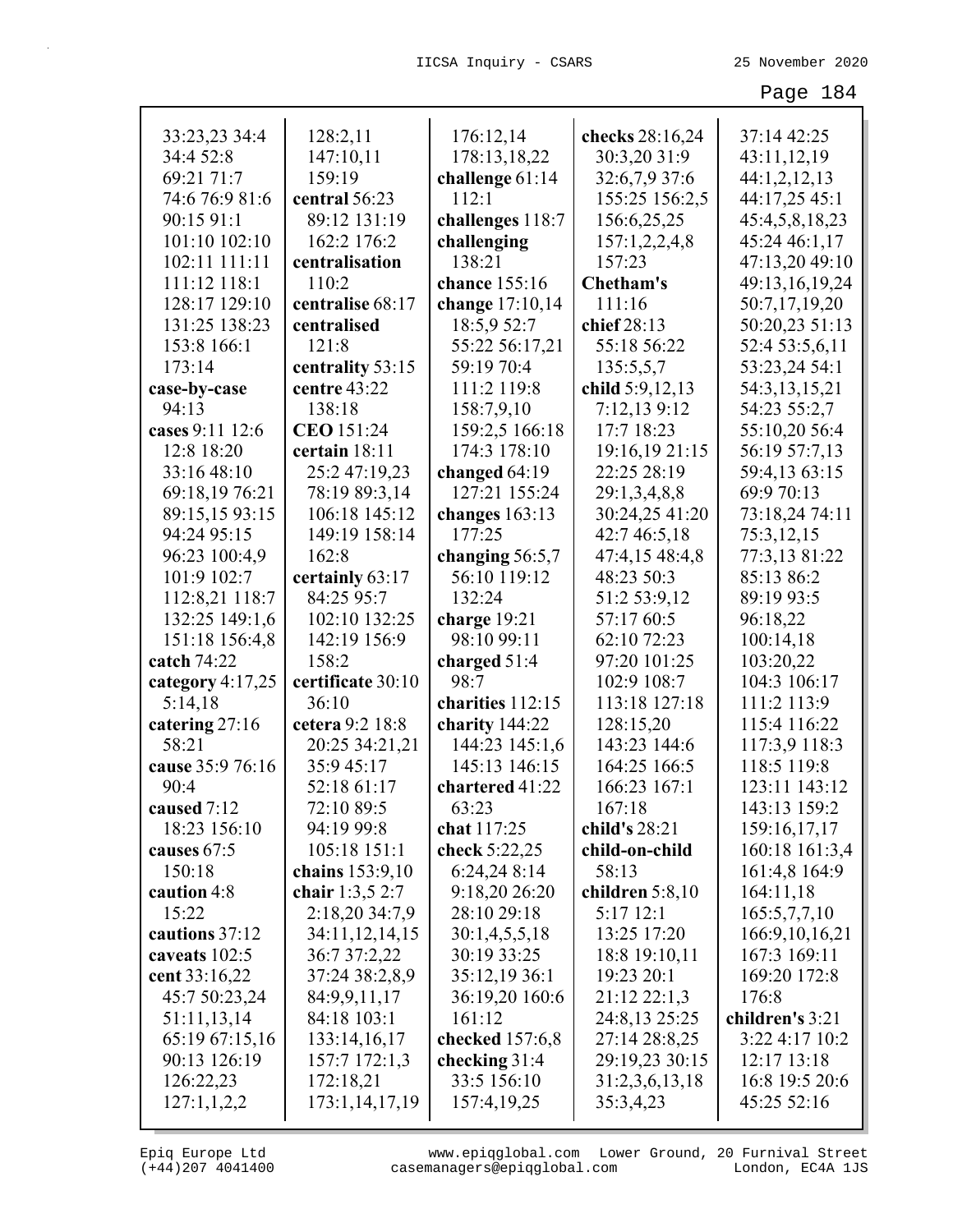| 85:19 89:16         | cleaner $72:9,13$ | colleagues 17:17 | coming 28:8    | 76:5            |
|---------------------|-------------------|------------------|----------------|-----------------|
| 91:23 92:13         | 73:20             | 34:9 151:1       | 31:6 67:3      | complaints 76:3 |
| 95:3 97:19          | clear 13:15       | collect 94:2     | 126:1 159:15   | 82:10 150:21    |
| 116:9 117:1,8       | 23:12 24:11       | collection 94:8  | comment 29:16  | 173:7           |
| 118:10 121:23       | 45:13 46:10,11    | colloquial 78:14 | 93:7 142:21    | complete 48:20  |
| 143:18 160:23       | 53:22 54:11,17    | colloquialism    | 172:5,21       | completed 24:20 |
| 163:23 164:11       | 68:17 72:1,8      | 144:13           | comments       | 33:25           |
| 164:18,22           | 74:14,15 85:15    | combine 41:17    | 169:19         | completely      |
| 166:3 167:7,16      | 93:1 100:25       | come 6:17 9:5    | commission     | 105:16 106:24   |
| 167:21 169:15       | 103:5 109:1       | 27:21,23 44:18   | 78:23 131:14   | 131:9 140:11    |
| 169:18 172:11       | 120:4 121:16      | 44:22 48:10      | 144:22,23      | complex 49:11   |
| 172:23,24           | 123:25 125:2,8    | 49:2 56:22       | 145:1,6,13     | 49:19 95:15     |
| chip 129:22,23      | 148:24 166:17     | 57:12 58:2       | commissioner   | complexity      |
| choice 47:15        | 166:25 168:1,2    | 62:8 63:21       | 51:3 85:5,9    | 32:18,25 34:19  |
| 131:20              | 168:24            | 65:11 67:20      | commissioners  | 49:6 164:12     |
| choose 46:7         | clear-cut 101:16  | 68:5 69:6,8      | 83:5           | 166:1 167:18    |
| chooses 168:1       | clearly $1:99:12$ | 70:9,12 72:12    | commit 78:17   | compliance      |
| choosing 45:21      | 36:2 60:17        | 77:9,9,10,15     | commitment     | 104:14          |
| 47:2                | 69:12 154:2       | 80:9 81:15       | 120:8 122:12   | complicated     |
| chosen 135:9        | Clifton 88:12     | 82:2 83:11       | 123:6          | 35:3 75:16,21   |
| <b>Christine</b>    | 95:8 102:23       | 84:5 86:25       | commitments    | 118:5 154:8     |
| 116:21 117:22       | 104:12 111:12     | 91:24,25 92:1    | 122:9          | 158:15 159:20   |
| 118:19 160:1        | close 33:23       | 92:13 101:10     | committed 15:5 | 164:10,11       |
| chumocracy          | 44:12 50:15       | 102:19 104:25    | Committee 58:1 | 165:21          |
| 103:11 135:22       | 51:14 144:8       | 106:19 107:17    | common $6:14$  | complication    |
| 135:24              | closed 72:5       | 108:7 114:11     | 99:7           | 35:10           |
| circumstances       | 106:24 112:25     | 114:19 115:5     | Commons 149:6  | components      |
| 7:11,218:1          | 118:12 119:14     | 115:20 116:9     | Commonwealth   | 108:13          |
| 13:6 16:22,22       | 141:1 178:9       | 116:23 119:15    | 79:18          | comprehensive   |
| 47:2 73:1           | closing $43:15$   | 122:11 127:11    | communicate    | 152:6           |
| 77:22 94:11         | club 102:21       | 128:8 136:11     | 165:15         | compulsion 48:1 |
| 166:16              | co-operate $81:8$ | 137:5,8 144:4    | communication  | 48:3            |
| civil 132:5 150:7   | co-operation      | 152:8 154:20     | 170:12,21      | compulsory      |
| claim $25:1,7$      | 91:22             | 166:4 168:8      | community      | 30:18 113:12    |
| claims $18:13$      | co-ordinate       | comes 4:9 6:4    | 175:4          | conceal 78:7    |
| clarification       | 89:13             | 27:14 31:15      | companies      | concealment     |
| 85:8                | code 63:24 64:8   | 34:5 48:11       | 175:25         | 73:13 74:18     |
| clarify 36:7        | 66:2 68:14,15     | 52:19 74:9       | company 163:7  | 75:2,8 77:17    |
| 77:21 163:16        | 70:17,18,19       | 75:9 77:7        | comparable     | 77:22 78:3,13   |
| clarifying 115:6    | codes 70:2        | 83:12 85:19      | 79:23          | 79:8,10         |
| clarity $35:10$     | 103:18            | 88:9 90:25       | comparison     | concept 62:11   |
| 72:4 92:22          | cohort 105:5,13   | 100:3 102:3      | 82:23 167:2    | 74:17 79:10     |
| <b>Clarke 63:18</b> | 105:20 109:8      | 103:17 106:21    | competency     | 101:4 128:24    |
| classic 105:14      | 171:10            | 113:5 117:16     | 66:7           | 165:13          |
| <b>Classroom</b>    | collate 94:21     | 121:13 139:12    | competent      | conceptually    |
| 45:17 46:14         | colleague 39:17   | 139:19 141:8     | 17:17,19 22:18 | 74:17           |
| clause $146:3$      | 124:1 137:14      | 143:16 155:7     | complaining    | concern 7:11    |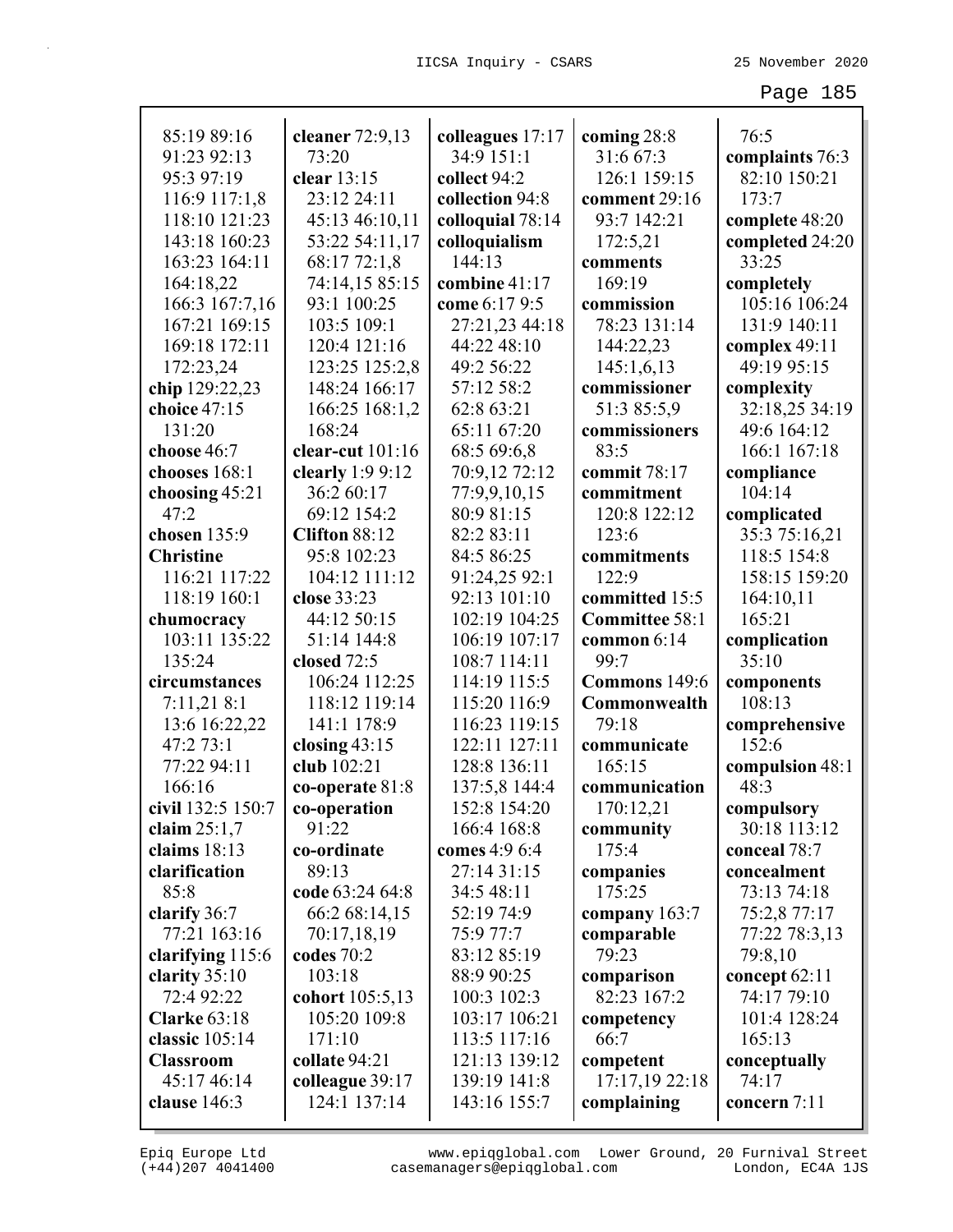| 8:23 18:6        | 22:2 31:18      | 144:12 166:2     | 28:8 31:1,3,6          | 83:9             |
|------------------|-----------------|------------------|------------------------|------------------|
| 30:23 50:2       | 61:24 63:24     | considers 15:17  | 44:13 51:6             | convicted 4:5    |
| 51:9 61:3        | 64:11 68:14,15  | 163:20           | contacting 15:3        | 6:7,9 98:8       |
| 63:10 74:1       | 69:23,24 70:2   | consigned 169:9  | 94:12                  | conviction 15:22 |
| 85:2 125:25      | 70:6 98:22      | consistency      | contains 1:14          | 30:24            |
| 136:21 140:20    | 103:19 173:6    | 62:10 133:4,9    | content 62:22          | convictions      |
| 158:12           | conducting      | consistent 133:5 | 104:6 106:4            | 36:17 37:11      |
| concerned 4:3    | 175:13          | 177:4            | 108:15 109:9           | convinced 74:10  |
| 9:3 17:25        | confidence      | consolation      | 109:18,19              | 74:13 75:22      |
| 22:23 43:21      | 112:16 127:6    | 174:4            | 110:7,12,16            | coordinating     |
| 45:19 47:4       | 174:7,21 175:4  | constant 28:5    | 111:5 112:23           | 89:12 97:7,15    |
| 49:14 63:4       | confident 56:6  | 76:15 168:24     | 114:8 161:18           | 97:20 98:2       |
| 65:13 80:1       | 106:4 130:21    | constituents     | context 63:12          | coordination     |
| 112:3 116:20     | confirm $2:13$  | 149:9 150:9      | 114:15 128:21          | 89:23 92:11      |
| 136:25 163:20    | 39:21           | constructed      | 144:4 154:14           | core 62:17 72:10 |
| concerning       | confirmed 98:14 | 119:5            | 157:19 169:12          | 74:1 104:6       |
| 102:12,25        | conflict 147:15 | constructing     | continually 71:5       | 106:3 108:15     |
| concerns 7:5     | confusion       | 161:13,13        | 175:8                  | 109:9,18,21      |
| 11:18 28:15      | 116:14          | consult 71:10    | continue 1:22          | 110:7,11,12,16   |
| 29:22 30:10      | connections     | 88:2 168:13,15   | 51:24 80:21            | 111:5 112:22     |
| 31:17 44:22      | 157:22          | consultant       | 124:9 137:6            | 114:8            |
| 56:21 62:9       | conscious 93:18 | 175:10           | continued 19:13        | Coronavirus      |
| 72:16 76:2,2     | consequences    | consultation     | continuous             | 76:18            |
| 82:9 88:23       | 53:1 76:16      | 47:8,22 73:7     | 173:7                  | corporate 157:7  |
| 91:6 97:3        | consider 9:25   | 73:14,22 74:13   | contract $146:2,2$     | correct 3:10 4:6 |
| 99:21,22,25      | 11:8,16,25      | 81:12,12,16,17   | 147:21 148:11          | 4:742:2,3        |
| 100:16 101:3,4   | 18:20 19:1      | 88:4 100:23,24   | 148:13                 | 52:14 65:18      |
| 101:20,23        | 26:21 29:2      | 106:16,22        | contracted             | 157:3            |
| 102:15,17        | 45:1 46:2       | 107:15,18        | 176:1                  | corrected 88:5   |
| 124:13 128:9     | 49:21 71:10     | 113:1 115:15     | contracts              | correctly 176:19 |
| 133:1 136:12     | 75:5 77:2 81:5  | 115:17 116:14    | 148:13                 | cost 122:11      |
| 136:14 139:18    | 97:12 123:14    | 119:3 141:4      | contractual            | cosy 102:21      |
| 145:7 170:16     | 144:2 155:5,23  | 144:15 155:4,6   | 121:7 145:25           | 135:18           |
| concluded 2:6    | 156:3 158:22    | 159:3,4,9        | 146:14 148:5           | Council 70:1     |
| concluding       | 168:23 171:14   | 168:16 169:25    | contribute             | 79:14 116:22     |
| 21:24            | considerable    | 171:11,13,15     | 39:16 52:21            | 135:1 161:8      |
| conclusion 74:9  | 149:17,18       | 172:19 177:25    | 124:10                 | 162:7            |
| conclusions      | considerably    | consultations    | contributing           | counselling 56:2 |
| 138:5            | 45:16 49:9      | 169:1            | 39:11                  | count 71:16      |
| concurrent 98:3  | consideration   | consulted        | controlled 5:5         | counter 21:16    |
| concurrently     | 52:2            | 161:12 168:19    | controller             | 22:7             |
| 3:15             | considerations  | consulting 46:21 | 147:19                 | counter-extre    |
| conditions 146:7 | 18:25 150:17    | 87:18 89:21      | convenient             | 42:19 53:20      |
| 147:22           | considered      | 99:20 168:12     | 102:17                 | 72:21            |
| conduct 14:3,6   | 15:24 24:12     | consuming        | conversations          | countering 44:7  |
| 15:12,25 18:16   | 106:19 167:15   | 124:15           | 112:2                  | counters 23:16   |
| 21:13,14,23,25   | considering     | contact 27:14    | <b>Conversely</b> 26:2 | counting 70:16   |
|                  |                 |                  |                        |                  |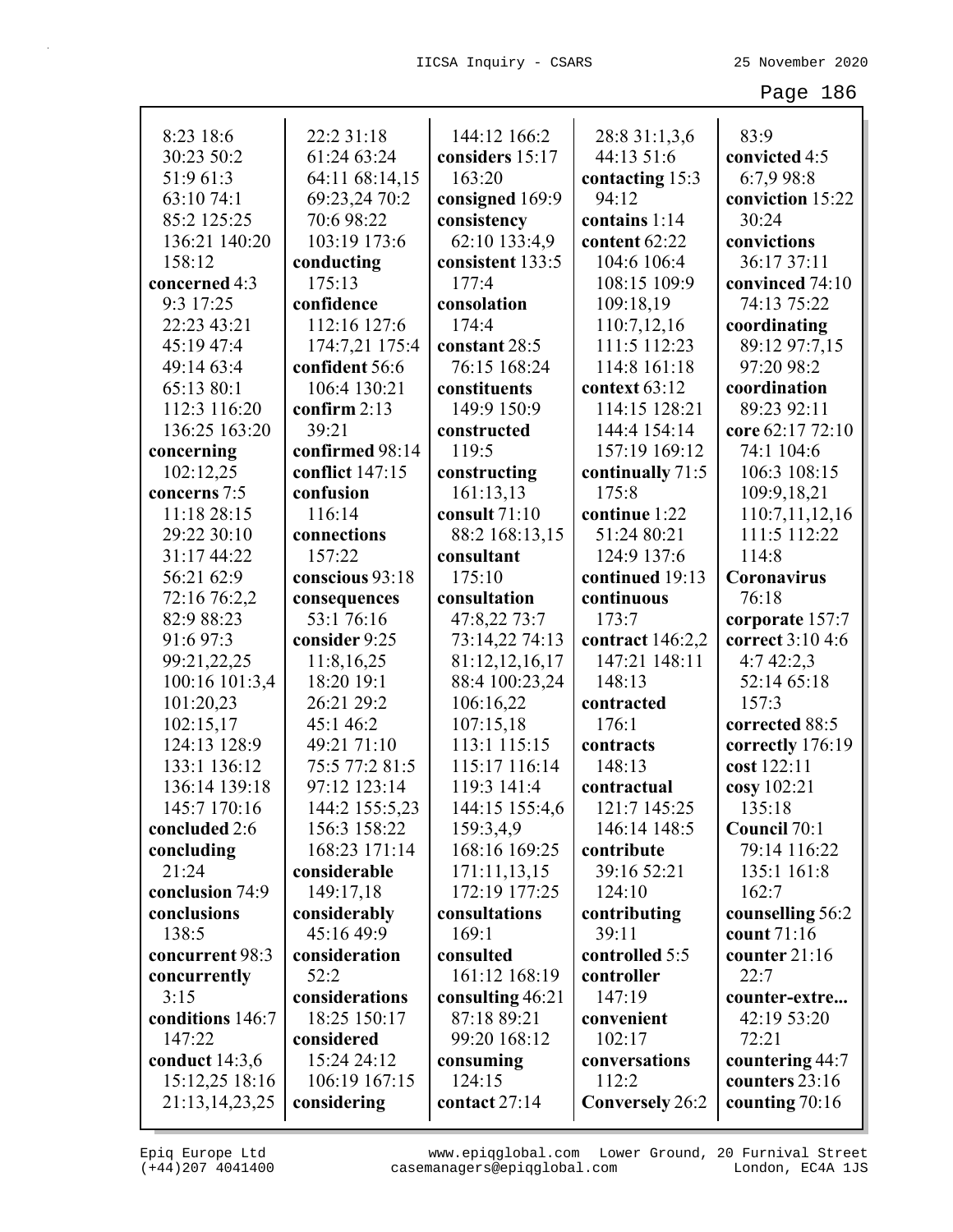| countries 76:9   | 163:1              | curiosity 94:17   | day 1:3 28:20         | 110:6 111:6       |
|------------------|--------------------|-------------------|-----------------------|-------------------|
| country $51:3$   | coverup 78:13      | current 12:7      | 29:2 35:15            | 113:18 121:19     |
| 60:6 68:3        | <b>COVID 43:10</b> | 29:15 32:14       | 36:11 38:20           | 126:25 164:13     |
| 118:3 134:24     | 47:9 52:17         | 48:15 57:15       | 50:4 166:18           | deals 131:15,19   |
| 151:15           | 75:3 100:24        | 74:21 98:4        | 171:18                | dealt 19:2 66:18  |
| county $47:14$   | 143:10             | 107:7 120:25      | day-to-day            | 120:19 158:14     |
| couple 52:8      | CQC 9:2 138:13     | 121:14 159:23     | 92:20 147:14          | 158:15            |
| 127:11 133:11    | crash 120:17       | currently 6:3     | 147:20 164:13         | decade 41:16      |
| 155:8,17         | crawls 141:6       | 26:15 48:7        | days 27:15 52:8       | 124:13 126:6      |
| 159:12           | create 59:15       | 74:22 77:13       | 117:9 122:14          | deceitful 63:16   |
| course 3:22 37:8 | 60:6 61:13         | 81:6 88:1         | 130:25 162:1          | decide 33:7       |
| 38:20 44:4,5     | 101:19             | 103:19 117:6      | <b>DBS</b> 3:2,20 4:3 | 102:13            |
| 48:12,13 58:16   | creates 59:7       | 148:23 159:4      | 7:9,25 8:5,22         | decided 99:11     |
| 59:25 60:23      | creating 46:22     | 165:22 169:6      | 9:6,16 10:14          | 167:16            |
| 65:9 67:23,25    | 58:25 59:5         | curriculum        | 10:18 12:3,5          | decision 4:21     |
| 68:6 72:18       | 60:18,21 82:16     | 40:23 41:3        | 17:5 18:4,14          | 10:7,8,23,25      |
| 74:23 84:11      | 89:1,18            | 46:13 57:4,5      | 20:8 21:22            | 11:4,6,7,11,16    |
| 86:20 87:25      | creatures          | 110:12 160:12     | 23:11 24:14,20        | 12:10,13,14,15    |
| 90:695:1         | 131:13             | 160:13 161:13     | 25:18 26:11,11        | 16:15 17:14       |
| 97:11 104:10     | credit 166:8       | 161:18            | 28:24 29:13,18        | 18:5 22:20        |
| 108:20 109:14    | crime 15:9         | cusp $46:1$       | 30:1,3,18,19          | 24:8,15,18        |
| 111:22 119:14    | criminal 7:14      | cut 121:18        | 32:21 33:15           | 25:17,23,25       |
| 121:12 122:6     | 13:11 14:22        | cuts 120:6        | 35:12,19 36:1         | 26:22 33:17,18    |
| 125:12,22        | 15:4, 15, 16, 18   |                   | 36:10 37:6            | 33:20 34:1        |
| 128:4,23         | 15:21,23 27:6      | D                 | 91:25 92:8            | 43:14 46:16       |
| 132:16 134:12    | 30:13 36:17        | D 179:4           | 97:12 101:21          | 48:14 50:16,18    |
| 134:22 135:3,4   | 73:3,4 79:5        | dad 166:7         | 156:25 157:3,3        | 80:21 89:14       |
| 138:22 150:4     | 96:16 99:10        | <b>Daily</b> 91:9 | 157:8 162:5           | 95:22 104:21      |
| 152:13 169:20    | 105:18             | damaged 103:10    | DBS000277 0           | 127:20 129:11     |
| 172:8 173:3,9    | crisis 120:25      | Dame 116:21       | 15:14                 | 148:4 151:6       |
| 174:21           | critical 50:19     | 117:22 118:19     | <b>DBS000279</b>      | 162:7             |
| courses 104:8    | 130:4              | 160:1             | 2:11                  | decisions 11:25   |
| 108:12           | criticism 148:22   | danger $35:25$    | Deaf 19:6 24:7        | 12:2 32:24        |
| court $52:10$    | cross $118:6$      | 36:2 45:23        | deal 6:15 17:18       | 55:16 93:18       |
| 91:10 143:19     | cross-depart       | Danny $1:17$      | 43:22 44:10           | deeply $103:10$   |
| 144:2,8          | 75:7 79:24         | 15:14 16:2        | 58:13 65:5            | default 146:22    |
| courts 52:8      | crossed 143:3      | 39:4,4 154:18     | 71:20 80:1            | defer $71:3$      |
| cover 103:11     | cruelty 5:4        | 155:11,14         | 83:25 103:18          | deficit 120:18,18 |
| 112:11 160:24    | culture 29:21      | data 24:22 71:18  | 106:7 119:24          | 120:23            |
| 173:4            | 54:13 57:20        | 84:6 85:1         | 119:24 120:16         | defines 64:8      |
| covered 2:22     | 58:17 59:1,5,7     | 93:13,21,25       | 120:25 123:22         | definition 27:23  |
| 93:4 108:25      | 59:10,15 60:7      | 94:2,8,16,20      | 130:23 135:25         | 31:23 32:4,15     |
| 114:9 137:14     | 60:18,23 61:2      | 94:22,23 102:4    | 152:6 154:19          | 32:18 33:3        |
| 162:13           | 61:13,15,19        | 154:3             | 155:10 160:17         | 114:24            |
| covering 25:13   | 67:2,9 74:3        | date 35:15 36:11  | 167:19                | degree 142:17     |
| covers 4:15      | 103:7              | dated 2:11 39:21  | dealing $23:24$       | 165:4             |
| 160:13,15        | Cumbria 108:8      | 40:3              | 58:15 76:24           | delayed 47:8      |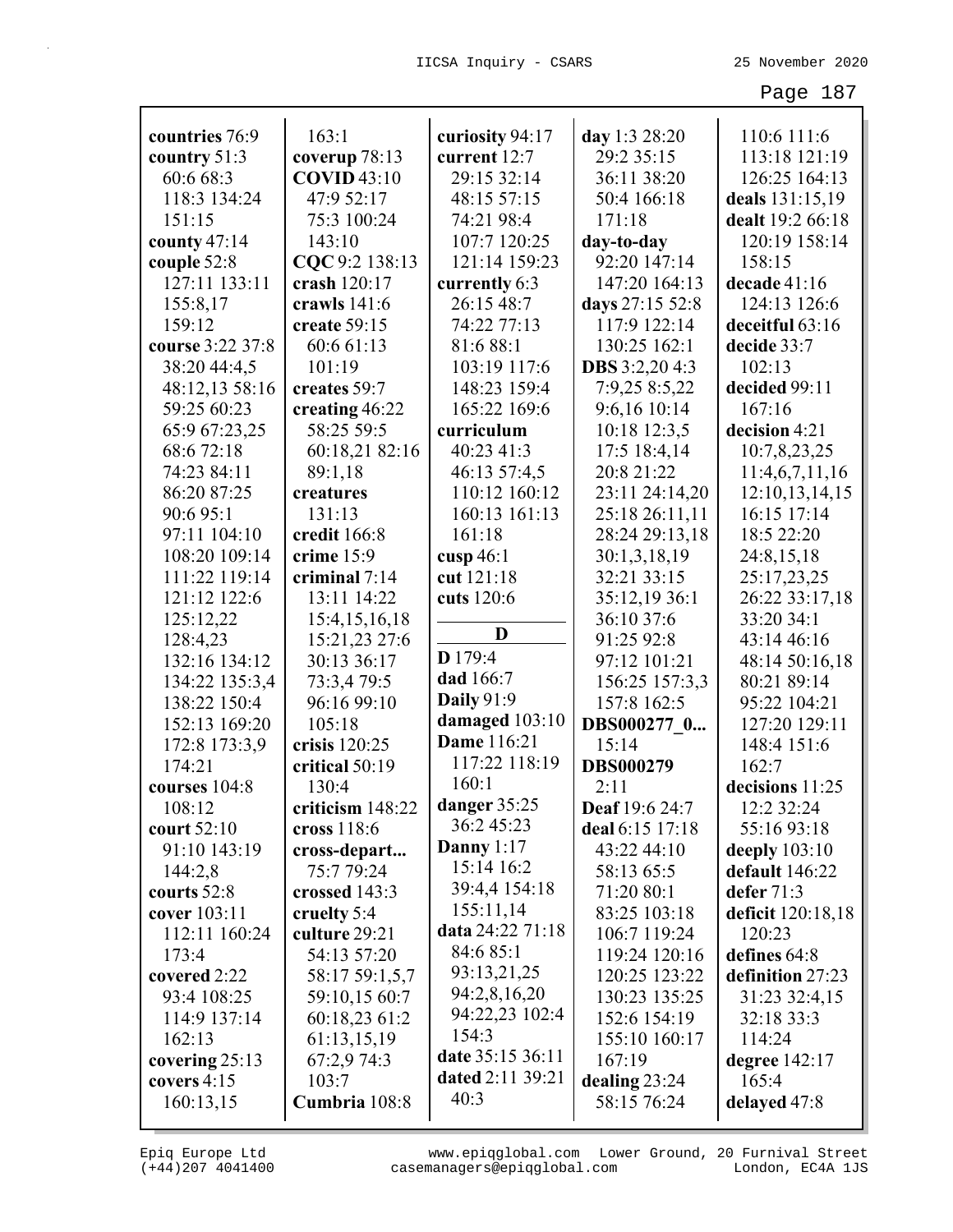| deliberate 78:2 | departments       | 64:1 160:22      | 90:12 140:9          | discuss 73:9        |
|-----------------|-------------------|------------------|----------------------|---------------------|
| 104:21 148:4    | 74:20 138:10      | 161:9 175:17     | $dig$ 94:24          | 140:21              |
| deliberately    | 138:10            | development      | diligence-type       | discussed           |
| 77:23 105:2     | depend 4:9        | 120:21 173:7     | 157:2                | 122:20,21           |
| deliver 55:19   | 76:25             | developmental    | diluted 55:5         | discussing 84:22    |
| 111:2 161:5,14  | dependent         | 102:3            | direct 121:7         | 162:21              |
| delivered       | 141:25            | devise 105:12    | 147:13 148:5         | discussion 70:11    |
| 114:15          | depends $10:5,9$  | 109:6            | 161:19               | 70:14               |
| delivering 65:2 | 10:9 154:6        | DfE 83:4 88:11   | directing 157:12     | discussions         |
| delivery 46:13  | deploying 52:15   | 88:13 91:4       | direction 45:14      | 122:24 125:6        |
| 83:5            | deregister 144:9  | 117:24 142:14    | directive 71:1       | 125:13 132:17       |
| democracy       | describe 23:13    | 142:18 146:21    | directives           | 171:17              |
| 150:3,11        | described 16:21   | 147:7,12 149:8   | 146:10               | dismiss $24:19$     |
| demonstrate     | 26:19 63:6        | 172:13           | directly 112:14      | dismissal 22:4      |
| 12:8 128:16     | 98:24 121:20      | DfE-provided     | 176:2                | dismissed 7:9       |
| 156:24          | 125:6 150:2       | 105:25           | director $2:23,25$   | 8:7 19:8 25:4       |
| demonstrated    | 166:22            | dialogue 168:25  | 3:1592:13            | 174:20              |
| 128:13 162:5    | description       | 171:1 177:17     | directorate 3:16     | dispel 85:9 86:5    |
| demonstrating   | 104:2             | difference 4:12  | 83:5                 | dispute $23:7,10$   |
| 21:20           | descriptor 86:2   | 17:6,10 56:5     | disabilities 49:7    | 23:12,21            |
| dentists 131:9  | 93:10 171:5       | 116:8 141:16     | 165:8 170:10         | distinction         |
| denying 26:2    | design 156:19     | 164:9,17 168:2   | disability 161:1     | 166:18,25           |
| departed 9:14   | 156:21            | different 20:4   | disabled 116:22      | <b>Dixon</b> 142:12 |
| department      | designated        | 21:6 35:8,8      | 161:8 170:25         | doctorate 29:13     |
| 12:14,18 13:3   | 14:17 43:25       | 40:10 46:12,15   | disagreement         | document 64:18      |
| 13:4,12 18:12   | 59:16 104:1       | 60:23 63:12,12   | 119:17               | 64:20 68:23,24      |
| 19:4,22 20:2,3  | 113:7 114:17      | 69:16 74:17      | discharged 55:1      | 69:3 71:1,1,4       |
| 38:12 40:15     | 171:6             | 78:12,18 98:17   | disciplinary         | 72:4,7 113:2        |
| 41:10 42:21     | desire 126:7      | 105:4,16,19      | 12:25 19:8           | 155:11              |
| 43:12 54:9      | desperate 137:5   | 107:21,22        | 97:13 98:8,16        | documentation       |
| 61:5,18 73:9    | desperately 52:5  | 109:20 115:5     | 103:15               | 100:19              |
| 77:9 79:20      | 141:21            | 116:6 126:2      | disclose 73:19       | documents 1:15      |
| 80:20 82:8      | detail 1:17 48:25 | 130:14 133:7     | 73:25 86:11          | 1:17,19 39:2,6      |
| 83:25 88:17,19  | 69:18 77:18       | 146:10 148:6     | 150:6                | 100:8               |
| 105:24 118:19   | 113:24 172:20     | 161:25 164:3     | disclosed 73:17      | doing $14:9,9$      |
| 121:25 125:12   | detailed 13:5     | 165:12 166:11    | disclosure 2:24      | 27:14,16 35:22      |
| 133:24 134:2    | 72:5 104:25       | 166:14 167:25    | 3:1,175:21,24        | 44:23 45:9          |
| 134:22,23       | determination     | 168:22 171:17    | 26:18,20 30:4        | 49:1 51:5           |
| 138:12 141:12   | 98:12             | 174:2            | 74:2                 | 62:15 71:23         |
| 144:20 150:18   | determine 98:15   | differs 162:24   | disclosure/inf       | 76:25 77:19         |
| 155:5 156:3     | determined 31:1   | difficult 50:16  | 84:1                 | 78:14 82:15         |
| 157:5 172:17    | 75:8 105:7        | 95:15 104:10     | disclosures 76:6     | 92:23,24 93:2       |
| 174:6,22        | determining       | 112:2            | discover 66:21       | 95:16,20 97:10      |
| department's    | 120:13            | difficulties 2:2 | discretion           | 101:2 120:24        |
| 24:7 143:8      | develop 35:21     | 17:12 82:4       | 101:21               | 121:17 125:15       |
| departmental    | developed 35:20   | 84:7             | <b>Discretionary</b> | 125:24 149:20       |
| 134:8           | 55:25 63:22       | difficulty 32:19 | 6:19,21              | 152:12 174:6        |
|                 |                   |                  |                      |                     |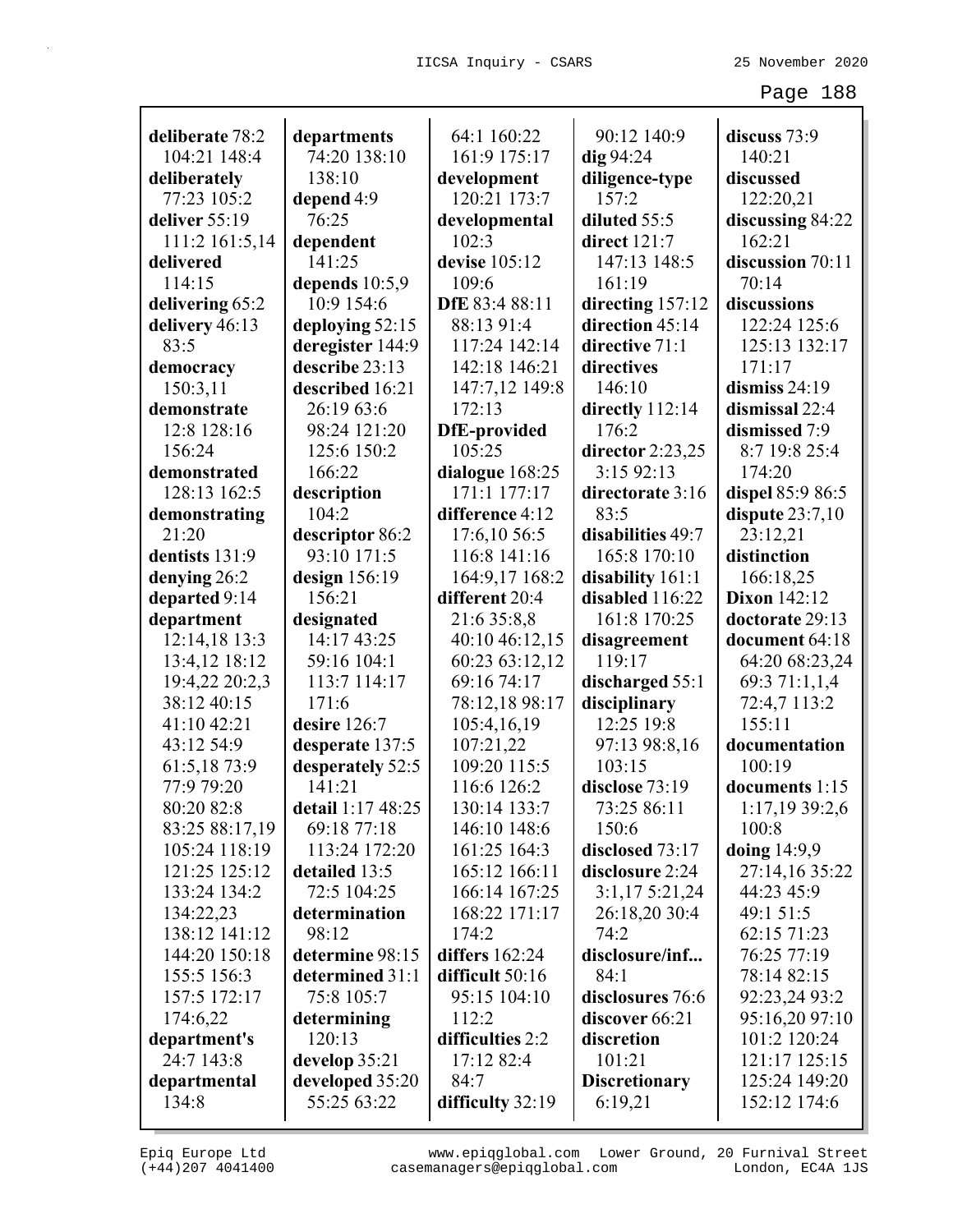| 176:4 178:9          | E                   | 153:1 158:6       | elective 46:12      | employment            |
|----------------------|---------------------|-------------------|---------------------|-----------------------|
| domestic 86:11       | E 179:4             | 159:16,25         | electorate 149:4    | 32:24 37:8            |
| door 58:4 81:21      | earlier 38:1        | 160:3,10          | element 47:1        | enable 11:11          |
| 95:9 106:24          | 136:23 164:8        | 161:19 162:6      | 57:23 62:4          | enabling $43:21$      |
| 118:12 119:15        | 175:24              | educational       | 64:7 79:9           | 73:24 105:3           |
| 151:13 174:25        | <b>Earls</b> 140:17 | 43:6 45:2         | 123:13 165:1        | encourage 23:21       |
| 178:9                | 158:5,13            | 51:21,25 60:24    | elements 35:7       | 52:3 118:21           |
| double-checki        | early 41:3 44:5     | 74:12 75:12       | 63:3                | encouraged            |
| 95:18                | 50:22 86:7          | 111:19 113:10     | eligibility 33:5    | 49:18,20              |
| doubt $21:6$         | 89:8 124:17         | 140:18 153:3      | eligible $30:3,4,5$ | encourages            |
| 55:18 98:19          | earned 126:17       | 158:8 159:2,6     | 30:17               | 29:22,23              |
| 110:15,16            | easier 35:6         | 159:18,20         | Elizabeth 38:11     | encouraging           |
| 138:5 173:20         | 47:15 79:7,12       | 160:2,23 161:1    | 38:13 56:24         | 8:11 124:18           |
| downside             | easy 68:23 72:8     | 161:10 168:4      | 57:19 179:9         | end-year $120:18$     |
| 136:10               | economical          | 170:9 171:4       | eloquent 117:21     | endanger $21:15$      |
| <b>DPA</b> 15:8      | 63:18 80:14         | educationally     | 117:22              | endangered            |
| Dr 1:6,7,9 2:9       | economy 122:3       | 54:6 111:12       | embedded 53:23      | 21:15                 |
| 2:22 3:11            | educate 45:21       | 143:13            | 54:2,3 58:18        | ended 172:14          |
| 11:24 14:19          | 47:2 156:11         | effect 43:14      | 59:10 61:21         | enforce 26:14         |
| 26:5 33:14           | educated 75:13      | 55:22 56:11       | embedding 67:2      | enforcement           |
| 34:7,18 36:24        | 159:21              | 73:23 80:8        | 67:8                | 7:20 54:17            |
| 37:22 179:5          | education 12:14     | 99:4 139:7        | emergency           | 69:20 77:8,15         |
| drafted 68:25        | 12:19 13:3,12       | 140:10 147:3      | 90:10               | 137:11 138:17         |
| drawing 138:9        | 17:2 18:12          | 155:18            | emergency-type      | 139:14,18             |
| drug 157:21          | 20:2,4 28:14        | effective 75:2    | 89:15               | 141:12,16,19          |
| drugs $5:5$          | 38:12 40:13,15      | 169:21,22         | eminent 116:22      | 142:7 144:17          |
| <b>DSL</b> 73:7 86:3 | 41:2,3,20 42:7      | 170:1             | 124:23              | 148:17 149:21         |
| 95:21 104:3          | 42:17 43:20         | effectively 3:20  | emotional 55:10     | 150:22                |
| 113:14,24            | 44:5,8 45:15        | 12:18 15:21       | emphasis 18:11      | enforcers             |
| 114:8, 12, 12, 13    | 46:7,8,12,12        | 16:18 19:25       | 36:1 57:8           | 142:15                |
| dual 97:18 117:7     | 47:11,12 48:9       | 20:19 22:12,15    | emphasise 53:15     | engage 6:25           |
| 164:22 166:20        | 48:9 51:2 53:9      | 23:6 36:11        | emphasised          | 9:13                  |
| due 47:8 52:17       | 53:24 54:21         | 86:15 165:16      | 43:20 48:22         | engaged 66:13         |
| 100:24 105:5         | 56:19 57:5,13       | efficiency 42:20  | employ 27:9         | 162:12,16             |
| 122:22 157:2         | 57:14 58:1          | <b>EHCP</b> 49:17 | 67:19               | engaging 77:25        |
| duties 48:7          | 59:5 69:9           | 75:12             | employed            | <b>England</b> 123:18 |
| 62:19 86:7           | 70:13 82:6,8        | eight 8:21 16:9   | 172:12 173:2        | 162:10                |
| 150:8                | 85:14 86:2          | 41:17 51:3        | employees 36:21     | enhance 168:21        |
| duty 6:23 8:12       | 88:17,19 93:5       | either $14:3$     | employer 8:11       | enhanced 5:24         |
| 53:22 54:24          | 96:18,22            | 34:25 72:22       | 23:13,20 27:3       | 6:23 26:20            |
| 55:5,5 72:20         | 100:18 103:20       | 81:11 96:13       | 35:21 36:19         | 28:16 30:4,5          |
| 72:21 73:12          | 103:23 104:3        | 102:13 126:13     | 37:10 99:7,9        | 30:18,19 32:6         |
| 75:1,11 78:6,8       | 106:17 110:13       | 126:14 135:14     | employers 25:22     | 169:3                 |
| 79:25 80:19,25       | 110:21 113:15       | 138:20 139:22     | 32:20 33:4,7        | enhancing 82:16       |
| 81:8,21 91:22        | 120:22 124:2        | elapsed 127:4     | 37:7                | enlarge $155:12$      |
| 92:1,8 106:5         | 129:12 130:2        | elected 149:15    | employing           | 155:14                |
|                      |                     | election 120:9    | 37:11               | enquiries 94:22       |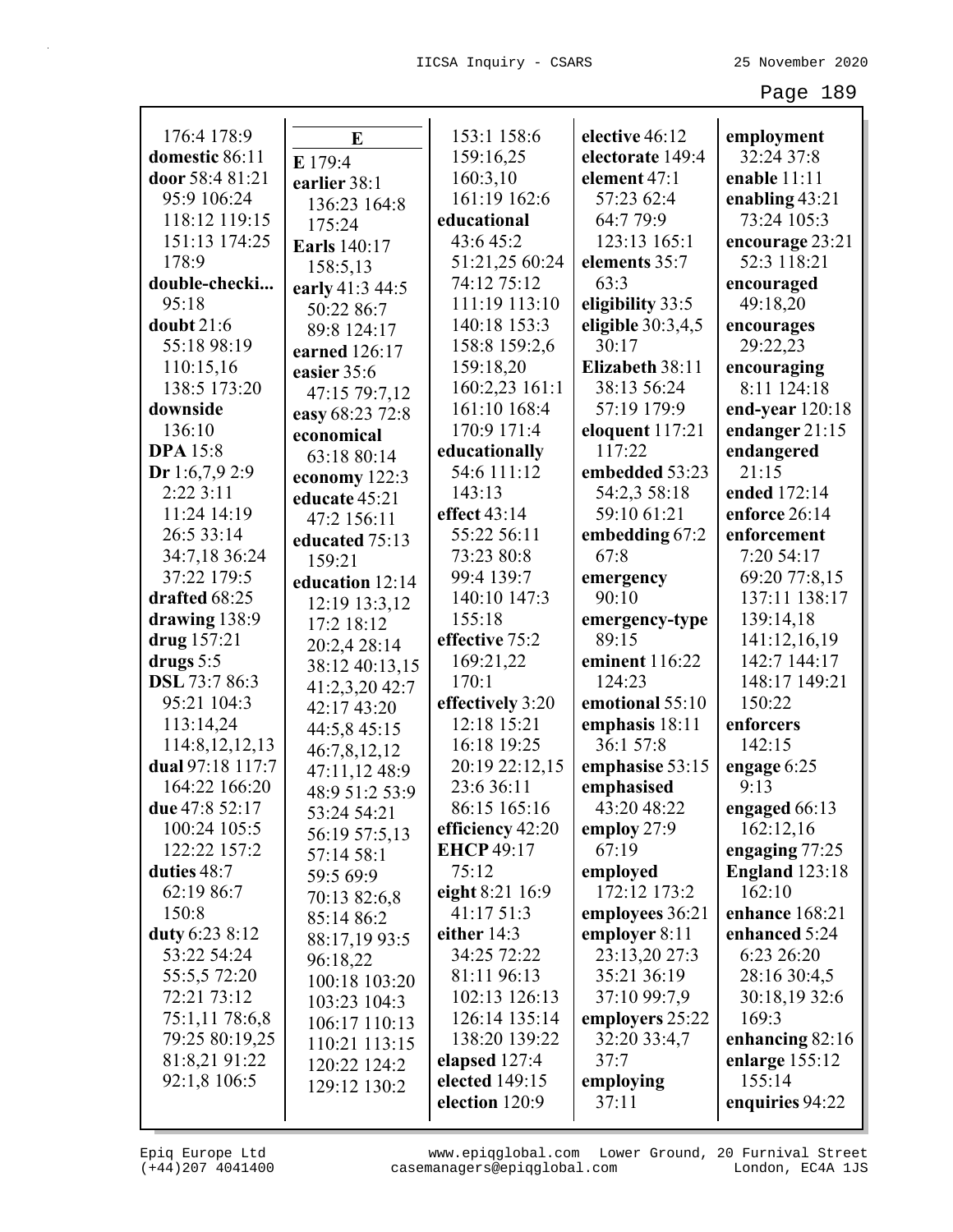| 96:5                              | 51:1                               | 31:11 32:12             | 83:23 86:10                           |                                  |
|-----------------------------------|------------------------------------|-------------------------|---------------------------------------|----------------------------------|
| enquiring                         | establishing                       | 38:21 39:8,12           | 133:1 173:23                          | expert $100:5$<br>139:9          |
| 160:17,20                         | 14:2                               | 39:13 63:5              | excellent 57:1                        | expertise 138:9                  |
| enquiry 98:3                      | establishment                      | 73:21 74:10,14          | 68:9 92:21,22                         | experts 98:24                    |
| ensure 16:14                      | 17:8                               | 79:15 80:9              | exception 76:19                       | 161:12                           |
| 50:9 59:9                         | estimate 45:7                      | 87:1 92:14,14           |                                       |                                  |
| 121:3 162:22                      |                                    | 93:9 100:5              | exceptional<br>70:23                  | explain 4:12<br>5:20 21:13       |
| 175:3                             | estimated 32:3,5                   | 116:23 136:17           | excessive 153:22                      | 36:14                            |
| ensures 62:18                     | et 9:2 18:8 20:25<br>34:21,21 35:9 | 136:24 137:16           |                                       |                                  |
|                                   | 45:17 52:18                        | 138:3,6 142:13          | exciting $108:12$<br>exclusions 70:18 | explained 30:17<br>31:22 36:10   |
| ensuring 54:25<br>enter 26:17     | 61:17 72:10                        |                         | execute 148:17                        |                                  |
|                                   | 89:5 94:19                         | 172:13 175:24<br>178:18 | executive 2:23                        | 69:23,23 70:7                    |
| entering 41:19                    | 99:8 105:18                        | evolved 101:14          | 2:25 135:5                            | explaining<br>15:11 70:6         |
| entirely 44:12<br>68:6 129:10     | 151:1                              | 175:16                  | 153:22                                | explanation                      |
| entirety 2:19                     | ethical 64:4 67:9                  | evolving 175:8          | executives 55:18                      | 96:23 115:2                      |
| entities 148:7                    | ethics 64:7,9,12                   | ex-scientist            |                                       | exploit 29:9                     |
| entity 148:6                      | 64:13 66:2                         | 67:19                   | exemplary<br>94:19                    | exploitation                     |
| entry $42:5$                      | 67:2                               | exact 65:19             | exempt 128:4,5                        | 47:14 105:18                     |
| environment                       | European 76:9                      | 163:8                   | exemption                             | 108:7                            |
| 54:16 73:19                       | evaluate 22:15                     | exactly 21:9            | 28:15,24 31:20                        |                                  |
| 162:23 164:3                      | 115:20                             | 22:16 30:6              | 126:3,10,15                           | express $171:12$                 |
|                                   | evaluations                        | 78:23 114:4             | 127:6,9,15                            | expressing<br>18:18              |
| equip 50:1,4                      |                                    | 118:9                   | exercise 104:25                       |                                  |
| equipment<br>49:20                | 152:13,21<br><b>EVANS 34:15</b>    | examination 1:8         | exist 123:17                          | expressions<br>18:15             |
|                                   | 34:18 35:7,24                      | 36:9 38:15              | 147:17 177:13                         |                                  |
| equipping<br>112:16               | 36:6 176:15                        | 179:6,7,11              | existed 87:4                          | expressly 153:2<br>extend 162:19 |
|                                   | 178:12                             | examined 76:6           | existence 12:3                        | extensive 57:21                  |
| equips 93:21<br>equivalence       | events 23:18                       | example $6:7,11$        | 55:4                                  | 68:22                            |
| 177:6                             | everybody                          | 8:4,18 11:5,21          | existing 29:9                         | extent 61:1 93:3                 |
| equivalent                        | 31:16 58:21,24                     | 14:11 22:24             | 177:7                                 | 94:20 141:3                      |
| 168:10                            | 60:21 67:10                        | 25:4,11 27:23           | exists 158:23                         | external 61:14                   |
|                                   | 68:20 69:4                         | 28:9 30:24              | 169:6                                 | 61:15 102:19                     |
| Erooga $100:6$                    | 72:8 93:1                          | 34:1,20 36:21           | expect $61:16$                        | 112:13                           |
| Erooga's 101:15<br>ESFA 82:5 83:6 | 100:12 101:6                       | 36:22 37:5              | 64:25 82:13                           | extra 11:6 51:8                  |
| 147:13 152:1,6                    | 101:10 104:7                       | 63:23 77:24             | 105:24 106:13                         | 129:18                           |
| especially 22:18                  | 107:11 108:13                      | 86:9,10,16              | 106:15 171:7                          | extracurricular                  |
| 170:21                            | 112:11 125:25                      | 88:12 90:25             | 171:11                                | 122:9                            |
| essence 64:11                     | everybody's                        | 94:4 98:10              | expected 117:16                       | extremely                        |
| 66:19 131:16                      | 31:16                              | 102:23 104:9            | expecting                             | 111:13 118:5                     |
| essential 101:17                  | everyone's                         | 104:12 105:14           | 107:16                                | extremism 44:7                   |
| 174:21                            | 59:14,14 68:17                     | 107:25 108:18           | experience 3:9                        | eye 51:14                        |
| essentially 50:6                  | evidence 1:17                      | 121:4 144:25            | 34:22 35:9                            |                                  |
| 99:18 122:24                      | 2:20 3:11,14                       | 161:7 166:5             | 42:7 64:24                            | F                                |
| 173:8                             | 3:14,16,18                         | examples 33:12          | 110:6 114:6,20                        | F3 19:4,21,22                    |
| establish 14:12                   | 10:10,11 15:4                      | 68:9 71:16              | 114:24 115:8                          | 23:6,7 24:8                      |
| established                       | 20:19 21:3,7                       | 76:1,1 79:18            | experienced                           | F3's 21:16 23:4                  |
| 15:11 16:3                        | 21:16 22:15                        | 80:13 81:20             | 65:1 136:9                            | F71 12:20 13:8                   |
|                                   |                                    |                         |                                       |                                  |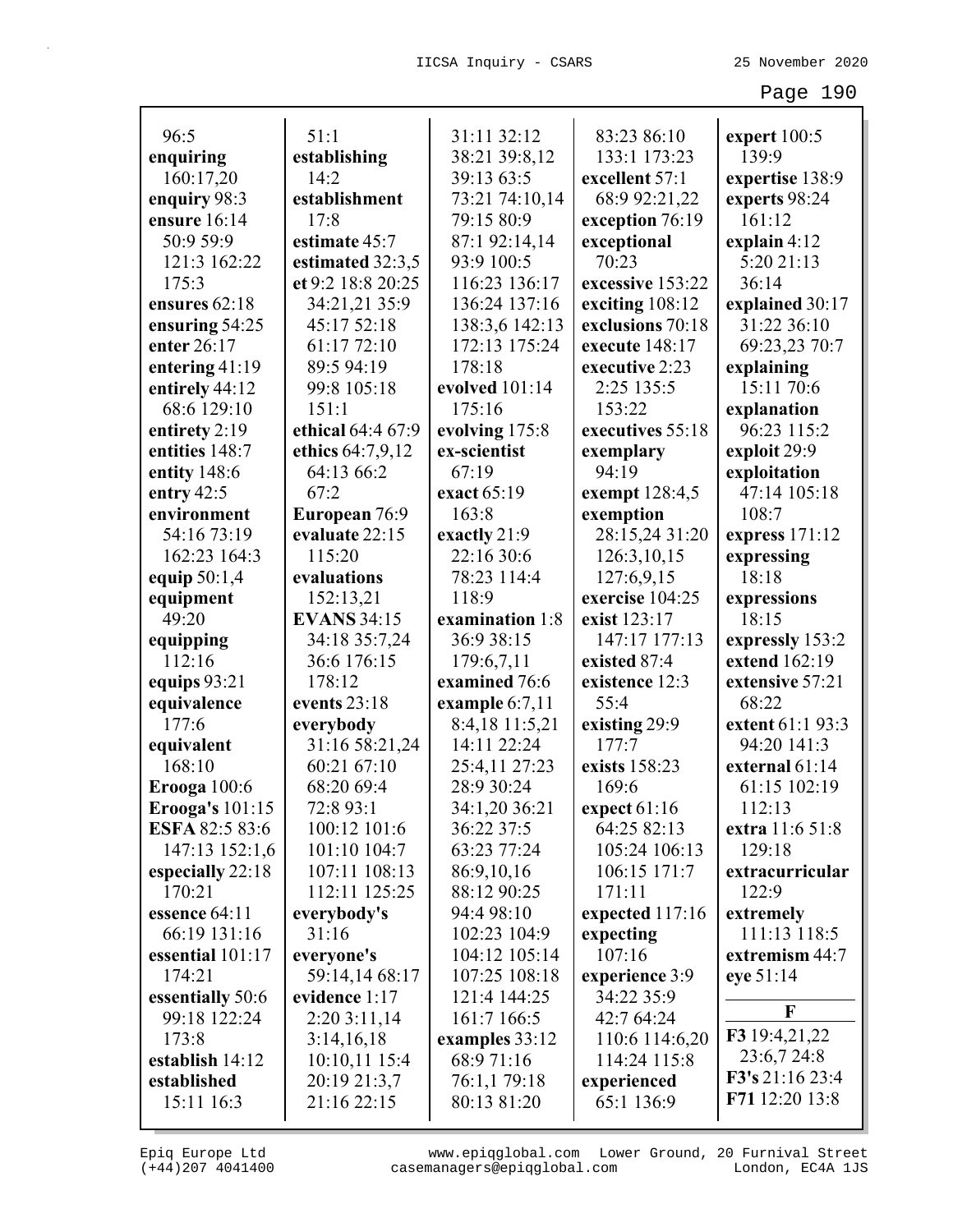| 13:14 16:20            |                              |                          |                                       |                                 |
|------------------------|------------------------------|--------------------------|---------------------------------------|---------------------------------|
|                        | falls 33:3,8                 | 33:21 35:9               | folk 78:25                            | framework                       |
| 17:2                   | familiar 69:2                | 95:1 141:22              | follow $23:2$                         | 60:15 61:13                     |
| face 109:23            | families 51:6                | 174:13                   | 46:20 70:23                           | 62:18 64:4                      |
| face-to-face           | 53:23                        | finding $22:13,14$       | 72:2 77:20                            | 105:2 140:6                     |
| 16:19                  | family $167:9$               | 22:19 25:8               | follow-up                             | 165:2 176:21                    |
| faced 63:7             | far 4:3 31:14                | 134:18                   | 127:12                                | 177:8                           |
| fact 14:5 18:6,16      | 36:21 52:1,11                | fine 49:3 116:18         | following 37:2                        | frameworks                      |
| 18:22 22:6,13          | 54:1 63:4                    | 116:19 117:14            | 44:18 58:23                           | 133:7 175:14                    |
| 22:19 24:1             | 65:12 70:16,19               | finished 43:9            | 81:25 115:21                          | 177:15                          |
| 29:2 31:4              | 79:4,25 82:25                | 171:15                   | fool-proof                            | <b>Frank 34:12,13</b>           |
| 38:25 45:13            | 87:1 94:17                   | firmly $76:11$           | 101:19                                | 176:12,13                       |
| 51:18 52:22            | 110:2 116:19                 | first $1:5,114:3$        | force 6:11 26:8                       | frankly $63:15$                 |
| 59:19 72:15            | 124:22 126:9                 | 4:13 9:8 12:10           | 31:22 59:18                           | free 1:12 38:20                 |
| 84:25 85:15            | 126:24 136:25                | 17:1 26:11               | 158:11,22                             | 42:13 67:18                     |
| 87:9 88:16             | 146:4 163:19                 | 39:10,19 40:12           | <b>forced</b> 108:3                   | 73:19 154:19                    |
| 100:10 103:9           | favour $137:2$               | 43:7,10,15               | Ford 42:24 43:5                       | 156:13,15                       |
| 103:21 112:11          | feasible 63:11               | 44:25 57:25              | forerunners                           | 157:19                          |
| 114:1 129:2            | feature 63:3                 | 70:12 90:5,25            | 12:17                                 | freedom 67:22                   |
| 133:14 147:9           | February 42:2                | 106:8,10                 | foreskins 21:19                       | 68:7                            |
| 149:2 150:8,13         | fed 125:14                   | 113:16 154:25            | forever $11:2$                        | freedoms 26:9                   |
| 154:13,15              | feed 61:11                   | <b>First-tier</b> 141:18 | forgive 39:14                         | 27:18 31:21                     |
| 164:9,19               | feedback 81:19               | firstly 38:18            | form $29:568:1$                       | 67:17,17                        |
| 169:17 170:6<br>174:12 | feel 1:11 35:25              | 49:5 59:6<br>65:14 66:23 | <b>formal</b> 124:12<br>125:17 151:20 | frequency 94:25<br>123:9        |
| factor 43:16           | 38:20 113:21<br>127:5 132:21 | 67:4 70:9                | format $170:1$                        |                                 |
| 165:2 167:4            | 151:25 154:19                | 106:8 146:20             | formed 69:19                          | frequent $123:15$<br>frequently |
| factors 52:1           | 167:17 168:20                | 163:15 165:5             | former 55:4                           | 36:20 93:15                     |
| facts 12:7 13:16       | female 5:5 72:18             | five 133:14              | 63:23 175:9                           | fresh $22:16$                   |
| factual $23:7,10$      | 108:3                        | 134:10 142:19            | formers 103:1                         | 23:24                           |
| 23:12                  | fewer 70:16                  | five-stage 13:20         | forms 64:20,22                        | <b>Friday 140:22</b>            |
| fail 137:23 178:4      | FGM 71:17                    | 20:12                    | 68:2 70:17                            | <b>friend 95:11</b>             |
| fail' 177:19           | field 110:11                 | fixed 2:3                | forward 16:20                         | front $1:13$ $10:10$            |
| failed 19:15           | 136:10,16                    | flexibility 49:18        | 17:16,25 25:2                         | 39:1 43:22                      |
| 77:11 143:13           | figure $51:14$               | 69:15                    | 25:3 46:24                            | 93:25 95:19                     |
| 149:20                 | 65:19                        | floating $140:24$        | 47:5 53:7                             | 138:18                          |
| failing $7:15,17$      | files $91:894:6$             | flood $44:8$             | 145:11 160:8                          | front-line                      |
| 22:24                  | finalised 64:15              | $fly\,94:10$             | found 19:9 53:2                       | 147:19                          |
| fails 139:20           | finally 17:25                | FN 143:4                 | 63:13 66:19                           | fulcrum $90:9,12$               |
| failure 23:2           | 18:11 33:14                  | focus 3:22 52:23         | 72:14                                 | fulfil $123:5$                  |
| 146:3,8                | 35:24                        | 52:23,25 55:9            | foundation                            | fulfils $91:21$                 |
| failures $77:8,10$     | finances 61:7                | 59:4,20 63:9             | 131:15                                | full 41:5 134:9                 |
| 77:10 174:16           | 122:3 152:9                  | 87:19 126:24             | four $17:127:15$                      | 141:10 172:20                   |
| fairly $155:21$        | financial 120:17             | 146:14 157:11            | <b>Fourthly 39:8</b>                  | <b>fully</b> 13:8 62:18         |
| faith $42:15$          | 143:4 145:18                 | 157:14                   | frailty 76:24                         | 86:6                            |
| fall $4:25\,5:13,17$   | 152:4                        | focused 74:7             | frame 75:4                            | function 150:24                 |
| 32:13                  | find $9:11\,25:3$            | focuses $28:25$          | framed $79:17$                        | functions 3:17                  |
| fallibility 58:16      | 26:16,21,24                  | focusing $10:12$         | 119:6                                 | 3:18 54:25                      |
|                        |                              |                          |                                       |                                 |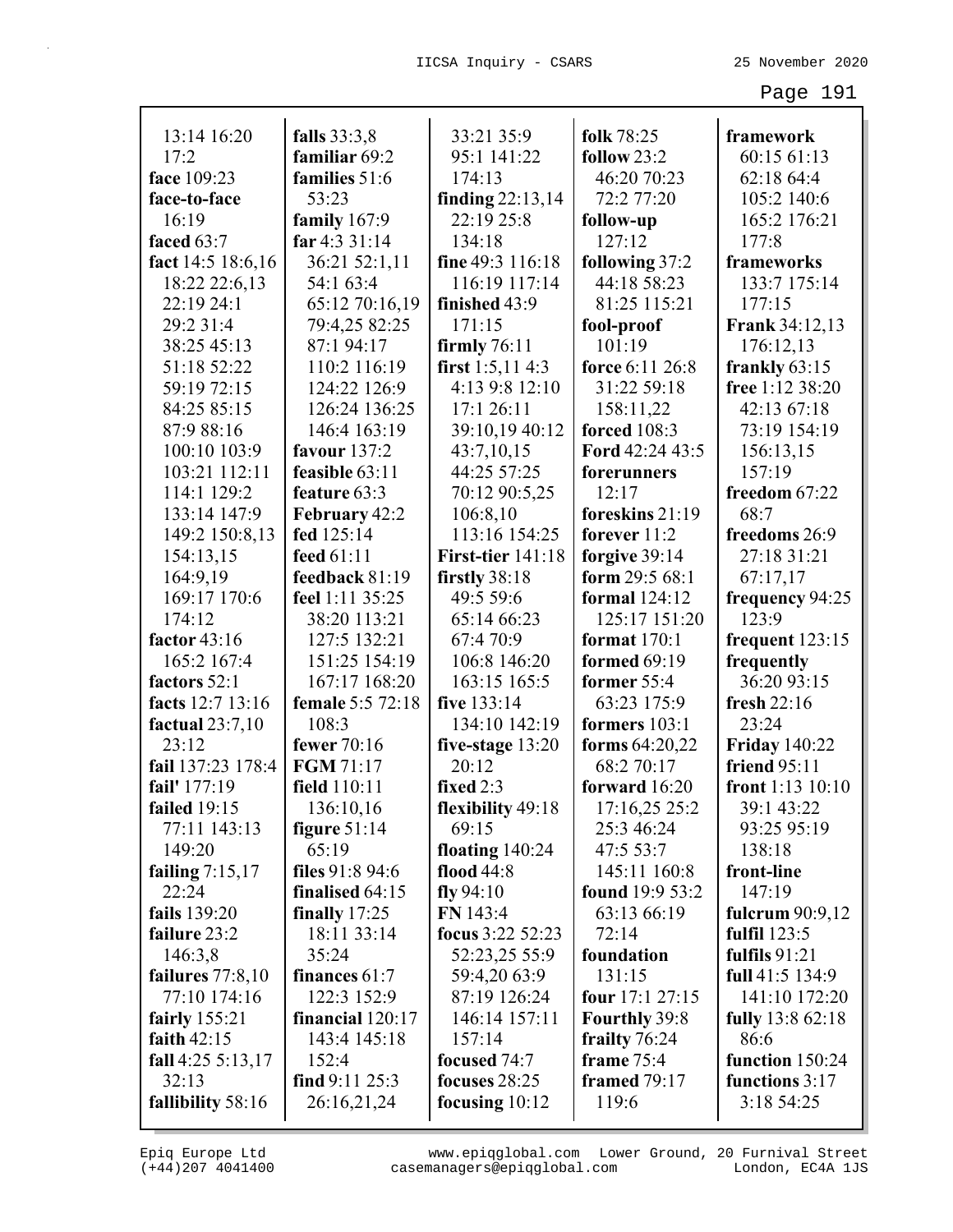| 153:3                        | 92:12 110:18      | 163:7,10         | 97:17,18 99:22  | 37:14 38:9,9        |
|------------------------------|-------------------|------------------|-----------------|---------------------|
| fundamental                  | 111:10 123:10     | 171:20,21        | 100:23 111:10   | 38:16 48:14         |
| 56:21 57:23                  | 140:5 141:12      | 172:5 173:15     | 112:1 118:3,21  | 51:5 59:7,21        |
| 60:9,11 62:3                 | 154:11 170:24     | 173:16 175:5,7   | 119:10,23       | 59:25 60:7          |
| 71:6                         | generates 122:3   | 178:14,16        | 122:13 128:10   | 71:23 72:3          |
| fundamentally                | genital 5:5 72:19 | 179:10           | 140:15 143:19   | 78:22 80:15,17      |
| 64:19                        | 108:3             | Gibb's 110:11    | 144:7 152:14    | 84:17,18,18         |
| funded 17:9,9                | gentleman         | 145:21           | 152:15 155:11   | 89:22 95:17,20      |
| 45:16 121:13                 | 106:2             | girlfriend 17:13 | 155:22 158:9    | 97:22 106:9,15      |
| 145:25                       | geographical      | give 3:11 4:24   | 158:24 164:20   | 109:16,16           |
| funding $40:23$              | 105:5             | 20:21 32:22      | 164:22 165:12   | 111:13,14,17        |
| 82:7 120:6                   | geography         | 34:20 36:21      | 165:13 167:5    | 111:18 115:1        |
| 122:4 145:24                 | 136:15            | 39:13 67:21      | 169:24 171:16   | 124:14 125:19       |
| 146:4                        | getting 29:7      | 69:14 70:3       | 178:1           | 125:23 126:20       |
| funds $50:12$                | 88:25 121:10      | 80:9 81:14,18    | goes 62:3 73:11 | 126:23 127:2        |
| <b>funnel</b> 73:24          | 145:25            | 86:16 89:1       | 91:7 101:10     | 128:3, 12, 14, 15   |
| further 23:21                | Gibb 38:10,14     | 92:14 116:23     | 141:7 145:21    | 128:20 130:22       |
| 36:9 37:1 49:2               | 40:2,5,8,12,16    | 119:21 122:16    | going 1:5,16,22 | 131:1 134:16        |
| 58:11 82:17                  | 41:7,11,17,22     | 142:12 147:15    | 2:5,17,18,21    | 142:25 143:1        |
| 96:4 117:12                  | 44:19 50:13,15    | 172:20 173:12    | 3:1,13,22       | 160:11 169:9        |
| 160:7 171:20                 | 52:14,20 53:21    | 174:5            | 22:10 25:21     | 173:24 174:3,5      |
| 178:13,18                    | 56:14,16 57:15    | given $33:13$    | 28:16 29:23     | 177:16              |
| 179:7,8                      | 57:18 58:23       | 46:25 47:5       | 44:6,9 45:3     | good' 110:25        |
| <b>Furthermore</b>           | 59:12 61:20,21    | 49:6,12 52:2     | 48:1 52:2       | <b>Google 45:17</b> |
| 133:3                        | 62:15 64:6,17     | 53:4,14 55:8     | 57:12,25 61:10  | 46:14               |
| future 77:3                  | 65:18,24 66:11    | 69:24 72:9,25    | 62:6 70:24      | gosh 34:24          |
| 155:3 168:23                 | 66:23 67:12       | 86:9 107:13      | 72:16 75:24     | gov.uk 33:6         |
|                              | 68:19 70:11       | 113:13 117:3     | 77:24 79:4,4    | governance          |
| G                            | 71:3 76:24        | 121:22 122:1     | 82:2,14 84:5,9  | 42:14 145:8,19      |
| gain 28:21                   | 77:16 84:19       | 127:4,7 131:5    | 87:14 90:11     | 146:3,8 147:5       |
| gaps 83:1,20                 | 110:24 119:23     | 136:14 138:3     | 92:12 95:2,3    | 151:19 152:10       |
| gate 58:2,4                  | 120:1,3,11,12     | 147:9,23         | 97:12 104:22    | 154:13              |
| gather 37:9                  | 120:16 121:15     | 159:10 166:1     | 107:2 108:2     | governing 97:9      |
| gathered 20:20               | 121:24 122:21     | gives 35:16      | 109:11 110:4,8  | government          |
| gathering 10:22              | 123:19 124:4,9    | giving 39:8 89:3 | 117:20 119:21   | 31:22 41:9          |
| 14:10                        | 125:12 126:10     | 109:4 171:22     | 119:23 127:10   | 68:24 74:20         |
| <b>GCSE 59:22</b>            | 126:14 127:12     | glamorous        | 127:17,18       | 82:5 124:2          |
| <b>GDPR</b> 15:8 85:1        | 127:22 128:23     | 108:12           | 131:2 134:13    | 171:23              |
| 86:3                         | 129:19 132:5      | go 2:17,21 10:15 | 137:16 140:11   | government's        |
| general 18:20                | 132:15 133:5      | 11:8,22 13:18    | 140:16 144:4    | 140:6               |
| 85:1 100:11,14               | 133:12,18,22      | 18:5,10 22:10    | 146:18,19,20    | governments         |
| 113:1 131:8<br>136:12 172:15 | 134:5,21 136:3    | 23:13 24:2       | 155:13 159:11   | 129:12              |
|                              | 137:4,6,14        | 58:2 61:4 67:3   | 159:15 160:6    | governor 60:19      |
| generalised<br>136:22        | 139:13 143:1      | 81:7,9,12        | 163:9 167:1     | 99:17 104:9         |
|                              | 154:18 159:11     | 89:25 90:5       | 168:15,25       | 106:11              |
| generally 45:6<br>61:6 78:19 | 159:15 160:11     | 93:14,14 94:6    | 169:16          | governors 104:1     |
|                              | 161:11 162:11     | 96:13,15 97:12   | good 1:3 9:17   | 105:23,24           |

L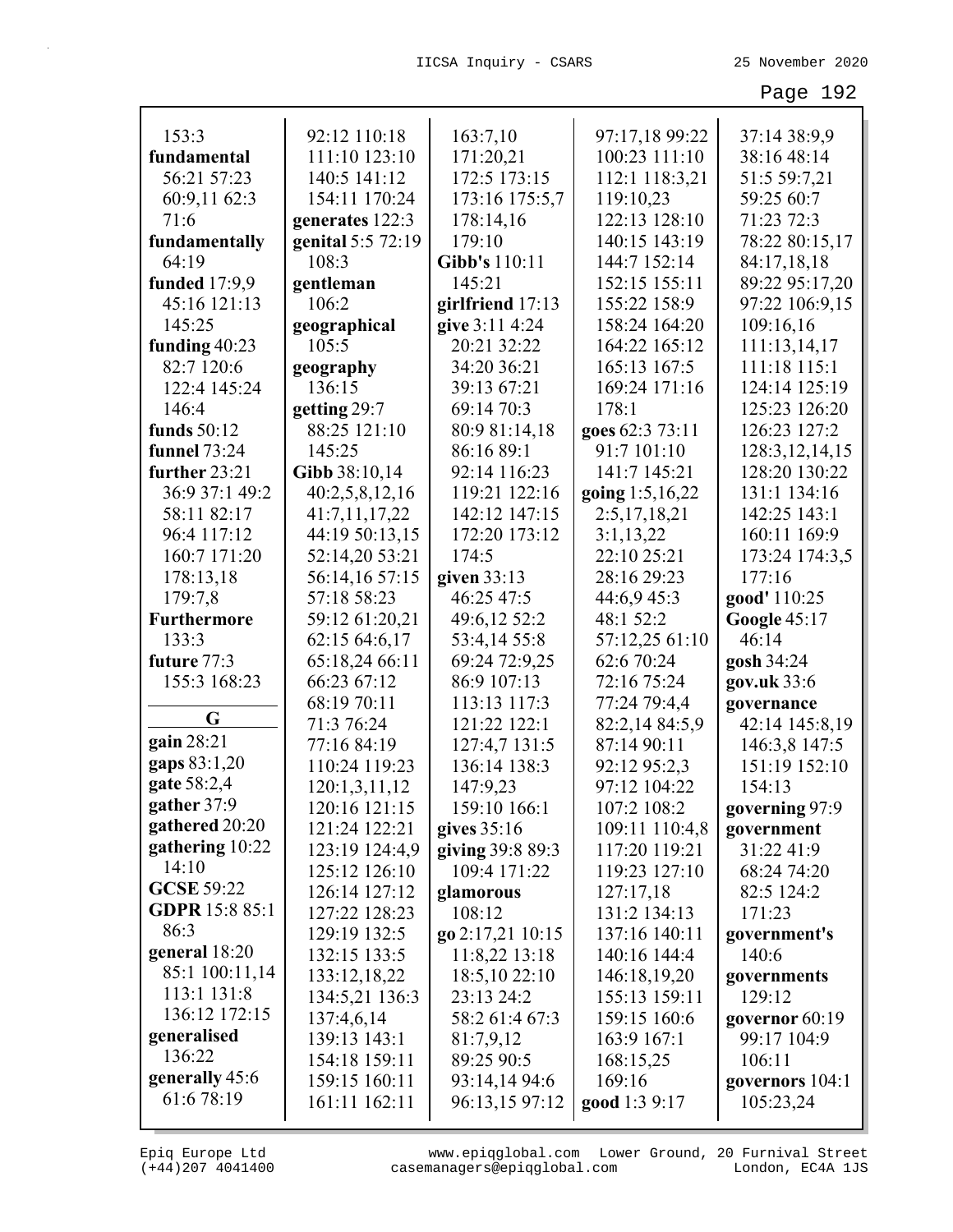| 106:1,7 107:5                | 43:18,18 45:11         | happily 165:24                       | 178:19                         | 156:18<br>hit 140:8            |
|------------------------------|------------------------|--------------------------------------|--------------------------------|--------------------------------|
| 107:7,12<br>145:20           | 48:21 54:4             | happy $24:11$<br>135:14              | heard $8:18$<br>29:25 44:19    | HMC 132:13                     |
|                              | 55:25 56:20            |                                      |                                | <b>HMCI</b> 122:5              |
| grade 55:15                  | 58:11,13 59:12         | hard 57:18                           | 67:6 87:1                      |                                |
| 127:7                        | 60:10,10,15            | harm $7:12,12$                       | 100:5 120:3                    | 129:5 146:23                   |
| graded 59:23                 | 68:20 69:12            | 14:4 17:21                           | 173:23                         | <b>Holborn</b> 151:12          |
| 126:22 128:3                 | 71:9,22 72:1,2         | 18:23 21:24                          | hearing $1:4$ 19:9             | hold 122:22                    |
| gradings 128:25              | 72:6 81:20             | 22:1,2 96:19                         | 141:22 178:25                  | 150:14                         |
| grateful 159:13              | 83:17 85:14,21         | 97:19 105:19                         | heavily 64:6                   | home 3:4 13:9                  |
| grave $13:14$                | 92:25 101:13           | 143:24 174:23                        | held 42:1 44:16                | 32:3 42:17                     |
| great $47:12$                | 103:5 104:18           | 174:23 176:9                         | help 7:19 34:22                | 45:21 46:7,7                   |
| 53:12 157:17                 | 106:15,21              | harmed 101:25                        | 35:19 44:9                     | 46:11,12,22                    |
| greater 25:24                | 112:17 140:1           | 102:9                                | 50:271:19                      | 47:2,10,12                     |
| 50:11 57:8                   | 160:12 170:24          | harmful $170:12$                     | 89:19 93:11                    | 48:9 49:21                     |
| 58:696:22                    | 171:3 174:5            | hate 165:18                          | 97:23,25 99:24                 | 91:25 164:18                   |
| 121:22 123:10                | guide $33:7$           | head 73:6 112:2                      | 120:23 124:24                  | 164:19,20,25                   |
| greatest 139:8               | guidelines 92:17       | 115:22 116:1,2                       | 160:17,24                      | 165:1 166:16                   |
| grew 131:11                  | guilty $66:19$         | 116:7,16                             | 161:2,5,6,14                   | 166:21,24                      |
| grey 95:15                   | $\bf H$                | 153:11 163:20                        | helped 95:7                    | 167:1,7,8,21                   |
| 170:13                       | half 41:17 75:13       | <b>Headlands</b>                     | helpful 25:16                  | 168:3 169:13                   |
| groom 30:15                  | 132:18                 | 111:9                                | 101:16 125:6                   | 178:11                         |
| grooming                     | <b>Hamlets</b> 108:2,9 | headmaster                           | 154:16                         | homes 117:1,8                  |
| 100:11                       | hand 2:7 39:7          | 12:22 13:2,2                         | helpfully 39:11                | 118:10,16                      |
| ground 56:4                  | 39:17 111:8            | headquarters                         | helping $160:18$               | 119:9 143:18                   |
| 86:5 110:4                   | 127:10                 | 151:12                               | helps 14:11 33:7               | 163:23 164:1,3                 |
| ground-break                 | handle 174:15          | heads 98:21                          | 33:9,10 125:16                 | 164:3,12,22                    |
| 160:13                       | handler 1:18           | headteacher                          | hiatus $160:5$                 | 166:3,5 167:16                 |
| grounds 54:10                | happen $1:25$          | 12:24 57:21                          | high $175:2$                   | 169:15 172:24                  |
| 152:16                       | 27:2 37:8 56:3         | 59:17,21 78:3                        | 177:13                         | honest 151:13                  |
| group $78:6$                 | 108:8 137:20           | 104:10 130:23                        | high-profile                   | honestly 55:16                 |
| 130:7 136:8                  | 139:25 157:24          | headteachers                         | 149:7                          | 103:7                          |
| 161:12 165:20                | 162:10                 | 97:10 105:9                          | high-quality                   | hope 67:7 91:11                |
| 165:22                       | happened 74:1          | 108:17 130:24                        | 40:21                          | 93:11 116:13                   |
| groupings<br>149:19          | 91:13,17               | 135:21,21<br><b>health 3:6 19:5</b>  | higher $45:4,5$<br>178:6       | 168:23 173:17                  |
|                              | 146:24 147:6           | 19:22 41:2                           | highlight 51:7                 | hopefully 46:18<br>92:9        |
| groups 6:11<br>12:4 15:20    | 165:16 168:13          | 50:2 55:10                           |                                |                                |
| 26:7 49:13                   | happening 44:9         | 56:1 57:5                            | highlighted 44:4<br>46:18 47:9 | hoping $39:20$                 |
| 70:15 75:25                  | 53:20 90:4             | 110:22 118:6                         | highly $13:17$                 | hospitals 131:8<br>hour 38:22  |
|                              | 122:25 141:20          | 120:20 138:12                        | 152:1                          |                                |
| 81:18 96:10<br>138:16        | 149:21 174:17          | 160:14                               | Hillside 100:10                | house $42:4,6$<br>76:15 114:23 |
|                              | 175:1                  | healthcare                           | 111:11                         | 149:4,6                        |
| <b>GTCE</b> 65:5,9<br>162:12 | happens 4:8            | 131:8                                | historical                     | HR 99:4, 16, 18                |
| guarantee 77:5               | 20:8 53:10,19          |                                      | 156:22                         |                                |
| guard 138:18                 | 83:11 125:14           | healthy $150:3$<br>hear $1:5,9$ 39:4 | historically                   | huge $18:25$<br>120:18 121:2   |
| guidance 15:13               | 139:23 163:23          | 105:22 151:1                         | 146:23                         | 174:13                         |
| 28:1 33:9                    | 175:11                 | 169:12 173:17                        | history 129:4                  | human 58:15                    |
|                              |                        |                                      |                                |                                |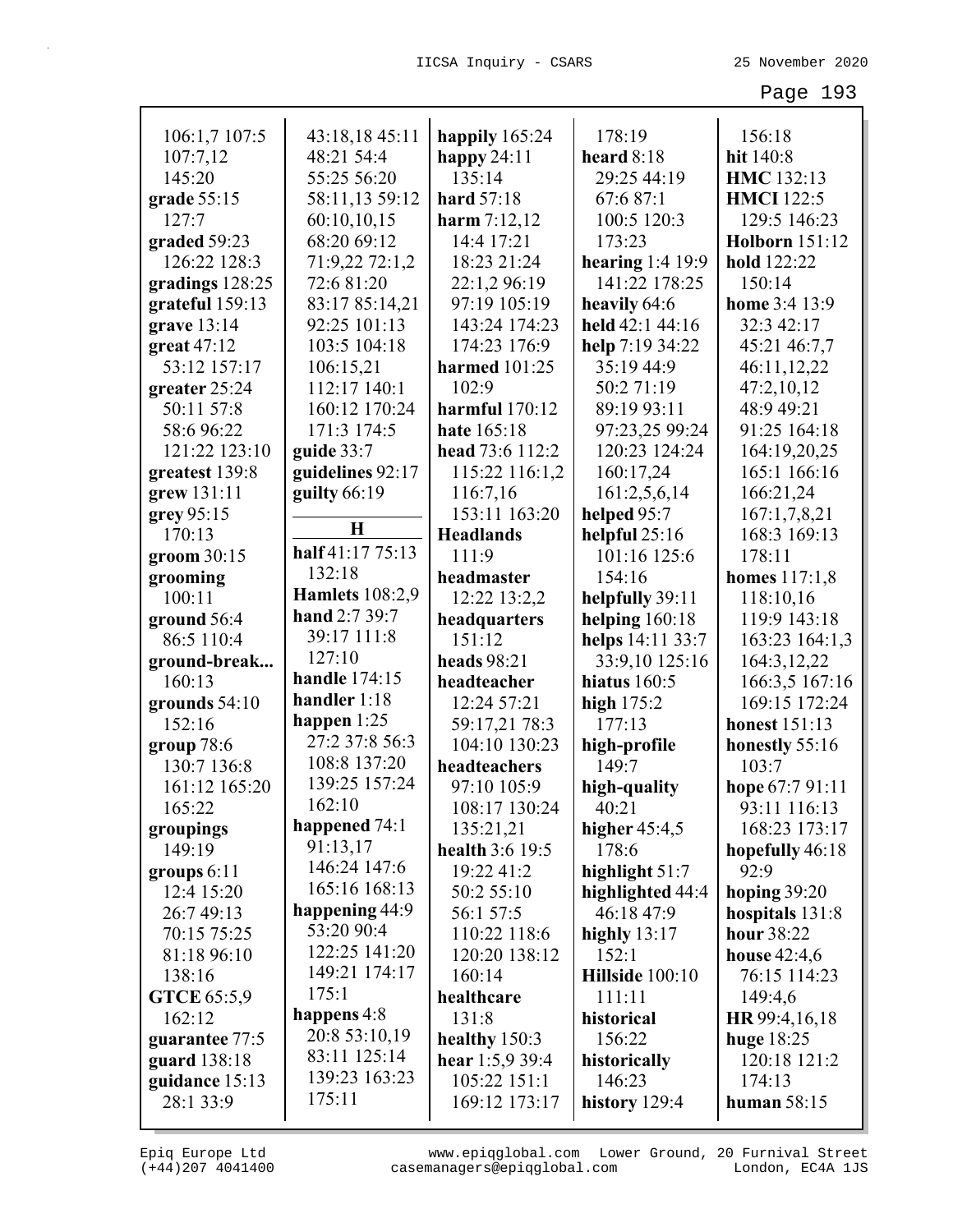| 76:24 94:17          | 141:1 144:7                    | 134:15 152:8            | 148:12,16,23                     | indicative 34:25           |
|----------------------|--------------------------------|-------------------------|----------------------------------|----------------------------|
| 175:12               | impact $43:2,10$               | 160:3                   | independent                      | individual 4:14            |
| <b>Humphreys</b>     | impenetrable                   | inadequate'             | 12:21 17:3                       | 6:167:158:7                |
| 44:20 63:5           | 68:24                          | 111:1                   | 42:17 56:9                       | 11:20 12:16                |
| 112:5 116:10         | implement                      | inappropriate           | 59:2 60:14                       | 13:23 14:13                |
| 116:20 117:21        | 71:11 76:12                    | 15:19,24 16:4           | 62:17 65:8,14                    | 16:5,6 22:22               |
| hundreds             | 109:6                          | 19:10 22:4              | 66:14 67:13,18                   | 23:15,23 24:21             |
| 151:17 173:10        | implementation                 | 37:13                   | 68:8 79:14                       | 25:5 30:11                 |
| <b>Hyde 39:3</b>     | 84:25 159:1                    | inaudible               | 80:3,5,7 81:1                    | 37:4 49:17                 |
|                      | implemented                    | 146:13,14               | 82:23 83:9,15                    | 50:8 74:19                 |
| idea 4:24 106:9      | 46:25 54:22                    | incident 18:21          | 84:24 87:16                      | 102:8 147:8                |
| 138:19 168:6         | 68:16 140:14                   | 87:3 89:21              | 97:25 98:24                      | 158:14,16                  |
| 169:9 170:18         | implications                   | incidents 87:20         | 99:19 107:5                      | 172:22                     |
| ideally 101:18       | 43:23 127:14                   | 88:11 89:6              | 118:23 123:24                    | individually               |
| <b>ideas</b> 170:23  | importance                     | 90:21,23 96:7           | 126:11 127:23                    | 94:7                       |
| identical 12:6       | 113:13 121:23                  | <b>include</b> 4:19 5:2 | 129:3,5,6,8,12                   | individuals 7:1            |
| identified 39:11     | important 30:12                | 5:9 20:4 27:16          | 129:16,19,19                     | 7:3 9:10 25:2              |
| 42:10 58:25          | 36:2 54:6                      | 27:19 105:10            | 129:23 130:13                    | 26:6,12 30:13              |
| 80:4 83:20           | 58:25 60:22                    | 136:23 155:6            | 130:17 131:7                     | 86:5 149:9                 |
| 95:7 125:18          | 61:12 64:14                    | 163:4 172:10            | 131:12,23,25                     | 156:11 167:12              |
| 139:20 141:5         | 67:9 72:1,4,13                 | 173:1                   | 132:1,15 133:6                   | 167:12 173:4               |
| 159:19 164:8         | 75:5 86:17                     | included 20:3           | 133:23 135:1,8                   | induction 72:11            |
| 170:15               | 87:22 97:13,16                 | 46:1 87:7               | 135:15 136:3                     | 108:24,25                  |
| identify 60:1        | 97:21 98:2                     | 127:23,24               | 139:5,19                         | infant $60:14$             |
| 69:6 77:20           | 109:13 113:15                  | includes 83:6           | 140:10,17                        | infants' 114:14            |
| 94:10 102:11         | 117:3 160:15                   | 171:8                   | 141:14,16                        | inform $11:21$             |
| 118:2 124:13         | 165:1 169:20                   | including 1:15          | 142:4,19,23<br>144:19 145:3      | 16:6 24:14                 |
| 132:25 160:19        | improve 58:10<br>64:3 71:5     | 40:20 42:14,20          |                                  | 27:3 88:11<br>125:16       |
| 170:10               |                                | 163:1                   | 145:10,22,23                     | information                |
| identifying          | 124:24 132:17                  | inclusion 4:25          | 146:22 147:16                    |                            |
| 118:4                | 142:5 143:4                    | 5:1 19:5<br>165:23      | 147:18,25                        | 4:21 5:21,25               |
| identity 170:25      | 145:18 170:23<br>174:7 175:22  |                         | 150:23 153:7<br>154:12 157:18    | 6:4 9:15,18                |
| <b>ignore</b> 102:13 |                                | incorporated<br>170:1   |                                  | 10:8,14,16,20              |
| 112:9                | 176:3,4 178:5                  | incorrect 52:13         | 159:6 163:2                      | 10:21,22,23                |
| <b>IICSA</b> 170:14  | improved 121:9<br>130:9 175:18 | 85:10 134:11            | 167:5 168:6,17<br>169:4,5 175:15 | 11:3,6,10,14<br>11:17 13:5 |
| illegal $15:17$      | improvement                    | increase 18:6           | 177:10,22                        | 14:9,15,18,22              |
| 157:14               | 58:8 60:1                      | 173:9                   | indicate 39:9                    | 19:17 20:16,16             |
| ills 111:22          | 110:18                         | increasing 123:8        | 131:2                            | 22:12 23:8,17              |
| illusions 49:22      |                                | incredibly              | indicated 11:17                  | 23:22,25 24:5              |
| images $5:17$        | improvements<br>143:11         | 153:14                  | 135:20                           | 24:25 25:4,12              |
| imagine $31:8$       | improving                      | indecent 5:16           | indicating                       | 25:15 26:18                |
| 67:5 70:10           | 111:3 130:15                   | independence            | 176:19                           | 29:8 30:6                  |
| immediate            | 141:21 175:8                   | 129:22,23               | indication 36:22                 | 32:23 37:9                 |
| 76:14                | in-house 96:16                 | 130:20 133:2            | 80:23                            | 49:2 81:8 82:4             |
| immediately          | inadequate 54:8                | 135:19 136:1            | indications                      | 82:12,17,22                |
| 33:2 78:5            | 57:2 59:24                     | 147:23 148:4            | 136:11                           | 83:2, 14, 18, 23           |
|                      |                                |                         |                                  |                            |

L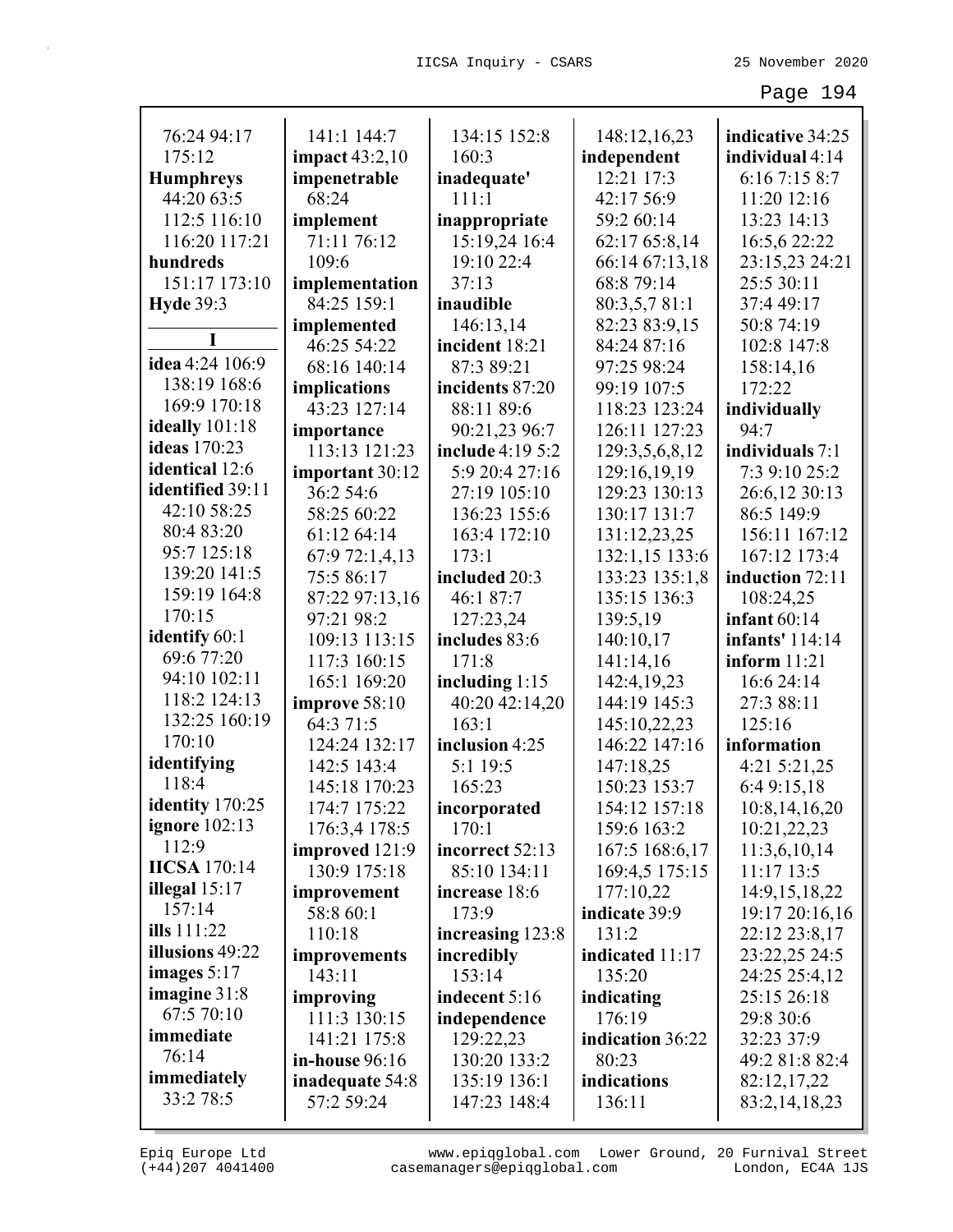| 84:8,21 85:3,5          | 177:2,21        | 59:2 80:3 81:2     | 82:14 83:8          | interventions           |
|-------------------------|-----------------|--------------------|---------------------|-------------------------|
| 85:9,10,15,18           | inspected 83:10 | 84:24 86:13,19     | 90:2 157:21         | 81:6                    |
| 85:22 86:1,7            | 122:10 123:12   | 87:23 88:22        | intending $62:13$   | interview 13:8          |
| 86:18,20 88:1           | 123:14 126:5,6  | 90:22 123:24       | intention 79:10     | 16:19 20:25             |
| 89:2,4,11 90:2          | 127:8 128:6     | 129:3,16           | 85:18               | interviewed             |
| 91:24 92:7,11           | 131:14 132:1,2  | 133:24 135:8       | intentionally       | 13:6                    |
| 101:22 106:21           | 132:12,19       | 135:15,17          | 73:23               | introduce 87:15         |
| 109:4 128:8             | 133:9 139:10    | 136:5,6 137:3      | inter-agency        | 129:12 156:1            |
| 152:2,5 155:19          | 153:4           | 137:23 138:20      | 85:21               | introduced 29:3         |
| 159:24 168:19           | inspecting      | 139:6 150:19       | interconnected      | 57:4 79:19              |
| 168:22 173:13           | 135:21 136:13   | inspectorate's     | 74:25               | 80:5 126:15             |
| information-s           | 136:15,15,20    | 86:14              | intercourse         | 153:24 155:1            |
| 86:25 88:8              | 148:25          | inspectorates      | 12:23 13:9          | introducing             |
| informed 9:21           | inspection 54:5 | 61:11 124:19       | 16:23               | 123:15 178:2            |
| 13:2 97:3               | 54:17 55:17     | 124:21,23          | interest $25:1,3,8$ | introduction            |
| informs $165:2$         | 86:20 120:1     | 129:2 137:1,12     | 25:12 46:23         | 79:7 119:6              |
| inherent 128:23         | 121:4 122:14    | 175:17             | 147:16              | introductory            |
| <b>initial</b> 62:11,17 | 128:14,17,20    | inspectors 52:16   | interested 91:15    | 1:11 38:17              |
| 62:25 65:16             | 128:24 129:13   | 63:16 80:16,20     | interesting         | investigate 98:1        |
| 66:2 99:9               | 130:19,21       | 81:7,9 121:6,6     | 70:11               | 98:15                   |
| 151:2                   | 133:23 134:14   | 121:7,10 136:9     | interests 44:15     | investigated            |
| <b>inner</b> 105:17     | 136:12 139:21   | 174:1,20           | 46:17 53:9,11       | 19:18 98:11             |
| inquiries 58:9          | 140:15 151:9    | 175:23 176:1       | 53:23 54:3          | investigating           |
| inquiry $43:21$         | 151:21,22       | inspects $167:13$  | 55:20 56:10         | 87:21 102:14            |
| 52:14 69:19             | 152:15,16,20    | inspiration 81:1   | 91:23               | investigation           |
| 70:7 74:9 75:9          | 152:23 175:7    | instance 53:25     | interfere 149:12    | 3:13 14:23              |
| 75:20 80:25             | 175:13,14       | 84:2 138:12        | 149:14              | 15:9 20:17              |
| 93:9,11 112:3           | 176:7           | 148:14 153:15      | interference        | 46:23 52:22             |
| 134:11 138:25           | inspections     | 153:21             | 149:13 156:16       | 63:8 91:3 94:3          |
| 159:8 161:15            | 61:10 118:16    | instil 177:24      | interim 43:18       | 96:14 97:14             |
| 161:20 168:24           | 120:7,10        | instinct 101:12    | 145:2               | 98:5,7 99:9,19          |
| 172:6 173:22            | 121:11 122:7    | institution 59:10  | internal 14:23      | 102:20 173:22           |
| 176:9                   | 122:17,23       | 59:18 77:14        | 102:16 174:20       | investigations          |
| inquisitive             | 123:2,9,15      | 110:10,19          | internally 98:15    | 24:20 72:14             |
| 93:12                   | 124:25 125:7    | 111:4,7 143:14     | 125:13 142:1        | 97:23 98:23             |
| inside $53:19$          | 130:5,22,25     | 157:6 163:21       | 143:24              | 102:16 128:13           |
| insight $18:7,19$       | 133:2 134:1     | 164:4 165:3        | international       | investigative           |
| 18:22                   | 135:10,14       | 166:23 168:1       | 120:21              | 96:11 97:8              |
| insisted 130:20         | 136:22 153:18   | institutions 60:7  | intervene           | 98:25                   |
| insolvency              | 175:4,12,22     | 92:18 111:9        | 141:13              | investigator            |
| 146:12,15               | 176:5 177:11    | 137:25             | intervening         | 97:14                   |
| <b>inspect</b> 60:23,24 | inspector 28:13 | instruct 34:3      | 143:12              | investment              |
| 90:1,16 118:22          | 56:22 129:21    | instructions       | intervention        | 42:19                   |
| 128:10 131:22           | 135:5,8         | 122:16             | 42:18 54:9          | <b>invite</b> 4:21 16:8 |
| 131:24 133:5,7          | inspectoral     | <b>intel 82:23</b> | 138:8 140:23        | <b>involve</b> 133:25   |
| 133:8 151:11            | 134:3           | intelligence 30:9  | 142:22 143:6        | 145:21 173:3            |
| 158:9 176:24            | inspectorate    | 36:18 37:12        | 164:14              | involved 9:7            |
|                         |                 |                    |                     |                         |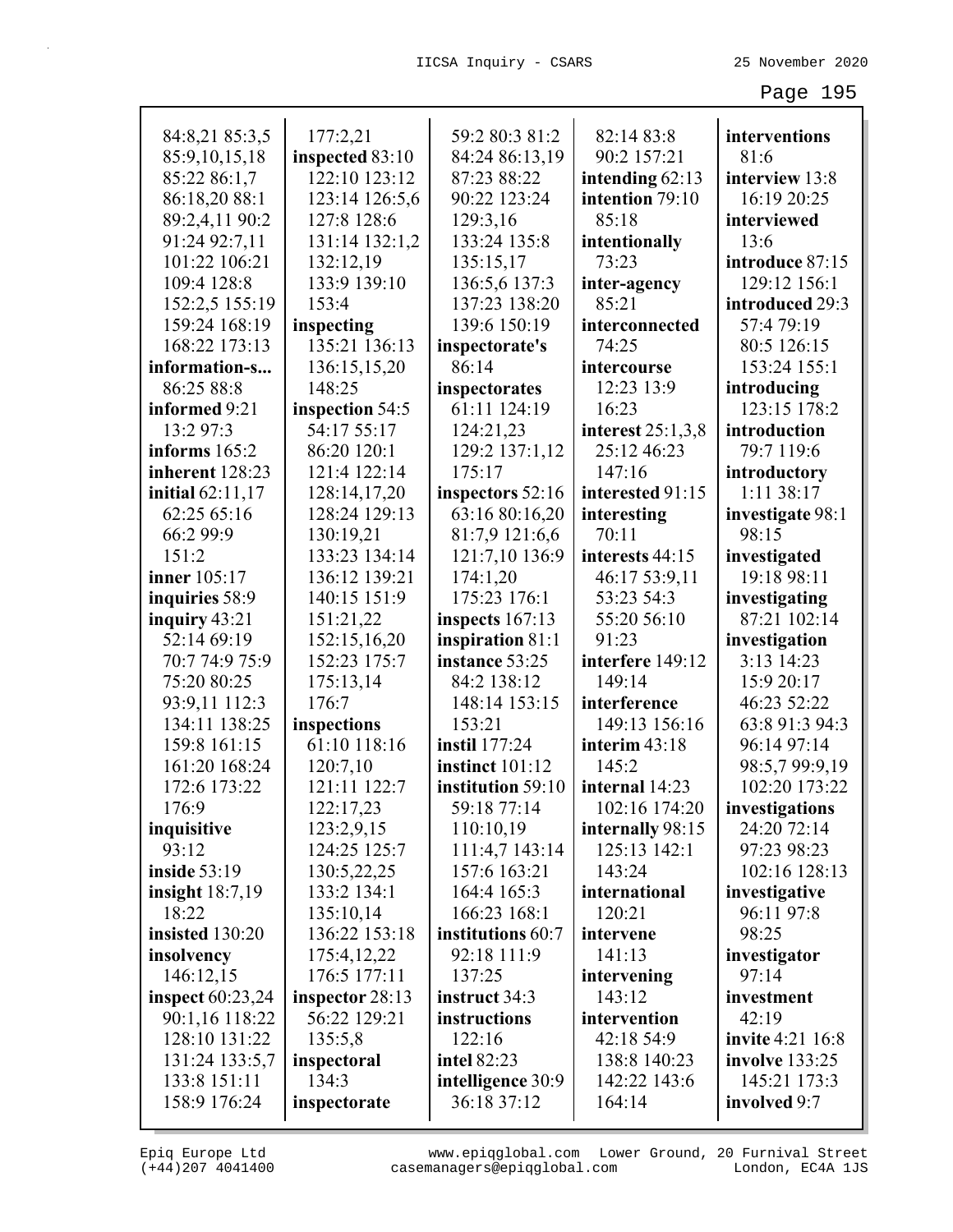| 41:20 58:21            | 123:21,23           | <b>jape</b> 103:1     | 44:1 50:18        | knew 13:10     |
|------------------------|---------------------|-----------------------|-------------------|----------------|
| 64:6 90:11             | 129:1 131:21        | <b>Jay</b> 171:24     | 51:14 57:7        | know 1:24 7:6  |
| 98:2 161:16            | 131:22 138:22       | job 47:12 51:5        | 58:11 60:9        | 7:25 8:2,2,13  |
| involvement            | 139:4 141:5,17      | 77:1 108:18           | 73:18 75:3        | 22:18 24:6,21  |
| 14:20 157:12           | 143:16 148:2        | joint 124:16          | 89:19 149:11      | 24:24 27:20    |
| involving 97:15        | 153:16,25           | 125:2                 | keeping $43:19$   | 29:4,7,20      |
| 149:7                  | 154:19 156:4        | jointly $125:15$      | 51:6 53:24        | 30:13 31:6,15  |
| <b>Ireland</b> 172:10  | 158:3,3,5           | Jonathan 88:16        | 54:21 56:19       | 37:10,25 38:24 |
| irreducible            | 159:1 161:22        | 91:1                  | 57:13 59:4        | 39:7 44:11     |
| 109:21                 | 168:4 172:14        | <b>JR-type</b> 141:10 | 69:9 70:12        | 49:10 51:24    |
| is/what $34:20$        | 172:16,21           | judge 31:14           | 85:13 86:2        | 54:12 55:3     |
| <b>ISC</b> 130:24      | 173:12 176:17       | judgment 14:11        | 93:5 96:17,21     | 58:7 60:22     |
| 135:19                 | <b>issued</b> 13:13 | 54:9 56:24            | 100:17 103:20     | 61:16,17 62:24 |
| ISI 77:10 83:11        | 36:12 54:21         | 59:20 128:25          | 103:22 104:3      | 63:11 65:4,18  |
| 86:9 87:2,9,11         | 115:14              | 131:2 136:25          | 106:16 162:14     | 66:24 67:4,19  |
| 87:22 89:22,24         | issues $11:19$      | judgments             | keeps 72:7        | 67:21 68:22    |
| 90:6,12 91:4           | 43:1 44:25          | 118:17,24             | <b>Kent</b> 166:6 | 69:7,18,22     |
| 92:18 107:3            | 46:5,18,21          | 174:11                | <b>kept</b> 44:3  | 70:1,2 71:7    |
| 108:18 110:6           | 51:17 52:21         | judicial 138:6        | key 8:9 50:16     | 72:5,15,20     |
| 114:25 120:4           | 53:1 57:6           | 150:24 151:4          | 54:18 70:5        | 73:7 75:9 76:8 |
| 124:7,8,11,14          | 63:13 65:10,12      | judicially 151:8      | 84:1,2 86:1,4     | 76:22 78:16    |
| 124:17 125:10          | 66:23 70:8          | July 39:21 40:3       | 138:16            | 80:10,10,11    |
| 125:13,16,20           | 72:19 73:12         | 40:5 41:14            | kidnap 5:4        | 81:21 82:6     |
| 130:21 132:10          | 82:1,3 85:12        | jump 119:9            | kind 3:11 4:24    | 83:17,17,18,18 |
| 132:12 134:6,8         | 86:11,25 91:13      | <b>June 2:11</b>      | 7:20 60:25        | 84:1 85:16     |
| 134:22,25              | 93:24 94:1,25       | juniors 163:17        | 66:6 68:16        | 91:16 92:3,5   |
| 135:17 140:11          | 96:9 98:16          | jurisdictions         | 70:6 75:17        | 93:6,13 94:8   |
| 140:14,21              | 103:19 105:17       | 79:18,23              | 79:8 82:12,13     | 95:17 96:6,6   |
| 173:24 174:18          | 111:10 113:5        | justice 14:22         | 86:20 87:6        | 99:2,12,19,20  |
| 176:5                  | 123:4,7 130:1       | 74:23                 | 90:24 91:6        | 99:23 101:15   |
| <b>ISI's</b> 124:9     | 135:12 136:18       | justly 101:5          | 92:19 94:7        | 102:21 104:15  |
| ISI012736 004          | 138:22 140:5        |                       | 95:21 100:11      | 104:16 105:22  |
| 154:17                 | 147:15,23           | $\mathbf K$           | 100:18 103:3      | 106:5 107:1    |
| ISS 81:10 133:8        | 149:2 152:9,18      | <b>KCSIE 59:12</b>    | 103:11 104:6      | 108:11,16      |
| 143:5 154:25           | 155:8 157:11        | 69:9 70:24            | 113:8, 13, 17     | 109:11,23,25   |
| 155:4,6 177:20         | 160:17 163:12       | 81:13,1788:5          | 115:2,24          | 115:19 117:24  |
| <b>issue</b> 8:6 23:20 | 163:13 168:8        | 98:13 100:25          | 122:15 124:16     | 121:24 122:2   |
| 47:10 49:3             | 170:11,20           | 101:2,3 106:10        | 139:6 146:22      | 122:16 123:1,4 |
| 58:22 69:21            | 171:17              | 109:24 112:10         | 147:7,16          | 124:10 126:18  |
| 70:5,9 75:10           | issuing $48:16$     | 112:12,25             | 152:20 153:9      | 127:21 129:24  |
| 85:13,17,24            | iteration 87:15     | 113:23 170:7          | 158:18 160:19     | 130:3,13 132:9 |
| 88:7,8 93:20           | 96:21,21            | 170:24 171:11         | 162:4,8 169:9     | 132:21 135:1,4 |
| 95:8 98:1              | iterations 71:6     | keen $47:18$          | 169:9 170:8,15    | 135:18 136:4   |
| 100:3 104:24           | <b>ITT</b> 62:17    | 56:14 99:20           | 173:8 174:13      | 136:14 137:7   |
| 106:7 110:9            |                     | 111:1 142:24          | 176:9             | 138:23 139:13  |
| 112:9,18               | J                   | <b>keep</b> 10:22     | kinds $102:3$     | 144:18 145:19  |
| 114:21 116:11          | January 123:2       | 20:23 43:12,22        | 152:3             | 148:12 149:8   |
|                        |                     |                       |                   |                |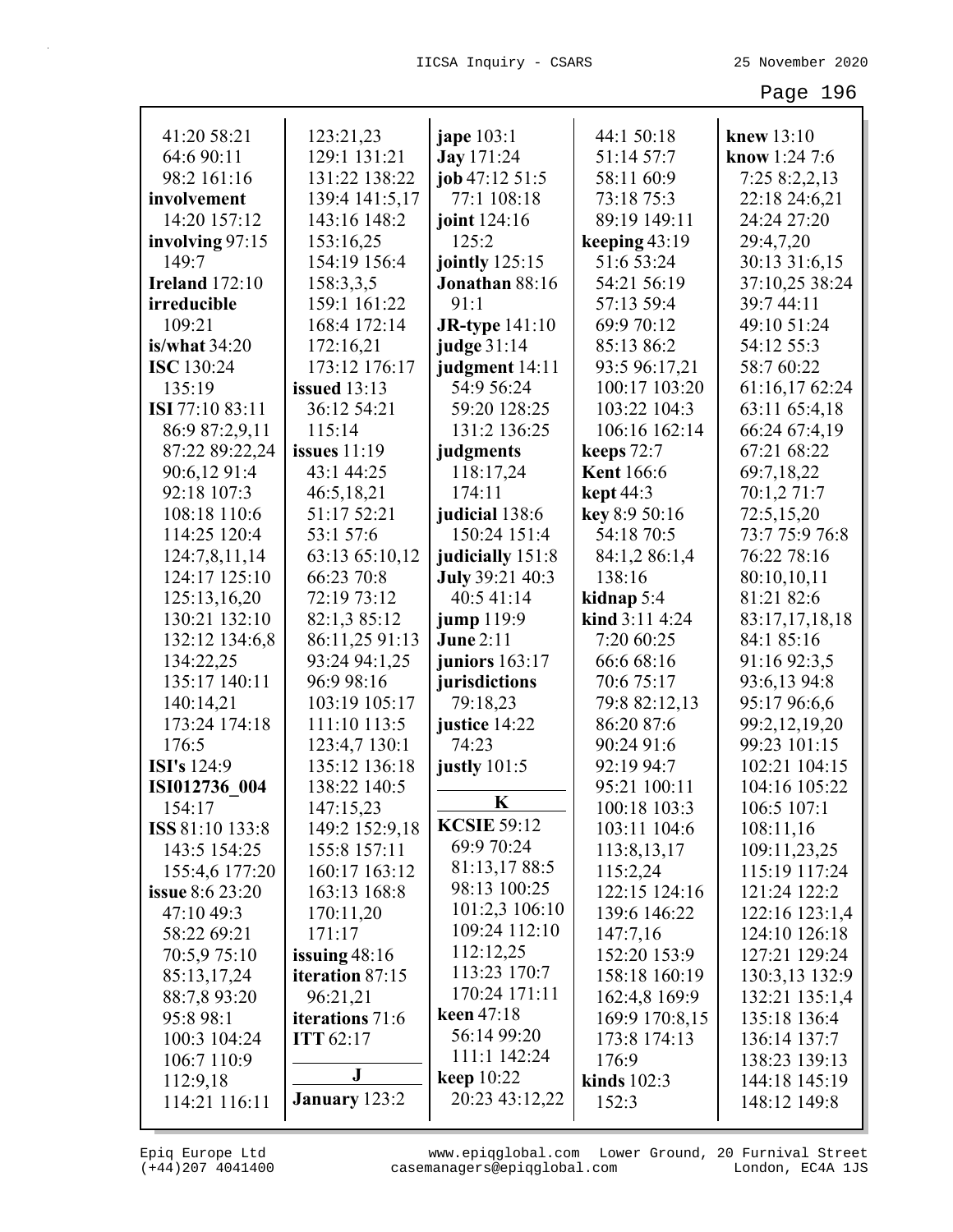| Lenehan 116:21<br>153:7,15<br>95:6 96:4,6<br>line 2:18,18 8:21<br>56:8<br>155:15,19<br>107:6<br>length $122:18$<br>59:12 67:24<br>leadership<br>156:14,15<br><b>Lady</b> 38:11<br>60:19,21 63:1<br>127:4<br>137:6 143:3<br>160:4,5,19<br>39:19 41:8,23<br>69:24 99:13<br>lengthen 25:20<br>151:2<br>161:2,23 162:4<br>43:4,8 44:18<br>103:6 105:8<br>26:4 140:5<br>lines 47:14<br>163:3 164:15<br>50:14 51:16<br>110:10,15<br>lengthy 118:14<br>list $3:21,21,23$<br>144:14<br>164:24 166:4<br>52:19 60:3<br>112:20,22<br>5:25 6:5,9,24<br>114:3,7 155:2<br>168:11 170:13<br>68:5 69:7<br>lesson $18:14$<br>10:2 12:16,16<br>leading $115:25$<br>71:12 72:20<br>12:17 13:13,18<br>171:18,22<br>130:6,10<br>leads 42:25 43:6<br>174:13 175:12<br>77:16 84:19,20<br>136:15,16<br>15:16 16:7,8<br>let's 9:25 65:10<br>176:8<br>117:18 119:20<br>72:18 104:2<br>19:6,23,24<br>knowingly 27:8<br>127:10 135:23<br>114:18 123:1<br>69:6 80:1<br>20:3,5,6 22:22<br>knowledge 2:15<br>137:4 154:22<br>24:9 25:24<br>lean $67:25$<br>109:23 114:19<br>2:16 18:7<br>155:15 159:10<br>119:10 121:13<br>26:20 28:10<br>learn $124:23$<br>139:25 151:13<br>39:24 40:7<br>159:18 163:11<br>30:5,7 53:13<br>130:14,17<br>letter 123:1<br>163:19 172:3<br>131:1<br>66:12,20<br>knowledge-rich<br>101:25 138:18<br>176:16 178:14<br>learning $130:15$<br>160:14<br>letters $47:17$<br>162:1,18<br>61:17 153:23<br>140:8 142:11<br>known $45:24$<br><b>Laird</b> $95:6$<br>87:3 91:4<br>land 140:4 143:4<br>learnt $18:13$<br>level 18:7 66:6<br>162:14<br>knows 104:13<br>listen 58:8<br>language 178:3<br><b>leave</b> 109:5<br>115:10 116:8<br><b>KPMG 41:22</b><br>178:4,6<br>161:20<br>120:7 121:19<br>169:11<br>large 32:10<br>175:10<br>leaving $108:17$<br>121:20 153:6<br>listened 112:12<br>42:10 108:1<br>led 8:7 111:10<br>153:20 156:6<br>Listener 169:6<br>L<br>143:9 149:8<br>120:17<br>156:17 157:18<br>listening 79:1<br>lack 18:22 35:10<br>151:15 153:11<br>left $9:3$<br>157:25 163:21<br>104:20 106:20<br>35:11 148:3,23<br>legal 8:12 48:7<br>largely 120:2<br>178:6<br>listing $20:7$<br>lacking $159:1$<br>53:24 60:16<br>131:10<br>levels 35:8 45:4<br>listings $20:11$<br>LADO 8:5,9,9<br>larger $91:17$<br>70:21 71:20<br>lists $3:20$<br>45:6<br>8:14 25:11<br>151:16<br>91:24 92:1<br>lever 145:23<br>literally 44:8<br>72:22 82:2,19<br>late 8:18<br>99:15 148:6,7<br>leverage $90:16$<br>166:8<br>88:9,18,21<br>liaise 9:22<br>law $15:1872:2$<br>legislate 76:16<br>literature 31:15<br>89:5,12 90:7,8<br>74:21 75:14<br>liaising 51:4<br>little 3:17 27:10<br>legislating<br>90:11,19,21<br>liaison 9:5<br>78:16 79:5,17<br>118:12<br>48:19 90:15<br>91:12,19 92:6<br>141:19<br>life 160:16<br>legislation 15:8<br>135:24 143:14<br>92:7,15 93:11<br>25:19 26:14<br>lawfully $138:17$<br>light $56:22$<br>173:19 174:4<br>93:14,17,20,22<br>laws 56:13<br>131:11 166:2<br>32:16 46:25<br>177:1<br>94:11,12,16,18<br>lawyer $55:3$<br>47:6 51:25<br><b>likes</b> 45:17<br>live 90:24<br>95:1,2,4,6,13<br>68:15 70:1<br>53:8,15 54:20<br>121:25 166:6<br>likewise 9:20<br>95:16,20 96:11<br>lawyers 55:21<br>55:12,15,22<br>limit $164:23$<br>169:13<br>96:11,20,24<br>56:12,13 74:17<br>56:6,11 78:22<br>limited 14:23<br><b>lived</b> 17:13<br>97:3,7,7,8,14<br>layer 135:4<br>79:2,19 119:2<br>70:5 87:8<br>lives 121:23<br>97:17,20 98:1<br>layers 175:25<br>119:10,19<br>94:22 174:3<br>131:20<br>99:22 112:1,14<br>lead 43:25 56:9<br>146:15 158:22<br>limiting 56:24<br>lobby 150:15<br><b>LADOs</b> $8:25$<br>59:16 111:19<br>59:20 136:24<br>158:25 159:9<br><b>local</b> 8:4 10:19<br>25:11 90:13<br>113:7 138:24<br>Lincolnshire<br>13:1 14:17,20<br>176:20 178:9<br>92:12,13,19<br>171:6<br>legitimate 25:1<br>166:7<br>46:4 47:23 |              |             |               |           |                       |
|-------------------------------------------------------------------------------------------------------------------------------------------------------------------------------------------------------------------------------------------------------------------------------------------------------------------------------------------------------------------------------------------------------------------------------------------------------------------------------------------------------------------------------------------------------------------------------------------------------------------------------------------------------------------------------------------------------------------------------------------------------------------------------------------------------------------------------------------------------------------------------------------------------------------------------------------------------------------------------------------------------------------------------------------------------------------------------------------------------------------------------------------------------------------------------------------------------------------------------------------------------------------------------------------------------------------------------------------------------------------------------------------------------------------------------------------------------------------------------------------------------------------------------------------------------------------------------------------------------------------------------------------------------------------------------------------------------------------------------------------------------------------------------------------------------------------------------------------------------------------------------------------------------------------------------------------------------------------------------------------------------------------------------------------------------------------------------------------------------------------------------------------------------------------------------------------------------------------------------------------------------------------------------------------------------------------------------------------------------------------------------------------------------------------------------------------------------------------------------------------------------------------------------------------------------------------------------------------------------------------------------------------------------------------------------------------------------------------------------------------------------------------------------------------------------------------------------------------------------------------------------------------------------------------------------------------------------------------------------------------------------------------------------------------------------------------------------------------------------------------------------------------------------------------------------------------------------------------------------------------------------------------------------------------------------------------------------------------------------------------------------------------------------------------------------------------------------------------------------------------------------------------------------------------------------------------------------------------------------------------------------------------------------------------------------------------------------------------------------------------------------------|--------------|-------------|---------------|-----------|-----------------------|
|                                                                                                                                                                                                                                                                                                                                                                                                                                                                                                                                                                                                                                                                                                                                                                                                                                                                                                                                                                                                                                                                                                                                                                                                                                                                                                                                                                                                                                                                                                                                                                                                                                                                                                                                                                                                                                                                                                                                                                                                                                                                                                                                                                                                                                                                                                                                                                                                                                                                                                                                                                                                                                                                                                                                                                                                                                                                                                                                                                                                                                                                                                                                                                                                                                                                                                                                                                                                                                                                                                                                                                                                                                                                                                                                                             | 150:15,19,25 | 93:1 94:1,5 | leaders 54:14 | 25:3,8,12 | <b>Lindsay</b> 129:10 |
|                                                                                                                                                                                                                                                                                                                                                                                                                                                                                                                                                                                                                                                                                                                                                                                                                                                                                                                                                                                                                                                                                                                                                                                                                                                                                                                                                                                                                                                                                                                                                                                                                                                                                                                                                                                                                                                                                                                                                                                                                                                                                                                                                                                                                                                                                                                                                                                                                                                                                                                                                                                                                                                                                                                                                                                                                                                                                                                                                                                                                                                                                                                                                                                                                                                                                                                                                                                                                                                                                                                                                                                                                                                                                                                                                             |              |             |               |           |                       |
|                                                                                                                                                                                                                                                                                                                                                                                                                                                                                                                                                                                                                                                                                                                                                                                                                                                                                                                                                                                                                                                                                                                                                                                                                                                                                                                                                                                                                                                                                                                                                                                                                                                                                                                                                                                                                                                                                                                                                                                                                                                                                                                                                                                                                                                                                                                                                                                                                                                                                                                                                                                                                                                                                                                                                                                                                                                                                                                                                                                                                                                                                                                                                                                                                                                                                                                                                                                                                                                                                                                                                                                                                                                                                                                                                             |              |             |               |           |                       |
|                                                                                                                                                                                                                                                                                                                                                                                                                                                                                                                                                                                                                                                                                                                                                                                                                                                                                                                                                                                                                                                                                                                                                                                                                                                                                                                                                                                                                                                                                                                                                                                                                                                                                                                                                                                                                                                                                                                                                                                                                                                                                                                                                                                                                                                                                                                                                                                                                                                                                                                                                                                                                                                                                                                                                                                                                                                                                                                                                                                                                                                                                                                                                                                                                                                                                                                                                                                                                                                                                                                                                                                                                                                                                                                                                             |              |             |               |           |                       |
|                                                                                                                                                                                                                                                                                                                                                                                                                                                                                                                                                                                                                                                                                                                                                                                                                                                                                                                                                                                                                                                                                                                                                                                                                                                                                                                                                                                                                                                                                                                                                                                                                                                                                                                                                                                                                                                                                                                                                                                                                                                                                                                                                                                                                                                                                                                                                                                                                                                                                                                                                                                                                                                                                                                                                                                                                                                                                                                                                                                                                                                                                                                                                                                                                                                                                                                                                                                                                                                                                                                                                                                                                                                                                                                                                             |              |             |               |           |                       |
|                                                                                                                                                                                                                                                                                                                                                                                                                                                                                                                                                                                                                                                                                                                                                                                                                                                                                                                                                                                                                                                                                                                                                                                                                                                                                                                                                                                                                                                                                                                                                                                                                                                                                                                                                                                                                                                                                                                                                                                                                                                                                                                                                                                                                                                                                                                                                                                                                                                                                                                                                                                                                                                                                                                                                                                                                                                                                                                                                                                                                                                                                                                                                                                                                                                                                                                                                                                                                                                                                                                                                                                                                                                                                                                                                             |              |             |               |           |                       |
|                                                                                                                                                                                                                                                                                                                                                                                                                                                                                                                                                                                                                                                                                                                                                                                                                                                                                                                                                                                                                                                                                                                                                                                                                                                                                                                                                                                                                                                                                                                                                                                                                                                                                                                                                                                                                                                                                                                                                                                                                                                                                                                                                                                                                                                                                                                                                                                                                                                                                                                                                                                                                                                                                                                                                                                                                                                                                                                                                                                                                                                                                                                                                                                                                                                                                                                                                                                                                                                                                                                                                                                                                                                                                                                                                             |              |             |               |           |                       |
|                                                                                                                                                                                                                                                                                                                                                                                                                                                                                                                                                                                                                                                                                                                                                                                                                                                                                                                                                                                                                                                                                                                                                                                                                                                                                                                                                                                                                                                                                                                                                                                                                                                                                                                                                                                                                                                                                                                                                                                                                                                                                                                                                                                                                                                                                                                                                                                                                                                                                                                                                                                                                                                                                                                                                                                                                                                                                                                                                                                                                                                                                                                                                                                                                                                                                                                                                                                                                                                                                                                                                                                                                                                                                                                                                             |              |             |               |           |                       |
|                                                                                                                                                                                                                                                                                                                                                                                                                                                                                                                                                                                                                                                                                                                                                                                                                                                                                                                                                                                                                                                                                                                                                                                                                                                                                                                                                                                                                                                                                                                                                                                                                                                                                                                                                                                                                                                                                                                                                                                                                                                                                                                                                                                                                                                                                                                                                                                                                                                                                                                                                                                                                                                                                                                                                                                                                                                                                                                                                                                                                                                                                                                                                                                                                                                                                                                                                                                                                                                                                                                                                                                                                                                                                                                                                             |              |             |               |           |                       |
|                                                                                                                                                                                                                                                                                                                                                                                                                                                                                                                                                                                                                                                                                                                                                                                                                                                                                                                                                                                                                                                                                                                                                                                                                                                                                                                                                                                                                                                                                                                                                                                                                                                                                                                                                                                                                                                                                                                                                                                                                                                                                                                                                                                                                                                                                                                                                                                                                                                                                                                                                                                                                                                                                                                                                                                                                                                                                                                                                                                                                                                                                                                                                                                                                                                                                                                                                                                                                                                                                                                                                                                                                                                                                                                                                             |              |             |               |           |                       |
|                                                                                                                                                                                                                                                                                                                                                                                                                                                                                                                                                                                                                                                                                                                                                                                                                                                                                                                                                                                                                                                                                                                                                                                                                                                                                                                                                                                                                                                                                                                                                                                                                                                                                                                                                                                                                                                                                                                                                                                                                                                                                                                                                                                                                                                                                                                                                                                                                                                                                                                                                                                                                                                                                                                                                                                                                                                                                                                                                                                                                                                                                                                                                                                                                                                                                                                                                                                                                                                                                                                                                                                                                                                                                                                                                             |              |             |               |           |                       |
|                                                                                                                                                                                                                                                                                                                                                                                                                                                                                                                                                                                                                                                                                                                                                                                                                                                                                                                                                                                                                                                                                                                                                                                                                                                                                                                                                                                                                                                                                                                                                                                                                                                                                                                                                                                                                                                                                                                                                                                                                                                                                                                                                                                                                                                                                                                                                                                                                                                                                                                                                                                                                                                                                                                                                                                                                                                                                                                                                                                                                                                                                                                                                                                                                                                                                                                                                                                                                                                                                                                                                                                                                                                                                                                                                             |              |             |               |           |                       |
|                                                                                                                                                                                                                                                                                                                                                                                                                                                                                                                                                                                                                                                                                                                                                                                                                                                                                                                                                                                                                                                                                                                                                                                                                                                                                                                                                                                                                                                                                                                                                                                                                                                                                                                                                                                                                                                                                                                                                                                                                                                                                                                                                                                                                                                                                                                                                                                                                                                                                                                                                                                                                                                                                                                                                                                                                                                                                                                                                                                                                                                                                                                                                                                                                                                                                                                                                                                                                                                                                                                                                                                                                                                                                                                                                             |              |             |               |           |                       |
|                                                                                                                                                                                                                                                                                                                                                                                                                                                                                                                                                                                                                                                                                                                                                                                                                                                                                                                                                                                                                                                                                                                                                                                                                                                                                                                                                                                                                                                                                                                                                                                                                                                                                                                                                                                                                                                                                                                                                                                                                                                                                                                                                                                                                                                                                                                                                                                                                                                                                                                                                                                                                                                                                                                                                                                                                                                                                                                                                                                                                                                                                                                                                                                                                                                                                                                                                                                                                                                                                                                                                                                                                                                                                                                                                             |              |             |               |           |                       |
|                                                                                                                                                                                                                                                                                                                                                                                                                                                                                                                                                                                                                                                                                                                                                                                                                                                                                                                                                                                                                                                                                                                                                                                                                                                                                                                                                                                                                                                                                                                                                                                                                                                                                                                                                                                                                                                                                                                                                                                                                                                                                                                                                                                                                                                                                                                                                                                                                                                                                                                                                                                                                                                                                                                                                                                                                                                                                                                                                                                                                                                                                                                                                                                                                                                                                                                                                                                                                                                                                                                                                                                                                                                                                                                                                             |              |             |               |           |                       |
|                                                                                                                                                                                                                                                                                                                                                                                                                                                                                                                                                                                                                                                                                                                                                                                                                                                                                                                                                                                                                                                                                                                                                                                                                                                                                                                                                                                                                                                                                                                                                                                                                                                                                                                                                                                                                                                                                                                                                                                                                                                                                                                                                                                                                                                                                                                                                                                                                                                                                                                                                                                                                                                                                                                                                                                                                                                                                                                                                                                                                                                                                                                                                                                                                                                                                                                                                                                                                                                                                                                                                                                                                                                                                                                                                             |              |             |               |           |                       |
|                                                                                                                                                                                                                                                                                                                                                                                                                                                                                                                                                                                                                                                                                                                                                                                                                                                                                                                                                                                                                                                                                                                                                                                                                                                                                                                                                                                                                                                                                                                                                                                                                                                                                                                                                                                                                                                                                                                                                                                                                                                                                                                                                                                                                                                                                                                                                                                                                                                                                                                                                                                                                                                                                                                                                                                                                                                                                                                                                                                                                                                                                                                                                                                                                                                                                                                                                                                                                                                                                                                                                                                                                                                                                                                                                             |              |             |               |           |                       |
|                                                                                                                                                                                                                                                                                                                                                                                                                                                                                                                                                                                                                                                                                                                                                                                                                                                                                                                                                                                                                                                                                                                                                                                                                                                                                                                                                                                                                                                                                                                                                                                                                                                                                                                                                                                                                                                                                                                                                                                                                                                                                                                                                                                                                                                                                                                                                                                                                                                                                                                                                                                                                                                                                                                                                                                                                                                                                                                                                                                                                                                                                                                                                                                                                                                                                                                                                                                                                                                                                                                                                                                                                                                                                                                                                             |              |             |               |           |                       |
|                                                                                                                                                                                                                                                                                                                                                                                                                                                                                                                                                                                                                                                                                                                                                                                                                                                                                                                                                                                                                                                                                                                                                                                                                                                                                                                                                                                                                                                                                                                                                                                                                                                                                                                                                                                                                                                                                                                                                                                                                                                                                                                                                                                                                                                                                                                                                                                                                                                                                                                                                                                                                                                                                                                                                                                                                                                                                                                                                                                                                                                                                                                                                                                                                                                                                                                                                                                                                                                                                                                                                                                                                                                                                                                                                             |              |             |               |           |                       |
|                                                                                                                                                                                                                                                                                                                                                                                                                                                                                                                                                                                                                                                                                                                                                                                                                                                                                                                                                                                                                                                                                                                                                                                                                                                                                                                                                                                                                                                                                                                                                                                                                                                                                                                                                                                                                                                                                                                                                                                                                                                                                                                                                                                                                                                                                                                                                                                                                                                                                                                                                                                                                                                                                                                                                                                                                                                                                                                                                                                                                                                                                                                                                                                                                                                                                                                                                                                                                                                                                                                                                                                                                                                                                                                                                             |              |             |               |           |                       |
|                                                                                                                                                                                                                                                                                                                                                                                                                                                                                                                                                                                                                                                                                                                                                                                                                                                                                                                                                                                                                                                                                                                                                                                                                                                                                                                                                                                                                                                                                                                                                                                                                                                                                                                                                                                                                                                                                                                                                                                                                                                                                                                                                                                                                                                                                                                                                                                                                                                                                                                                                                                                                                                                                                                                                                                                                                                                                                                                                                                                                                                                                                                                                                                                                                                                                                                                                                                                                                                                                                                                                                                                                                                                                                                                                             |              |             |               |           |                       |
|                                                                                                                                                                                                                                                                                                                                                                                                                                                                                                                                                                                                                                                                                                                                                                                                                                                                                                                                                                                                                                                                                                                                                                                                                                                                                                                                                                                                                                                                                                                                                                                                                                                                                                                                                                                                                                                                                                                                                                                                                                                                                                                                                                                                                                                                                                                                                                                                                                                                                                                                                                                                                                                                                                                                                                                                                                                                                                                                                                                                                                                                                                                                                                                                                                                                                                                                                                                                                                                                                                                                                                                                                                                                                                                                                             |              |             |               |           |                       |
|                                                                                                                                                                                                                                                                                                                                                                                                                                                                                                                                                                                                                                                                                                                                                                                                                                                                                                                                                                                                                                                                                                                                                                                                                                                                                                                                                                                                                                                                                                                                                                                                                                                                                                                                                                                                                                                                                                                                                                                                                                                                                                                                                                                                                                                                                                                                                                                                                                                                                                                                                                                                                                                                                                                                                                                                                                                                                                                                                                                                                                                                                                                                                                                                                                                                                                                                                                                                                                                                                                                                                                                                                                                                                                                                                             |              |             |               |           |                       |
|                                                                                                                                                                                                                                                                                                                                                                                                                                                                                                                                                                                                                                                                                                                                                                                                                                                                                                                                                                                                                                                                                                                                                                                                                                                                                                                                                                                                                                                                                                                                                                                                                                                                                                                                                                                                                                                                                                                                                                                                                                                                                                                                                                                                                                                                                                                                                                                                                                                                                                                                                                                                                                                                                                                                                                                                                                                                                                                                                                                                                                                                                                                                                                                                                                                                                                                                                                                                                                                                                                                                                                                                                                                                                                                                                             |              |             |               |           |                       |
|                                                                                                                                                                                                                                                                                                                                                                                                                                                                                                                                                                                                                                                                                                                                                                                                                                                                                                                                                                                                                                                                                                                                                                                                                                                                                                                                                                                                                                                                                                                                                                                                                                                                                                                                                                                                                                                                                                                                                                                                                                                                                                                                                                                                                                                                                                                                                                                                                                                                                                                                                                                                                                                                                                                                                                                                                                                                                                                                                                                                                                                                                                                                                                                                                                                                                                                                                                                                                                                                                                                                                                                                                                                                                                                                                             |              |             |               |           |                       |
|                                                                                                                                                                                                                                                                                                                                                                                                                                                                                                                                                                                                                                                                                                                                                                                                                                                                                                                                                                                                                                                                                                                                                                                                                                                                                                                                                                                                                                                                                                                                                                                                                                                                                                                                                                                                                                                                                                                                                                                                                                                                                                                                                                                                                                                                                                                                                                                                                                                                                                                                                                                                                                                                                                                                                                                                                                                                                                                                                                                                                                                                                                                                                                                                                                                                                                                                                                                                                                                                                                                                                                                                                                                                                                                                                             |              |             |               |           |                       |
|                                                                                                                                                                                                                                                                                                                                                                                                                                                                                                                                                                                                                                                                                                                                                                                                                                                                                                                                                                                                                                                                                                                                                                                                                                                                                                                                                                                                                                                                                                                                                                                                                                                                                                                                                                                                                                                                                                                                                                                                                                                                                                                                                                                                                                                                                                                                                                                                                                                                                                                                                                                                                                                                                                                                                                                                                                                                                                                                                                                                                                                                                                                                                                                                                                                                                                                                                                                                                                                                                                                                                                                                                                                                                                                                                             |              |             |               |           |                       |
|                                                                                                                                                                                                                                                                                                                                                                                                                                                                                                                                                                                                                                                                                                                                                                                                                                                                                                                                                                                                                                                                                                                                                                                                                                                                                                                                                                                                                                                                                                                                                                                                                                                                                                                                                                                                                                                                                                                                                                                                                                                                                                                                                                                                                                                                                                                                                                                                                                                                                                                                                                                                                                                                                                                                                                                                                                                                                                                                                                                                                                                                                                                                                                                                                                                                                                                                                                                                                                                                                                                                                                                                                                                                                                                                                             |              |             |               |           |                       |
|                                                                                                                                                                                                                                                                                                                                                                                                                                                                                                                                                                                                                                                                                                                                                                                                                                                                                                                                                                                                                                                                                                                                                                                                                                                                                                                                                                                                                                                                                                                                                                                                                                                                                                                                                                                                                                                                                                                                                                                                                                                                                                                                                                                                                                                                                                                                                                                                                                                                                                                                                                                                                                                                                                                                                                                                                                                                                                                                                                                                                                                                                                                                                                                                                                                                                                                                                                                                                                                                                                                                                                                                                                                                                                                                                             |              |             |               |           |                       |
|                                                                                                                                                                                                                                                                                                                                                                                                                                                                                                                                                                                                                                                                                                                                                                                                                                                                                                                                                                                                                                                                                                                                                                                                                                                                                                                                                                                                                                                                                                                                                                                                                                                                                                                                                                                                                                                                                                                                                                                                                                                                                                                                                                                                                                                                                                                                                                                                                                                                                                                                                                                                                                                                                                                                                                                                                                                                                                                                                                                                                                                                                                                                                                                                                                                                                                                                                                                                                                                                                                                                                                                                                                                                                                                                                             |              |             |               |           |                       |
|                                                                                                                                                                                                                                                                                                                                                                                                                                                                                                                                                                                                                                                                                                                                                                                                                                                                                                                                                                                                                                                                                                                                                                                                                                                                                                                                                                                                                                                                                                                                                                                                                                                                                                                                                                                                                                                                                                                                                                                                                                                                                                                                                                                                                                                                                                                                                                                                                                                                                                                                                                                                                                                                                                                                                                                                                                                                                                                                                                                                                                                                                                                                                                                                                                                                                                                                                                                                                                                                                                                                                                                                                                                                                                                                                             |              |             |               |           |                       |
|                                                                                                                                                                                                                                                                                                                                                                                                                                                                                                                                                                                                                                                                                                                                                                                                                                                                                                                                                                                                                                                                                                                                                                                                                                                                                                                                                                                                                                                                                                                                                                                                                                                                                                                                                                                                                                                                                                                                                                                                                                                                                                                                                                                                                                                                                                                                                                                                                                                                                                                                                                                                                                                                                                                                                                                                                                                                                                                                                                                                                                                                                                                                                                                                                                                                                                                                                                                                                                                                                                                                                                                                                                                                                                                                                             |              |             |               |           |                       |
|                                                                                                                                                                                                                                                                                                                                                                                                                                                                                                                                                                                                                                                                                                                                                                                                                                                                                                                                                                                                                                                                                                                                                                                                                                                                                                                                                                                                                                                                                                                                                                                                                                                                                                                                                                                                                                                                                                                                                                                                                                                                                                                                                                                                                                                                                                                                                                                                                                                                                                                                                                                                                                                                                                                                                                                                                                                                                                                                                                                                                                                                                                                                                                                                                                                                                                                                                                                                                                                                                                                                                                                                                                                                                                                                                             |              |             |               |           |                       |
|                                                                                                                                                                                                                                                                                                                                                                                                                                                                                                                                                                                                                                                                                                                                                                                                                                                                                                                                                                                                                                                                                                                                                                                                                                                                                                                                                                                                                                                                                                                                                                                                                                                                                                                                                                                                                                                                                                                                                                                                                                                                                                                                                                                                                                                                                                                                                                                                                                                                                                                                                                                                                                                                                                                                                                                                                                                                                                                                                                                                                                                                                                                                                                                                                                                                                                                                                                                                                                                                                                                                                                                                                                                                                                                                                             |              |             |               |           |                       |
|                                                                                                                                                                                                                                                                                                                                                                                                                                                                                                                                                                                                                                                                                                                                                                                                                                                                                                                                                                                                                                                                                                                                                                                                                                                                                                                                                                                                                                                                                                                                                                                                                                                                                                                                                                                                                                                                                                                                                                                                                                                                                                                                                                                                                                                                                                                                                                                                                                                                                                                                                                                                                                                                                                                                                                                                                                                                                                                                                                                                                                                                                                                                                                                                                                                                                                                                                                                                                                                                                                                                                                                                                                                                                                                                                             |              |             |               |           |                       |
|                                                                                                                                                                                                                                                                                                                                                                                                                                                                                                                                                                                                                                                                                                                                                                                                                                                                                                                                                                                                                                                                                                                                                                                                                                                                                                                                                                                                                                                                                                                                                                                                                                                                                                                                                                                                                                                                                                                                                                                                                                                                                                                                                                                                                                                                                                                                                                                                                                                                                                                                                                                                                                                                                                                                                                                                                                                                                                                                                                                                                                                                                                                                                                                                                                                                                                                                                                                                                                                                                                                                                                                                                                                                                                                                                             |              |             |               |           |                       |
|                                                                                                                                                                                                                                                                                                                                                                                                                                                                                                                                                                                                                                                                                                                                                                                                                                                                                                                                                                                                                                                                                                                                                                                                                                                                                                                                                                                                                                                                                                                                                                                                                                                                                                                                                                                                                                                                                                                                                                                                                                                                                                                                                                                                                                                                                                                                                                                                                                                                                                                                                                                                                                                                                                                                                                                                                                                                                                                                                                                                                                                                                                                                                                                                                                                                                                                                                                                                                                                                                                                                                                                                                                                                                                                                                             |              |             |               |           |                       |
|                                                                                                                                                                                                                                                                                                                                                                                                                                                                                                                                                                                                                                                                                                                                                                                                                                                                                                                                                                                                                                                                                                                                                                                                                                                                                                                                                                                                                                                                                                                                                                                                                                                                                                                                                                                                                                                                                                                                                                                                                                                                                                                                                                                                                                                                                                                                                                                                                                                                                                                                                                                                                                                                                                                                                                                                                                                                                                                                                                                                                                                                                                                                                                                                                                                                                                                                                                                                                                                                                                                                                                                                                                                                                                                                                             |              |             |               |           |                       |
|                                                                                                                                                                                                                                                                                                                                                                                                                                                                                                                                                                                                                                                                                                                                                                                                                                                                                                                                                                                                                                                                                                                                                                                                                                                                                                                                                                                                                                                                                                                                                                                                                                                                                                                                                                                                                                                                                                                                                                                                                                                                                                                                                                                                                                                                                                                                                                                                                                                                                                                                                                                                                                                                                                                                                                                                                                                                                                                                                                                                                                                                                                                                                                                                                                                                                                                                                                                                                                                                                                                                                                                                                                                                                                                                                             |              |             |               |           |                       |
|                                                                                                                                                                                                                                                                                                                                                                                                                                                                                                                                                                                                                                                                                                                                                                                                                                                                                                                                                                                                                                                                                                                                                                                                                                                                                                                                                                                                                                                                                                                                                                                                                                                                                                                                                                                                                                                                                                                                                                                                                                                                                                                                                                                                                                                                                                                                                                                                                                                                                                                                                                                                                                                                                                                                                                                                                                                                                                                                                                                                                                                                                                                                                                                                                                                                                                                                                                                                                                                                                                                                                                                                                                                                                                                                                             |              |             |               |           |                       |
|                                                                                                                                                                                                                                                                                                                                                                                                                                                                                                                                                                                                                                                                                                                                                                                                                                                                                                                                                                                                                                                                                                                                                                                                                                                                                                                                                                                                                                                                                                                                                                                                                                                                                                                                                                                                                                                                                                                                                                                                                                                                                                                                                                                                                                                                                                                                                                                                                                                                                                                                                                                                                                                                                                                                                                                                                                                                                                                                                                                                                                                                                                                                                                                                                                                                                                                                                                                                                                                                                                                                                                                                                                                                                                                                                             |              |             |               |           |                       |
|                                                                                                                                                                                                                                                                                                                                                                                                                                                                                                                                                                                                                                                                                                                                                                                                                                                                                                                                                                                                                                                                                                                                                                                                                                                                                                                                                                                                                                                                                                                                                                                                                                                                                                                                                                                                                                                                                                                                                                                                                                                                                                                                                                                                                                                                                                                                                                                                                                                                                                                                                                                                                                                                                                                                                                                                                                                                                                                                                                                                                                                                                                                                                                                                                                                                                                                                                                                                                                                                                                                                                                                                                                                                                                                                                             |              |             |               |           |                       |
|                                                                                                                                                                                                                                                                                                                                                                                                                                                                                                                                                                                                                                                                                                                                                                                                                                                                                                                                                                                                                                                                                                                                                                                                                                                                                                                                                                                                                                                                                                                                                                                                                                                                                                                                                                                                                                                                                                                                                                                                                                                                                                                                                                                                                                                                                                                                                                                                                                                                                                                                                                                                                                                                                                                                                                                                                                                                                                                                                                                                                                                                                                                                                                                                                                                                                                                                                                                                                                                                                                                                                                                                                                                                                                                                                             |              |             |               |           |                       |
|                                                                                                                                                                                                                                                                                                                                                                                                                                                                                                                                                                                                                                                                                                                                                                                                                                                                                                                                                                                                                                                                                                                                                                                                                                                                                                                                                                                                                                                                                                                                                                                                                                                                                                                                                                                                                                                                                                                                                                                                                                                                                                                                                                                                                                                                                                                                                                                                                                                                                                                                                                                                                                                                                                                                                                                                                                                                                                                                                                                                                                                                                                                                                                                                                                                                                                                                                                                                                                                                                                                                                                                                                                                                                                                                                             |              |             |               |           |                       |
|                                                                                                                                                                                                                                                                                                                                                                                                                                                                                                                                                                                                                                                                                                                                                                                                                                                                                                                                                                                                                                                                                                                                                                                                                                                                                                                                                                                                                                                                                                                                                                                                                                                                                                                                                                                                                                                                                                                                                                                                                                                                                                                                                                                                                                                                                                                                                                                                                                                                                                                                                                                                                                                                                                                                                                                                                                                                                                                                                                                                                                                                                                                                                                                                                                                                                                                                                                                                                                                                                                                                                                                                                                                                                                                                                             |              |             |               |           |                       |
|                                                                                                                                                                                                                                                                                                                                                                                                                                                                                                                                                                                                                                                                                                                                                                                                                                                                                                                                                                                                                                                                                                                                                                                                                                                                                                                                                                                                                                                                                                                                                                                                                                                                                                                                                                                                                                                                                                                                                                                                                                                                                                                                                                                                                                                                                                                                                                                                                                                                                                                                                                                                                                                                                                                                                                                                                                                                                                                                                                                                                                                                                                                                                                                                                                                                                                                                                                                                                                                                                                                                                                                                                                                                                                                                                             |              |             |               |           |                       |
|                                                                                                                                                                                                                                                                                                                                                                                                                                                                                                                                                                                                                                                                                                                                                                                                                                                                                                                                                                                                                                                                                                                                                                                                                                                                                                                                                                                                                                                                                                                                                                                                                                                                                                                                                                                                                                                                                                                                                                                                                                                                                                                                                                                                                                                                                                                                                                                                                                                                                                                                                                                                                                                                                                                                                                                                                                                                                                                                                                                                                                                                                                                                                                                                                                                                                                                                                                                                                                                                                                                                                                                                                                                                                                                                                             |              |             |               |           |                       |
|                                                                                                                                                                                                                                                                                                                                                                                                                                                                                                                                                                                                                                                                                                                                                                                                                                                                                                                                                                                                                                                                                                                                                                                                                                                                                                                                                                                                                                                                                                                                                                                                                                                                                                                                                                                                                                                                                                                                                                                                                                                                                                                                                                                                                                                                                                                                                                                                                                                                                                                                                                                                                                                                                                                                                                                                                                                                                                                                                                                                                                                                                                                                                                                                                                                                                                                                                                                                                                                                                                                                                                                                                                                                                                                                                             |              |             |               |           |                       |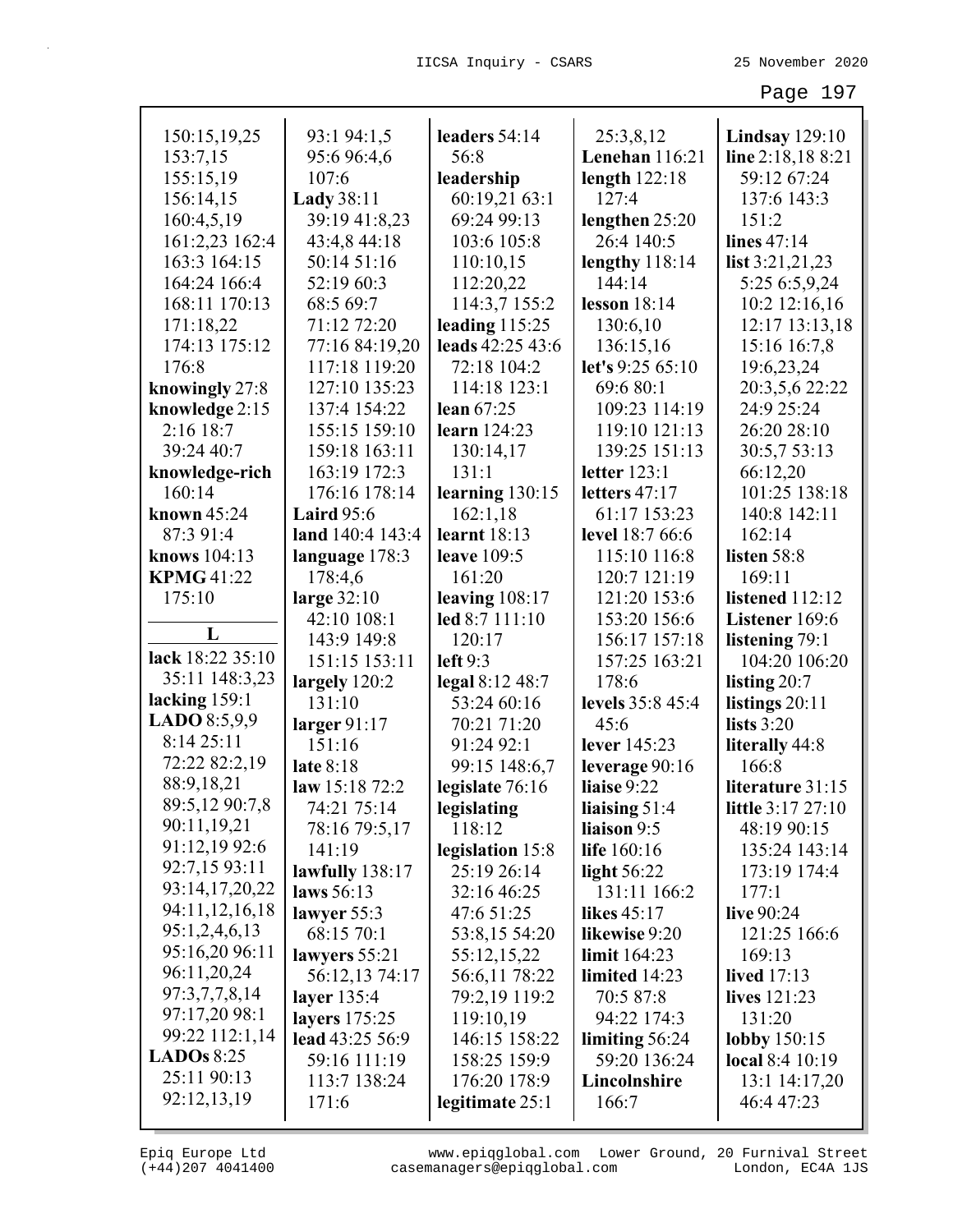| 48:5,6,13,15        | 130:11 134:17       | 148:15 153:2          | 56:4 62:25         | 125:23            |
|---------------------|---------------------|-----------------------|--------------------|-------------------|
| 48:21,22 49:1       | 140:12 141:24       | 156:16 159:11         | 70:25 76:5         | masturbated       |
| 51:5,20 52:16       | 144:21 152:10       | 160:17 170:18         | 79:1 95:23         | 19:19             |
| 63:17 83:6          | 155:23 157:9        | lots 22:8 48:18       | 96:5 104:8         | <b>MAT</b> 152:23 |
| 86:8 87:23          | 158:16,17           | 59:3 79:18            | 108:6 112:4        | matches 96:4      |
| 89:12,25 90:17      | 167:23 169:3        | 96:23 104:14          | 151:3 157:14       | material 39:1     |
| 91:21 96:2,25       | 175:16 177:22       | 107:10 148:12         | 158:19             | 158:9 159:2       |
| 99:2 127:25         | <b>looked 51:22</b> | 165:23 166:5          | Malcolm 34:14      | 161:3 173:25      |
| 147:6 148:21        | 53:3 62:13          | low 71:22             | 34:15,18 35:7      | materially 40:10  |
| 151:16 153:1,4      | 63:7 69:18          | 110:13                | 35:24 36:6         | maths 59:21       |
| 153:17,19           | 76:6,21 154:6       | low-level 29:22       | 176:14,15          | 136:15            |
| 154:2 174:6         | 165:6               | 99:22,25              | 178:12             | matter 17:8       |
| locally 147:6       | looked-after        | 100:16 101:4          | Malcolm's 37:2     | 64:24 67:1        |
| <b>London 83:12</b> | 167:3               | 101:20,23             | malice 79:9        | 87:17 101:8       |
| 105:17              | looking 9:8         | <b>Luckily</b> 165:22 | management         | 102:22 151:4      |
| long 9:3 53:13      | 13:22 22:5          | lunch 38:23 82:3      | 104:13 107:14      | 163:25 172:15     |
| 64:18 73:7          | 44:24 47:24         | 82:21 84:10           | 145:8 147:5        | 173:18            |
| 123:20 130:22       | 60:22 75:21         | lying 63:16,17        | 155:2              | matters 38:18     |
| 140:23 150:3        | 83:13 85:24         | Lynch $107:5$         | manager 34:4       | 103:15 152:7      |
| 150:10              | 93:20 98:6          |                       | 67:24 117:2,12     | 168:25 173:25     |
| longer $25:22$      | 100:22 107:23       | M                     | 145:2 163:22       | mean 11:19 15:3   |
| 32:10 76:17,19      | 108:10 115:3        | machine 54:5          | 164:5              | 26:13 32:5        |
| 120:10 122:7        | 117:4 122:8         | Magistrates'          | managers 173:6     | 49:15 57:19       |
| 123:8 124:6,21      | 123:16 133:25       | 143:19 144:1,8        | <b>Manchester</b>  | 61:21 66:22       |
| 144:11              | 134:21 138:7        | <b>Mail 91:9</b>      | 19:6 24:7          | 76:10,13 79:6     |
| longest-serving     | 139:2 141:8,11      | main 17:1 146:1       | mandating          | 79:12 80:24       |
| 41:8                | 141:13,24           | 146:13                | 112:18             | 90:15,23 94:5     |
| look 11:22 12:5     | 142:1 144:16        | mainstream            | mandatory 7:8      | 95:13 97:2,3      |
| 12:10 13:18         | 154:11 156:9        | 75:13 159:21          | 70:21,25,25        | 100:21 108:22     |
| 16:14,17 30:16      | 156:21 166:11       | 165:25 170:11         | 72:21 73:1,2       | 125:3,22,24,25    |
| 38:16,20 53:4       | 169:19 176:10       | 170:18                | 73:12,15,22        | 126:7 128:6,15    |
| 55:17 56:18         | looks 47:1 152:2    | maintain 122:2        | 74:5 75:1,9        | 130:3 134:14      |
| 61:23 62:14         | loophole 29:15      | 136:3 164:2           | 76:7 79:11         | 135:18 136:7      |
| 63:11 73:17         | 31:2                | maintained            | 80:19 106:14       | 149:3 153:1,8     |
| 74:7,20,25          | <b>Lord</b> 63:18   | 53:25 67:20           | 113:17             | 156:15 175:7      |
| 75:21,25 76:1       | 124:1               | 99:2 128:1            | mangled 163:18     | meaning $82:18$   |
| 76:20 77:1          | Lords $42:4,6$      | 146:25 148:21         | manifesto          | 83:10 172:24      |
| 79:21,22 80:18      | 76:15 149:4         | 153:24 154:14         | 122:10,13          | means $25:6$      |
| 81:4,17,23          | lose $2:1$          | 165:25                | 123:6              | 40:14,16          |
| 83:1 84:3           | lot 27:21 33:11     | major $57:5$          | <b>March 50:15</b> | 114:25 126:23     |
| 86:19,19 88:22      | 61:16 62:15         | 59:18 100:21          | 122:23             | 140:10 177:19     |
| 90:8 91:10          | 72:15 80:13         | 102:1                 | mark 90:17         | meant $17:3$      |
| 93:21 100:9         | 82:25 83:2,7        | majority 6:17         | markedly 174:2     | 92:23,24 93:2     |
| 101:21 104:7        | 91:7,8 99:23        | 151:14                | marker 119:7       | 115:2 128:16      |
| 105:15 106:22       | 100:6 108:2,19      | making $10:25$        | market 132:3       | 128:20 160:4      |
| 106:23 118:10       | 112:19 122:21       | 17:6 32:23            | marriage 108:4     | 162:19 165:23     |
| 121:24 129:6        | 125:4 140:18        | 44:2 48:15            | marvellous         | 177:2             |
|                     |                     |                       |                    |                   |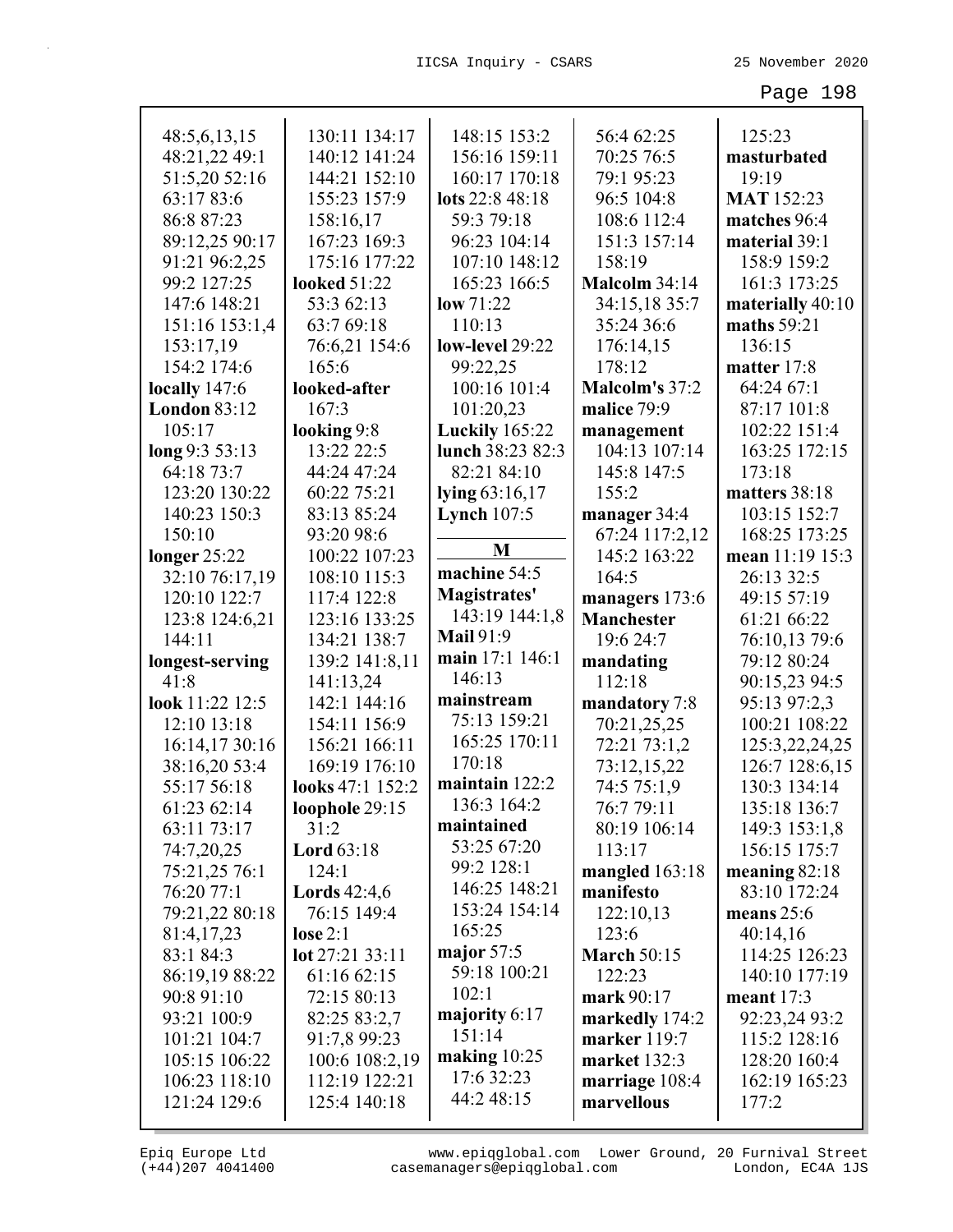| measurements                       | 138:4 150:7                    | miscommunic                  | monitor 26:12    | naked 19:11                  |
|------------------------------------|--------------------------------|------------------------------|------------------|------------------------------|
| 178:2                              | method 119:13                  | 118:18                       | 131:15           | name 166:22                  |
| measures 29:20                     | 119:18                         | misconduct 9:11              | monitoring 26:5  | names 152:4                  |
| 35:20 37:20                        | methods 175:16                 | 12:13 13:4,7                 | 26:7,16 124:14   | narrow $31:23$               |
| 57:2 68:21                         | Michael 121:2                  | 16:20,24 65:6                | monolithic       | <b>NASUWT 62:8</b>           |
| 111:11 162:22                      | 175:24                         | 66:18 162:5                  | 132:22           | national 8:14                |
| 177:16                             | Michelle 111:24                | 173:6                        | monstrous        | 62:21,25 63:2                |
| mechanism                          | <b>Mid 80:25</b>               | misunderstan                 | 156:11           | 80:6 88:2                    |
| 139:7                              | middle $60:14$                 | 35:10 86:6                   | months 8:21      | 92:15,17                     |
| meet 28:22 29:8                    | 108:9 166:7                    | mitigating 16:21             | 36:19            | 104:18 105:9                 |
| 55:17 83:21                        | million $32:6,7,8$             | mixed 132:3                  | morning $1:3,6$  | 114:22 115:15                |
| 97:4 167:17                        | 131:18                         | Mmm-hmm                      | 1:23 2:6 38:9,9  | 116:23 119:3                 |
| meeting 46:3                       | millions 151:17                | 20:14                        | 38:16 178:20     | 119:12 161:7                 |
| 96:19                              | mind 10:24                     | modules 57:6                 | motivated 21:23  | 163:14 168:5                 |
| meetings 51:7                      | 22:18 101:18                   | 160:22,24                    | 21:25 56:9       | 168:16 169:17                |
| 92:4 134:8,13                      | 107:16                         |                              | 77:6             | 170:2 176:17                 |
| 134:19 169:2                       | minded 16:7                    | 161:2,14<br>molestation      | motivation       |                              |
| meets 141:7                        |                                | 28:20 29:1                   | 21:17 22:5       | nature 117:3<br>129:20 162:6 |
|                                    | 17:14 18:5,10<br>minds $17:10$ | moment 20:8                  | move 11:24 19:1  | nearly $4:16$                |
| <b>Meilyr</b> 28:13<br>member 8:19 | 59:20 68:17                    |                              | 44:6 106:3       | 102:11 105:3                 |
|                                    | <b>Mine 40:6</b>               | 45:19,21 46:13<br>48:18 52:6 | 148:5            | 126:5                        |
| $9:14,14$ 11:17<br>16:19 19:7      | minimum 80:6                   | 55:25 59:5                   | moved 14:8 17:2  |                              |
|                                    |                                |                              |                  | neatness 132:7,7             |
| 42:4 58:1                          | 88:2 109:21                    | 68:5 69:7,8                  | 25:5 47:11       | 132:21 133:3                 |
| 69:16 76:14                        | 114:22 115:15                  | 73:8 80:22                   | 103:9 105:2      | necessarily 10:6             |
| 78:20 104:13                       | 117:25 118:23                  | 81:11 93:8                   | 162:11           | 65:16 66:24                  |
| 114:2 132:12                       | 119:1,3,12                     | 94:1,4 100:22                | moving $78:15$   | 82:12 94:2                   |
| members 152:4                      | 163:14 168:5                   | 101:2 106:4,24               | MPs 149:18       | 111:4 112:24                 |
| 172:22                             | 168:16 170:2                   | 109:8 112:25                 | 150:9            | 114:2 128:6                  |
| memory 38:18                       | 176:17,20,22                   | 113:4 114:16                 | multi-146:5      | 132:22 134:18                |
| <b>Mencap 116:23</b>               | 176:23 177:12<br>177:18 178:10 | 116:2,6,10                   | multi-academy    | 136:19 137:2                 |
| 161:8<br>mental $55:10$            |                                | 117:6 121:21                 | 42:14 146:19     | 138:24                       |
|                                    | minister 40:12                 | 127:11 133:16                | 151:10,13,24     | necessary 24:23              |
| 56:1                               | 41:9,13,14                     | 137:21 139:7                 | 153:5            | 39:2                         |
| mention $11:15$                    | 42:1,24,25                     | 144:5 145:4,10               | multiple 89:2,18 | necessity 151:19             |
| 74:24                              | 43:5 44:6                      | 146:20 151:11                | mum $165:18$     | need $1:15,23$               |
| mentioned                          | 52:14 53:21                    | 152:11,19,20                 | 166:7            | 17:20 20:15                  |
| 34:18 86:4                         | 76:24 110:6                    | 154:9 156:6                  | murder 5:4       | 21:22 24:21,24               |
| 106:2 161:11                       | 121:25 124:2,3                 | 157:24 158:5                 | music 111:16,17  | 28:17 30:20                  |
| 175:24 176:24                      | 137:11,14                      | 159:22 163:24                | must/should      | 35:20 38:24                  |
| mentors $162:1$                    | 143:1 145:21                   | 169:2                        | 71:14            | 46:11 52:5                   |
| merit 142:9                        | 149:3,23                       | momentous                    | musts 70:16,19   | 55:1,11 58:16                |
| merits $141:10$                    | ministers 38:12                | 43:14                        | mutilation 5:5   | 58:17 60:16                  |
| met 13:23 14:4,7                   | 149:5,18 150:1                 | moments 34:19                | 72:19 108:3      | 62:2 69:16,17                |
| 21:11 44:21                        | minority $47:19$               | Monday $62:8$                | N                | 74:2,25 79:16                |
| 46:3 57:21                         | minutes $133:14$               | money $50:10$                | N 179:4          | 85:20 97:9                   |
| 86:8 96:15                         | 155:17                         | 61:7 110:22                  | <b>NAHT 62:8</b> | 99:24 101:3                  |
| 97:17 99:21                        | minutes' $119:22$              | 148:19,21                    |                  | 104:10 107:12                |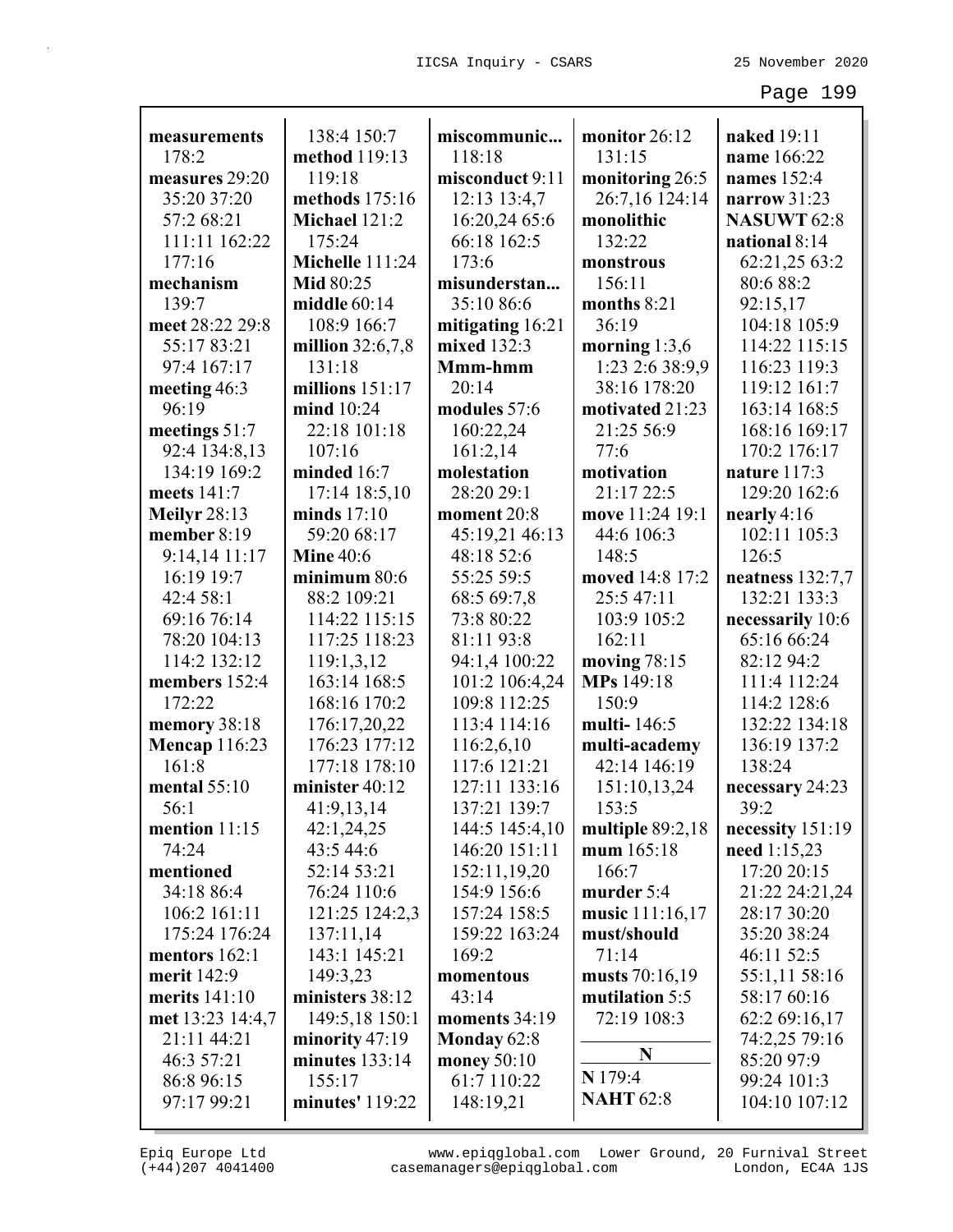| 107:22,25       | 72:4 93:19             | 134:11                        | 30:19          | 169:22 171:7            |
|-----------------|------------------------|-------------------------------|----------------|-------------------------|
| 108:2,4,5       | 94:12,15,18            | notes 1:13 38:21              | obtained 11:6  | 174:11                  |
| 109:20,23       | 101:10 132:21          | notice 141:17,19              | 11:10          | occasionally            |
| 110:9 114:14    | 148:2,11               | 143:4 145:18                  | obvious 76:19  | 129:7                   |
| 115:2,17        | nevertheless           | 152:14                        | 77:24 100:10   | occasions 11:23         |
| 118:15 119:16   | 22:1                   | notify 8:5                    | 102:23 113:9   | 26:24                   |
| 130:24 136:18   | new 24:1 58:12         | noting 133:13                 | 131:7 158:21   | occupied 143:10         |
| 138:17 141:24   | 58:13 62:15,21         | 171:18                        | obviously 10:1 | <b>October 139:17</b>   |
| 144:18 147:16   | 63:22 64:6             | notion $35:14$                | 10:11 27:19    | 142:13                  |
| 148:24 154:12   | 135:7,23 156:6         | November 1:1                  | 44:11 45:11    | <b>offence</b> 4:5 6:8  |
| 164:14 168:20   | 157:6 169:10           | 179:1                         | 49:24 51:18    | 6:107:14                |
| 172:20          | 169:25                 | <b>NPQ</b> 109:10             | 52:13 54:6,14  | 13:11 15:4,21           |
| needed 22:9     | newer 124:21           | number $17:16$                | 55:15 63:6     | 27:4,6,8 30:24          |
| 32:9 48:25      | <b>NHS 80:24</b>       | 38:19 40:17                   | 68:8 73:23,25  | 30:25 73:13             |
| 49:20 87:23     | Nicholas 38:10         | 42:10 45:20                   | 74:2,12,16     | 75:1 77:17,21           |
| 115:10 129:13   | 38:14 179:10           | 49:10 63:7                    | 76:23 77:17,19 | 78:12 79:8              |
| 129:16          | <b>Nield</b> 1:4,5,8,9 | 71:5 73:11                    | 80:16,24 81:21 | 96:16                   |
| needing 144:1   | 34:6 36:7,9,10         | 76:3 100:4                    | 81:23 83:10,14 | offences 4:4,15         |
| needs 26:12     | 36:24 37:3,24          | 111:15 118:5,7                | 83:24 85:10,25 | 4:17,25 5:3,3,4         |
| 31:16 35:21     | 38:2,4 179:6,7         | 131:21,22                     | 86:13,18 87:21 | 5:7,10,12,16            |
| 43:6 45:2       | nine 36:18 51:4        | 139:9 140:16                  | 89:3,7,14 90:4 | 15:15,16 36:23          |
| 49:11,18,19     | <b>NMS 87:15</b>       | 149:5 150:9                   | 90:16 93:23,23 | 74:21                   |
| 50:7 51:21,25   | <b>Nobody's 7:17</b>   | 167:14,15                     | 94:16 95:22    | offer 23:16 24:4        |
| 55:10 56:1      | non-association        | 174:13                        | 97:15,18,22    | 99:3 105:23             |
| 63:15 75:12     | 131:24                 | numbers 32:11                 | 98:3,16 99:14  | 108:21                  |
| 79:9 105:6      | non-attendance         | 32:12                         | 100:5 102:2    | offered 23:16           |
| 109:22 113:10   | 45:6                   | nurse 3:6                     | 103:7 104:20   | 56:3                    |
| 118:6 134:6     | non-HMI 121:6          | nursery $156:17$              | 105:9 106:18   | office 32:3 83:12       |
| 140:19 151:22   | 176:1                  | 157:20                        | 109:9,15 110:5 | 91:25 124:5             |
| 153:4 158:8     | non-qualified          | $\mathbf 0$                   | 110:15 111:5   | 126:16 130:9            |
| 159:2,6,18,21   | 66:14                  | objective 130:11              | 115:19 118:4   | 142:21 143:9            |
| 160:2,23 161:1  | non-statutory          |                               | 118:20 123:11  | 150:5,7,14              |
| 161:10 164:11   | 85:22                  | obligation 8:4<br>75:16 78:18 | 125:4 137:10   | officer 14:18           |
| 165:21 167:10   | nondepartme            | 79:3 87:18                    | 137:14 138:17  | officers 51:3           |
| 168:5 170:9     | 3:2                    | 88:10,14 89:10                | 139:6,9 140:15 | 83:3,4                  |
| 171:4 172:10    | nonindependent         | 90:7 91:12,20                 | 141:20 143:7   | offices 61:18           |
| negatively 18:1 | 132:2                  | 94:7                          | 143:10 144:11  | official 41:24          |
| negotiations    | nonresidential         | obligations                   | 144:15,22      | officials 134:9         |
| 122:6           | 115:13                 | 51:19 60:16                   | 145:13 146:3   | 137:22 142:13           |
| neither 91:4    | normal 52:3            | 82:18 89:19                   | 146:11,18,24   | offrolling $47:18$      |
| net 32:13       | 165:17                 | obliged $78:17$               | 148:4,13 149:2 | OFS012736 0             |
| network 8:14    | normally $24:14$       | observation                   | 149:3,25       | 154:18                  |
| <b>NEU 62:7</b> | <b>Northern</b>        | 28:12                         | 150:17,21      | OFS012736 0             |
| neurotypical    | 172:10                 | observations                  | 151:1,5 152:18 | 155:12                  |
| 159:17,25       | note 37:24 84:5        | 172:15 175:6                  | 155:1,19       | <b>Ofsted 9:2 11:15</b> |
| 161:4           | 84:9 86:17             | obtain $20:19$                | 159:19 164:21  | 11:21 44:21             |
| never 26:7 67:6 | 97:16 117:15           |                               | 166:22 167:2,4 | 52:15 56:23             |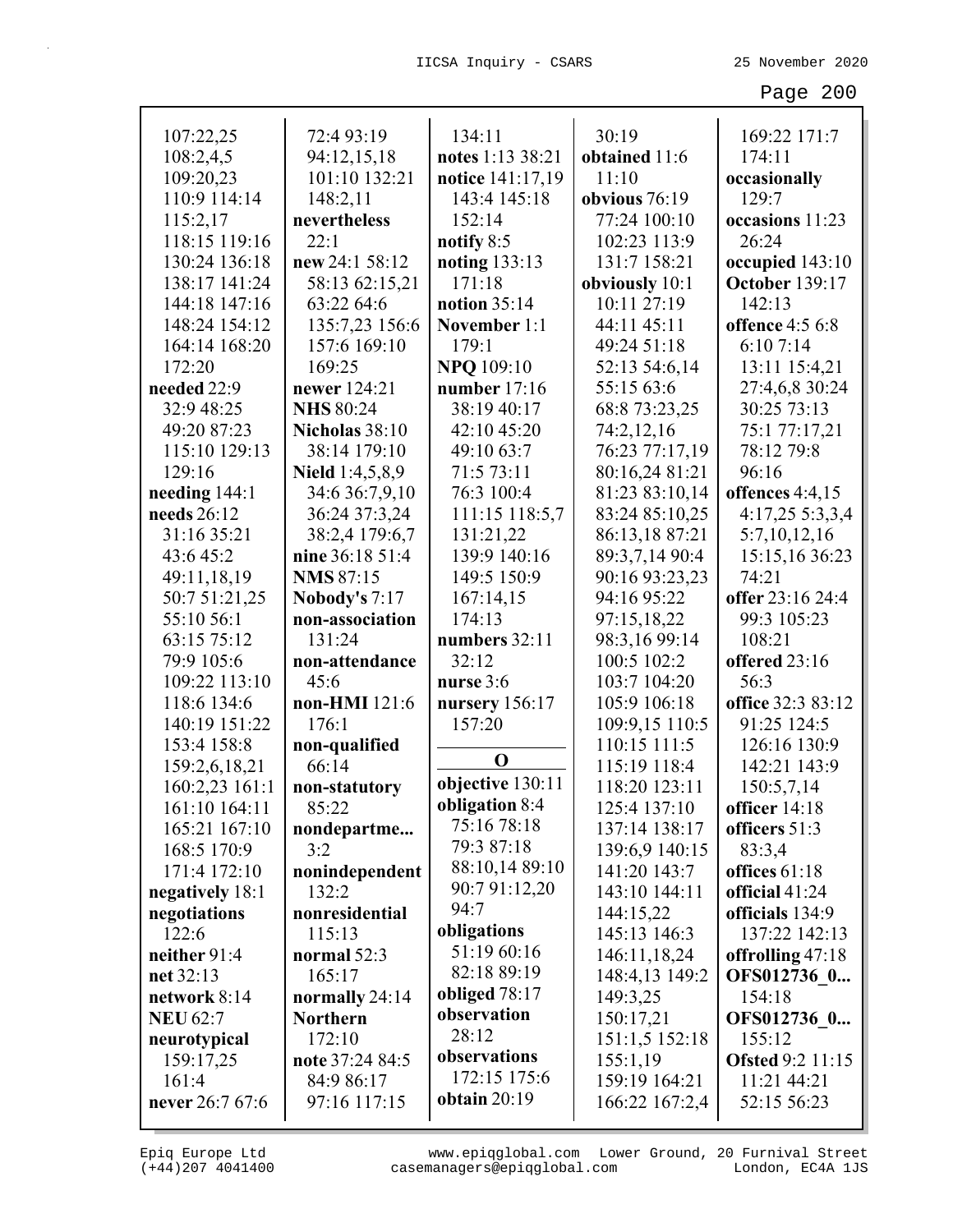| 59:3,18 60:22                   | 169:23 170:3     |                          | 110:25                          | PAA 60:24       |
|---------------------------------|------------------|--------------------------|---------------------------------|-----------------|
| 77:10 79:15                     | onerous 31:24    | 5:22 6:15,22             |                                 |                 |
|                                 | ones 91:14 163:8 | 7:10,10,14<br>8:23 10:12 | outweigh 17:20<br>outwith 172:4 | page 2:12 19:3  |
| 80:9 82:3,11                    |                  | 24:15 25:6,17            |                                 | pages 173:11    |
| 82:11 83:3,10<br>84:22 87:2,9,9 | ongoing 91:3     |                          | over-reliance                   | panacea 70:3    |
|                                 | 98:5 159:7       | 135:11                   | 36:3,4 94:23                    | 111:22 112:24   |
| 87:10,22 89:22                  | 170:4 171:1      | organisational           | 95:25 105:1                     | pandemic 43:10  |
| 89:24 90:7,14                   | 176:3            | 11:19 91:18              | over-reliant                    | 43:24 45:24     |
| 92:19 107:4                     | online 44:4,6,8  | organisations            | 93:17                           | 46:22 47:10,13  |
| 108:19 110:6                    | 44:11            | 9:6 10:19                | over-relying                    | 49:15 51:18     |
| 110:25 114:25                   | onus 28:4        | 22:13 24:18,19           | 94:11                           | 55:9 75:6       |
| 118:21 120:12                   | 156:23           | 29:19 31:25              | overall 45:7                    | 122:22 123:5    |
| 120:21 121:3,5                  | onwards 19:3     | 36:13 54:24              | 51:11,12                        | 125:5 160:4     |
| 121:8 122:7,16                  | open 44:16       | 131:7 135:6              | 152:13 174:10                   | 168:12          |
| 122:25 123:24                   | 50:18 51:11      | 153:12 161:11            | overemphasise                   | panel 2:7 34:17 |
| 123:25 124:17                   | 81:21 95:9       | 161:16 171:12            | 85:16                           | 37:1 38:9       |
| 125:15 128:7,8                  | opening 59:12    | organise 109:16          | overestimation                  | 75:20 84:18     |
| 128:13,25                       | 156:16           | 109:17                   | 55:24                           | 171:19,24       |
| 129:7,17,22                     | operate 3:20     | organised 82:25          | oversee 60:8                    | 172:2 179:7,8   |
| 130:5,6,9,10                    | 48:2 131:9       | originally 8:23          | 66:25                           | 179:12          |
| 131:22 132:19                   | operated 12:18   | ostensibly 129:6         | overseeing                      | pants 103:2     |
| 135:2,6,15                      | operating 86:15  | other's 125:7            | 125:10 135:10                   | paper 1:12,14   |
| 136:25 137:18                   | 120:6            | outcome 33:17            | overseen 99:17                  | 22:17 91:6      |
| 139:6,16,21                     | operational      | 118:15 119:1,8           | overseer 59:8                   | paragraph 19:3  |
| 140:8,11                        | 135:18           | 119:11,13                | oversight 59:11                 | 154:17 155:13   |
| 143:17,24                       | operationally    | 143:20 178:8             | 110:3,5 117:2                   | 155:16          |
| 148:25 149:7                    | 83:25            | outcomes                 | 123:23 124:7,7                  | paragraphs      |
| 149:18,25                       | operations       | 111:19                   | 124:9,12,20                     | 85:16           |
| 150:20 152:14                   | 154:7            | outline 105:2            | 125:3,9,16,17                   | parallel 10:6   |
| 153:4 158:9                     | opportunity      | 110:19                   | 125:20 129:5                    | paramount       |
| 163:20 167:13                   | 23:17 24:4       | outlined 89:4            | 133:25 134:3                    | 53:12           |
| 170:6 173:24                    | 37:18 52:9       | 104:24 106:2             | 147:5 151:19                    | paraphrase      |
| 174:5,10,18                     | 134:16 145:17    | 108:23 112:20            | 154:10                          | 23:20           |
| 175:11,20,21                    | opposition       | 113:3 114:8              | oversights                      | parcel 68:12    |
| 176:2,6 177:17                  | 130:4            | 117:5                    | 127:24                          | 86:13           |
| 177:23                          | option 79:7 95:5 | outlines 157:9           | overspeaking                    | parent 19:14    |
| Ofsted's 54:8                   | 100:15 132:22    | outside 28:22            | 55:16 82:21                     | 48:3,11 165:9   |
| 126:24 152:11                   | 144:10 165:19    | 138:9 152:8              | 99:4 100:2                      | 174:4           |
| 157:12                          | order 29:9 31:13 | outstanding              | 132:14 146:6                    | parental 164:20 |
| Oh 34:24 55:21                  | 35:21 48:10,12   | 111:13 126:3             | 148:9 159:14                    | parents 27:21   |
| 69:21 94:24                     | 48:23 67:21      | 126:18,19,20             | overwhelmed                     | 46:4,6,15       |
| 101:10,11                       | 68:17 82:13      | 126:23 127:3,7           | 76:4                            | 47:11 49:13,21  |
| okay 86:24                      | 118:25 122:1     | 127:14,16                | overwhelming                    | 49:23 50:2,5    |
| 117:25 158:10                   | orders 48:16     | 128:3,5,10,12            | 31:14                           | 54:15 61:16     |
| omission 78:24                  | 76:8 162:4       | 128:14,19                | overwhelmingly                  | 85:23 119:8     |
| once 97:5                       | ordinary 78:25   | 143:2 173:25             | 174:12                          | 165:8,13 166:4  |
| 114:20 122:17                   | 166:12           | 177:16                   | P                               | 166:17 169:14   |
| 123:14 141:17                   | organisation     | outstanding'             |                                 | 175:3           |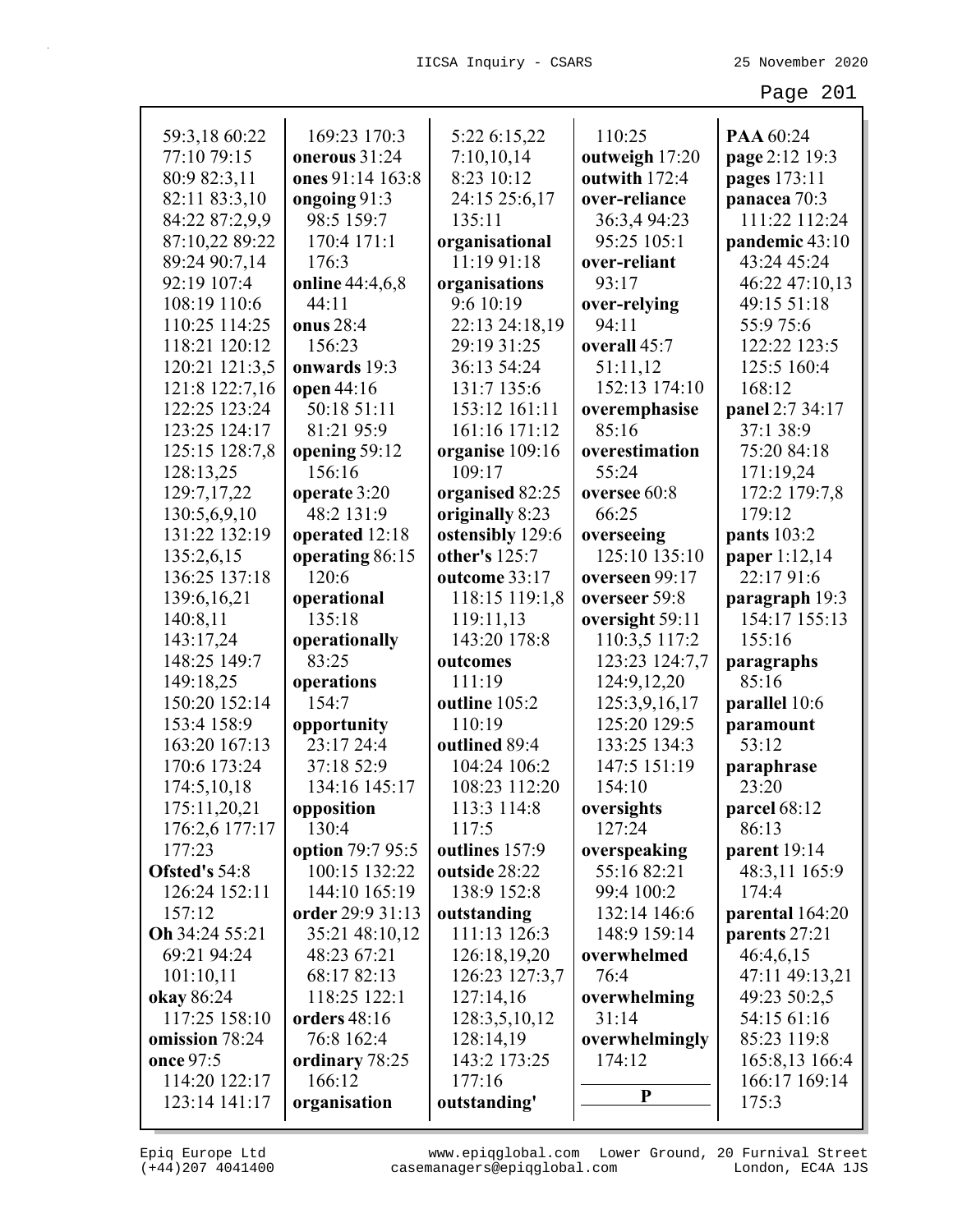| parents' 23:2         | <b>partly</b> 135:17 | 162:14,22        | personally            | placed 10:2      |
|-----------------------|----------------------|------------------|-----------------------|------------------|
| <b>Parliament 3:3</b> | 141:25               | 164:12 167:9     | 77:11 101:9           | 13:17 18:12      |
| 135:2 150:1           | parts 131:20         | 170:25 174:21    | perspective           | 19:22 25:23      |
| Parliamentary         | 160:15               | people's 115:3   | 29:11 90:18           | 97:11            |
| 41:24                 | party 153:23         | 131:20           | 115:8 163:24          | places 28:4,24   |
| part 13:6 25:5        | pass 41:7 59:22      | perceive 60:4    | pertains 146:15       | 61:4 71:9        |
| 30:9 53:18            | 83:24 163:11         | 84:8             | perverting            | placing $25:24$  |
| 58:13 59:9            | 171:24 178:3         | perceived 76:7   | 74:23                 | 35:25            |
| 61:12,23 63:21        | pass' 177:19         | 102:25           | <b>PGCE 68:10</b>     | plainly 79:17    |
| 64:10 68:12           | passed 20:1          | perfect 77:5     | phase $3:12$          | plan 123:1       |
| 69:1 70:4 72:9        | pastoral 162:8       | 89:23 103:8      | 32:17 53:3            | 140:13,13        |
| 72:11 82:19           | pattern 101:24       | perform 66:25    | 111:15                | 142:5 166:18     |
| 86:1,13 99:5          | 102:12               | performance      | <b>PhD</b> 3:7        | plans 75:12      |
| 104:23 109:1,2        | pay 55:15            | 60:24 64:22      | philosophy            | play 17:23 20:10 |
| 109:24 111:23         | 153:22               | 67:23 110:13     | 126:17                | 162:2            |
| 126:16 130:23         | pears 154:5          | 110:21           | <b>phone</b> 95:10,10 | playing 174:22   |
| 140:21 142:11         | peer 170:12,12       | performing       | 95:13                 | please 1:11,24   |
| 147:4 153:25          | peer-to-peer         | 150:25           | photographed          | 2:9,129:5        |
| 159:3,9 171:5         | 101:14               | performs 134:1   | 58:5                  | 15:14,14 36:14   |
| 174:22                | pen 132:7            | period $27:15$   | phrase $76:15$        | 38:20,24 39:6    |
| part-time 29:5        | penalties 75:19      | 35:14 57:9       | physical 49:6         | 39:14,1691:11    |
| particular 11:8       | pending 143:20       | 64:18 121:1      | pick 8:22,25          | 154:19 155:12    |
| 11:20 12:1            | people 4:20 9:7      | 125:18 139:24    | 62:6 90:1             | 173:19           |
| 31:20 33:3            | 19:11 27:21          | 139:25 140:14    | 128:11                | pleased 178:19   |
| 41:9 44:22            | 29:22 31:1,5         | 140:20           | picked 63:25          | pleasure 163:7   |
| 45:22 49:12,18        | 31:11,24 32:1        | periodic 61:10   | picking 54:19         | plenary 130:7    |
| 49:20 63:9,10         | 32:6,7,8,12,21       | 124:11 134:9     | picture 48:20         | plenty $131:6$   |
| 70:18 76:7            | 33:11 35:6,13        | periodically     | 74:14,15 80:17        | plummet 54:8     |
| 78:11 98:1            | 35:19,25 37:17       | 155:3            | 166:11,12             | pm 38:23 84:12   |
| 105:13 109:8          | 47:2 48:18           | periods 41:18    | piece 55:21           | 84:14,16         |
| 128:9 136:10          | 59:3 66:25           | permanently      | 56:10 158:22          | 133:17,19,21     |
| 138:23 154:7          | 69:10 72:17          | 19:24            | 158:25 159:8          | 178:24           |
| 156:12 161:16         | 75:4 76:4,5,25       | permission       | 160:11 170:4          | point 1:24 8:22  |
| 166:16 171:9          | 77:6,20,23           | 178:21           | place 12:15           | 11:3 16:3        |
| 172:19                | 78:10,14 79:2        | permitted 7:1    | 13:13,25 14:1         | 23:14 26:22      |
| particularly 9:6      | 79:6 89:2 91:8       | 8:19 10:3 11:9   | 15:12 16:7            | 28:14 29:14      |
| 20:16 43:17,20        | 91:13 100:13         | pernickety 55:3  | 18:17 22:22           | 33:23 35:16      |
| 44:2,3,7 45:22        | 102:7,12             | person 6:1 10:25 | 24:9 29:21            | 36:7,17,18       |
| 46:5 49:19            | 103:23 105:11        | 19:14 25:9,23    | 44:16 45:15           | 62:7 81:14       |
| 50:7 51:21            | 108:6,22             | 27:12 29:4       | 59:25 68:3            | 92:10 106:15     |
| 55:8 75:7             | 109:23 112:4         | 37:11 39:12,15   | 71:24 80:8            | 109:13 112:13    |
| 93:23 95:21           | 113:1 121:1          | 58:19 115:25     | 89:11 90:5            | 112:15 127:20    |
| 138:16 139:19         | 126:7 131:17         | 169:7            | 95:21 104:5,17        | 132:4 145:22     |
| 147:25 148:18         | 131:18 135:9         | person's $86:12$ | 124:12 129:15         | 169:21           |
| 149:6 150:23          | 138:9 147:21         | personal 19:12   | 134:10 145:1          | pointed 22:23    |
| 156:9 157:20          | 149:13 150:2         | 21:19 29:7       | 149:13 150:4          | pointing 35:1    |
| 170:10 174:16         | 157:5 160:16         | 61:24 64:10      | 172:9                 | points $63:19$   |
|                       |                      |                  |                       |                  |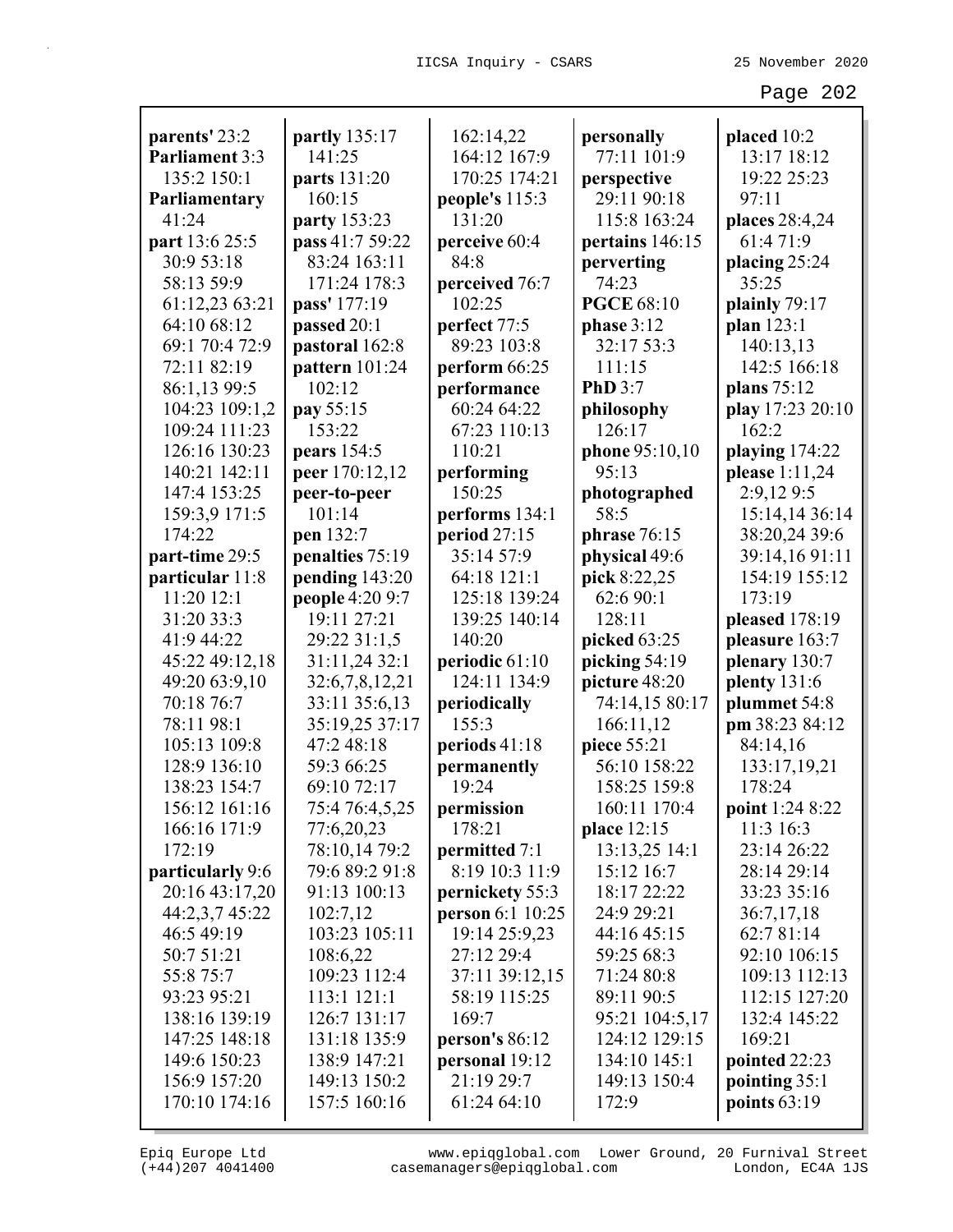| police 7:22          | possible 49:5   | preparing                       | probabilities   | 103:15 141:13        |
|----------------------|-----------------|---------------------------------|-----------------|----------------------|
| 10:19 11:7,10        | 89:8 94:4       | 160:16                          | 10:24 21:4,5    | 150:22               |
| 13:1 14:16,20        | 143:15 145:11   | prescriptive                    | 21:23 22:21     | produce 74:14        |
| 15:1,3,7 19:18       | possibly $2:3$  | 72:6                            | 98:18           | 110:11 114:16        |
| 20:17,20,21          | 129:9 156:18    | present 48:3                    | probably 6:13   | produced 74:15       |
| 21:1,8 27:1,2        | post 149:8      | 140:4                           | 8:3 14:14,15    | 100:7,8 111:14       |
| 71:17 72:22          | post-16 120:22  | presents 32:19                  | 14:16 30:7      | products 32:21       |
| 87:24 89:17          | posts 37:7      | preserving                      | 80:7 81:15      | <b>PROF 34:15,18</b> |
| 90:10 91:3           | potential 35:11 | 132:11                          | 98:6 105:16     | 35:7,24 36:6         |
| 96:15 97:15          | 81:5 96:16      | press $18:2$                    | 119:21 123:16   | 176:15 178:12        |
| 98:2,3,5,7           | 157:17          | pressure 149:10                 | 137:16 141:5    | profession 40:21     |
| policy 68:7 71:4     | potentially     | 149:17,19                       | 142:3,6 143:1   | 61:25 64:8,12        |
| 71:12 100:16         | 32:13 105:17    | pressures 49:23                 | 152:23 157:16   | professional         |
| 132:5,8,22           | 145:5 149:15    | pretty $35:15$                  | 171:16          | 61:24 62:21,23       |
| <b>polite</b> 142:16 | 156:8           | 100:10 103:21                   | problem 32:20   | 63:1,2,25            |
| 144:14               | pounds 151:18   | prevent 29:19                   | 33:21 34:19     | 64:11,23 78:19       |
| political 149:9      | power 8:10,16   | 72:20 78:15                     | 63:10 94:18     | 105:10 113:21        |
| 149:13,23            | 9:10 144:3,6    | 174:17                          | 102:9 109:18    | 126:17 173:7         |
| 150:14               | 144:23 145:1,3  | prevented 176:8                 | 120:16 126:1    | professionalises     |
| politicians          | 145:4 161:25    | preventing 50:3                 | 138:13,23,24    | 173:8                |
| 149:12               | powers 48:16,17 | prevention 15:9                 | 156:5           | professionally       |
| politics 41:19       | 48:19,23        | previous 32:9                   | problematic     | 77:1                 |
| pool 140:25          | 143:17 146:11   | 96:17 124:2                     | 31:5 33:1       | professionals        |
| poor 50:21,22        | 152:10 161:23   | 129:11                          | 141:1           | 37:4 99:14           |
| 109:17,17            | practical 43:23 | previously 32:8                 | problems 67:5   | <b>Professor</b>     |
| 110:7,14,19,20       | practically     | 148:3                           | 79:20 80:12     | 171:24               |
| 110:20,21,22         | 52:18 147:4     | primacy 53:8                    | 84:3 88:23      | proffering 132:5     |
| pose 19:25 22:1      | practice 19:13  | primary 27:22                   | 91:18 100:12    | programme            |
| 22:2 24:12           | 22:8 27:11      | 40:25 53:8,15                   | 100:14 108:6    | 124:16               |
| posed $7:12$         | 28:25 47:25     | 54:20 55:12,15                  | 118:8,8 125:18  | progress 102:1       |
| poses 21:24          | 89:24 94:19     | 56:11 105:15                    | 132:23 140:4    | 172:16               |
| position 17:7        | 95:7,20 97:22   | 119:2,10                        | 157:22          | prohibit 9:10        |
| 78:12 80:22          | 128:21 141:19   | 144:23,24                       | procedures 12:9 | 11:9 85:18           |
| 98:9 105:21          | 177:4,24        | 147:12 167:8                    | 33:15           |                      |
|                      |                 | 176:20 178:9                    |                 | prohibited           |
| 106:25 107:1,7       | practitioners   |                                 | proceed 19:20   | 66:20,20             |
| 109:8,15 114:3       | 56:2 131:9      | principles 24:23<br>78:16 92:16 | process $10:21$ | prohibition          |
| 114:7 117:12         | pre-inspections |                                 | 12:25 13:7,20   | 11:12 162:4          |
| 120:24 127:21        | 90:14           | 93:1                            | 14:1,7,11,22    | promise 102:2        |
| 164:2 169:2          | precedence 10:4 | prior $12:2,3$                  | 16:11,12 20:13  | promote 55:2         |
| positions 5:6        | predecessor     | 41:19 42:5,6                    | 25:20 26:4      | promoting 54:1       |
| 30:15 31:12,25       | 65:5            | priority 138:18                 | 33:18 73:10     | 59:13                |
| 78:11 106:19         | prejudicing     | 142:11,23                       | 76:17 98:9,19   | promptly 86:7        |
| positive 74:18       | 98:4            | 143:11 157:13                   | 98:25 99:16     | proper 85:3          |
| 78:6,15              | premise 56:16   | 175:2                           | 105:1 118:14    | 89:11 104:17         |
| possession 5:16      | premises 28:20  | private $131:8,8$               | 141:9 150:10    | 148:18               |
| possibility 31:11    | 29:1 44:1       | privately 17:9                  | 171:13 175:7    | properly 69:25       |
| 100:20               | premium $41:1$  | 131:10                          | processes 12:7  | 151:5                |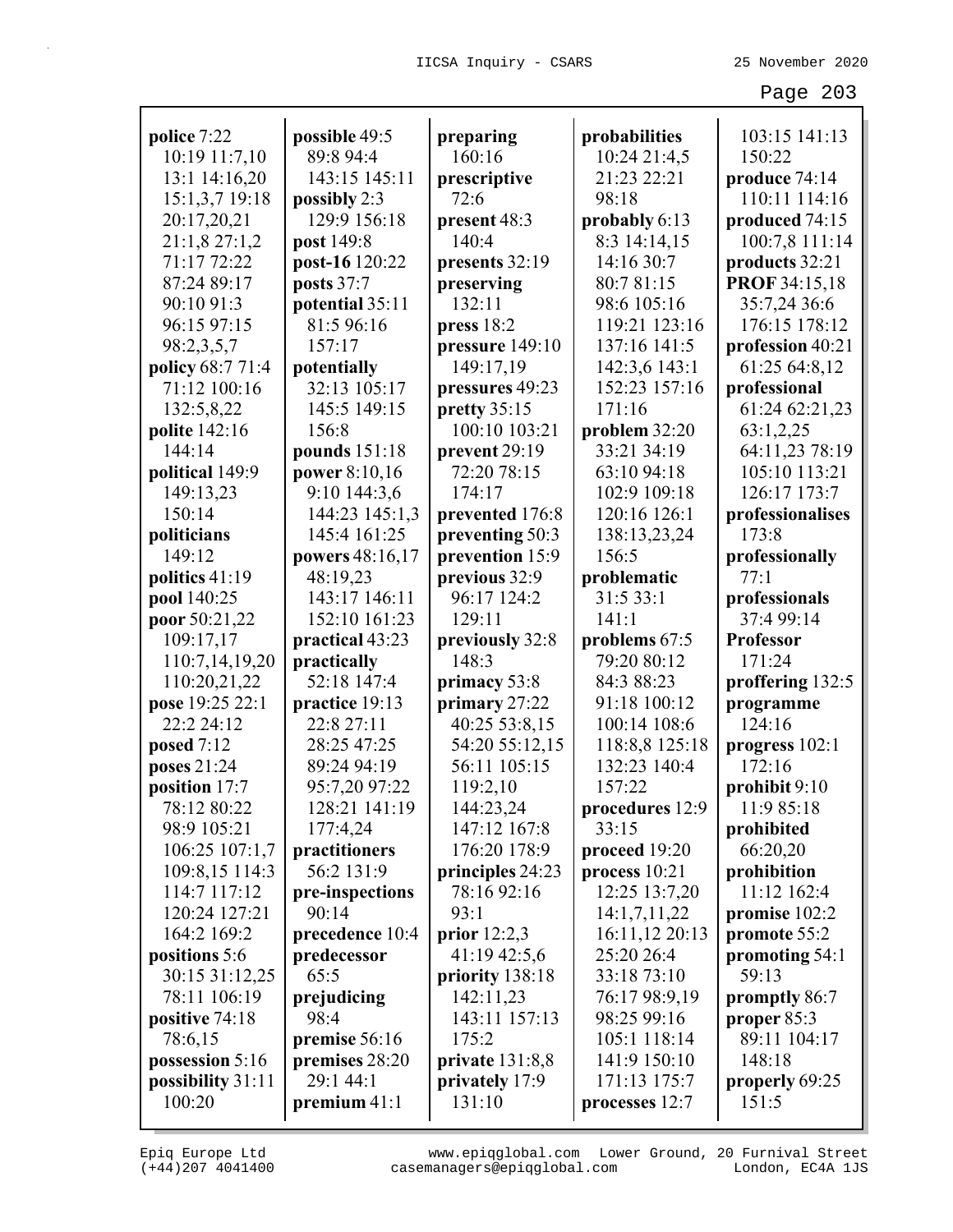| proportion 66:1                     | 82:17                           | 77:21           | 118:11,13,17                      | quick 154:21      |
|-------------------------------------|---------------------------------|-----------------|-----------------------------------|-------------------|
| 143:8,9                             | prove 110:15                    | pursuing 100:17 | 118:24,24                         | 155:17            |
| proportionate                       | proved 19:9                     | push 109:11     | 119:6 121:4,11                    | quicker 119:12    |
| 143:6                               | 102:5                           | put 16:20 17:16 | 125:10 130:2                      | quickly 56:4      |
| proposal 39:12                      | provide 10:20                   | 17:25 25:2,2    | 131:3,14 133:2                    | 89:8 142:1        |
| 51:23 114:16                        | 23:17 49:12                     | 28:12 39:16     | 134:1,14,19                       | quirk 129:4       |
| 168:14                              | 81:8 85:8                       | 43:18 45:22     | 137:15 138:1                      | quite 27:20 31:1  |
| proposals 85:7                      | 105:25 106:5                    | 48:21 55:21     | 138:13,15                         | 32:10 47:1        |
| proposed 89:10                      | 112:10                          | 57:2 78:6,9     | 139:3,7 159:23                    | 49:9 61:16        |
| proposing 106:3                     | provided 23:8                   | 80:8,14 88:4    | 173:9 174:5,11                    | 62:15 63:7        |
| 168:13                              | 108:16 117:23                   | 102:4,14        | 174:22 175:3                      | 64:18 71:6        |
| proprietor                          | providers 7:8                   | 106:23 109:24   | 175:22,23                         | 80:13 81:21       |
| 157:6                               | provides 6:22                   | 110:14 122:22   | 176:4,18 177:7                    | 91:7,8 98:9       |
| proprietor-ow                       | 96:22 124:6                     | 135:4 140:1     | 178:2,6,10                        | 128:18 130:4      |
| 155:9                               | providing 28:5                  | 142:16 145:1    | quarter 150:7                     | 130:22 140:25     |
| proprietors                         | 111:4 115:7                     | 145:18 146:10   | quasi 150:24                      | 143:17 144:14     |
| 156:1 157:4                         | 170:8                           | 149:10 150:9    | 151:4                             | 153:21 154:2,8    |
| propriety 157:1                     | provision 52:5                  | 155:21 160:3    | queries 95:24                     | 159:10 160:5      |
| prosecuted 7:15                     | 108:20 123:10                   | 167:20          | query 88:24                       | 162:2 166:11      |
| 7:17                                | 123:11,13                       | puts 71:2       | question 34:16                    | 177:13            |
| prosecution                         | 125:16 153:19                   | putting 49:21   | 37:2 39:15,17                     |                   |
| 7:20,22 19:21                       | 160:8,23                        | 63:14 64:13     | 43:7 52:19                        | $\bf R$           |
| 98:20                               | 168:21                          | 78:8 107:8      | 55:14 56:16                       | radar 94:10       |
| prosecutions                        | provisional 20:7                |                 | 57:18 60:3                        | raft 120:22       |
| 7:24 27:7                           | 20:11                           | $\mathbf 0$     | 107:17 117:17                     | 146:14 162:20     |
|                                     |                                 |                 |                                   |                   |
|                                     |                                 | QTS 66:9,12,16  |                                   | 162:21            |
| protect 28:19<br>35:23 43:11        | provisionally<br>19:22          | 67:1,10,12,16   | 125:1,21 132:4<br>139:1,12 147:4  | raise 9:1,1 29:22 |
| 55:11                               |                                 | 68:1,2 69:5     | 148:11 156:7                      | 30:10 57:10       |
|                                     | provisions 15:18<br>26:7 62:3   | 162:14          |                                   | 61:3 62:9         |
| protected<br>120:20                 |                                 | qualification   | 161:20 163:6,8<br>163:18 172:3    | 65:10 112:15      |
|                                     | public 1:4 3:2<br>3:16 61:25    | 105:10 113:8    | 173:20 175:18                     | 119:4 139:5       |
| protecting 28:25<br>protection 3:16 | 78:20 122:2                     | 113:13,17,22    | 176:15                            | 150:21 161:22     |
| 15:9 18:8 19:5                      | 131:16 148:19                   | 114:17 115:10   | questioned                        | 178:1             |
| 19:23 24:22                         | 174:7                           | 115:18,25       | 148:17                            | raised $31:17$    |
| 26:9 27:18                          |                                 | 116:8,16        |                                   | 35:13 44:21       |
| 31:21 35:11                         | publicly 148:14<br>publish 41:4 | 163:22          | questions 2:5,6<br>2:8 33:11 34:6 | 45:20 51:17       |
| 41:21 42:7                          |                                 | qualifications  | 34:7,9,17 37:1                    | 52:22 62:12       |
| 53:6 57:17                          | pupil 12:24 13:9<br>14:6 16:23  | 40:20,24 62:22  | 43:9 59:6                         | 76:3 82:3         |
| 60:5 62:10                          | 17:2541:1                       | 62:23 63:1,2    | 104:11,16,16                      | 84:24 96:9        |
| 75:14 84:6                          | 105:20                          | 114:6,20 116:3  |                                   | 116:10 123:7      |
| 85:1 102:4                          |                                 | 158:18 173:4    | 113:2 119:22<br>127:12 131:4      | 133:1 135:13      |
| 113:19 127:19                       | pupils $22:6$<br>105:13 140:18  | qualified 3:6   | 133:11 137:7                      | 148:3 155:1       |
| 128:15,21                           | 160:25 170:16                   | 12:20 64:21     | 137:17 138:14                     | 158:12 168:6      |
| protective 43:16                    | pupils' 62:2                    | 65:15,20,22     | 159:11,12                         | 170:16            |
| 164:19 165:1                        |                                 | 66:8 162:15     | 171:19,20                         | raises $94:17$    |
|                                     | purely $54:10$                  | quality 33:15   | 172:2 178:13                      | 158:3             |
| 167:4,9<br>protocols 82:16          | purposes 15:19<br>40:9 42:12    | 110:9 117:20    | 179:7,8,12                        | raising 39:7      |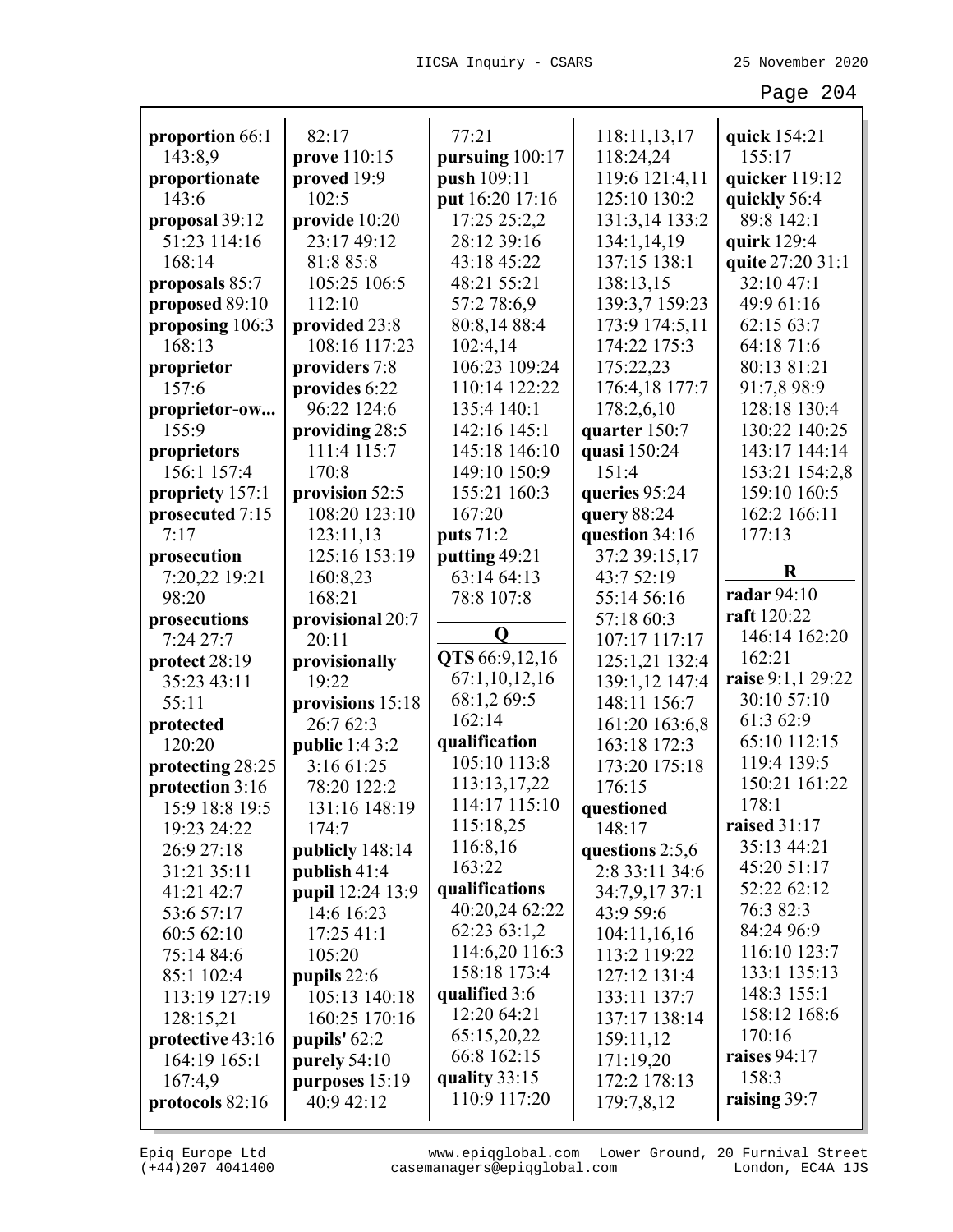| 41:1 176:22        | 145:3,9 147:17   | reduce 49:9           | 57:1              | 40:22 65:3       |
|--------------------|------------------|-----------------------|-------------------|------------------|
| range 54:24        | 154:6 156:7      | reduced 127:1         | regarding 24:5    | 85:1 126:8       |
| ranging 38:19      | 160:15 168:5     | reducing 40:21        | 93:22             | 138:11 142:4     |
| rape 4:16 5:9      | 169:10,11,12     | reemphasis 55:8       | regardless 75:15  | 142:18 146:1     |
| rarely 145:15,16   | 170:8            | refer 1:12,16,16      | 137:12            | 147:17 151:20    |
| <b>rates</b> 50:21 | realm 88:25      | 6:19 7:6 8:10         | regards 96:4      | 161:23 162:9     |
| 51:10              | reason 7:24      | 8:12,16 71:17         | regime 32:9       | 162:25 168:11    |
| rationale 87:24    | 24:17 25:14      | 150:18 174:12         | 141:17 167:9      | 172:7,22 173:3   |
| re-engaging        | 26:13 67:12,13   | referenced            | 167:25 169:4      | regulations      |
| 118:20             | 67:14 69:13      | 73:16                 | regional $51:1,1$ | 55:24            |
| reach 132:7        | 71:24 72:3       | referral 6:21 7:1     | 51:2 61:18        | regulator 59:8   |
| reached $11:5,7$   | 87:18 98:11      | 7:7,18 8:10,15        | 83:3,4,4,5,12     | 80:22 99:8       |
| 33:18              | 99:11 126:14     | 8:17,18,21 9:4        | register 46:22    | 131:21 134:23    |
| reaches 97:6       | 132:18 138:5     | 9:19,20,25            | 47:22 48:2,4      | 137:18 143:18    |
| reaching 10:22     | reasonable 21:6  | 10:13 13:3            | 48:24 66:8        | 144:4,24,25      |
| 11:3 70:3          | 72:23 98:19      | 14:21 15:1,6          | registered 117:2  | 146:21,22,25     |
| read 27:22         | reasons 70:23    | 46:3 71:18            | 117:8,12          | 147:1,18,24      |
| 28:16 52:9         | 100:23 102:18    | 96:20 98:24           | 163:22 164:5      | 149:11,14,23     |
| 68:25 69:1         | 137:22 149:11    | referrals 6:15        | 164:22 166:20     | regulators 63:16 |
| 72:10 91:6         | 174:3            | 6:17,18,197:3         | 166:24 173:5      | 139:1            |
| 109:1,24           | receipt 9:19     | 7:25 65:4 73:1        | registers 47:23   | regulatory       |
| 137:24 138:2,2     | 16:12            | 93:22 94:5            | registration      | 82:10 140:1      |
| 138:2 154:21       | receive 10:11    | referred 8:24         | 143:20 162:9      | 149:24 162:15    |
| 155:16,17          | 16:13 87:25      | 13:23 16:4,6          | registry 66:12    | 165:2            |
| 177:11             | 149:8            | 19:4 22:22            | regular 28:8      | reinspect 141:22 |
| reading 109:2      | received 11:17   | 23:15 24:21           | 83:21             | reinstated 87:13 |
| 174:16             | 13:4 23:25       | 62:20 66:17           | regularly 9:23    | reinstatement    |
| real 135:25        | 66:2 73:21       | 93:19 162:4           | 19:11 31:10       | 120:9            |
| 151:18,19,20       | 99:23 106:2      | 173:5                 | 56:20             | reintroduction   |
| real-time 36:21    | receiving 65:4   | referring 10:12       | regulate 140:10   | 87:3             |
| reality 48:19      | reception 58:3   | 15:3 24:15,17         | 146:1 148:10      | relate 92:4      |
| 87:10 151:23       | recognise 77:12  | 24:19 25:16           | 152:7,8 162:16    | related 153:23   |
| really 8:9 11:19   | 157:25 172:4     | 60:10 96:7,8          | regulated 4:15    | 171:9            |
| 12:8,16 17:23      | recommend        | 96:24 97:6            | 4:20 6:2,3,22     | relates $85:13$  |
| 25:14 29:20        | 145:20           | 101:3                 | 6:25 7:8 11:1     | relating $11:20$ |
| 31:24 43:20        | recommended      | refers 9:13           | 13:23 21:10       | relation 3:24    |
| 46:2 50:4          | 172:6            | 101:2 176:20          | 25:7 26:18        | 12:11 15:2       |
| 55:24 56:11        | record 5:23      | <b>reflect</b> 151:23 | 27:1,5,10,11      | 19:13 20:12      |
| 63:14 75:20        | 28:16 31:4       | reform $121:3$        | 27:16 28:7        | 45:14 47:22      |
| 85:13 90:8         | 101:5 102:4      | reforms $175:22$      | 31:20,21,23       | 49:16 53:21      |
| 94:1 102:22,22     | records 30:13    | regard $17:6$         | 32:4 33:4,8       | 54:5 61:6,7,8    |
| 104:15 108:10      | 85:3             | 37:20 43:21           | 34:21 35:1,1,2    | 74:9,15,16       |
| 109:25 111:16      | recruiting 32:1  | 55:1,5,13 56:7        | 35:4,5 73:6       | 78:12 79:24      |
| 120:5,6 123:19     | recruitment      | 57:23 60:16           | 152:2             | 81:10,16 83:15   |
| 124:13,20          | 32:24 40:19      | 62:1 69:17            | regulates 137:17  | 85:22 89:5       |
| 126:16 129:3       | <b>red</b> 132:7 | 70:22 137:21          | regulating 139:1  | 90:3 92:2,5      |
| 132:8 135:25       | redrafting 62:20 | regarded 15:18        | regulation 9:9,9  | 93:10,23 96:5    |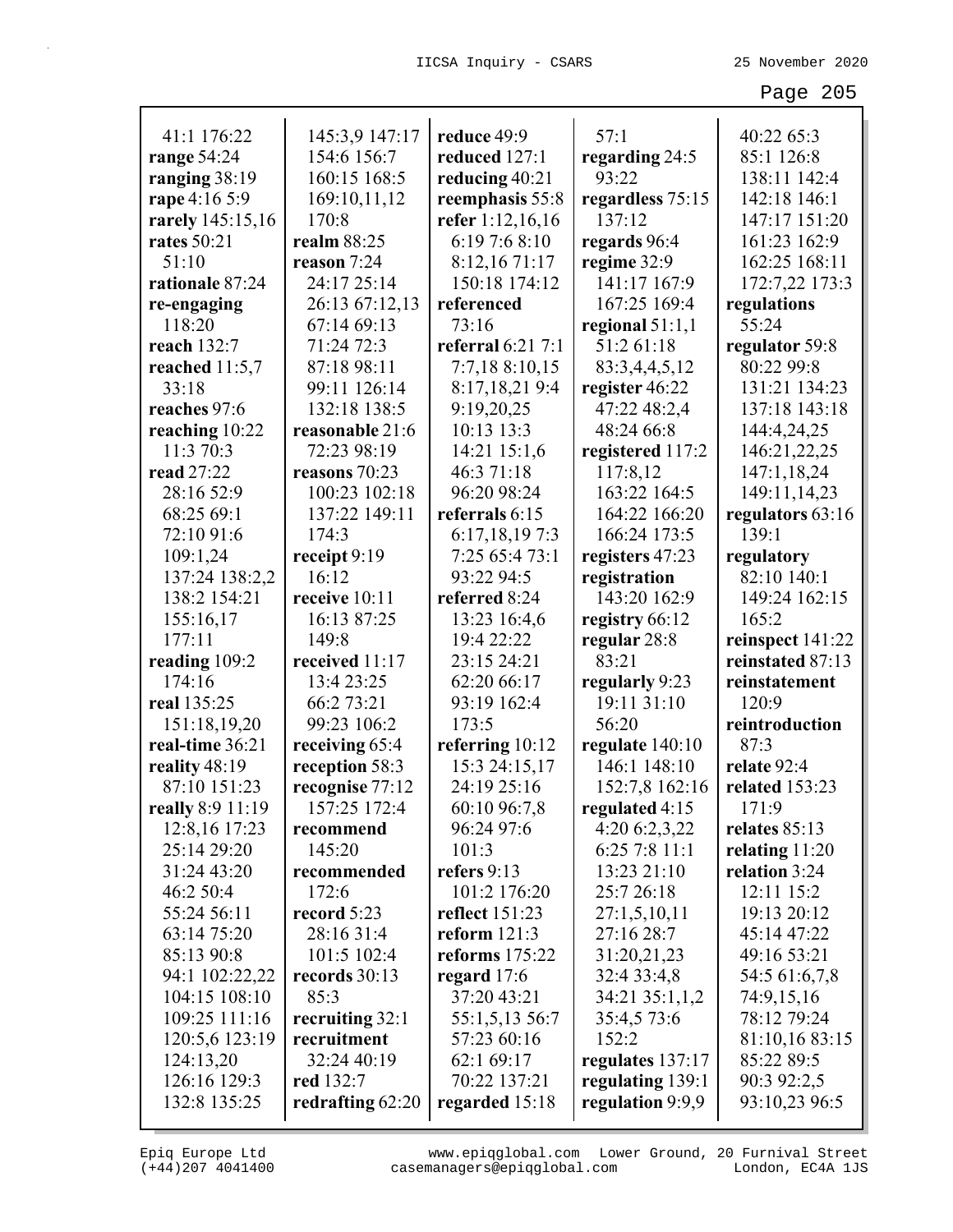| 99:17 100:25       | remain $19:24$    | 90:9 112:23       | 69:12 71:20      | 161:9 163:15     |
|--------------------|-------------------|-------------------|------------------|------------------|
| 110:20,21,22       | 20:5 80:20        | 153:23            | 73:2 89:22       | 168:8,14         |
| 113:24 114:1       | remained 50:24    | reports 18:3      | 91:25 106:8      | respond 90:13    |
| 114:17 116:15      | remaining         | 55:17 61:11       | 108:23 109:4     | 150:15           |
| 117:12 118:11      | 117:10            | 74:6 76:22        | 116:6 117:11     | responding       |
| 118:13 119:4       | remarks 1:11      | 83:7 86:20        | requirements     | 47:21            |
| 137:25 138:8       | remember          | 87:4 97:18        | 72:25 145:18     | response 47:7    |
| 142:7 144:6        | 39:14 57:24       | 100:8 112:21      | 150:6            | 73:15 74:13      |
| 145:17 148:13      | reminded 48:6     | 118:15,22         | requiring 37:7   | 107:18 151:2     |
| 150:22 152:3       | 48:24 132:9       | 125:13 134:22     | research 170:14  | 172:16           |
| 153:18,24,25       | remiss 173:12     | 134:24 137:15     | residential 3:12 | responses        |
| 154:25 159:5,5     | remit 172:5       | 137:23,25         | 49:4,7 50:8      | 106:22 115:20    |
| 159:7 164:1        | remorse 18:15     | 138:2,15,20       | 51:22 60:13      | 171:14           |
| 168:17,18          | 18:18             | 174:16 177:11     | 75:10 87:5       | responsibilities |
| 171:4,5,7          | remorseful        | 177:15,22         | 114:13 115:11    | 107:13 115:5     |
| 174:9              | 18:13             | representation    | 115:23 116:5,7   | responsibility   |
| relationship       | remote 45:15      | 4:13 17:4         | 116:9,19,24      | 7:19 37:5        |
| 9:17,22 17:12      | 105:14 108:5      | representations   | 117:4,7,19       | 59:14 60:20      |
| 29:10 41:2         | remove 47:16,20   | 4:10,11,14,19     | 118:3 123:12     | 78:24 87:11      |
| 57:4,14 95:18      | 127:5,9 175:25    | 4:22,23 5:2,9     | 163:12,15,19     | 90:20,21 103:6   |
| 121:7 148:5        | 178:10            | 5:14,15,18        | 164:10,21        | 114:23 129:8     |
| 159:16,25          | removed 46:19     | 16:5,9,10,13      | 165:11 166:19    | responsible      |
| 160:2,9 161:19     | 87:18 121:6       | 16:17 18:10,19    | 167:5 168:9      | 40:14,16,18,19   |
| relationships      | renewed 58:12     | 23:5,6,8,15,19    | 170:2 172:8,11   | 42:11 44:7       |
| 160:14             | reopen $45:12$    | 23:23 151:3       | 172:23           | 73:6 87:21       |
| relatively 63:22   | repealed 20:9     | representative    | resign $8:20$    | 120:2,3 137:11   |
| 149:7              | 26:8,13           | 29:12 81:18       | resignation      | rest 119:24      |
| relaxation 51:19   | repeat 3:13       | 149:16            | 12:25            | 161:17 171:17    |
| relaxations        | 32:20             | representatives   | resigned $7:10$  | restate 53:7     |
| 51:24              | repetition 77:4,4 | 169:1             | resigning 8:8    | restore 127:6    |
| release 126:7      | replacing 71:8    | reprioritise 75:6 | resort 147:7,8   | restriction 32:4 |
| 130:24             | replicated        | reputation        | resource 52:15   | result 35:24     |
| relegation $141:6$ | 154:13            | 63:14 103:8,10    | 52:18 143:9      | 51:18 61:3       |
| relevance          | reply $25:17,21$  | 136:4             | resourced 45:16  | 73:21 83:8       |
| 161:20             | report $19:15$    | reputationally    | resources        | 94:22 129:9      |
| relevant 1:14      | 22:24 61:4        | 102:13            | 124:14 125:19    | 131:10 151:25    |
| 3:244:514:3,6      | 72:18,19,22       | request 10:18     | 126:25,25        | 156:18,19,21     |
| 15:12,15,25        | 78:18 87:8        | requested 19:14   | 160:9            | results 36:1     |
| 21:13 30:23        | 88:21 101:1,5     | requests 85:4     | respect 12:5     | 59:22 111:14     |
| 31:4 42:12         | 138:3 177:23      | require 32:7      | 42:7 51:20       | resume 123:2     |
| 85:16 150:16       | reported 69:25    | 67:12,14,22       | 57:16 62:19      | 125:19 178:20    |
| 164:17             | 75:17 94:15,25    | 152:3             | 65:12 95:8       | retention 40:19  |
| reliance 95:12     | reporting 73:13   | required 32:6     | 107:7,14 120:7   | 93:25            |
| reliant 140:11     | 73:15,16,22       | 48:3 68:19        | 132:20 139:5,9   | return 38:2 49:7 |
| rely 32:23         | 75:1,976:8        | requirement       | 143:17 153:4     | 84:11 133:17     |
| 134:19             | 79:11 80:19       | 37:4 47:25        | 154:12 156:8     | 174:1 176:17     |
| relying 174:5      | 87:20 89:18,21    | 53:25 69:1,1      | 159:24 160:1     | reveals 152:22   |
|                    |                   |                   |                  |                  |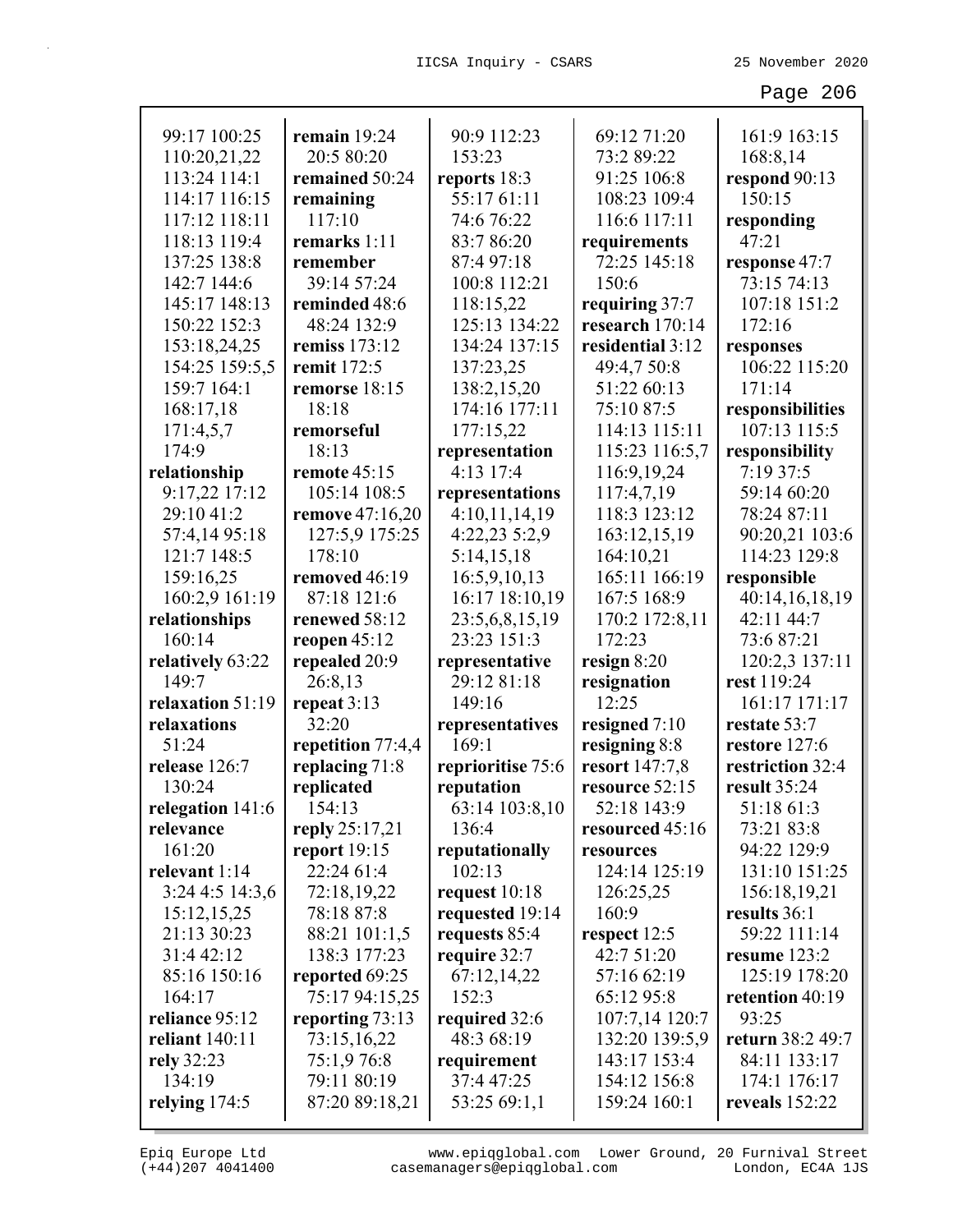| revenue 40:23         | 143:23 144:7            | RS-F71's 18:12   | 62:19,22 63:3     | 40:6 53:11     |
|-----------------------|-------------------------|------------------|-------------------|----------------|
| reverse 33:20         | 147:24 157:15           | RSCs 83:24 90:3  | 77:6,8 86:15      | 54:23 61:24    |
| review $33:16$        | 157:17 158:21           | <b>RSHE 57:4</b> | 93:16 103:16      | 62:1 67:6      |
| 120:14 121:14         | risk-based              | RSS 88:3 115:15  | 104:2,11,23       | 96:24 103:23   |
| 123:3 134:6,9         | 128:7                   | 119:3 168:17     | 105:8,11,15       | 104:4 106:9,10 |
| 138:6                 | risks 44:9 46:8         | 169:4            | 106:11 107:14     | 117:24 140:2   |
| reviewed 8:20         | 105:19                  | run 10:5 145:7   | 108:25 109:6      | 150:19         |
| 151:8 169:24          | <b>Robin</b> 129:10     | 147:24 151:14    | 111:3,6 113:7     | scandal 174:1  |
| 170:1                 | <b>robust 29:20</b>     | 153:17 163:11    | 113:19 114:18     | scenario 99:7  |
| reviewed/cons         | 103:13                  | running 58:22    | 126:20 127:13     | 110:14         |
| 170:3                 | Rochester 166:6         | 127:15 147:14    | 127:18 128:3,9    | scenarios      |
| reviewing 33:17       | role 17:23 33:3         | rural 105:15     | 130:1 135:16      | 174:19         |
| 73:11 74:8            | 33:8 41:15              |                  | 136:7, 12, 14, 18 | scheme 29:15   |
| 152:21 169:18         | 42:2,23 50:5            | S                | 136:21,23,24      | 173:3          |
| <b>Reviews</b> 102:10 | 85:5 86:1               | sack 78:4        | 137:1,3,24        | school 6:23,25 |
| revisions 62:24       | 87:23 89:12,13          | safe 43:12,19    | 143:13 144:19     | 8:7 9:13 10:13 |
| <b>revoke 48:12</b>   | 93:3,10,12              | 53:24 54:14,16   | 152:6,16          | 11:16,18 12:21 |
| rework 34:4           | 96:10,11 97:7           | 54:21 56:19      | 160:25 171:6,9    | 12:24 13:1,5   |
| right $2:243:4,5$     | 97:9,10,20              | 57:7,13 59:1,4   | 174:16            | 17:20 19:6,8   |
| 5:18,24 6:6,16        | 104:3 113:11            | 69:9 70:13       | safeguards        | 19:12,20 21:12 |
| 6:17,217:16           | 113:14 114:9            | 73:18 75:3       | 137:20            | 23:9,14 24:1,2 |
| 7:17 8:2 10:17        | 133:25 134:2            | 85:14 86:2       | safer 74:11       | 24:6 27:13,13  |
| 10:21 16:5,15         | 146:21 147:7            | 89:20 93:5       | 75:23 77:2        | 27:17,22 28:9  |
| 21:9 22:16            | 147:13 152:11           | 96:18,22         | safety 110:22     | 28:10,20,20,22 |
| 25:17,21 26:3         | 162:2,14                | 100:18 103:20    | Sainsbury's       | 29:1,2,4,9     |
| 32:14 33:19           | 168:21 169:3            | 103:22 104:3     | 151:12            | 40:13,22,23,23 |
| 41:10,16 42:15        | 171:5 175:9             | 106:17 162:22    | Samaritan         | 40:25 41:1,14  |
| 42:16 43:4,5          | roll 46:19 47:20        | safeguard 17:20  | 78:22             | 41:25 42:19    |
| 51:10 56:25           | <b>rolled</b> 160:21    | 55:1 62:2        | sample 33:22      | 44:15,16,16    |
| 57:3 65:17,22         | rolling 113:16          | 81:22 91:23      | sanctions 73:3,5  | 45:3,5 46:4,13 |
| 65:24 95:8            | room 58:8 60:1          | safeguarding     | satisfied 21:22   | 46:14,19 47:3  |
| 98:22 107:25          | rose $121:1,4$          | 2:23,25 3:7,9    | 48:8,13 97:5      | 47:16,17 48:8  |
| 115:9 129:25          | round 144:17            | 6:10 8:6 11:18   | save 109:9        | 48:10,16,23,24 |
| 139:14 143:25         | route 4:9 5:20          | 11:22 12:4       | savvier 72:16     | 49:8,24,25     |
| 144:7,15              | 6:13,14,18,19           | 15:20 18:8       | saw 91:9 127:10   | 50:3 52:4      |
| 158:17,18             | 22:11 26:19             | 26:6 29:11,14    | saying 17:17,19   | 53:19 54:7,7   |
| 170:8                 | 70:24                   | 29:20,21 31:16   | 56:22 75:4        | 56:8,25 57:16  |
| rightly $160:19$      | <b>routes</b> 4:2 61:14 | 37:21 42:20      | 80:16 82:11       | 57:24 58:2,4   |
| rights $86:12$        | routine $122:17$        | 43:2,22,25       | 86:10 90:8        | 58:18,19,22    |
| 157:1                 | 123:9 152:15            | 44:10 46:8,17    | 91:9 96:23        | 59:1,9,19,23   |
| rigorous $103:15$     | <b>Rowlands</b> 28:13   | 53:19,22 54:10   | 97:2 98:13        | 60:13,14,14,14 |
| rise 136:14           | <b>Royal</b> 19:6 24:6  | 54:18 56:18,23   | 100:9 104:7       | 61:4,13 63:10  |
| 147:15                | RS-F3 19:2,19           | 56:25 57:3,6,9   | 105:21 107:21     | 63:14 67:21    |
| risk 7:12 14:12       | 20:12                   | 57:20,23 58:6    | 115:9 128:19      | 68:21 69:5     |
| 20:1 21:24            | RS-F71 12:11            | 58:18 59:1,7,9   | 134:15 155:18     | 74:11 77:5,9   |
| 22:1,2 25:24          | 13:6,24 16:20           | 59:13,16,23      | 156:20            | 77:11 80:5,7   |
| 28:25 102:3           | 17:25 18:9              | 60:7 61:8 62:4   | says 28:18,23     | 80:12 83:9     |
|                       |                         |                  |                   |                |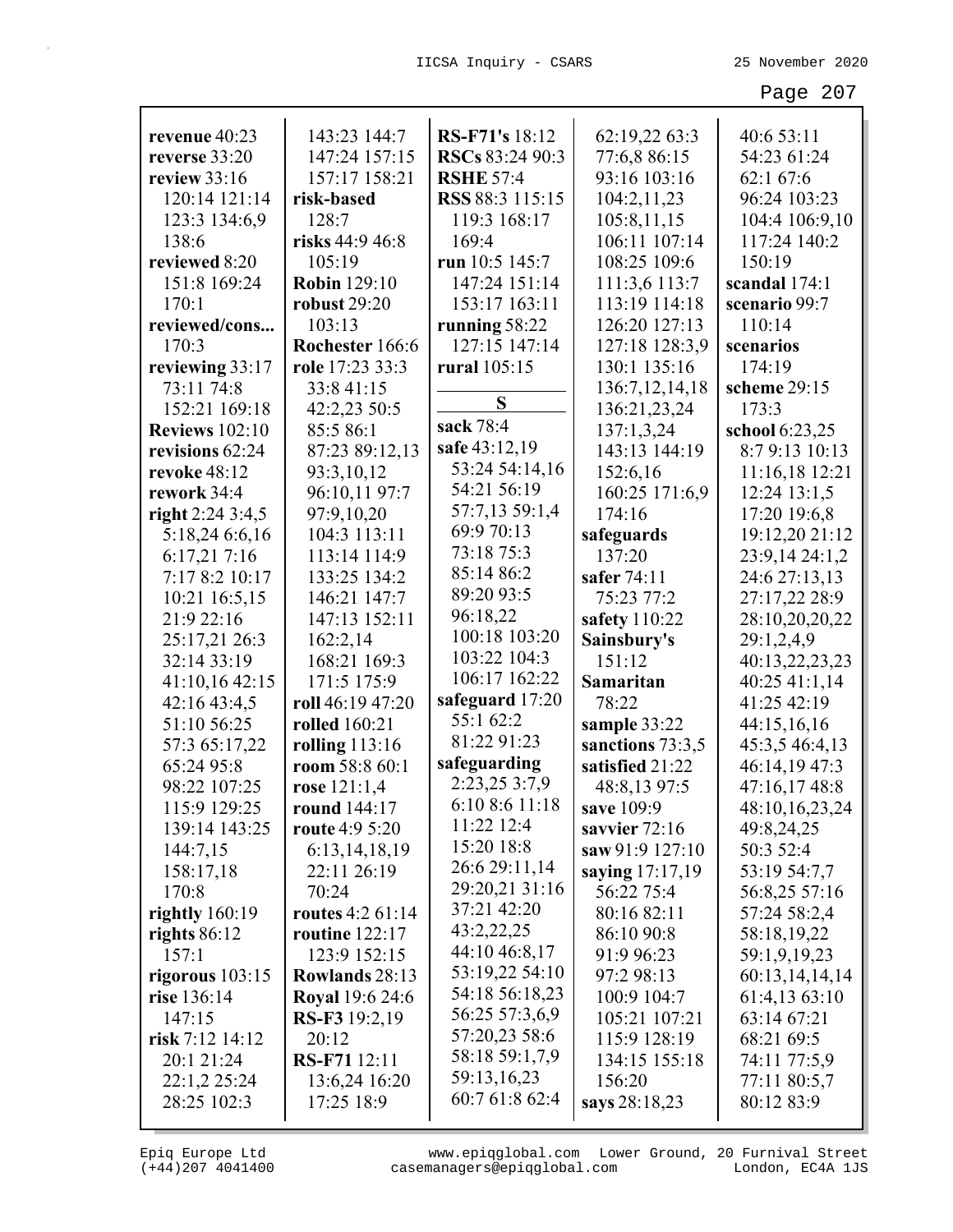| 86:15 87:16       | 42:13,13,15,17 | 120:20 121:23     | 40:2,6,9 41:4  | 146:17 147:3      |
|-------------------|----------------|-------------------|----------------|-------------------|
| 90:1 91:5,11      | 42:18,19,20    | 122:23,25         | 41:12,19,23    | 148:9 149:1       |
| 91:16 92:5,7      | 43:11,15,16,19 | 123:12,16,17      | 42:4,9,17,23   | 151:9 152:25      |
| 94:3,25 95:24     | 43:22 44:10,12 | 123:24 126:4,6    | 43:7 44:18     | 154:10,24         |
| 96:2 97:5,9       | 44:24 45:7,11  | 126:14,18,19      | 46:20 48:1,17  | 155:8 156:7       |
| 98:14 99:1,13     | 45:12,15 46:2  | 126:22 127:2,8    | 49:3 50:13     | 157:16 158:3      |
| 101:23,24         | 47:19 49:5,8   | 127:22,23,25      | 51:16 52:10,19 | 159:10,14         |
| 103:7,7 105:4     | 49:13,20 50:1  | 128:1,2 129:3     | 54:19 56:13    | 161:6,17 163:6    |
| 105:7,16 107:5    | 50:5,9,10,11   | 129:6,8,16,18     | 57:12 58:23    | 164:7 165:4       |
| 108:1,14          | 50:15,18 51:2  | 129:18 130:11     | 60:3 61:20     | 167:11 168:4      |
| 111:10,16         | 51:10,11,22    | 131:24,25         | 62:6 63:4      | 169:5 170:5       |
| 112:13 113:16     | 52:24 53:2,4   | 132:1,2,11,12     | 64:16 65:10,21 | 171:16 172:1      |
| 114:13,14,15      | 53:25 54:11    | 132:15,18         | 65:25 66:22    | 178:18,22,23      |
| 115:11,22,23      | 56:2,3,9,18    | 133:23 134:23     | 68:4 69:6 70:8 | 179:11            |
| 115:24 116:7      | 57:9,11,20,22  | 135:1,8,15        | 71:12 72:12    | scope 172:4       |
| 116:17 117:4      | 57:24,25 58:6  | 138:8 139:5,19    | 75:24 77:15    | Scotland 172:9    |
| 118:4 121:1       | 59:2 60:6,12   | 140:3,9,16,24     | 78:22 79:6,25  | scratching        |
| 127:16 128:10     | 61:10,18 63:8  | 142:19,25         | 81:25 82:20    | 135:22 136:1      |
| 128:22 129:24     | 63:12 65:7,14  | 144:24,25         | 84:5,11,13,17  | screen 1:18,21    |
| 130:25 131:12     | 66:21 67:18    | 145:3,9,22,23     | 84:18 86:9,24  | 39:3              |
| 133:6 137:12      | 68:3,8 69:2,14 | 146:22,25         | 88:7 90:6 91:3 | searching 11:2    |
| 139:10 140:8      | 71:20 75:10,11 | 147:2,3,5,11      | 92:12 93:25    | secondary         |
| 140:17 141:5      | 75:13 79:14,14 | 147:12,14,20      | 95:5 96:9,13   | 105:16 108:1      |
| 141:18,21         | 80:3 81:1,23   | 148:24 149:7      | 98:6 99:4      | 113:15 147:11     |
| 144:8,9 145:14    | 83:4 84:7,24   | 150:23,24         | 100:1,3 102:10 | 151:14            |
| 146:5 149:20      | 85:2,23 87:5   | 151:14 152:8      | 103:17 106:7   | secondly 38:22    |
| 152:14,15         | 87:19 88:3,10  | 153:7,7,17,19     | 107:1,20       | 49:8 59:7 67:8    |
| 154:7 156:14      | 88:20 89:14,19 | 153:25 154:12     | 109:11,15      | 165:15            |
| 158:13,15         | 90:19 91:11,12 | 154:14,15         | 111:8 113:5,25 | seconds 1:20      |
| 162:20,23         | 93:14,14,18    | 155:9 156:12      | 114:4,19       | Secretary 3:4     |
| 166:6, 12, 25     | 94:9,10,15     | 156:15,16         | 115:12,21      | 13:13 15:13,16    |
| 168:3 169:13      | 95:9 96:6,17   | 157:13,14,18      | 116:18 117:14  | 16:25 45:14       |
| 169:16 170:16     | 97:23,25 99:6  | 157:19,20         | 119:20 120:15  | 48:12 124:11      |
| 170:18 173:23     | 100:20 102:16  | 159:6,15          | 121:15 122:12  | 142:24 151:7      |
| 175:15 177:10     | 102:17 103:13  | 160:22 161:2,5    | 123:7,22 124:5 | section 15:7      |
| 177:14            | 104:23 105:2   | 161:14 162:2      | 125:1,21       | 53:10 54:22,22    |
| school's 14:23    | 105:15 106:5   | 162:18 163:13     | 126:12 127:10  | 54:23 55:6        |
| 95:23 143:20      | 107:4,22 109:5 | 163:15,20         | 128:11 129:1   | 58:12 91:22       |
| school-type       | 109:16,17      | 164:4, 10, 21, 23 | 131:2 132:14   | 93:4 96:14,19     |
| 103:3             | 110:7,25       | 165:11,17         | 132:25 133:11  | 105:10 144:9      |
| schoolchildren    | 111:13,15,17   | 166:19,19         | 133:18,22      | 165:6             |
| 27:22             | 111:18 112:10  | 167:6, 13, 14, 14 | 134:12 135:12  | sections 87:12    |
| schools $3:12,25$ | 115:13,16      | 168:9,9,18        | 137:4 139:4,12 | 160:18            |
| 9:7,8 10:13       | 116:1,5,10,15  | 170:3,7 174:6     | 139:16 140:7   | sector 3:9 17:2,3 |
| 12:2 27:20        | 116:19,24      | 177:22            | 142:12 143:16  | 27:13 65:8,8      |
| 28:4 30:19        | 117:7,19       | Scolding 38:8,9   | 143:23 144:22  | 66:15 67:13       |
| 31:8 41:13        | 118:23 119:24  | 38:15,16 39:24    | 145:15 146:7   | 81:17 82:24,24    |
|                   |                |                   |                |                   |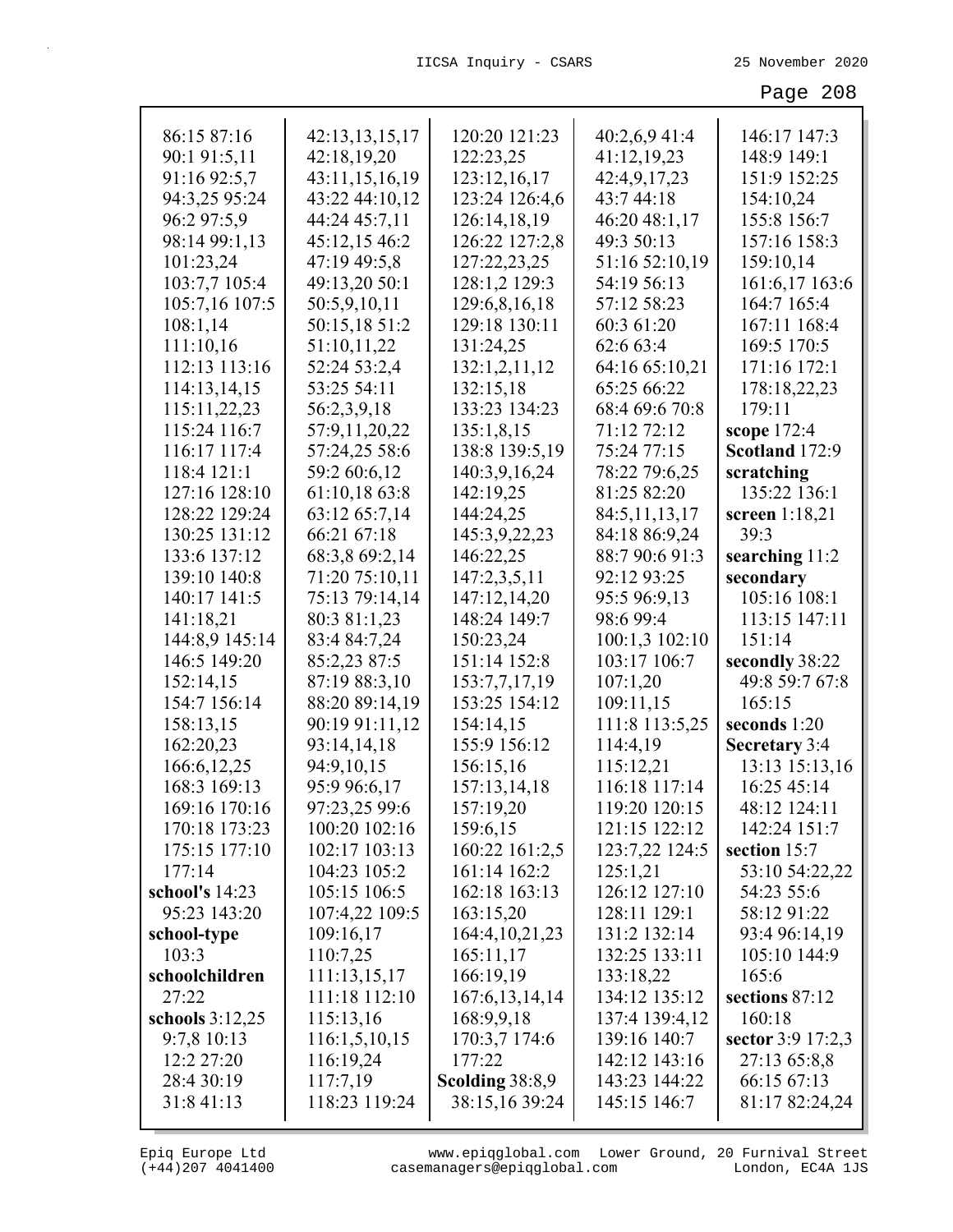| 83:15 87:5       | 111:18 140:16       | served $41:12$     | sexually 19:9          | 147:21             |
|------------------|---------------------|--------------------|------------------------|--------------------|
| 97:24 99:2       | 155:20 171:4        | service 2:24 3:1   | 21:23,25 22:4          | signed $2:13$      |
| 104:21 105:22    | sees 77:25          | 36:12,15,15,16     | sexually-moti          | 39:22              |
| 106:20 107:11    | seized 110:23       | 37:17 71:19        | 22:11                  | significant        |
| 111:5 115:18     | <b>Select 58:1</b>  | 99:3,4 120:20      | shadowed 125:7         | 32:22 52:23        |
| 121:12 126:11    | selection 122:25    | 129:14 169:6,8     | share 9:15 11:10       | 165:8              |
| 126:13 127:3     | self-isolating      | services 45:25     | 23:19 24:5,24          | significantly      |
| 129:19 130:13    | 43:25 45:13         | 47:3 54:25         | 29:24 86:7             | 119:4 151:16       |
| 130:17,18        | sell 157:5          | 92:13 169:18       | 140:22                 | signing $68:11,18$ |
| 131:11,13,19     | <b>SEN 44:24</b>    | serving 130:23     | shared $25:15$         | signpost $112:13$  |
| 136:3 139:20     | <b>SENCO</b> 113:10 | session 1:22       | 85:10                  | signposts $112:12$ |
| 139:21 140:10    | send 10:14          | 136:24             | sharing 9:17           | signs $100:10$     |
| 141:14,15,16     | 88:22 119:2         | set 4:2 15:15      | 11:14 23:21            | 124:17             |
| 142:2,5,23       | 134:11 150:19       | 16:24 17:12        | 82:4, 12, 17, 22       | similar $68:16$    |
| 143:3 144:20     | sending $47:17$     | 23:19 41:5         | 83:3,14,18             | 79:20 101:13       |
| 144:24,25        | 115:16 155:3        | 55:677:18          | 84:2,8,21 85:2         | 116:25 131:12      |
| 145:10,14        | senior 19:7         | 81:10 92:16,17     | 85:15,18,22            | 177:20             |
| 148:1,22         | 60:19,20 98:21      | 92:25 103:19       | 86:1 90:2              | similarly 79:19    |
| 159:21 163:2     | 99:13 104:13        | 147:21 158:6       | sharp $55:9$           | 80:10 118:22       |
| 167:20 168:19    | 105:8 114:3,6       | 169:10             | <b>Sharpling 34:10</b> | simple $60:12$     |
| 168:20,25        | sense 9:22 10:4     | sets 160:12        | 34:11 173:18           | 72:8 78:10         |
| 171:2            | 21:7 26:22          | setting $21:12$    | 173:19 175:5           | simpler 35:2       |
| see 1:9 15:14    | 58:6 136:21         | 45:8 49:8 53:9     | 176:11                 | simplify 34:23     |
| 39:6 62:8        | 178:1               | 75:15 115:4        | sheet 22:17            | simply $7:25$      |
| 69:20 75:2       | sensed 102:7        | 166:10 170:11      | shelf 69:4             | 11:19 18:23        |
| 80:5,15,17,18    | sensible 88:15      | 177:18             | shifted 126:9          | 68:16 128:13       |
| 92:10 93:20      | 88:20 155:10        | settings 74:12     | short 38:6 84:15       | 128:15             |
| 94:8,21 95:17    | sent 39:12 100:7    | 105:4 157:22       | 133:20                 | sincerely 163:18   |
| 100:17 103:13    | 116:14 159:3        | 165:25 170:16      | shortly $115:14$       | single $95:14$     |
| 106:15 109:16    | separate $135:16$   | 172:8, 11, 23      | shoulds 70:17          | 146:5,5 169:7      |
| 110:13 113:16    | 136:6 137:2         | 173:1              | show $71:24$           | Sir 34:14,15,18    |
| 115:19 121:13    | 149:23 164:4        | settlement         | 80:15                  | 35:7,24 36:6       |
| 125:13 132:6     | series 49:11        | 120:13             | showered 19:11         | 37:2 176:14,15     |
| 134:22,24        | 131:4 153:22        | sex $14:557:5,13$  | showering $21:17$      | 178:12             |
| 136:19 147:6     | serious 9:11        | 75:18 159:16       | 22:6                   | <b>SIS</b> 124:22  |
| 150:13 174:24    | 65:5 77:12          | 159:25 160:2,9     | showing $21:18$        | $s$ it $108:15$    |
| seeing $110:17$  | 87:3,7 88:11        | 160:14 161:19      | shown 136:13           | 127:16             |
| 134:17           | 89:21 90:20,23      | sexual $4:16\,5:3$ | 145:13                 | sits 69:3 111:25   |
| seek 52:15 71:5  | 92:3 102:9,10       | 5:7,10,12 9:12     | shows 81:22            | situation 8:20     |
| 176:6            | 103:4 145:6         | 12:23 13:8         | 91:17 136:17           | 18:15 25:20        |
| seeking 46:6     | 146:3               | 16:23 17:21        | shy 138:21             | 52:12 63:6         |
| 55:19 132:23     | seriously 58:22     | 18:1 21:17         | side 40:17 153:2       | 65:25 73:18        |
| seen 46:11 69:20 | 77:11 81:23         | 22:5 30:25         | 162:16                 | 83:11 89:1,20      |
| 70:5 91:8        | 83:2 137:1          | 41:2 72:24         | sides 136:8            | 90:10 92:9         |
| 100:5,9 101:9    | 144:20              | 78:1 87:7          | sign $36:13\,40:4$     | 95:19 98:12        |
| 101:15 102:7     | servants 132:5      | 108:7 170:13       | 58:4 67:10             | 110:17 117:6       |
| 103:2 111:17     | 150:8               | 170:24,25          | 68:14,15 103:4         | 126:3 134:5        |
|                  |                     |                    |                        |                    |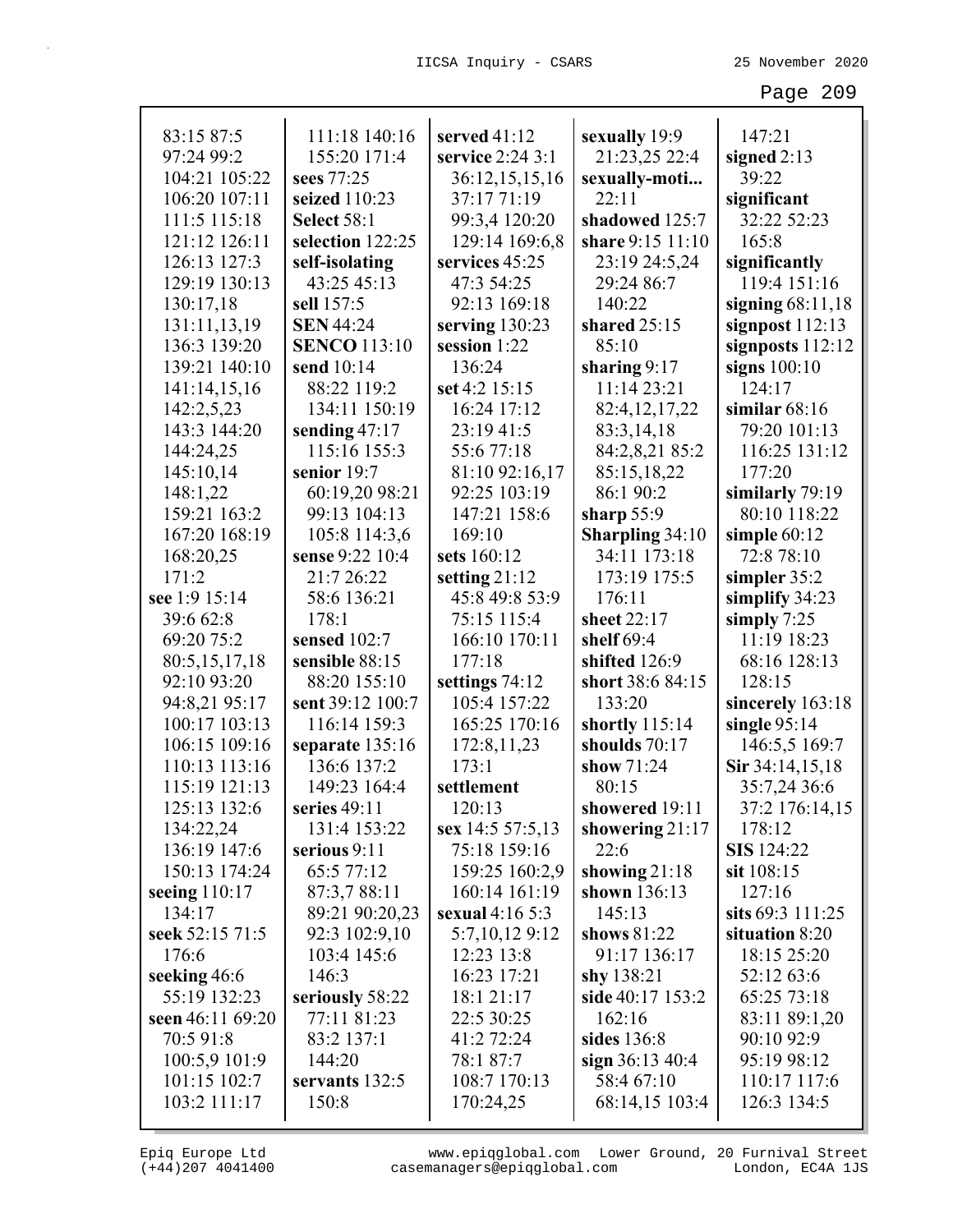| 140:7,12              | 37:12 82:14,23 | 121:4 124:11      | 159:14,18,20      | 9:14 11:16           |
|-----------------------|----------------|-------------------|-------------------|----------------------|
| 146:18 154:4,5        | 83:8 157:21    | 128:16 129:4      | 160:1,23,25       | 19:7 27:17,17        |
| 164:18 165:12         | solution 79:12 | 130:6,16 131:5    | 161:5,9 163:12    | 52:17 69:2,12        |
| 166:21 174:14         | 100:15 132:8   | 131:13,20         | 163:15,19         | 69:17 86:22          |
| 177:20 178:11         | solve 110:8,9  | 132:3 134:3       | 164:10,21         | 98:21 103:25         |
| situations 7:23       | solved 84:4    | 139:24 140:8      | 165:11 166:19     | 106:6 107:20         |
| 63:13 66:5            | 110:16         | 140:24,25         | 167:6 168:4,9     | 109:2,5 113:21       |
| 78:19 92:2            | somebody 7:5   | 147:23 153:9      | 170:2,9,16        | 114:2,21             |
| 109:20 112:19         | 18:18 24:19    | 157:21 158:4      | 171:4 172:10      | 115:12 119:9         |
| 114:12 145:12         | 26:2,16,25     | 158:14,15,17      | specialised       | 162:1,8,20           |
| 146:9                 | 27:9 30:8 67:5 | 162:1,3 166:2     | 136:8             | 170:18               |
| six 126:5 140:19      | 78:21 86:10    | sorted 92:10      | specialist 63:2   | <b>Staffordshire</b> |
| six-month             | 87:691:10      | 141:23            | 161:6 164:14      | 80:25                |
| 139:24,24             | 98:7,8,11      | sorts 20:25       | specific 94:24    | stage 14:1,7,8       |
| sixth 103:1           | 101:23,24      | 63:12,12 91:13    | 113:6 114:15      | 16:11,11,12          |
| size 130:15           | 102:25 113:17  | 98:22 107:22      | 114:17 158:24     | 65:11                |
| skills 98:22          | 115:17 116:1   | 153:11 157:23     | 159:8 161:11      | stages $101:15$      |
| 158:6                 | 117:1,14,24    | sought $57:10$    | specifically 3:23 | <b>Stanbridge</b>    |
| sledgehammer          | 150:19 173:21  | 63:9              | 101:3 106:20      | 140:17 158:5         |
| 144:13                | 174:25         | sound 138:6       | specified 13:25   | 158:13               |
| slightly 38:1         | someone's 5:22 | sounds 78:10      | 14:1              | stand 88:5 112:4     |
| 65:11 74:16           | soon 2:3 47:21 | sources $58:10$   | spectrum 73:14    | standard 22:8        |
| 120:10 126:2          | 106:23 168:17  | space 8:9 55:12   | 80:2              | 34:5 69:22           |
| 165:11                | sooner 38:24   | 55:14 60:21       | speed 141:11,12   | 130:6,10 146:7       |
| small 49:10           | 119:1,7,18     | 92:25             | 141:25            | 148:14 154:12        |
| 105:14 111:23         | sophisticated  | speak 52:3 55:4   | spend 122:4       | 155:2 167:17         |
| 114:13 118:5          | 170:19         | 70:22 95:11       | 148:20 161:17     | 167:18 177:19        |
| 165:20                | sorry 28:23    | 112:1 120:14      | spending $113:18$ | 177:21 178:11        |
| <b>Smith 1:6,7,9</b>  | 78:25 116:13   | 131:21 149:5      | 120:14 121:14     | standards 40:13      |
| 2:9,22 3:11           | 172:18,24,25   | 167:10            | 121:24,25         | 40:24 41:1,15        |
| 11:24 14:19           | sort 5:7 9:22  | speaking $8:14$   | Spielman 44:20    | 54:2 57:10           |
| 26:5 33:14            | 11:5 12:6,8    | 112:11            | 45:20 63:5,20     | 61:22,23 62:20       |
| 34:7,18 36:24         | 18:15 21:19    | special 43:6 45:2 | 65:2 112:6        | 63:4,21 64:7         |
| 37:22 179:5           | 23:10 24:22    | 49:5,8 50:9,11    | 120:4 121:2,9     | 64:14 65:1,13        |
| snapshot $35:16$      | 26:15 32:12    | 51:20,22,25       | 121:15 122:5      | 65:21 66:10          |
| social 43:1 44:13     | 53:13 54:19    | 57:2 60:13        | 123:7 125:1,8     | 67:4,7,25            |
| 44:24 45:3,25         | 63:14 64:4     | 75:10,11 87:5     | 137:16 149:1      | 68:11 70:2           |
| 45:25 47:3            | 65:10 68:23    | 111:11,18         | 151:10 154:11     | 77:12 80:5,6,7       |
| 52:17 89:16           | 71:1 73:14     | 113:9 114:13      | 156:20 176:3      | 81:11,15 82:6        |
| 95:3 96:13            | 79:8 81:25     | 115:11,13,23      | Spielman's 64:2   | 82:7 87:16           |
| 97:19 138:13          | 82:16 83:13    | 116:5,7,10,19     | 140:20            | 88:2 104:18          |
| 170:12 172:7          | 86:24 88:8     | 116:24 117:4,7    | spoke 176:22      | 110:12 114:22        |
| 172:11,12,22          | 92:12 94:20,21 | 117:19 118:3      | spoken $118:20$   | 115:15 117:17        |
| 173:2,2               | 95:10 96:23    | 119:24 123:12     | sport $41:1$      | 117:18,20            |
| <b>Society</b> 116:24 | 100:16 102:21  | 126:14 127:22     | spot 138:13       | 118:9, 11, 13, 23    |
| 161:7                 | 107:20 108:5   | 140:18 153:3      | 174:25            | 119:3,5,5,12         |
| soft 30:9 36:18       | 114:19 115:7   | 158:7 159:2,6     | staff 8:19 9:14   | 121:1 129:13         |
|                       |                |                   |                   |                      |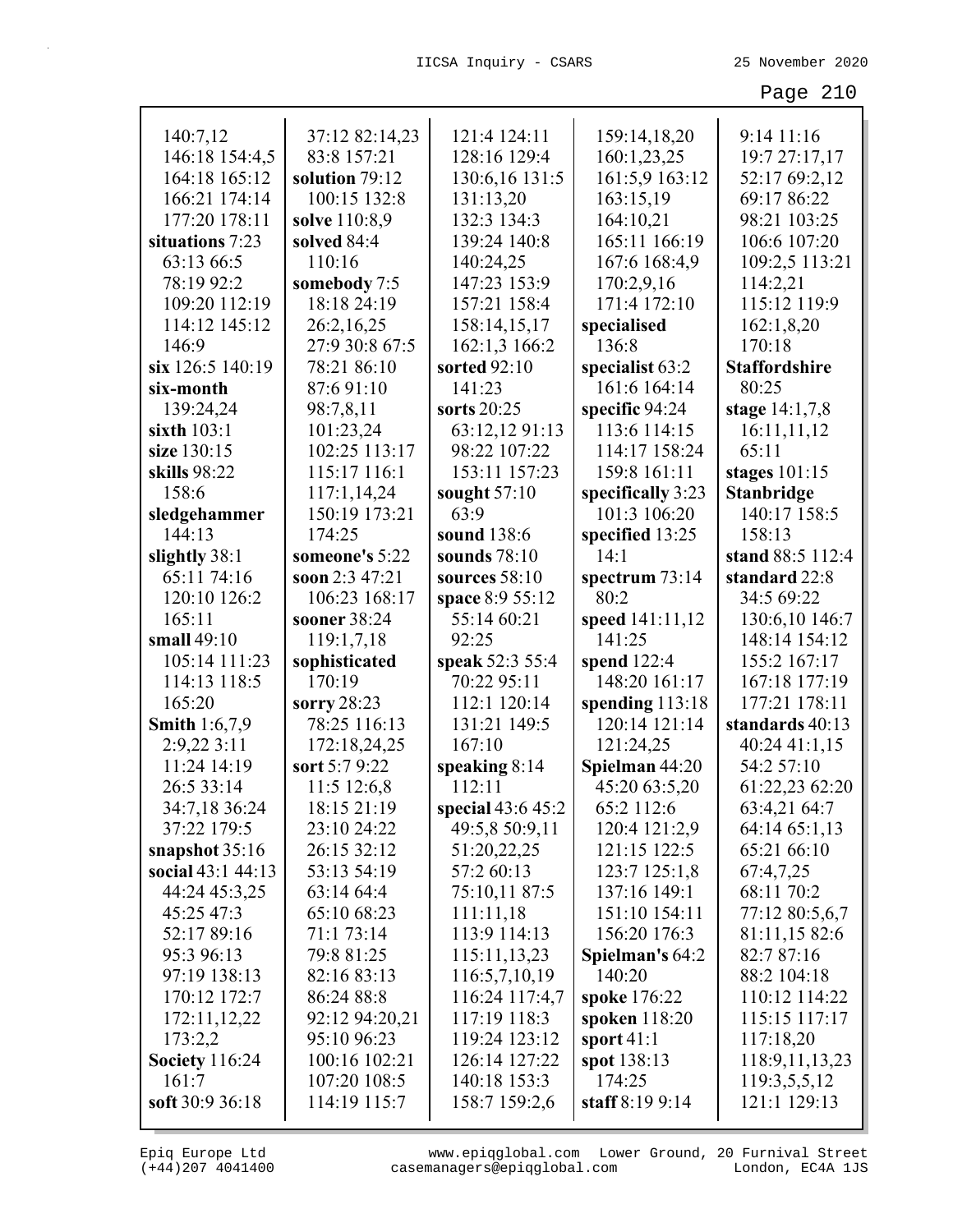| 129:24 130:2          | 167:24            | strong $29:21$   | summary 12:20    | 176:6 178:19      |
|-----------------------|-------------------|------------------|------------------|-------------------|
| 132:17 133:6          | status 36:16,16   | 47:1 52:25       | 101:16 152:12    | surely $68:10$    |
| 133:10 138:4          | 36:20 64:21       | 71:793:16        | 152:21           | 153:5             |
| 141:7 143:5           | 65:15,20,22       | 119:18 152:10    | supervised       | surveys 44:23     |
| 163:14 168:6          | 66:9 67:1,11      | stronger 120:24  | 27:19,20,23      | survivor 70:15    |
| 168:16 169:11         | 162:15            | structural 40:17 | 28:1,9 30:2,17   | 75:25 96:10       |
| 169:17 170:2          | statutory 43:18   | structure 105:1  | 31:12            | survivors 73:4    |
| 175:15 176:17         | 47:25 52:7,12     | 152:13           | supervision 28:5 | 76:10 79:13       |
| 176:18,21,22          | 60:10 62:3        | structured       | 28:19            | 97:1 102:15       |
| 176:23,25             | 68:20 71:22       | 14:11            | supervisory 9:1  | 135:13            |
| 177:3,7,10,12         | 85:21 92:25       | students 43:6,17 | supineness       | Susan $3:15$      |
| 177:25                | 177:7             | 43:17 44:11      | 142:17           | suspect 44:20     |
| start 13:22           | stay 96:16        | 67:20 91:15      | supplementary    | 79:10             |
| 22:16 119:14          | step 56:17 79:4   | 165:21,22,23     | 42:18            | suspected         |
| started 57:25         | 123:5             | studio 42:13     | supply 5:5 152:5 | 101:11            |
| 113:10                | steps $15:2$      | stuff 114:20     | support $23:18$  | suspend $100:24$  |
| state 13:13           | stint 123:20      | subcontractor    | 40:25 51:9       | 143:20            |
| 15:13,16 16:25        | stood 64:17       | 121:5,5 175:25   | 97:24 143:2      | suspended         |
| 17:2,9 41:14          | stop 14:19 29:7   | subject $31:19$  | 160:25 162:1     | 122:23,24         |
| 41:25 45:14           | 39:10 125:24      | 85:4 118:9       | 162:18           | suspicion 96:19   |
| 48:12 54:7            | stopped 125:4     | 149:4 153:6,8    | supporting       | suspicions 72:23  |
| 65:8 74:21            | stops 47:17 76:5  | 153:12 158:8     | 40:20            | Suzanne 1:6,7     |
| 82:24 105:4           | straight 83:12    | 162:3,8          | suppose $29:16$  | 179:5             |
| 127:3,24              | 90:11 119:10      | substantial 33:9 | 59:6 65:10       | SVGA 15:7 20:9    |
| 129:21 130:18         | 123:20            | succeed 54:15    | 68:4 70:8 91:6   | 20:11             |
| 139:21 142:24         | straightforward   | successful 54:7  | 91:11 95:5,11    | swift 143:6,12    |
| 145:9,24              | 60:12 74:3        | suffering 176:9  | 107:8 109:11     | swiftest 142:15   |
| 147:25 151:7          | 98:9              | sufficient 53:4  | 121:15 125:1     | sworn 38:13,14    |
| <b>State's 124:11</b> | strands 17:1      | suggest $37:12$  | 125:21,24,25     | 179:9,10          |
| stated 60:17          | stream 74:24      | 66:23 177:5      | 131:4 132:3      | syllabus 104:6    |
| statement 2:10        | 75:7              | suggested 87:2   | 147:3 149:10     | 109:19            |
| 2:12,13,17,19         | strength 57:19    | suggesting       | 157:21 165:4     | symbiotic 9:22    |
| 2:22 13:16            | 95:24 110:10      | 68:10 111:22     | 167:11,20        | system $34:20,23$ |
| 17:18 19:2            | 110:18 111:4      | 134:15 137:19    | 177:4            | 41:25 48:18       |
| 21:14 26:19           | 122:2,3 129:20    | suggestion 93:7  | sure 8:17 28:4   | 55:23 57:16,16    |
| 28:17 39:21,22        | 130:16            | 96:3             | 44:2 46:7,15     | 59:9,19 60:2,6    |
| 40:3,4 41:6           | strengthen        | suggestions      | 48:15 51:5       | 60:25 68:16       |
| 42:10 64:12,13        | 85:20,24          | 132:6            | 56:10 58:17      | 69:25 75:22       |
| 77:18 78:9            | strengthened      | suggests $6:1,5$ | 69:2 75:20       | 76:25 77:2,5      |
| 117:23 154:16         | 62:23 63:3        | suitable 46:8    | 79:1,22 84:3     | 83:9 93:19,22     |
| 155:21 157:9          | strengthening     | 48:9 156:24      | 89:7 92:6        | 94:14 95:24       |
| 176:24                | 53:14 70:24       | suitably $48:17$ | 104:8 112:4      | 96:2 97:24        |
| statements 1:14       | 111:7             | suite 37:20      | 117:5,14         | 99:24 101:7,19    |
| 20:24 38:17           | strengths $57:15$ | 62:21            | 118:14 129:10    | 103:9 116:25      |
| 41:5 62:9             | 60:4 138:19       | suited $105:6$   | 129:25 131:17    | 121:1 130:16      |
| states 76:2           | strict 150:6      | summarise 8:3    | 141:8 156:21     | 131:1,3 132:10    |
| statistics 32:11      | strictures 122:1  | 19:4             | 157:14 161:15    | 132:24 137:12     |
|                       |                   |                  |                  |                   |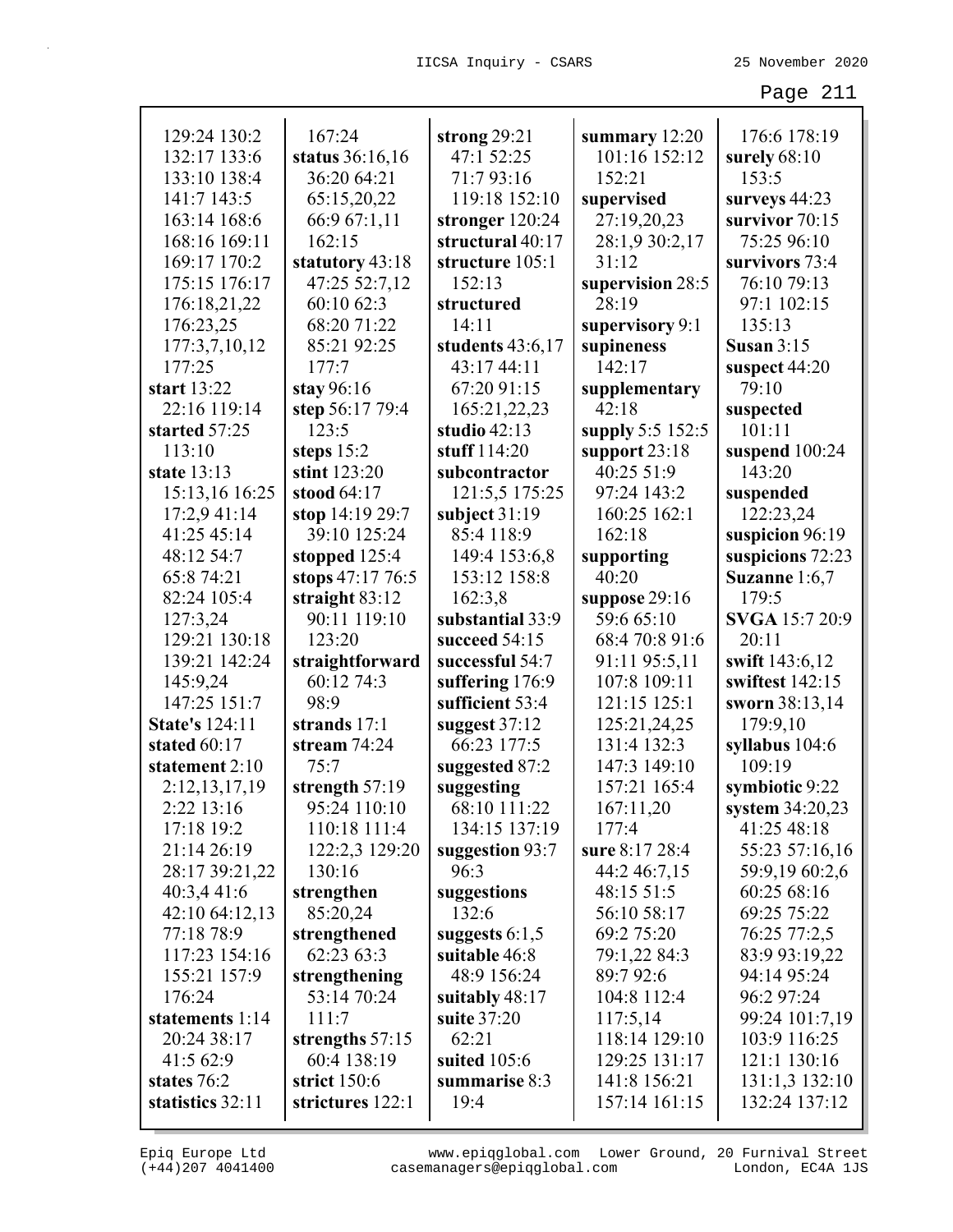| 138:24 148:16      | 32:13 43:3       | 27:17 40:21,22   | 107:20 108:20    | they'd $9:3,3$   |
|--------------------|------------------|------------------|------------------|------------------|
| 148:23 151:22      | 65:2,7 83:22     | 58:20 64:2,5     | 108:20 110:9     | 91:5             |
| 154:8 155:25       | 84:20 90:10      | 64:12 65:3       | 111:2,16,18      | thin 121:20      |
| 157:4,15,17        | 118:2 121:17     | 66:13,20,25      | 113:6 114:5      | thing 22:9 29:18 |
| 163:2 174:8        | 121:24 129:18    | 67:3 69:17       | 117:2 121:11     | 30:1,16 37:15    |
| 176:1              | 133:23 134:12    | 82:10 113:20     | 122:15 127:25    | 37:19 47:4       |
| system's $126:25$  | 137:13 154:7     | 114:2 160:2,22   | 128:1 137:10     | 58:25 60:9,11    |
| systems 35:8       | 154:10 156:5     | 162:13,17,17     | 141:13 146:7     | 60:24 61:21      |
| 59:25 130:14       | 165:20           | 162:25           | 146:12 147:22    | 78:18 84:1       |
| 134:21 154:1       | tangential 46:23 | team 34:4 69:24  | 148:17,20        | 106:10 111:21    |
| 175:13             | taped 102:25     | 99:13 105:8      | 153:16 154:15    | 115:21 162:24    |
|                    | tax 175:10       | teams $51:1,2,4$ | 156:4 157:1,17   | 164:1,7 170:5    |
| T                  | teach 10:3 66:4  | 123:8            | 157:20 160:8     | things $21:1$    |
| tab 2:9 39:20      | 67:20 161:2      | technical 2:1    | 164:5,12 170:8   | 29:17 40:17      |
| 40:2               | teacher 9:25     | tedious 68:24    | 170:20 173:5     | 42:11 43:3       |
| take 1:20 10:3     | 12:13,21 13:4    | teenagers        | 178:2            | 50:16 58:10,24   |
| 15:2 16:2          | 13:7,17,25       | 170:22           | terrible 112:19  | 63:20 70:20      |
| 18:21 22:19        | 16:19,24 17:17   | tell 7:8 40:13   | terribly 170:19  | 71:23 72:7,22    |
| 33:22 37:25        | 17:19 54:2       | 78:2 82:2        | test 13:23 14:4  | 75:16 76:14,18   |
| 43:15 55:7         | 57:21 58:19      | 88:13 89:10,15   | 21:10 38:18      | 78:9 81:4        |
| 60:16 68:2         | 61:22,22,23      | 90:6,22 92:8     | 64:17            | 82:14 84:23      |
| 74:8,10 81:19      | 62:4,6,11,16     | 113:1 120:10     | testimonies      | 90:18 92:15      |
| 92:6 93:6          | 62:17,19,25      | 120:15 134:13    | 17:16            | 94:6 95:2,2      |
| 95:25 96:3         | 63:4,21 64:6     | 151:25 160:7     | Testing 40:24    | 96:1,13,15,16    |
| 137:1 144:11       | 64:14,21 65:1    | telling $140:11$ | text 165:17      | 103:3 108:3      |
| 144:18 149:13      | 65:1,13,13,15    | 167:21           | thank $1:52:20$  | 111:3 122:8,22   |
| 150:4,16,16        | 65:16,20,21,22   | temporary 29:6   | 16:2 34:6,11     | 126:2 134:17     |
| 151:5 156:2        | 66:3,9,10 67:4   | 43:19            | 34:13 36:24      | 142:1 145:2      |
| 158:24 166:15      | 67:6,25 68:11    | ten 125:18 127:8 | 37:22 38:3,4     | 146:19 148:12    |
| 167:23 169:19      | 69:22 77:25,25   | 170:15           | 40:10 41:23      | 150:18 151:6     |
| taken 12:14        | 99:14 108:15     | tens 151:17      | 51:16 57:12      | 152:4 153:2      |
| 15:12 18:17        | 111:24 112:5     | term 103:12      | 64:17 84:13      | 175:11,15        |
| 37:20 76:23        | 162:15           | termly 134:8,12  | 116:18 119:20    | think 3:6,14 4:2 |
| 103:3 113:4        | teacher's 64:22  | 134:19           | 133:18,18        | 5:2,8 6:13 10:7  |
| 123:4 162:11       | 102:4            | terms 5:7 6:14   | 137:4 151:3      | 10:18 13:20      |
| <b>takes</b> 20:22 | teachers 22:9    | 8:22 10:11       | 163:10 171:21    | 14:12 15:12      |
| 25:22 58:22        | 40:19,20 61:25   | 15:3 16:22       | 171:24,25        | 17:1,1820:15     |
| 76:17,19 94:16     | 65:6,14,19       | 21:13 23:4       | 172:1 173:14     | 22:3 23:4        |
| 134:10             | 66:1,12,14       | 27:12 33:15,17   | 173:17 175:5     | 24:16 25:16,20   |
| takeup 106:16      | 68:9 71:17       | 45:12 48:25      | 176:11,13        | 26:3,6,11 27:4   |
| talk 9:5 13:20     | 78:3 101:6       | 54:17 55:16      | 178:12,13,13     | 30:12 31:15      |
| 69:9 77:7,15       | 161:23 163:1,1   | 56:1 60:18       | 178:15,16,22     | 32:14,17,17,19   |
| 101:8 110:24       | 163:5            | 66:4 69:20       | 178:23           | 32:25 33:25      |
| 178:4              | teaches 161:24   | 70:25 72:15      | theatre $136:16$ | 34:1,22,24       |
| talked 129:1       | teaching $9:8,9$ | 82:21 92:6,9     | theme $74:4$     | 35:5,12,18       |
| 154:11 174:19      | 9:11 12:21       | 92:11 99:15,24   | theoretical      | 36:12 37:3,9     |
| talking $32:10,11$ | 13:25 17:8       | 103:8 105:7,23   | 138:25           | 37:16 39:13      |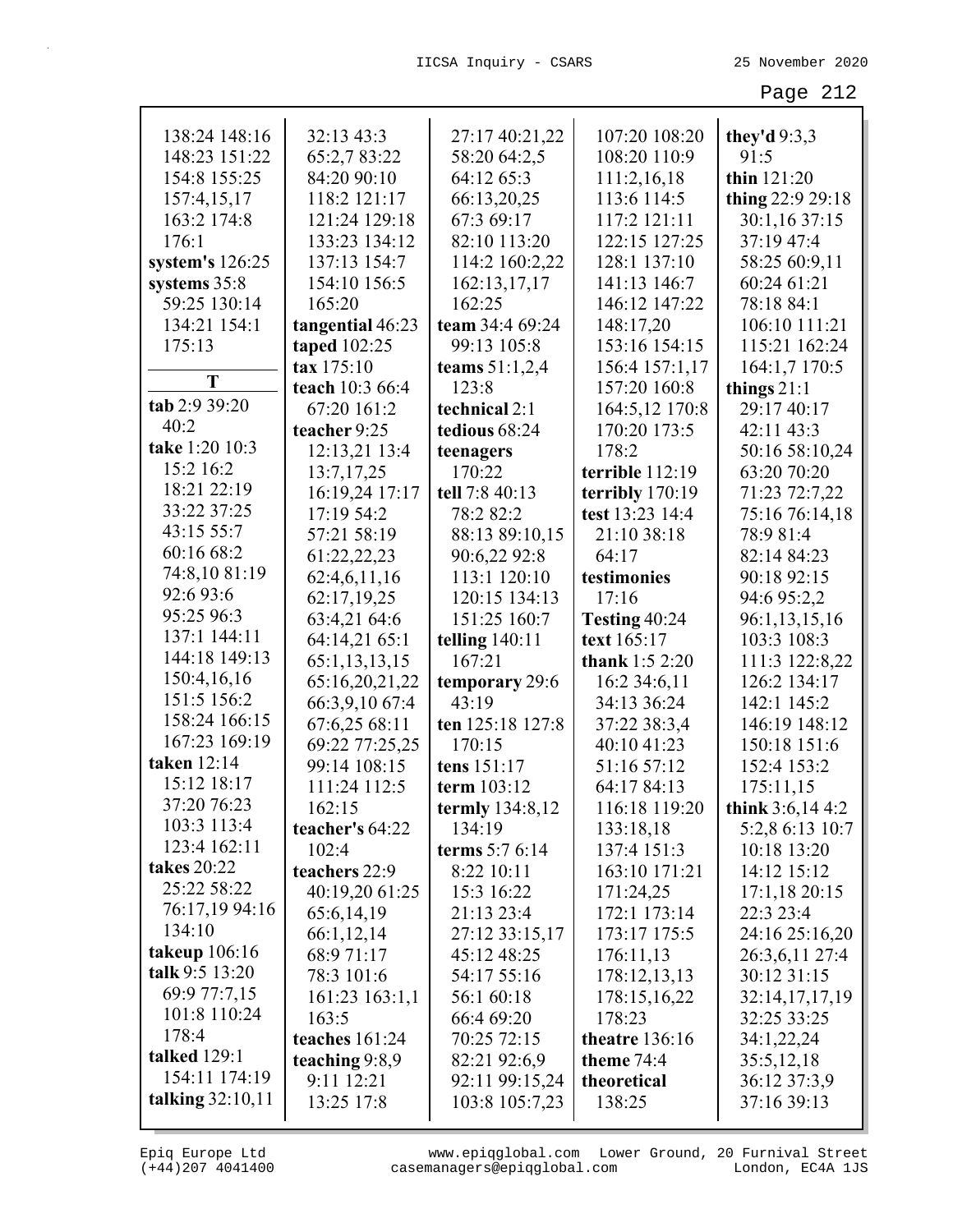| 40:9 43:13     | 133:11 134:5      | 97:6,17 98:17    | tool 14:10 33:5      | transaction      |
|----------------|-------------------|------------------|----------------------|------------------|
| 45:6,23 47:3   | 135:16,17,23      | 99:10,22 100:2   | top 59:17 153:11     | 153:23           |
| 48:17 52:19    | 135:25 136:22     | 101:1            | topics 2:21          | transcription    |
| 54:10,14 55:2  | 137:4 138:21      | thresholds 86:8  | 38:19                | 20:25            |
| 55:8,21,23,24  | 139:4,10,13       | Thursday 179:1   | total 123:17         | transferred      |
| 56:5,8,12,17   | 140:8, 16, 19, 20 | tick-box 104:25  | touch 44:1,3         | 139:22           |
| 57:8,15,18     | 140:21 142:9      | ticks 116:18     | <b>Tower</b> 108:2,9 | transparency     |
| 59:25 60:9,22  | 142:12,14,16      | tiers 35:8       | TRA 9:10,13,15       | 148:15,20        |
| 61:9 64:3 65:1 | 144:21 145:12     | tilting 96:2     | 9:15,18,21           | 153:13,16        |
| 65:24 66:5     | 147:9 148:18      | time 1:20 6:9    | 10:1,6,14 11:8       | 154:3            |
| 69:10,25 70:2  | 149:22 150:13     | 8:24 9:3 13:11   | 11:11 66:8,11        | transparent      |
| 70:23 71:15,25 | 151:22 152:12     | 14:15 29:6       | 66:12,17,18,24       | 150:4,11         |
| 72:3,12,25     | 153:10 155:10     | 32:3 35:14,17    | 67:5 99:8            | 153:15           |
| 73:8 74:4,16   | 156:3,7,7,12      | 37:24 38:21      | 162:13,14,24         | transport 40:23  |
| 76:10 78:13    | 156:19 157:16     | 43:15 51:23      | <b>TRA/must</b>      | <b>Treasury</b>  |
| 79:2,16 80:1,6 | 158:20 160:16     | 63:19 64:18,18   | 97:12                | 120:13 122:6     |
| 80:10,25 81:10 | 161:17 162:6      | 70:5 83:21       | traditionally        | treated 167:22   |
| 81:25 82:7,7   | 163:3,17 164:7    | 84:5,9 95:14     | 136:13,20            | trends 93:22     |
| 85:13 86:17,21 | 164:8,16          | 113:18 124:15    | tragic 176:7         | Tribunal 141:18  |
| 87:4,9,14 88:5 | 169:24 170:7      | 125:19 126:21    | trained 56:2         | tried 173:12     |
| 88:7,7,10,13   | 171:16 176:16     | 127:4,5,9        | 136:9                | trip 136:16,16   |
| 88:17,20,24    | 177:9,18          | 128:17 133:13    | trainees 62:18       | troublesome      |
| 89:9,11,18     | thinking 45:9     | 140:5 142:3,7    | training 28:14       | 47:15            |
| 95:18 97:1,21  | 65:17,23 70:18    | 143:14 154:25    | 61:22 62:4,6         | true 2:15,16     |
| 98:6,21,23     | 88:12 131:6       | 155:6,11         | 62:11,11,16,17       | 39:24 40:6       |
| 99:1,6,6,11,18 | 167:2             | 171:18,22,23     | 62:25 65:13,17       | trust 5:3,6 17:7 |
| 99:24 101:13   | thinks 111:25     | 174:3            | 66:3 69:13,14        | 28:21 30:15      |
| 101:17 102:5   | third $6:13$      | timeframe        | 69:15,16 70:10       | 56:8 61:25       |
| 102:10,14,24   | Thirdly 38:25     | 81:15            | 72:11 98:22          | 80:24 128:1      |
| 103:9 104:5,17 | 165:20            | times 28:2       | 103:18,23            | 135:4 139:23     |
| 106:1,10 107:9 | Thomson-Glo       | 140:19 170:15    | 104:15,18            | 146:5 151:25     |
| 107:23 111:14  | 88:16 91:1        | timescale        | 105:6, 12, 15, 24    | 154:4            |
| 111:15 112:17  | thorough 99:16    | 133:15 140:23    | 105:25 106:3,5       | trusted $29:3,7$ |
| 113:11 114:7   | 99:16             | timetable 47:6   | 106:9,12,13          | trustees 148:7   |
| 115:1,1,6,9    | thought 46:9      | tipped $110:2$   | 107:13,22,25         | trusting 99:14   |
| 116:4 117:10   | 47:5 49:11        | 142:7            | 108:24,25            | trusts $42:14$   |
| 117:15,17,24   | 53:14 64:13       | title 41:24      | 109:3,6,7,17         | 55:18 131:15     |
| 119:17,20,21   | 82:15,22          | today 42:12 43:3 | 109:17 111:21        | 146:19 148:20    |
| 121:19 123:17  | 127:14 145:11     | 162:21 178:18    | 111:25 112:8,9       | 151:10,13        |
| 123:22 124:3   | 173:14            | <b>Tolchard</b>  | 112:10,17,23         | 152:3 153:5      |
| 124:18 125:4,5 | thousands 61:5    | 104:12           | 113:3,6 114:9        | 154:5            |
| 126:4 127:13   | 82:9              | told 50:14 77:23 | 114:24 115:7         | truth $80:14$    |
| 127:17,19,20   | three 4:2 39:1    | 80:11 88:18      | 121:8,9 159:24       | try 2:3 39:9,14  |
| 128:18 129:9   | 71:15 120:20      | 91:14            | 160:21,24            | 49:12 52:3       |
| 129:15 131:16  | 122:14 123:14     | tolerate 54:12   | 161:1,14 171:8       | 64:3 85:9        |
| 131:19,23      | threshold 46:3    | tomorrow $163:7$ | 171:8,9 175:23       | 127:6 145:7      |
| 132:10,25      | 96:15,20 97:4     | 163:8 178:20     | 176:2                | 170:23 174:17    |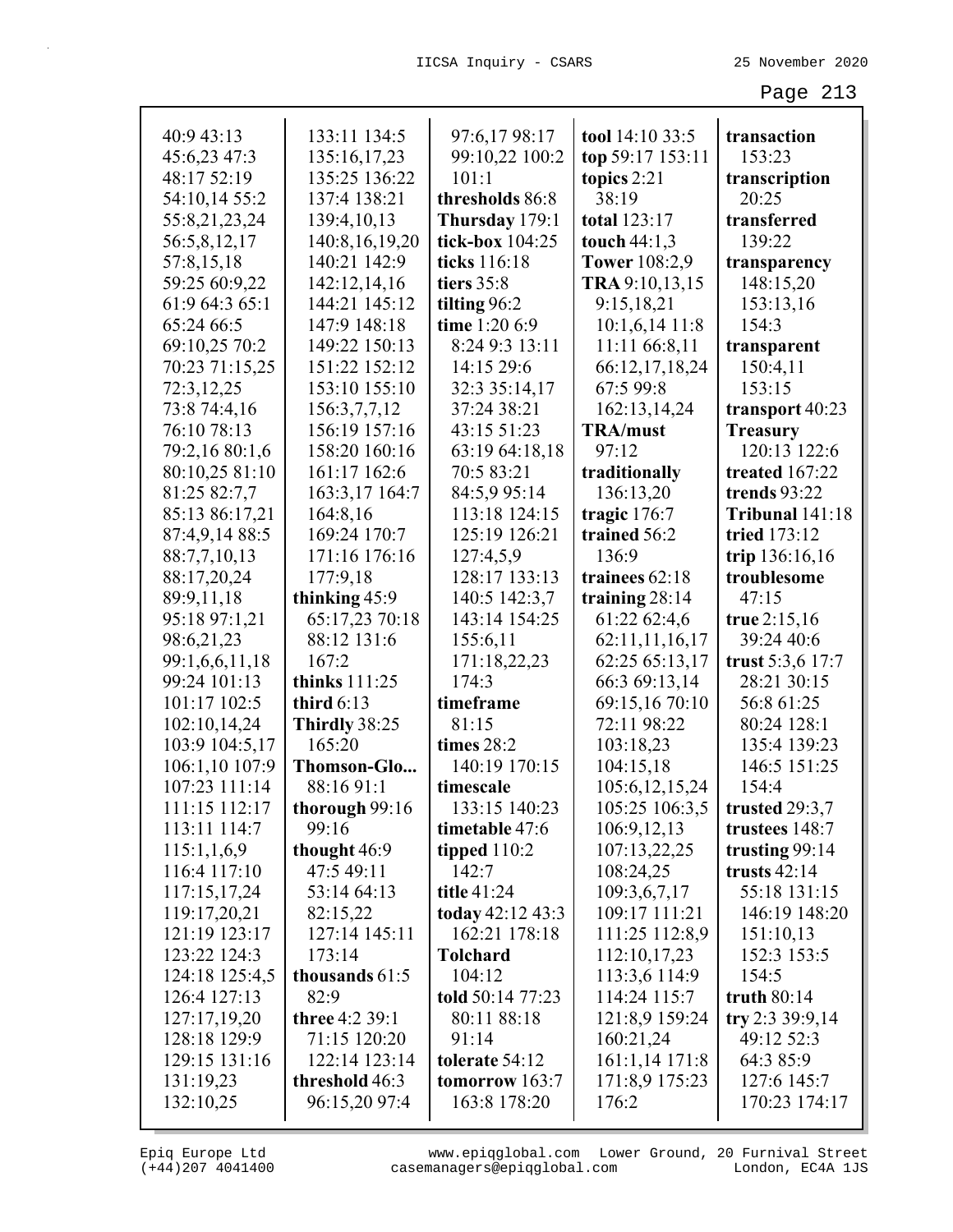| 175:2,22 176:4   | 130:19          | Unit 12:13 13:4  | Vanessa 135:9    | virtue 132:6       |
|------------------|-----------------|------------------|------------------|--------------------|
| trying $50:1$    | underneath      | 16:20,24         | variability      | vis-a-vis $101:6$  |
| 71:19 94:21      | 141:20          | universal 166:8  | 108:20           | visit 166:4,10     |
| 143:7 157:11     | underperform    | unnecessarily    | variable 92:20   | visiting 57:24     |
| 174:15 176:24    | 42:18           | 26:3             | variations       | visitor 3:6 168:7  |
| 177:5 178:7      | underpins 64:5  | unnecessary      | 109:20           | 168:11,17          |
| tuition 46:22    | underregulated  | 126:8,8          | varies 51:12     | 169:4              |
| turn 2:9,12      | 151:25          | unpack $91:19$   | variety 114:11   | visitors 167:5     |
| 39:19 43:9       | understand 6:21 | 131:5            | various $63:19$  | visits $57:22$     |
| 65:12 120:1      | 7:13 29:16      | unregistered     | 82:5 86:8        | 123:8              |
| 142:1 151:9,17   | 33:16 35:6,19   | 157:13           | 100:8 137:24     | vital 102:6        |
| 159:11 176:16    | 41:8,12 42:5,9  | unsuitable       | 153:10 170:6     | voice 61:15        |
| turnaround       | 42:11,24,25     | 24:13            | 175:21           | voices 29:24       |
| 89:16            | 68:4,6 86:6,14  | unsure 17:3      | vast 160:15      | 169:12             |
| turning $40:12$  | 89:24 90:8      | unusual $53:18$  | 161:12           | volumes 39:1       |
| 41:23 51:16      | 104:11 107:21   | update 36:12,15  | versa $34:2$     | voluntarily        |
| two 3:20 11:25   | 109:19 110:1    | 36:15,16 37:6    | 130:18           | 165:6 167:15       |
| 12:1 37:24       | 120:8 121:17    | 37:17 83:21      | version 23:18    | 167:24             |
| 38:11 41:18      | 122:12 125:22   | 171:3            | versions 96:17   | voluntary 48:2     |
| 44:21 66:22      | 126:7 127:15    | updated 31:10    | vibrant 150:3    | 113:11             |
| 70:8 71:15       | 153:20 157:24   | 36:16 56:20,20   | vice 34:2 130:18 | volunteer 28:9     |
| 86:24 92:13      | 165:4 172:13    | 58:12 81:20      | victim $70:15$   | 28:21 29:5         |
| 122:13 124:22    | understandable  | 114:10           | 75:24 96:10      | 30:2,19            |
| 130:14 146:19    | 52:23           | uphold $61:25$   | 138:16           | volunteers         |
| 154:1            | understanding   | urban 108:1      | victims 70:7     | 27:19,20,24        |
| twofold 126:16   | 32:19 35:12     | use 8:16 27:20   | 73:3 76:10,20    | 28:15,24 30:17     |
| type 63:9 87:20  | 54:20 98:13     | 37:18 48:15,17   | 79:13 81:18      | 31:9,13            |
| 130:20 158:7     | 107:24 134:5    | 68:23 72:8       | 97:1 102:15      | voyeurism 5:16     |
| 177:20           | 134:10,25       | 101:5,20,22      | 135:13 174:24    | vulnerabilities    |
| types 96:7       | 170:21          | 105:14 124:14    | view 1:19 19:23  | 47:13              |
|                  | understood      | 125:19 130:23    | 19:25 20:2,4     | vulnerability      |
| U                | 35:18 176:19    | 161:5 175:14     | 36:17,18 53:18   | 46:6 49:4          |
| <b>UK</b> 157:2  | undertake 31:8  | 177:15 178:3,6   | 77:11 81:2       | 123:10             |
| ultimate 59:8    | unfortunately   | useful 113:20    | 107:3 113:4      | vulnerable 6:10    |
| 146:25 147:1     | 47:8 70:6       | usefully $101:5$ | 119:18 135:19    | 12:4 15:20         |
| ultimately 91:14 | 74:23 75:3,4    | uses 169:8       | 135:24 150:24    | 25:25 26:6         |
| 128:12           | 76:13,17 78:20  | usually $24:19$  | 175:2            | 37:14 43:17        |
| unable 165:15    | 78:23 140:3,3   | 78:20 101:11     | viewed 144:20    | 44:2,12,17,25      |
| 166:9            | 141:15 143:8    | 102:6,7 139:24   | views 88:6       | 45:1,18 50:17      |
| unanimity 107:2  | unhappy $149:9$ | 141:21           | 104:21 105:22    | 50:20,23 51:6      |
| uncertain        | unintended      |                  | 116:12 136:2     | 51:13 52:4         |
| 173:19           | 76:16           | $\mathbf{V}$     | 154:24 171:13    | 73:24              |
| Under-Secret     | union 99:15     | valid 29:14      | vigilant $58:17$ |                    |
| 41:25            | unions $62:7$   | 35:14            | village 108:8    | W                  |
| underestimated   | 92:18 103:21    | validity 35:12   | violence 4:16    | wait 2:2 10:6      |
| 43:14            | 107:3 159:23    | value 17:19      | 86:11            | <b>Wales</b> 28:14 |
| undermine        | 170:6           | valued 113:21    | virtually 76:18  | 161:25 162:7       |
|                  |                 |                  |                  |                    |

(+44)207 4041400 casemanagers@epiqglobal.com London, EC4A 1JS www.epiqglobal.com Lower Ground, 20 Furnival Street

л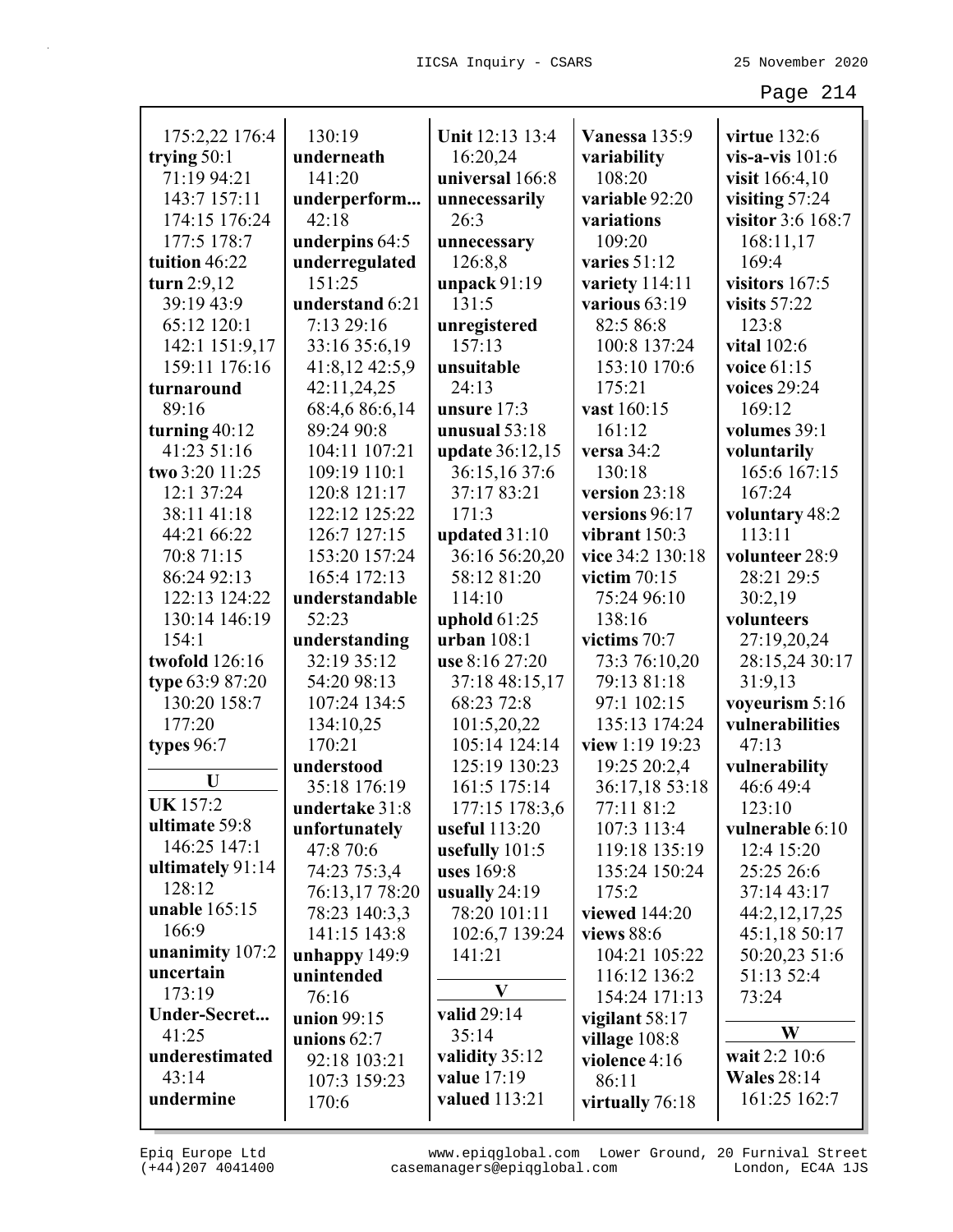| 162:11 172:9      | 142:21 170:17        | 87:12 123:13        | 17:18 19:2      | 122:15,19        |
|-------------------|----------------------|---------------------|-----------------|------------------|
| walk 58:2 78:21   | way 8:3 46:24        | well-being 55:11    | 20:24 21:14     | 175:20           |
| walked 78:7       | 53:4,7,10 54:8       | 62:2                | 28:17 34:8      | worker 33:23     |
| want 29:17        | 60:25 68:25          | well-drafted        | 37:23 38:17,21  | 34:4 44:13       |
| 30:21 31:6,12     | 71:2,25 80:14        | 64:20 68:22         | 39:20,22 40:3   | 45:3 58:20       |
| 46:15 47:19       | 82:24 100:17         | <b>Welsh 162:25</b> | 40:4 41:5,6     | workers 50:19    |
| 50:1 54:15        | 101:16,19            | 163:2               | 42:10 62:9      | 172:12,12        |
| 55:19 57:6        | 104:22 108:4         | went 50:24          | 77:18 78:9      | 173:2,3          |
| 72:17 74:8        | 126:19 130:11        | 101:23 137:18       | 117:23 154:16   | workforce 92:10  |
| 76:11,12 77:3     | 131:10,12            | 140:19              | witnesses 37:24 | 93:24 162:7      |
| 77:778:10         | 135:2 138:7          | weren't 79:3        | 38:10 83:19     | 172:7,23         |
| 79:13 80:17       | 140:1,9 142:16       | 112:21 126:4,6      | 178:17          | working 3:24     |
| 89:7 95:13        | 145:5,11             | 128:6               | Women 42:1      | 9:7 12:1 24:8    |
| 97:23 103:6,12    | 147:18 148:10        | whatsoever          | wonder 36:7     | 25:9 26:25       |
| 106:18 109:5      | 149:14 150:5         | 116:3               | wondered        | 27:13 58:19,21   |
| 110:17 119:7      | 150:11 151:20        | whichever           | 172:14          | 74:19 85:20      |
| 122:4,6,7,7,10    | 152:7 160:3          | 137:23              | wondering       | 91:16 93:4       |
| 123:5,19          | 163:23 167:22        | whilst 3:20 7:13    | 24:16 177:1     | 124:23 125:2     |
| 126:21 130:3      |                      | 10:25 28:19         | word 71:8,8,16  | 166:10           |
| 130:12 131:4      | 177:5,6              | 29:1 48:23          |                 |                  |
|                   | ways 56:21           |                     | 71:21 119:1,7   | workload 40:21   |
| 136:4 138:25      | 91:21 138:7          | 68:6                | 150:14 152:24   | works 27:11      |
| 143:19 154:21     | 146:1                | whistleblowers      | 178:10          | 68:20 69:3       |
| 155:16 157:10     | we'll 9:20           | 89:5 128:8          | wording 64:23   | 136:5 170:8      |
| 163:10 165:18     | we're 21:1 74:4      | whistleblowing      | 64:25           | world 41:19,20   |
| 172:5 175:5       | We've 160:22         | 61:6 83:15          | work 4:13 9:24  | 77:5             |
| wanted 28:12      | weak 143:14          | 112:14              | 11:1 12:9       | worried 50:17    |
| 31:19,23 33:14    | weakness 58:15       | Whitehall           | 24:13 26:3      | 50:21 51:8       |
| 43:7 57:14        | 128:23 129:21        | 120:23 121:12       | 27:4 33:20      | 85:4 130:6       |
| 59:6 64:7         | weaknesses           | wider 104:23        | 37:14 44:23     | worry 36:4       |
| 67:17 69:7,11     | 57:16 60:2,4         | 110:8 153:16        | 56:23 62:15     | 50:25 163:6      |
| 70:12 77:16       | 138:20               | 153:25 156:17       | 66:13 74:24     | worth 102:13     |
| 87:19 137:8       | wear 58:5            | 157:20              | 75:7,7 77:19    | 119:22 132:10    |
| 161:22 163:16     | wearing $103:1$      | widespread          | 79:24 80:18     | worthwhile       |
| 169:5 170:5       | website 33:6,6       | 174:10              | 91:22 94:4      | 156:20           |
| wanting $101:18$  | <b>Wednesday 1:1</b> | willing $153:12$    | 100:6 101:15    | wouldn't 10:6    |
| 177:24            | week 36:17           | 155:22              | 108:2 124:9,12  | 17:10,15,23      |
| wants $6:24$      | 100:6                | Wilshaw $121:2$     | 125:4,11,15     | 18:5,9,24        |
| 36:19 95:9,9      | weekly 164:24        | 175:24              | 129:17 130:7    | 71:25 94:2       |
| 95:10 121:12      | weeks $16:9$         | wish 7:2 37:25      | 150:12 157:1    | 136:19           |
| 136:3 155:24      | 50:22                | 50:13               | 158:19 159:7    | write 52:13 93:9 |
| <b>Ward</b> 135:9 | weight $18:25$       | wishes 23:2         | 160:11 161:8    | 117:11 131:17    |
| warning $13:14$   | weighted $50:10$     | 52:20               | 162:13,17,20    | 150:10,14        |
| warrant 144:1     | welcome 1:3          | withdrew 37:23      | 162:22 169:10   | 159:8 161:15     |
| wash 21:18        | 84:19                | 178:17              | 170:4 173:8     | 163:25 164:5     |
| wasn't 22:7,8     | welfare $53:5,16$    | witness $1:14$      | 174:17 175:20   | 172:19           |
| 87:8 124:14       | 54:1,18 55:2         | 2:10,13,17,19       | 176:21 178:8    | writing 85:3     |
| 126:1 129:5       | 59:13 85:19          | 2:22 13:15          | worked 76:8     | written 23:6     |

(+44)207 4041400 casemanagers@epiqglobal.com London, EC4A 1JS www.epiqglobal.com Lower Ground, 20 Furnival Street

┚